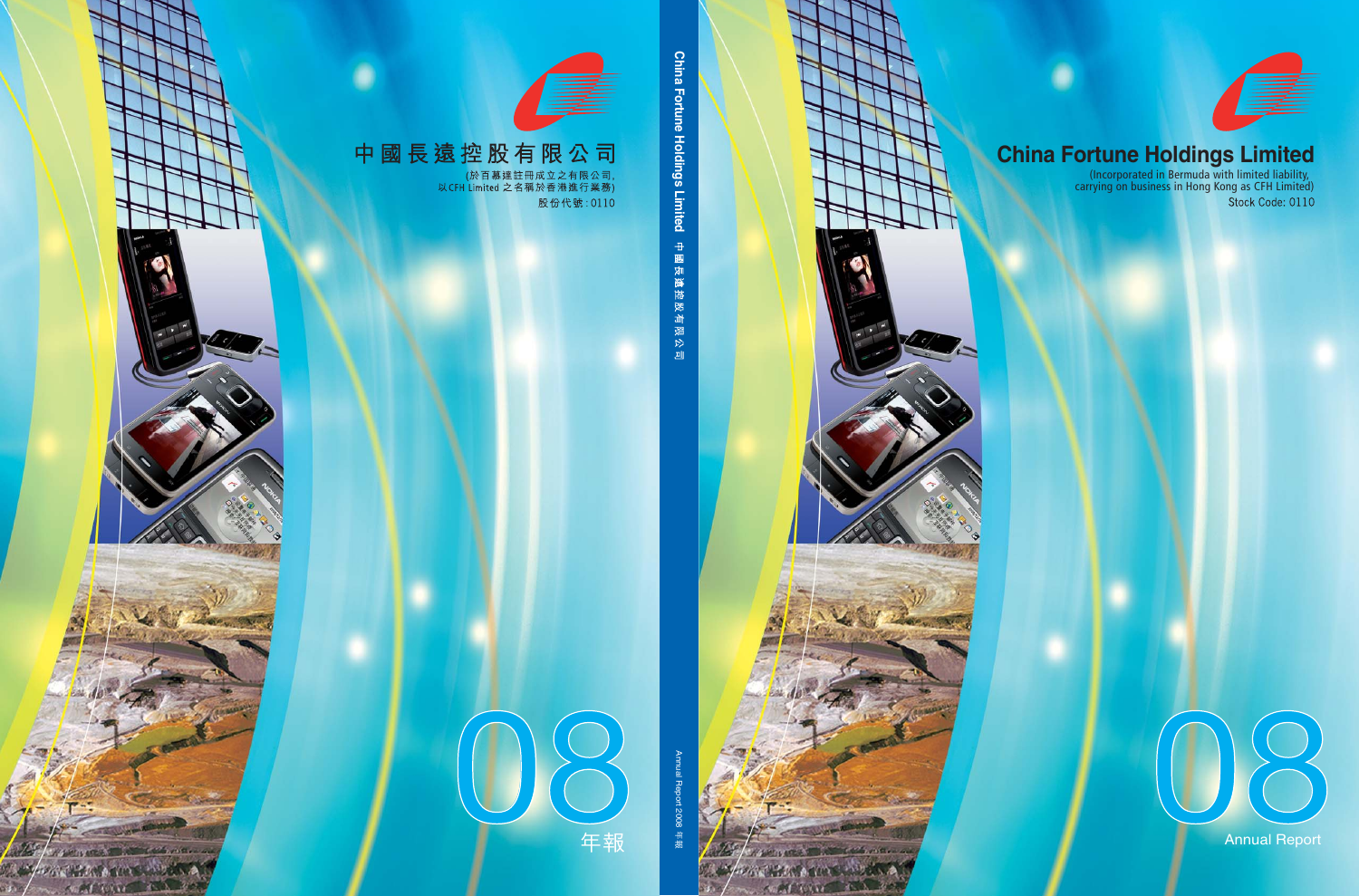# **Table of Contents**

- Major Business Partners | 2
- Corporate Information | 3
	- Corporate Profile | 4
	- Business Structure | 5
- Corporate Milestones | 6
- Chairman's Statement | 8
- Management Discussion and Analysis | 10
- Directors and Senior Management Profile | 14
	- Corporate Governance Report | 17
		- Directors' Report | 23
	- Independent Auditor's Report | 31
	- Consolidated Income Statement 33
		- Consolidated Balance Sheet | 34
- Consolidated Statement of Changes In Equity | 36
	- Consolidated Cash Flow Statement 38
- Notes to the Consolidated Financial Statements | 40
	- Financial Summary | 95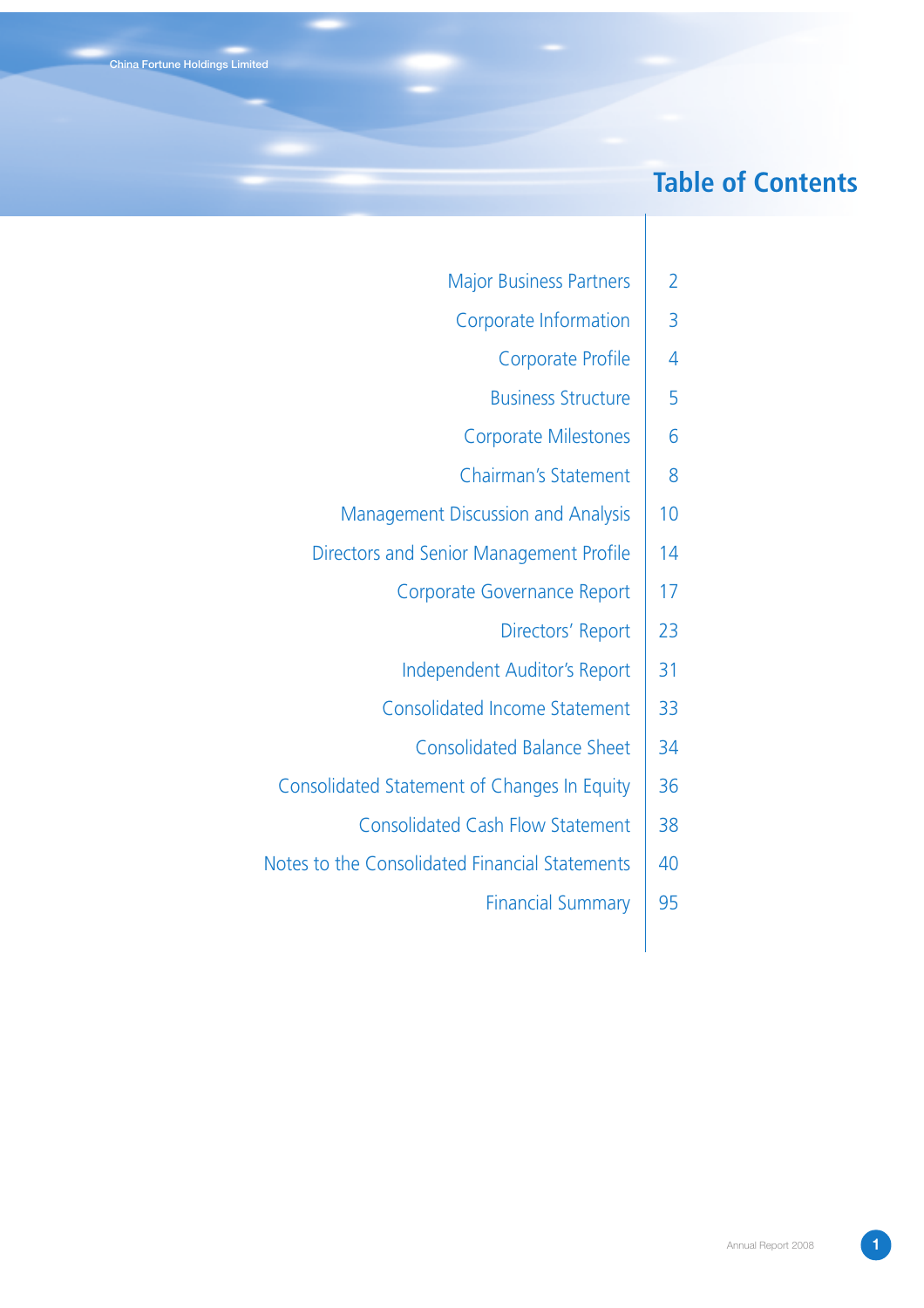**Major Business Partners**

















**China Fortune Holdings Limited**



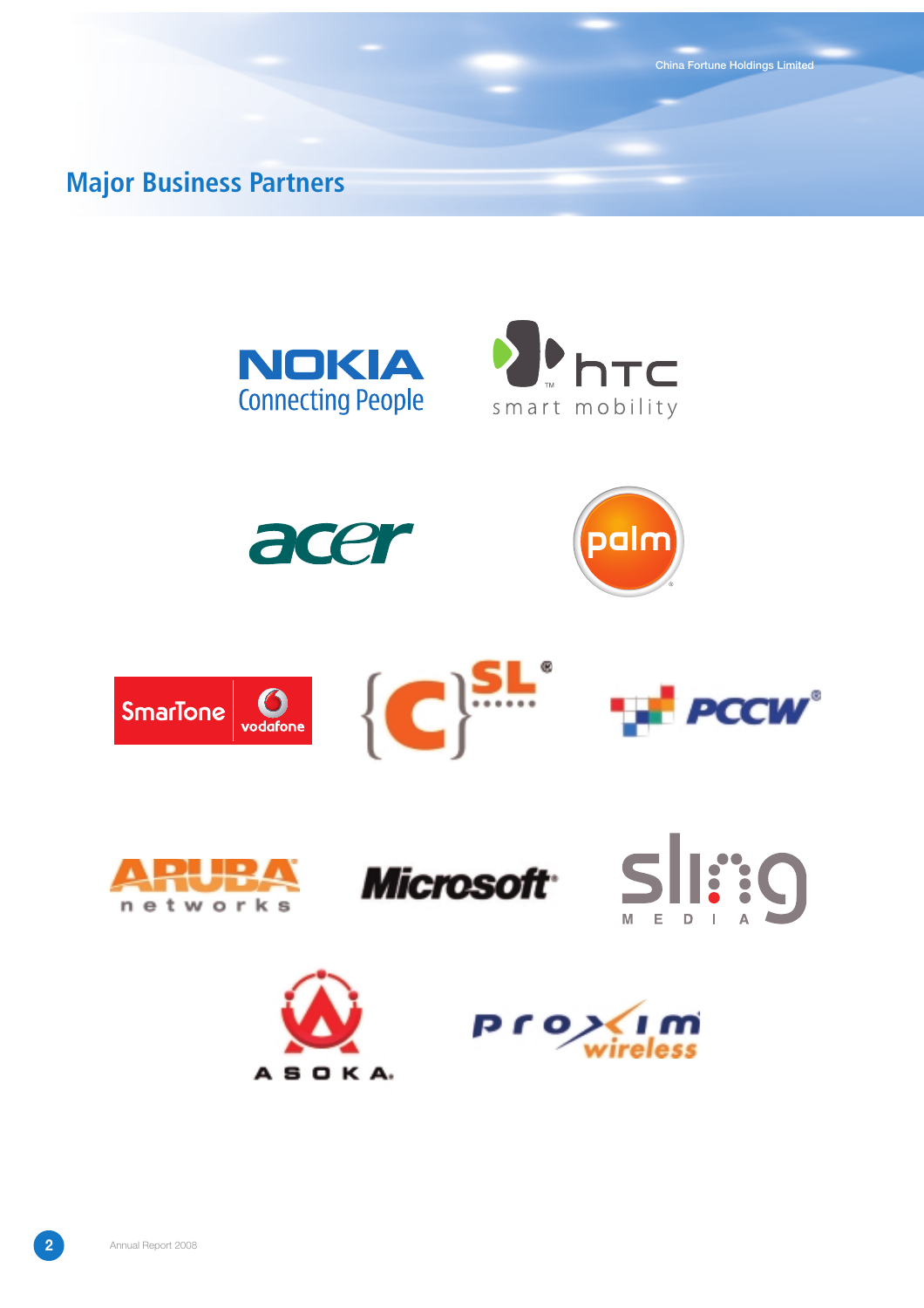# **Corporate Information**

### **BOARD OF DIRECTORS**

### *Chairman*

Mr. Lau Siu Ying

#### *Executive Director*

Mr. Luo Xi Zhi

#### *Non-executive Directors*

Mr. Fung Oi Ip, Alfonso Mr. Lo Wing Yat

#### *Independent Non-executive Directors*

Mr. Chang Wing Seng, Victor Mr. Wong Lit Chor, Alexis Mr. Chen Yi Gang

### **COMPANY SECRETARY**

Mr. Cheng Ka Chung

### **AUDIT COMMITTEE**

Mr. Chang Wing Seng, Victor (Committee Chairman) Mr. Wong Lit Chor, Alexis Mr. Fung Oi Ip, Alfonso

### **REGISTERED OFFICE**

Clarendon House, 2 Church Street, Hamilton HM11, Bermuda.

### **HONG KONG HEAD OFFICE**

Room 1505-07, Tower A, Regent Centre, 63 Wo Yi Hop Road, Kwai Chung, Hong Kong.

### **CHINA HEAD OFFICE**

Room G, 8/F., East Tower, Shanghai Hi-Tech King World, 666 Beijing East Road, Huang Pu District, Shanghai, PRC.

### **SHANGHAI OFFICE**

Room 328, Xin Mao Lou, 2 Tai Zhong Nan Lu, Waigaoqiao Free Trade Zone, Shanghai, PRC.

## **PRINCIPAL SHARE REGISTRAR AND TRANSFER OFFICE**

The Bank of Bermuda Limited Bank of Bermuda Building, 6 Front Street, Hamilton HM11, Bermuda.

### **HONG KONG BRANCH SHARE REGISTRAR AND TRANSFER OFFICE**

Tricor Abacus Limited 26/F., Tesbury Centre, 28 Queen's Road East, Wanchai, Hong Kong.

#### **AUDITOR**

Deloitte Touche Tohmatsu

### **LEGAL ADVISORS**

Conyers Dill & Pearman

## **PRINCIPAL BANKERS**

CITIC Ka Wah Bank Hang Seng Bank

### **CORPORATE WEBSITES**

www.fortunetele.com www.chinafortune.com www.synergy-asia.com.hk

#### **STOCK CODE**

110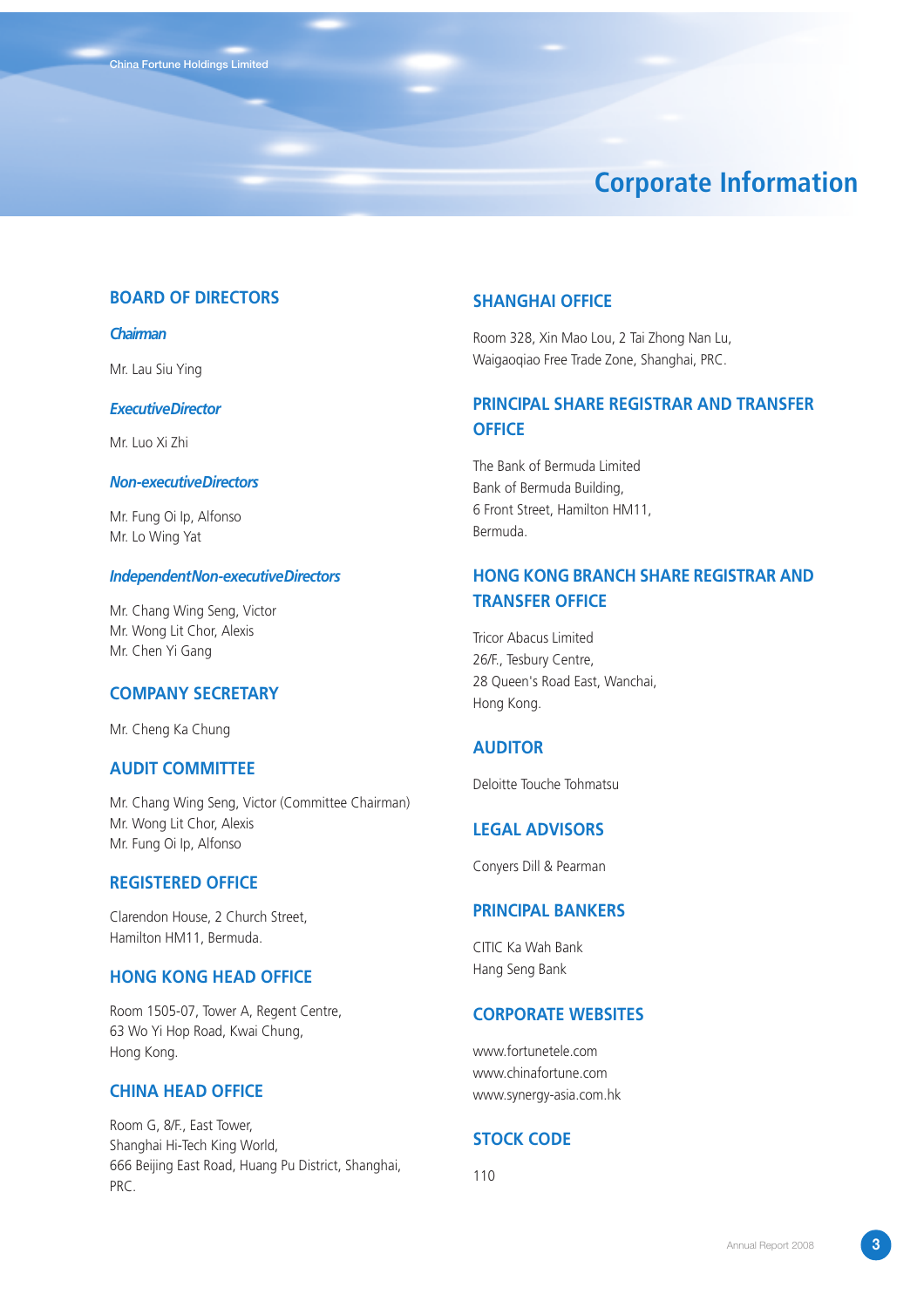# **Corporate Profile**

China Fortune Holdings Limited ("China Fortune" or the "Group"), formerly named Fortune Telecom Holdings Limited, mainly distributes mobile phones and digital products, and provides wireless broadband communication solutions in the People's Republic of China (the "PRC") and Hong Kong. Key business partners of China Fortune include Nokia, HTC, Palm, Ruckus, Aruba, Proxim, Sling Media etc.

The Group was established in Hong Kong in 1992. It was first listed on the GEM Board of the Stock Exchange of Hong Kong Limited (Stock code: 8040) on 16th February, 2000, and then successfully shifted to the Main Board (Stock code: 110) on 26th January, 2004. The Group has a strong shareholder background and well operational and professional management team.

The Group is the sole Nokia fulfillment distributor for all Nokia Stores in the PRC. Besides, the Group owns a retail chain in Zhuhai, the PRC for selling mobile phones and telecommunication equipments. The Group also provides integrated distribution services which include sourcing, warehousing, promotional marketing, wholesale, direct selling, retailing and express delivery of mobile phones, PDAs, Wireless LAN and all related accessories.

In 2007, for the sake of business diversification, the Group contracted to acquire a Strontium mining site in the PRC, as its first step in entering the natural resource industry. This mining site is expected to become one of the Group's core business segment soon in the future.

Customers and major business partners include CSL, Smartone-Vodafone, PCCW, China Mobile, China Unicom, Hong Kong Government authorities, wholesalers, resellers, retailers, internet service providers, operators and corporate customers.

The corporate culture of the Group rests on the integration of the West and the East, modern and traditional management philosophy, with an aim to build up a "Continuous Learning Enterprise". The corporate spirit of China Fortune focuses on "Human Enterprise". Under the leadership of its aspiring and energetic management, China Fortune's staff will team up and move towards the Group's goal of ranking as one of the largest and best wireless communication and data products and services providers in the region, as well as a fast-growing enterprise in the field of natural resources.



Subsidiary: **PDA Distribution System Integration Networking Products** 

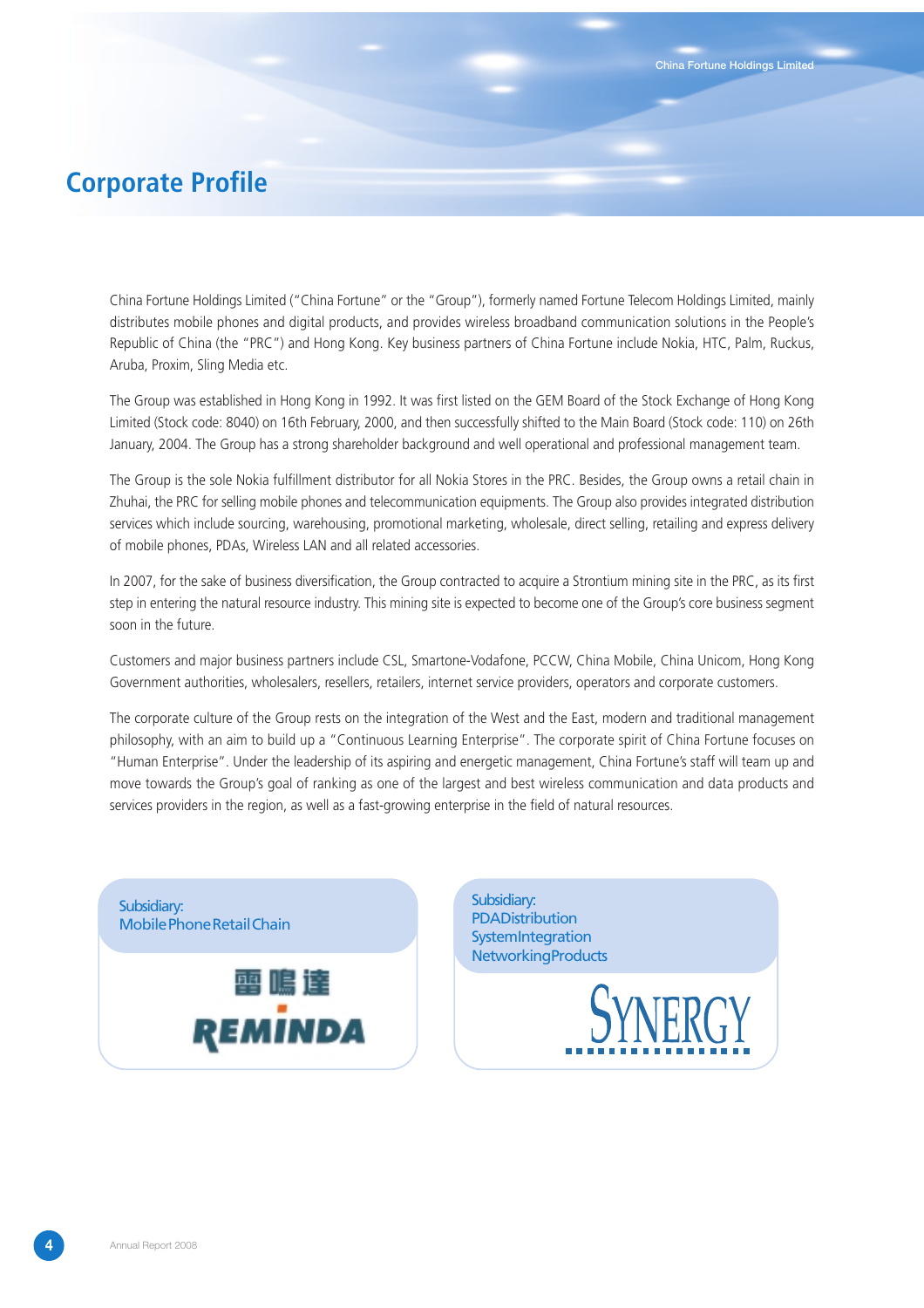# **Business Structure**

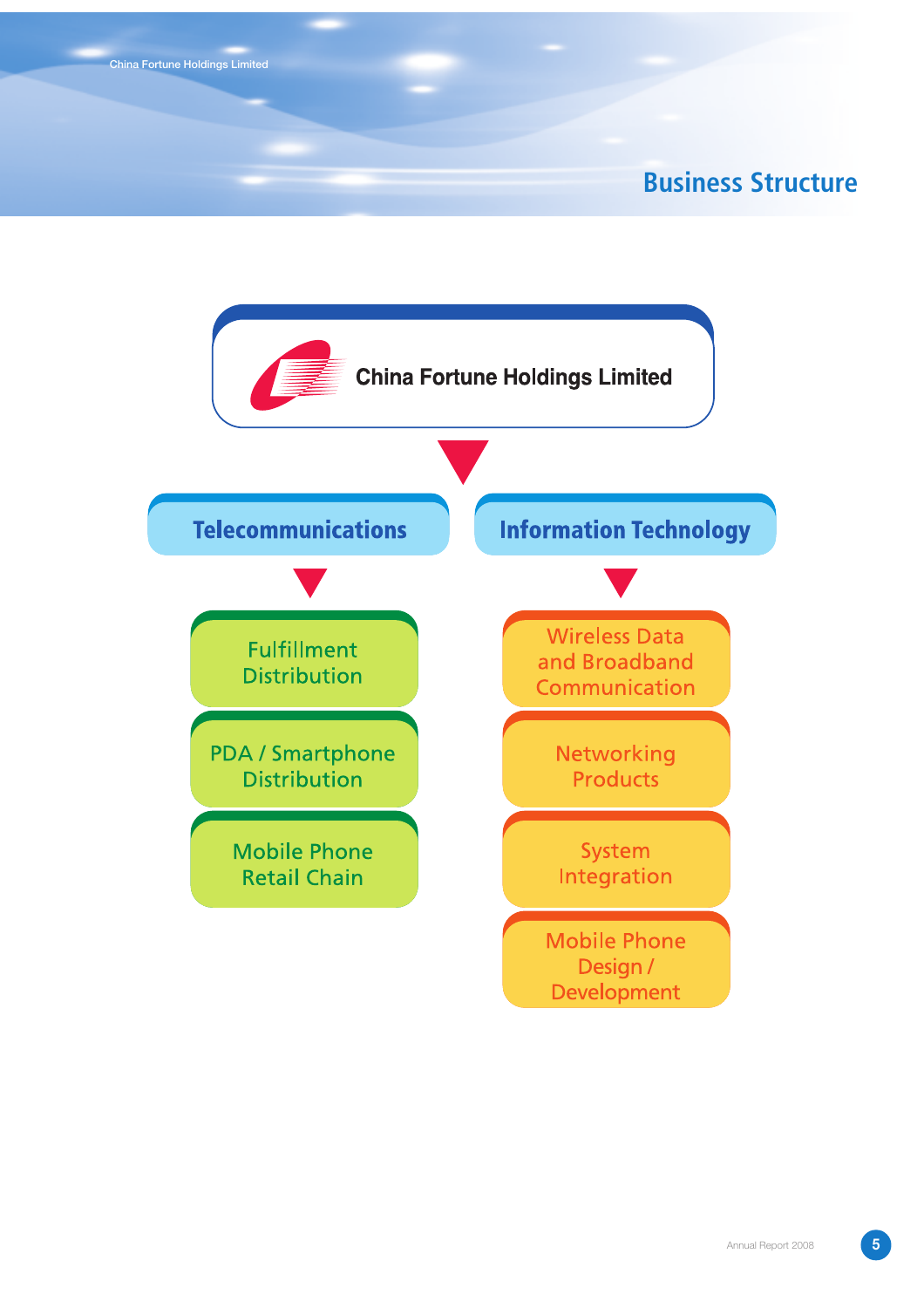# **Corporate Milestones**

| 92    | <b>Feb.18</b>            | The former trading arm of the Group – Express Fortune Limited ("EFL")<br>was founded by Mr. Lau Siu Ying and his brothers in Hong Kong.                                                                                 |
|-------|--------------------------|-------------------------------------------------------------------------------------------------------------------------------------------------------------------------------------------------------------------------|
| 92-94 |                          | EFL became one of Nokia's earliest authorized distributors in the PRC.                                                                                                                                                  |
| 97    |                          | Commenced Fortune Telecom Group's franchise retail business in the<br>PRC.                                                                                                                                              |
| X.    | <b>Feb.16</b>            | Listed on the GEM Board of the Hong Kong Stock Exchange<br>(Stock code: 8040).                                                                                                                                          |
|       | <b>Dec</b>               | A US\$12 million syndicated loan was successfully arranged.                                                                                                                                                             |
|       | Jul                      | Completed the acquisition of 51% shareholdings of Synergy Pacific<br>(Holding) Limited ("Synergy Pacific").                                                                                                             |
| 02    | <b>May</b><br><b>Sep</b> | Fortune Shanghai was acknowledged by Shanghai Waigaoqiao Free<br>Trade Zone Management Committee as one of the best enterprises<br>for commodity sales.<br>A HK\$160 million syndicated loan was successfully arranged. |
|       | Mar                      | The Group has achieved a record annual sale of 2.1 million sets of<br>mobile phones and a record net profit over HK\$60 million.                                                                                        |
|       | Jun                      | For a consecutive year, Fortune Shanghai was again acknowledged by<br>Shanghai Waigaoqiao Free Trade Zone Management Committee as<br>one of the best enterprises for commodity sales.                                   |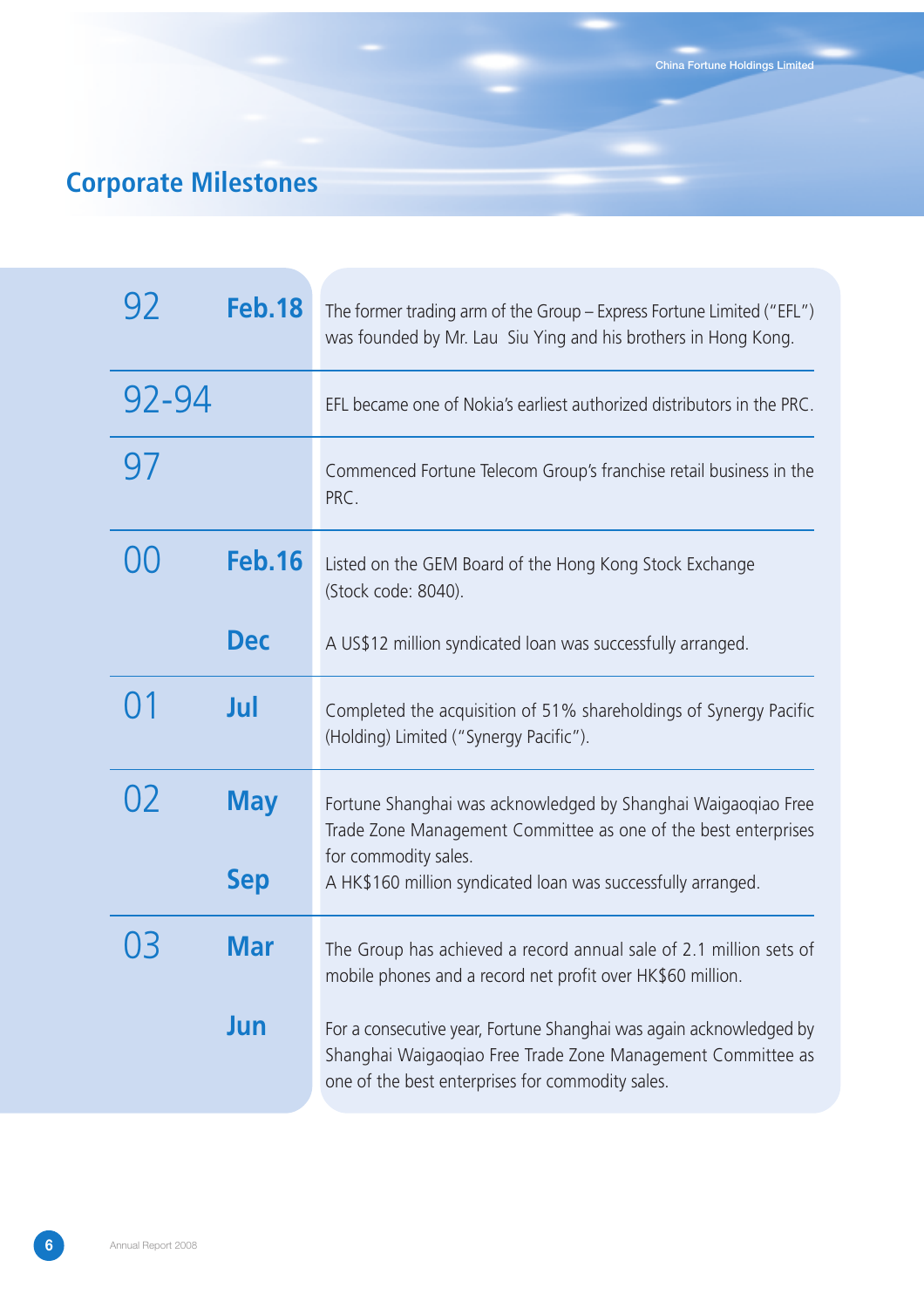# **Corporate Milestones**

|              | <b>Jan.26</b> | Listed on the Main Board of the Hong Kong Stock Exchange (Stock<br>code: 110).                                                                                       |
|--------------|---------------|----------------------------------------------------------------------------------------------------------------------------------------------------------------------|
| $\mathsf{L}$ | <b>Sep</b>    | A US\$16 million syndicated loan was successfully arranged.                                                                                                          |
|              | <b>Nov</b>    | Fortune Shanghai increased its share capital from US\$6 million to<br>US\$25 million.                                                                                |
|              | <b>Dec</b>    | Successfully completed the acquisition of 100% shareholdings of<br>Synergy Technologies (Asia) Limited, and the disposal of 46%<br>shareholdings of Synergy Pacific. |
|              | Jan           | Newly obtained the nationwide distributorship of Samsung mobile<br>phones.                                                                                           |
|              | <b>Sep</b>    | Successfully obtained the Fulfillment Distributorship for all Nokia Stores<br>in the PRC.                                                                            |
|              | Feb           | Contracted to acquire 51% stake in Zhuhai Reminda Telecom<br>Equipment Company Limited (珠海市雷鳴達通訊設備有限公司) and<br>completed the acquisition in October 2007.            |
|              | <b>Sep</b>    | Formed a joint venture with TeleChoice International Limited for the<br>Nokia fulfillment business.                                                                  |
|              | <b>Oct.18</b> | Name changed to China Fortune Holdings Limited.                                                                                                                      |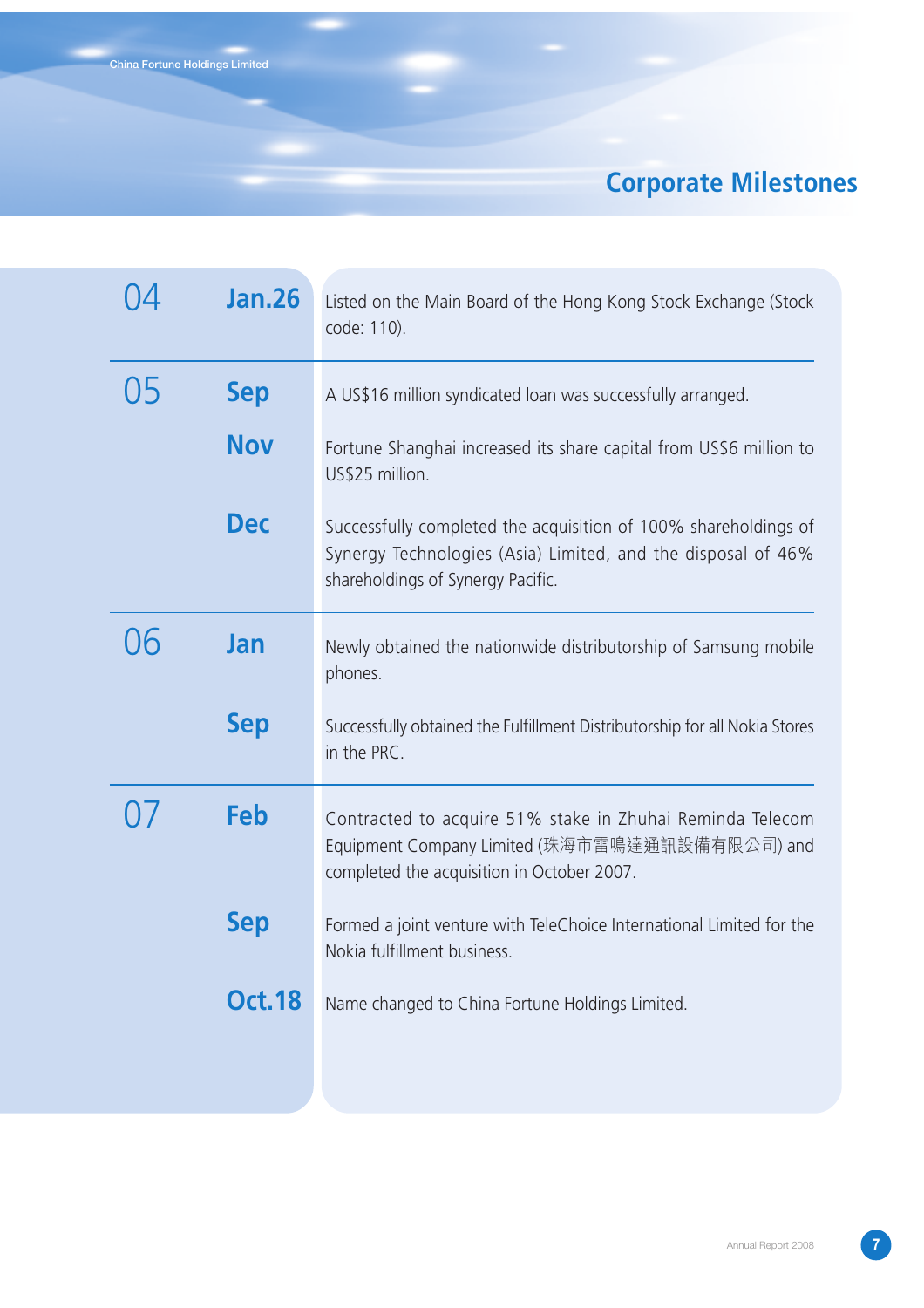## **Chairman's Statement**



#### Dear shareholders,

#### **REVIEW**

This has been a year of challenges, not only for China Fortune, but also for the whole world. Although the Group has managed to achieve a much better performance in the first half in 2008 as compared to the first half in 2007, the financial tsunami came in the year and gave the world the most challenging business environment that we cannot even imagine before. The Group has acted as an exclusive fulfillment distributorship for Nokia, which is believed to be the most successful handset manufacturer in the world, among all Nokia Stores ("NS") in the People's Republic of China (the "PRC"), where is believed to be the country with the most strength to recover from this financial tsunami. In view of this, the Group is optimistic on the future performance of our fulfillment distribution business for NS and it will remain as our core business in the coming year.

The Group has established a joint venture with TeleChoice International Limited ("TCI") to engage in the fulfillment distribution business for NS in 2007.

In 2008, TCI decided to exercise their put option to quit the partnership with the Group. TCI has been a valuable partner of the Group and I would like to take this opportunity to express my appreciation to TCI for its invaluable contribution made in this year.

In October 2007, the Group contracted to dispose 49% interest in its mobile handset national distribution business in the PRC. In view of changes in the business environment, the Group is renegotiating for the terms in this disposal transaction. As such, further announcement in respect of this disposal transaction will be made by the Group as if necessary and when appropriate.

The Group contracted to acquire in total 50.8% equity interest in a PRC mining company which holds a mining right in a site in the PRC in 2007. In 2008 and 2009, the Group restructured this mining company acquisition which was approved by independent shareholders of the Group in a special general meeting held on 18th February, 2009. Upon the completion of this acquisition, the Group believed that this new business segment in natural resources will become another core business of the Group in the near future.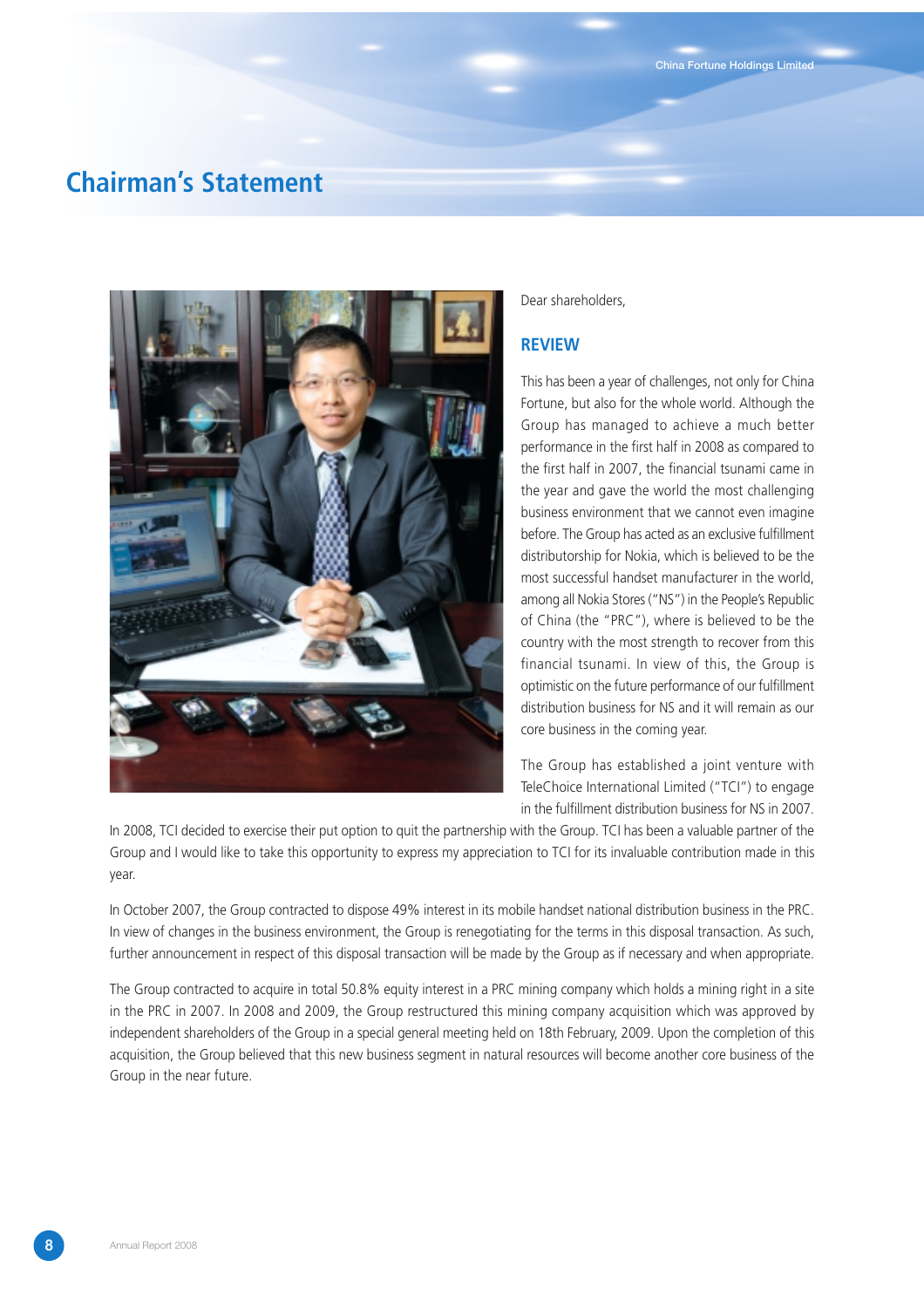# **Chairman's Statement**

### **OPPORTUNITIES AND CHALLENGES**

The world becomes even more and more challenging nowadays, so as the mobile phone industry in the PRC. The PRC is one of the strongest countries in terms of economic performance, and with its huge internal consumption and room for expansion. Though with keen competition, development potential is still enormous. The Group will continue to strengthen our existing relationship with the leading manufacturer to look for further cooperation opportunities.

With a view to diversify the business of the Group, the Group is actively looking for opportunities which will further enhance the shareholders' value.

### **APPRECIATION**

Finally, I wish to sincerely thank our employees and business partners for their continued dedication and commitment to the Group, and I would like to express my appreciation to our financial institutions, shareholders and investors for their continuing supports and trust towards the Group.

**Lau Siu Ying** *Chairman and Chief Executive Officer*

Hong Kong, 24th April, 2009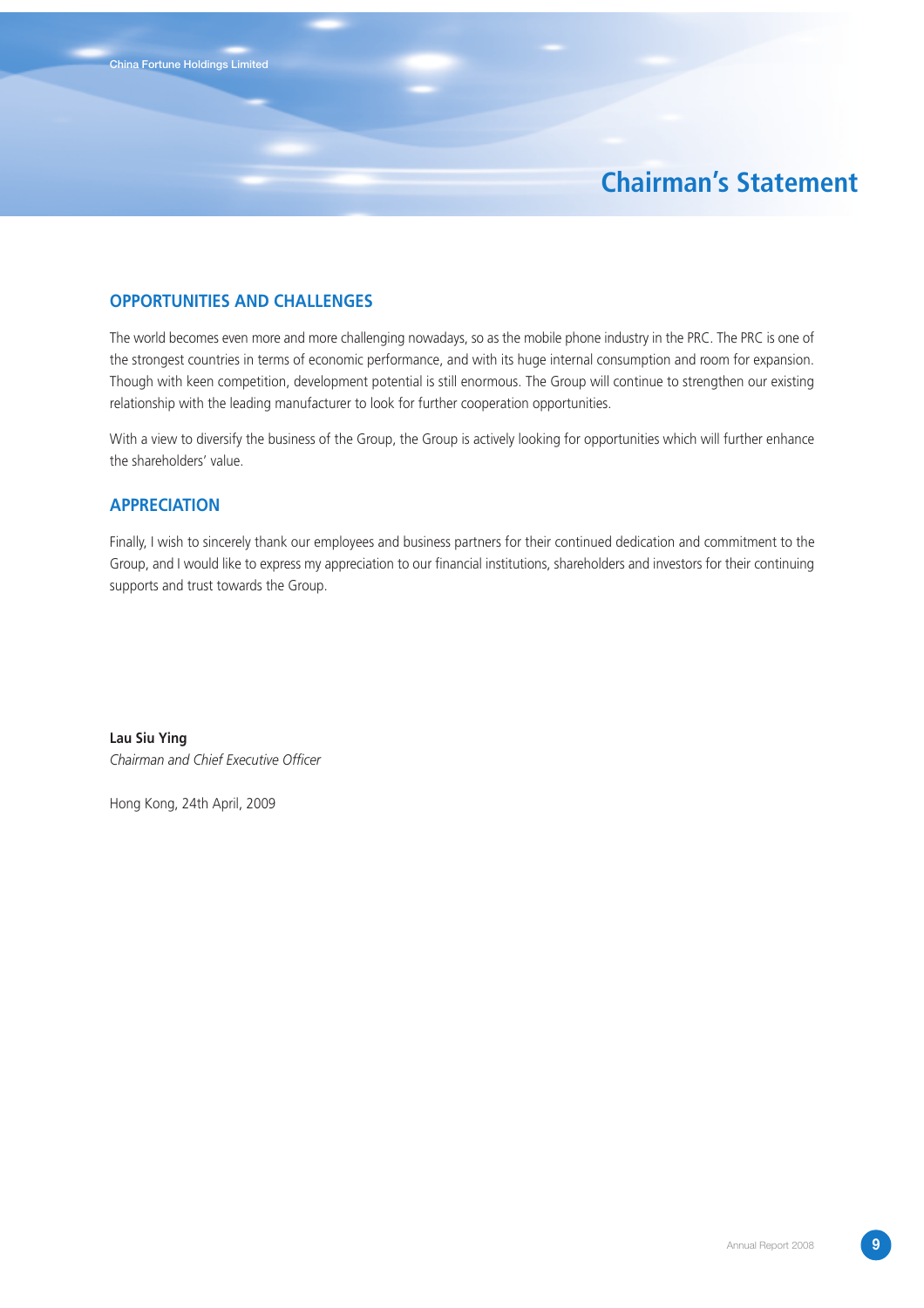### **REVIEW AND OUTLOOK**

#### *Financial Review*

The performance of the Group was significantly improved due to the successful restructuring of the national distribution business which incurred a substantial loss in last year. The fulfillment distribution business for Nokia Stores ("NS") continues to be a core business of the Group in which the Group is appointed as the sole fulfillment distributor for NS in the People's Republic of China ("PRC") in 2006. Owing to the deterioration of the global economy in the latter half of this year, the contribution from this core business was inevitably reduced. In addition, the impairment losses on investments and further provisions on trade and other receivables mainly coming from the national distribution business increased the losses of the Group in this year. As a result, the Group incurred a net loss of HK\$78.8 million in this year, as compared with a net loss of HK\$266.8 million in last year, despite the fact that the Group has recorded a relatively small loss in the first half of this year.

The Group recorded a consolidated revenue of HK\$2,097.6 million in this year when compared to HK\$2,744.6 million of last year. The decrease in revenue was mainly attributable to the restructuring of the loss making national distribution business which had a significant contribution to the revenue in last year despite the fact that the revenue from the fulfillment distribution business for NS has increased by 55% to HK\$1,773.0 million in this year.

The gross profit amounted to HK\$34.6 million in this year as compared to a gross loss of HK\$93.6 million in last year. The gross margin percentage also increased to 1.6% in this year from -3.4% in last year. As explained above, these improvements were mainly attributable to the restructuring of the loss making national distribution business.

The selling and distribution costs amounted to HK\$23.1 million in this year when compared to HK\$50.6 million of last year. The decrease of 54% in this year was mainly due to the decrease in staff cost as a result of the restructuring of the loss making national distribution business.

The administrative expenses amounted to HK\$29.1 million, reduced by 37% when compared to HK\$46.3 million of last year. The substantial reduction was mainly attributable to the one-off share-based payment expenses for share options of HK\$14.8 million in last year.

The allowances for trade and other receivables amounted to HK\$47.4 million in this year when compared to HK\$46.4 million of last year. Further provisions on the trade and other receivables from the national distribution business were made in this year due to the uncertainty in the recoverability of these receivables.

There was an impairment loss on goodwill of HK\$5.1 million made in this year for Zhuhai Reminda, a subsidiary acquired by the Group in late 2007, due to the weak market sentiment in the mobile retail business in Zhuhai.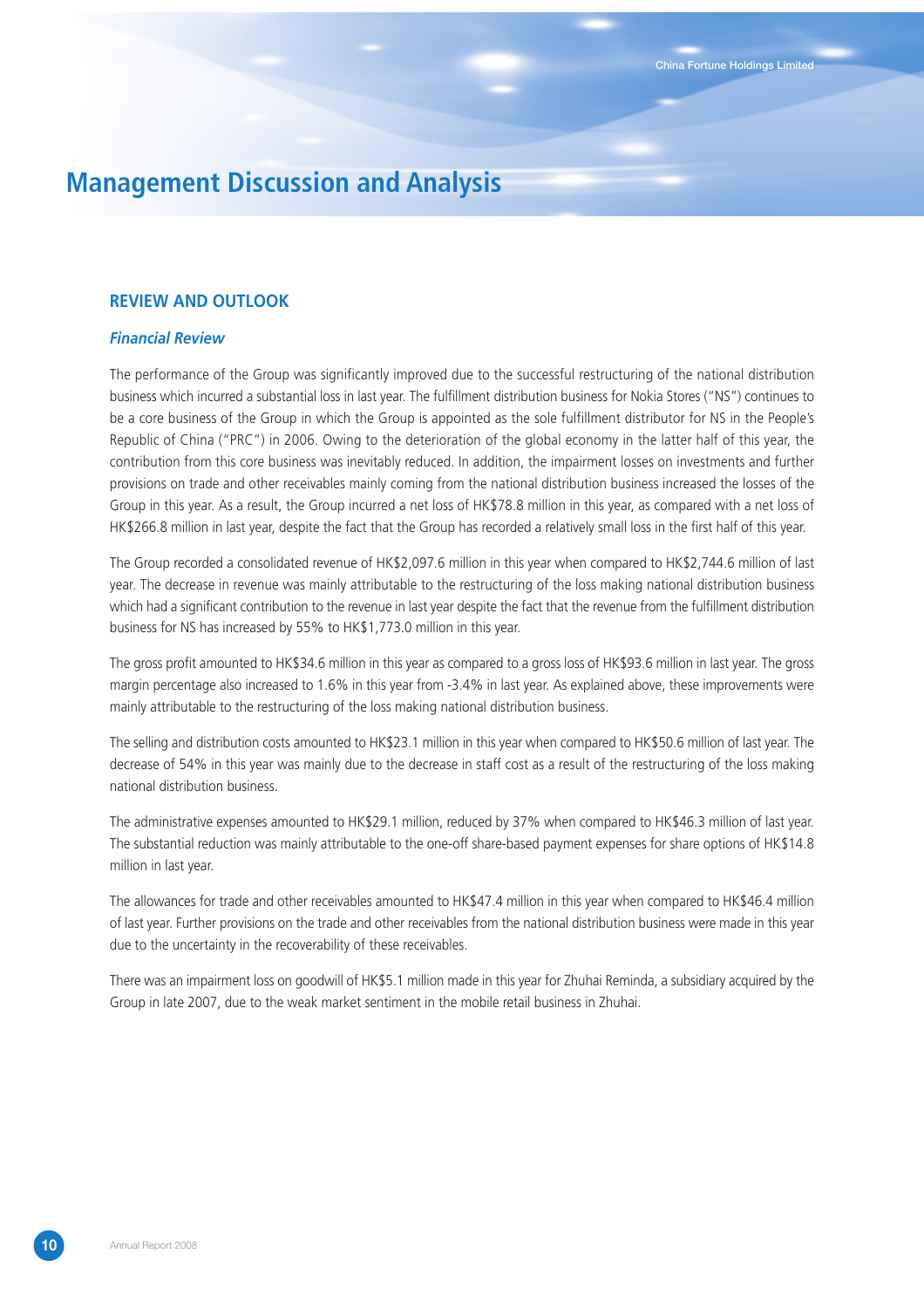The Group shared losses of HK\$0.6 million and HK\$3.5 million from two of its associates, namely DW Mobile and Intelligence Tech in this year. Such losses were slightly offset by a gain of HK\$0.1 million from Artchief Industries Ltd. As a result, the share of losses from the associates amounted to HK\$4.0 million in this year as compared to a share of losses of HK\$2.1 million of last year. Owing to the intense competition and weak sentiment for electronic products in USA, the major market of Artchief Industries Ltd. during the year, Artchief Industries Ltd. was only able to make a slim profit despite the fact that its revenue was double in this year. Intelligence Tech has experienced intense competition in its software and hardware development and trading business in the PRC and dropped its software development business which has a higher margin during the year due to high operating costs and uncertain future. As a result, Intelligence Tech has suffered a substantial loss during the year as compared with last year. Owing to the unsatisfactory performance in DW Mobile in which the accumulated losses and the impairment loss recognised by the Group amounted to HK\$2.7 million and HK\$13.4 million respectively before its disposal by the Group in June 2008, the Group has disposed of this investment during the year. In view of the challenges facing by the remaining two associates, the Group has to recognise further impairment losses of HK\$5.7 million in this year, as compared with HK\$18.2 million in last year.

The finance costs for this year were reduced by 55% to HK\$11.8 million, as compared to HK\$26.4 million of last year due to the substantial decrease in the level of bank borrowings in this year.

As a result of the above, the Group reported a net loss of HK\$78.8 million in this year when compared to HK\$266.8 million of last year.

The net asset value of the Group as at 31st December, 2008 amounted to HK\$189.5 million or HK\$0.51 per share when compared to HK\$255.1 million or HK\$0.68 per share as at 31st December, 2007. The basic deficit per share was HK\$0.21, while the basic deficit per share was HK\$0.80 in last year.

As at 31st December, 2008, the aggregate bank borrowings of the Group amounted to HK\$52.7 million when compared to HK\$120.2 million as at 31st December, 2007. The decrease in bank borrowings was mainly attributable to the intention of the Group to reduce its borrowing level. Owing to breaches in certain financial covenants, the bank loans were classified as shortterm in accordance with the corresponding accounting standards. The Group has informed the relevant bankers and the applications for the waiver to comply with such convenants are still in progress. The Group is confident that its applications will ultimately reach a successful conclusion. The gearing ratio of the Group, defined as the ratio of the total long term liabilities to the shareholder's equity, was zero as the Group did not have any long term liability as at 31st December, 2008. The total bank deposits and cash balances amounted to HK\$76.3 million as at 31st December, 2008, of which HK\$30.4 million has been pledged to a bank.

The Group is financed by a combination of its equity capital, cash flow generated from its operation and bank borrowings. During the year, there was no material change in the funding and treasury policy of the Group. The Group considers the only potential currency exposure is in Renminbi as the majority of its revenue is derived in the PRC. The Group believes that its operation in the PRC will benefit from the recent upward appreciation of the Renminbi. It is the treasury policy of the Group to manage its foreign currency exposure whenever its financial impact is material to the Group.

The amount of inventories as at 31st December, 2008 was HK\$160.3 million, as compared with HK\$128.8 million as at 31st December, 2007. The increase in the inventories in this year was mainly attributable to the increasing level of inventory requirement for the fulfillment distribution business for NS. The inventory turnover period was 26 days in this year when compared to 47 days of last year. The shortening of the inventory turnover period was mainly due to the strict policy in inventory control in the fulfillment distribution business for NS.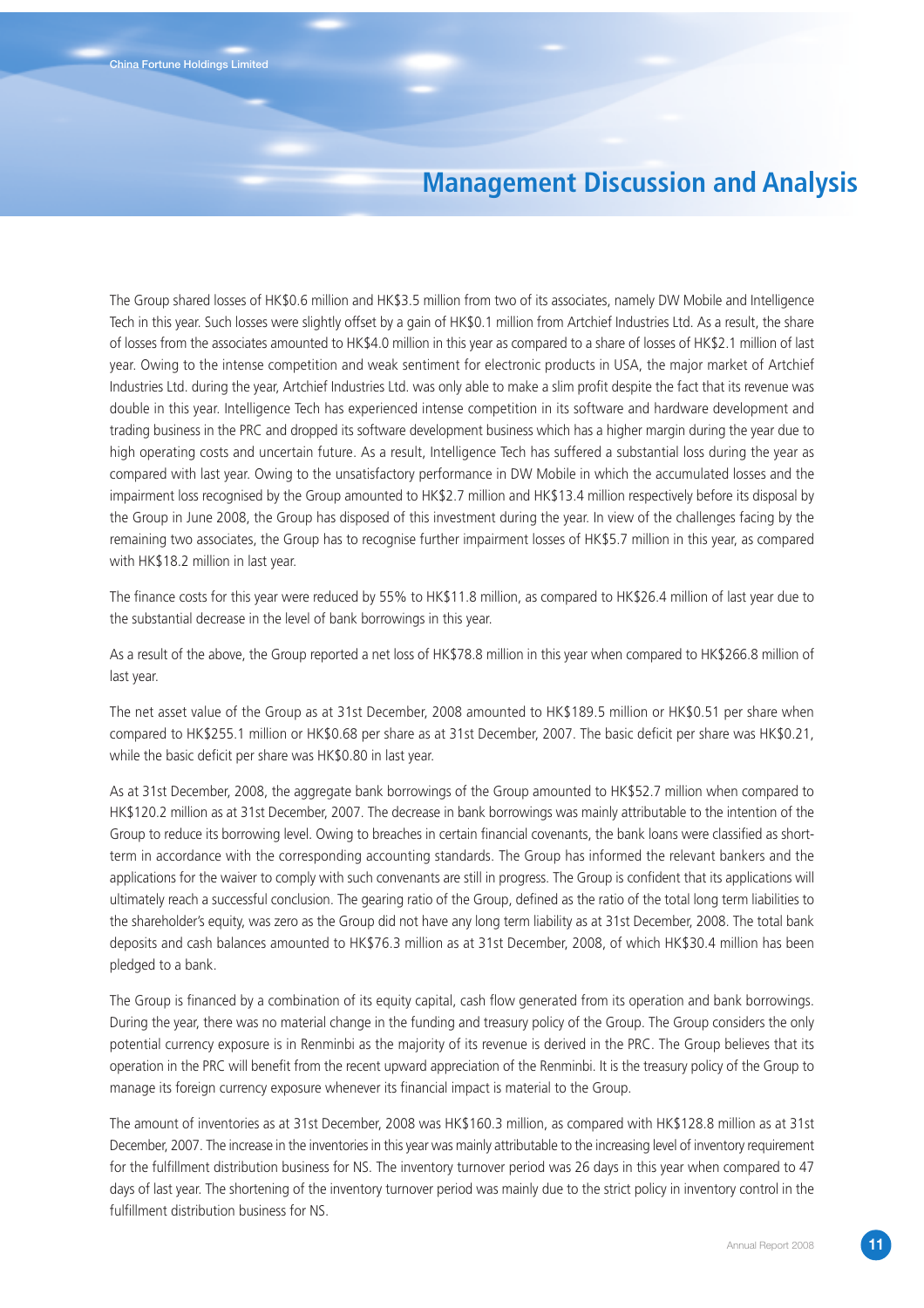The amount of trade receivables as at 31st December, 2008 was HK\$24.4 million, as compared with HK\$36.1 million as at 31st December, 2007. In order to minimize the credit risk for the trade receivables, the Group has implemented strict control on the determination of credit limits, credit approvals and other monitoring procedures to ensure that follow-up action is taken to recover overdue debts. In addition, the revenue generated from the fulfillment distribution business for NS is mainly on cash basis which further reduces the credit risk of the Group.

On 4th September, 2007, the Group and TeleChoice International Limited ("TeleChoice"), entered into an agreement to establish a subsidiary (the "Fulfillment Subsidiary") to engage in the logistics and fulfillment business for NS in the PRC (the "Fulfillment Business"). TeleChoice injected HK\$50 million for 40% equity interest in the Fulfillment Subsidiary, while the Group injected HK\$25 million for 60% equity interest therein. At the same time, the Company granted a put option to TeleChoice pursuant to which TeleChoice can require the Company to purchase its entire 40% equity interest in the Fulfillment Subsidiary at a price of HK\$50 million during the period from 1st March, 2008 to 31st December, 2008. The put option liability, representing a host debt instrument with a not closely related embedded non-option derivative which is linked to the profitability of the Fulfillment Business, was recognised as other financial liabilities. In late December 2008, TeleChoice exercised its put option. The completion of the exercise of this put option is still pending for the agreement by the Group and TeleChoice on the final payment to be made to TeleChoice.

As at 31st December, 2008, the Group has in total 218 employees as compared to 270 employees as at 31st December, 2007. Employees were remunerated according to the nature of their job duties and market trend. The Group provided staff welfare and fund contribution to its employees in accordance with the prevailing regulations in the PRC and Hong Kong. There was no material change in the remuneration policy, bonus scheme and share option scheme during the year. The Group has a share option scheme under which the Company may grant share options to the participants, including directors and employees, to subscribe for shares of the Company.

### **OPERATIONAL REVIEW**

### *Market Overview*

According to the statistics released by the Ministry of Industry and Information Technology of the People's Republic of China ("MII"), there were more than 641 million subscribers to mobile phone services in the PRC as at the end of 2008, equivalent to a penetration rate of 48.5 users per 100 persons. The low penetration rate in the rural market, where more than half of the population in the PRC resides, together with the 3G services and the continued economic growth in the PRC, mean that the PRC market still has a lot of untapped potential.

While there are continuing intense competitions among the big mobile phone manufacturers in the PRC, they are trying to cut the distribution layers by directly supplying to the provincial distributors and leading retailers with a view to increase their profitability. Because of this, leading vendors have developed multi-channel distribution models which include "national distribution", "provincial distribution", "direct to retail" and "direct to operator".

As one of the integrated fulfillment distributors in the PRC, the Group provides all necessary services, which include but not limited to transaction handling, credit financing, delivery, rebate execution, stock buffering and B2B system integration, etc. In return, the Group receives a contractual margin, as well as various rebates as its service income. This business model is more transparent, allowing the buyers, the suppliers and the Group to share common information and enhances the efficiency of all the activities of the value chain.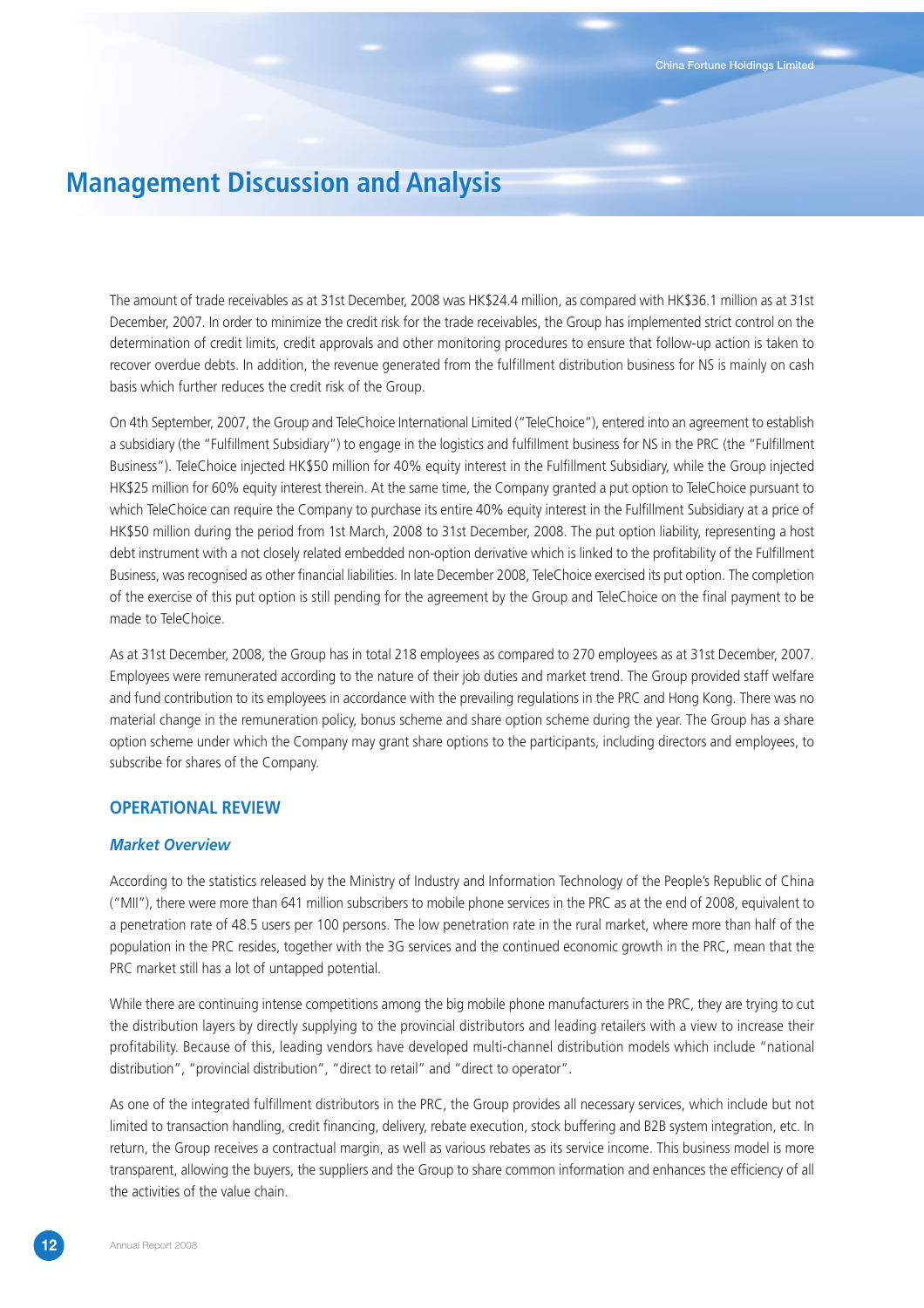#### *Business Review*

After the complete transformation of the loss making national distribution business to the fulfillment distribution business for NS, the Group has made significant improvement in this year. The fulfillment distribution business for NS recorded significant growth during the year and its streamlined workforce further reduced the operating cost and hence the business risk of this business. The fulfillment distribution business for NS will continue to be a core business of the Group in view of the leading position of Nokia in the mobile phone market in the PRC. On the other hand, the business of the associates of the Group remained a challenge due to the intense competition in the market.

#### *Prospect and Outlook*

With a view to further diversify the business of the Group, in July 2007, the Group contracted to acquire approximately 40.8% equity interest in a mining company in the PRC (the "PRC Mining Company"). The PRC Mining Company has the right to conduct mining activities in a mining site which is located in Huangshi, southeastern Hubei. The mining site has a general mining area of approximately 0.62 square kilometers and the mineral resources of the mining site include Celestite, Zinc and Lead. In November 2007, the Group further contracted to acquire another 10% equity interest in the PRC Mining Company. In January 2009, the Company issued a further circular on this transaction due to the restructuring of certain terms of these acquisitions. Such terms revision has been subsequently approved by the independent shareholders of the Company in February 2009 and the completion of this transaction is now pending for the fulfillment of certain conditions for the completion. The Group believes that this business segment in natural resources will become another core business of the Group in the near future as demand for mineral resources will be considerable in view of the continued growth of the PRC economy.

The continued economic growth in the PRC, supported by a high internal consumption, together with the room for expansion in the penetration rate of the mobile phone users in the PRC, and the recently launched 3G services create a huge market and great opportunities for the Group to move forward. The Group will continue to strengthen our existing relationships with the leading manufacturers and to look for new cooperation opportunities with all other manufacturers and operators with a view to establish a firm foundation for our future growth, based on our successful experience in the fulfillment distributorship business with Nokia.

With a view to diversify the business of the Group, the Group is actively looking for opportunities which will further enhance the shareholders' value.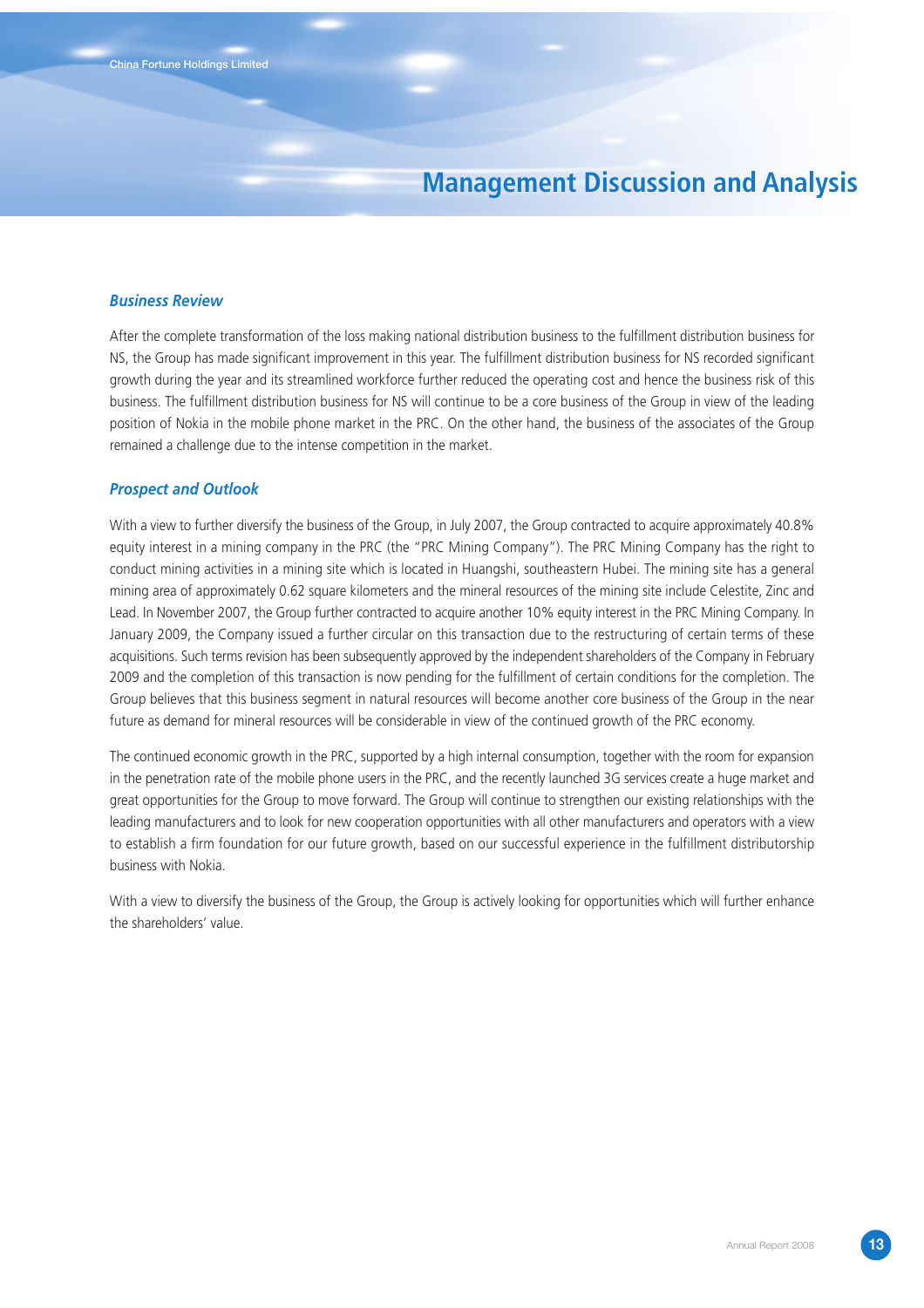# **Directors and Senior Management Profile**

### **DIRECTORS**

#### *Executive Directors*

**Mr. LAU Siu Ying**, aged 45, is the founder, Chairman and Chief Executive Officer of the Company since 1992. Mr. Lau has extensive working experiences in the telecommunications industry for over 18 years and has established solid business contacts in both Hong Kong and the PRC. Mr. Lau is responsible for directing the Group's overall business policy and strategies as well as overseeing the Group's business development in Hong Kong and the PRC. Prior to setting up his business, Mr. Lau worked for Hutchison Whampao Group for approximately 5 years, in charge of the business development of the telecommunications in the PRC. Mr. Lau is also the Board Councilor of China Mobile Communications Association in Beijing and the Chairman of Chinese Chamber of Information and Communication Technologies in Hong Kong. Mr. Lau holds a bachelor degree in Business Administration from the Chinese University of Hong Kong and a Master of Science degree in Information Technology from the National University of Ireland, Dublin.

**Mr. LUO Xi Zhi**, aged 51, joined the Group in October 1995 and was appointed as an Executive Director of the Company in September 2002. Mr. Luo is also the Financial Controller of the Group's PRC operation. Mr. Luo holds a certificate in Accounting from the Finance Academy of Jiangxi Province. Mr. Luo has over 20 years of financial and accounting experience in the PRC. Prior to joining the Group in 1995, Mr. Luo was the chief accountant for Zhaoqing Sz Di Telecom Co., Ltd.

#### *Non-executive Directors*

**Mr. FUNG Oi Ip, Alfonso**, aged 52, owns and runs the leading Law Costs Draftsman firm in Hong Kong which was established in 1986. A pioneer in his profession, he taught himself computer programming, developed and published a specialist law costing software in 1986. The software was subsequently licensed to the Hong Kong Government for use in the Legal Aid Department. Mr. Fung also takes a keen interest in developing Internet related business. Mr. Fung was appointed as a Nonexecutive Director of the Company in October 1999.

**Mr. LO Wing Yat**, aged 50, is a Director and Managing Director of CITIC International Financial Holdings Limited, a Director of CITIC Ka Wah Bank Limited, a Director and the Chief Executive Officer of CITIC International Assets Management Limited, and the Executive vice-chairman and the Chief Executive Officer of CIAM Group Limited. Mr. Lo graduated from the University of Hong Kong with a bachelor degree in laws. Mr. Lo was admitted as a Solicitor of the Supreme Court of Hong Kong in 1984 and a solicitor of the Supreme Court of England and Wales in 1989. Prior to joining CITIC International Financial Holdings Limited, Mr. Lo served as an in-house counsel of Bank of China Hong Kong-Macau Regional Office and a partner of Linklaters. Mr. Lo was appointed as a Non-executive Director of the Company in October 1999.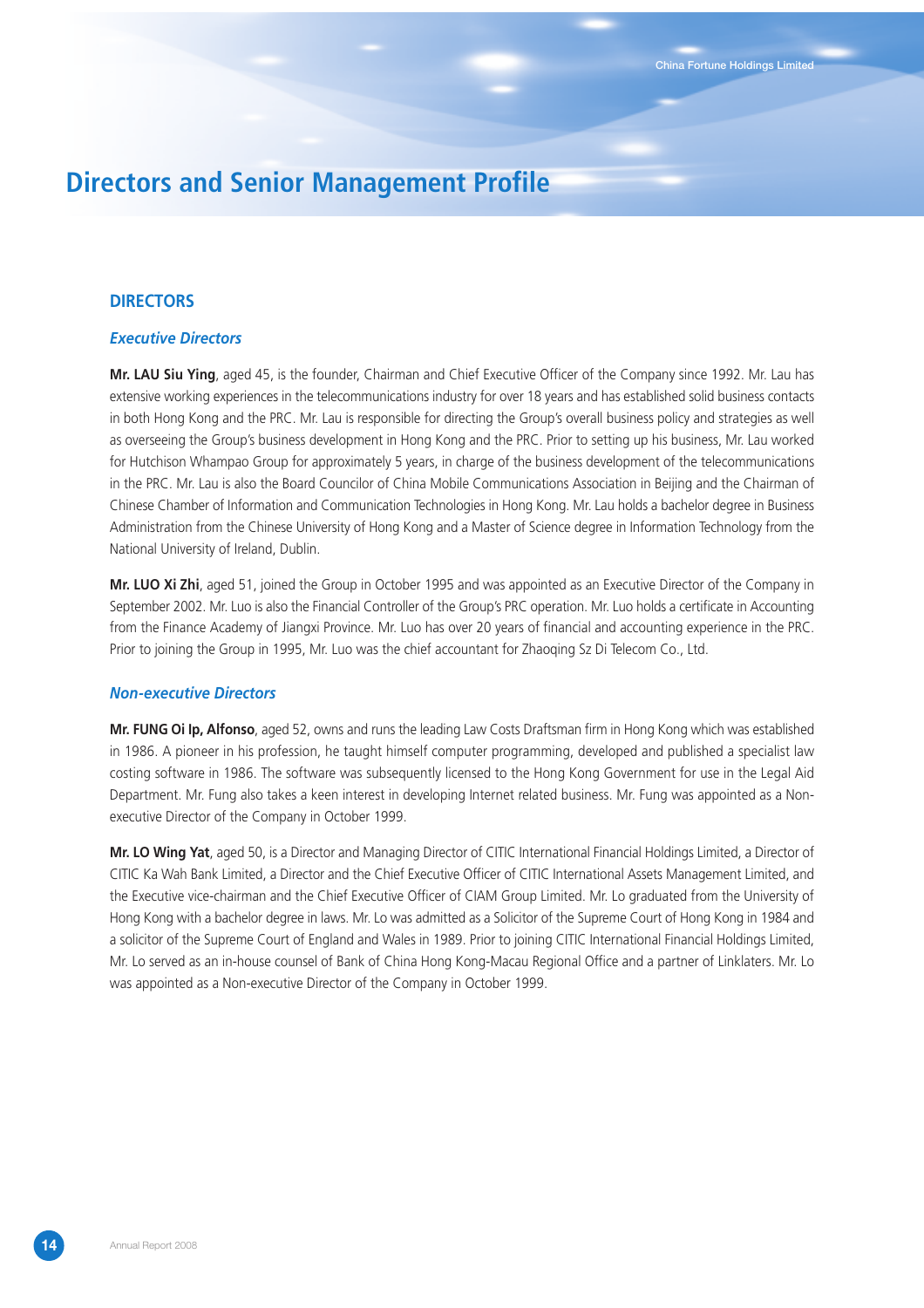# **Directors and Senior Management Profile**

#### *Independent Non-executive Directors*

**Mr. CHANG Wing Seng, Victor**, aged 71, last held the position of Managing Director of APCG Business Pte. Limited. Prior to this, Mr. Chang was the Managing Director of Singapore Technologies Telecommunications (Beijing) Pte. Ltd. based in Beijing for 2 years. Mr. Chang had held various senior management positions over 25 years with the Singapore Technologies Group, mainly as the Director of Finance. Mr. Chang was a graduate in Accounting from the Royal Melbourne Institute of Technology, Melbourne, Australia and the Institute of Chartered Accountants in Australia. Mr. Chang had also completed the Program for Management Development at the Harvard University Graduate School of Business Administration. Mr. Chang was a certified public accountant in both Singapore and Australia. Mr. Chang was appointed as an Independent Non-executive Director of the Company in October 1999.

**Mr. WONG Lit Chor, Alexis**, aged 50, graduated from the University of Toronto, Canada in 1981 with a bachelor degree in Arts majoring in economics and commerce and has obtained a master degree in Business Administration from the Chinese University of Hong Kong in 1987. Mr. Wong has over 20 years of banking, investment, corporate finance and securities dealing experience gained from working as a senior executive in a number of listed local and PRC financial services companies. Mr. Wong is also an independent non-executive director of a company listed on the Main Board and a company listed on the GEM Board of the Stock Exchange of Hong Kong. Mr. Wong was appointed as an Independent Non-executive Director of the Company in September 2006.

**Mr. CHEN Yi Gang**, aged 56, graduated from Shaoxing Institute of Administration, majoring in Corporate Management. Mr. Chen was a senior executive in a number of PRC telecommunication companies and senior management in a number of large IT enterprises. Mr. Chen has over 30 years of experience in the field of telecommunication. Mr. Chen was appointed as an Independent Non-executive Director of the Company in February 2007.

#### *Company Secretary*

**Mr. CHENG Ka Chung**, aged 41, joined the Group in December 2007 and acts as the Company Secretary and the Financial Controller of the Group. Mr. Cheng holds a Bachelor of Arts degree in accountancy and a Master of Science degree in accountancy from the Hong Kong Polytechnic University. Mr. Cheng has over 15 years experience in finance and accounting. Mr. Cheng is a member of the Hong Kong Institute of Certified Public Accountants and the Association of Chartered Certified Accountants. Mr. Cheng is also a graduate member of the Institute of Chartered Secretaries & Administrators.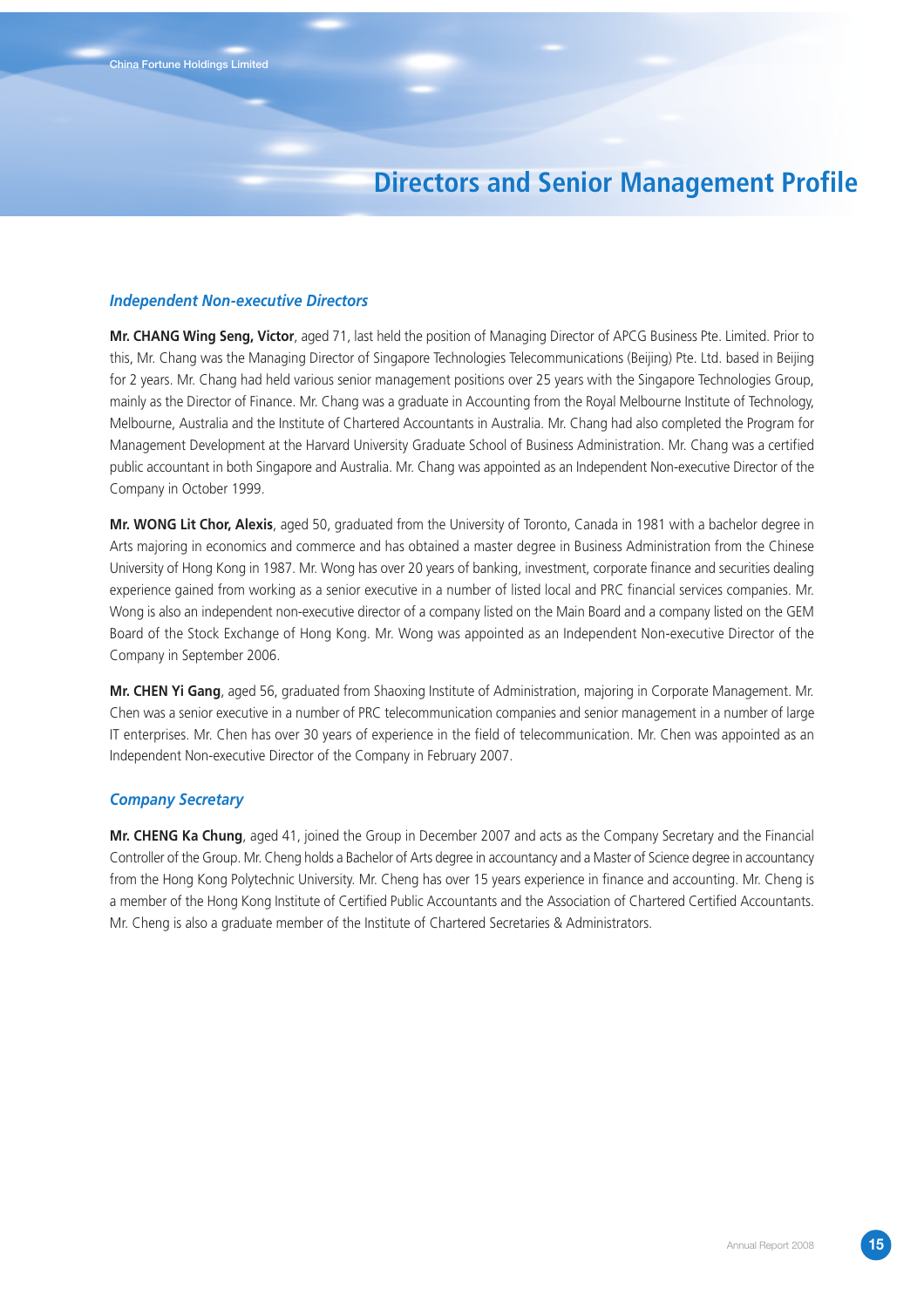# **Directors and Senior Management Profile**

#### *Senior Management*

**Mr. WANG Yu**, aged 43, is the Vice President of the Group and is responsible for the administration and management of the Group's operations in the PRC. Mr. Wang is also in charge of the legal affairs, public relationship, human resources and risk management of the Group. Mr. Wang graduated from Xi'an Jiaotong University with a master degree and a bachelor degree in Computer Science. Mr. Wang has more than 10 years working experiences in channel and distribution management on computer products and mobile phones with local and multinational companies in the PRC. Prior to joining the Group in April 2006, Mr. Wang was a General Manager of a listed company in the PRC focusing on IT business.

**Mr. LO Kwok Leung, Jeff**, aged 40, is the Sales Director of the Group in charge of sales and marketing activities in the PRC and acts as the Business Unit Deputy General Manager handling Nokia's handsets business in the PRC. Mr. Lo obtained his bachelor degree in Fu-Jen Catholic University in Taiwan, major in sociology. Prior to joining the Group in July 2000, Mr. Lo has had almost 10 years experience in Hong Kong and the PRC responsible for the sales and marketing of consumer electronic products in the PRC.

**Mr. Kuang Huai Biu**, aged 48, is the General Manager of Zhuhai Reminda Telecom Equipment Company Limited. Zhuhai Reminda Telecom Equipment Company Limited formally joined the Group and became a subsidiary of the Group in October 2007. Mr. Kuang was graduated from Guandong Provincial School of Electricity, and holds MBA degree from the University of Wales of UK. Mr. Kuang had been the senior technical management of China Telecom, has over 30 years experience in telecommunications, and has nearly 20 years working experience in the manufacturing and retail chains of domestic communications products in the PRC.

**Mr. FONG Po Kiu**, aged 40, joined Synergy Technologies (Asia) Limited in 1994, a wholly owned subsidiary of the Group, and is currently the General Manager of this company. Mr. Fong graduated from the Hong Kong Polytechnic (now Hong Kong Polytechnic University) and is now the Fellow Member of The Institute of Chartered Secretaries and Administrators, United Kingdom (FCIS) and the Fellow Member of The Hong Kong Institute of Company Secretaries (FCS). During his 15 years of employment, Mr. Fong had introduced a lot of pioneering products and technologies (like 56K Modem, PDA, Wi-Fi, Smartphone, Slingbox, etc), into Hong Kong and set the milestones for the Company in Hong Kong ICT Sector. Mr. Fong is now the Member of Electoral Conference for the election of Hong Kong Deputies to the 11th National People's Congress of the People's Republic of China; the Member of HKSAR Election Committee, Information Technology Subsector (2006-2010); the Chairman of Electronics & Communication Industry Safety and Health Committee, Occupational Safety and Health Council (OSHC); The Co-opted member of the IT Expert Advisory Group of The Consumer Council; the Founding Member of IT Voice and also the Founding Member and the Strategy Committee in The Professional Commons. Mr. Fong is also the Founding Chairman of Hong Kong Association of Interactive Marketing (HKAIM); the Vice-President of Hong Kong Information Technology Federation (HKITF); the Founding Member & Councilor of Internet Society — Hong Kong Chapter (ISOC-HK); and also the Fellow Member of Hong Kong Computer Society (FHKCS).

**Mr. LAM Man Kit**, aged 33, is the Deputy Financial Controller of the Group, mainly responsible for merger and acquisition projects. Mr. Lam graduated with a bachelor degree of Business Administration from the University of Hong Kong. Mr. Lam is a fellow member of the Association of Chartered Certified Accountants and a member of the Hong Kong Institute of Certified Public Accountants. Prior to joining the Group in January 2007, Mr. Lam has years of financial and audit experiences in Hong Kong and the PRC.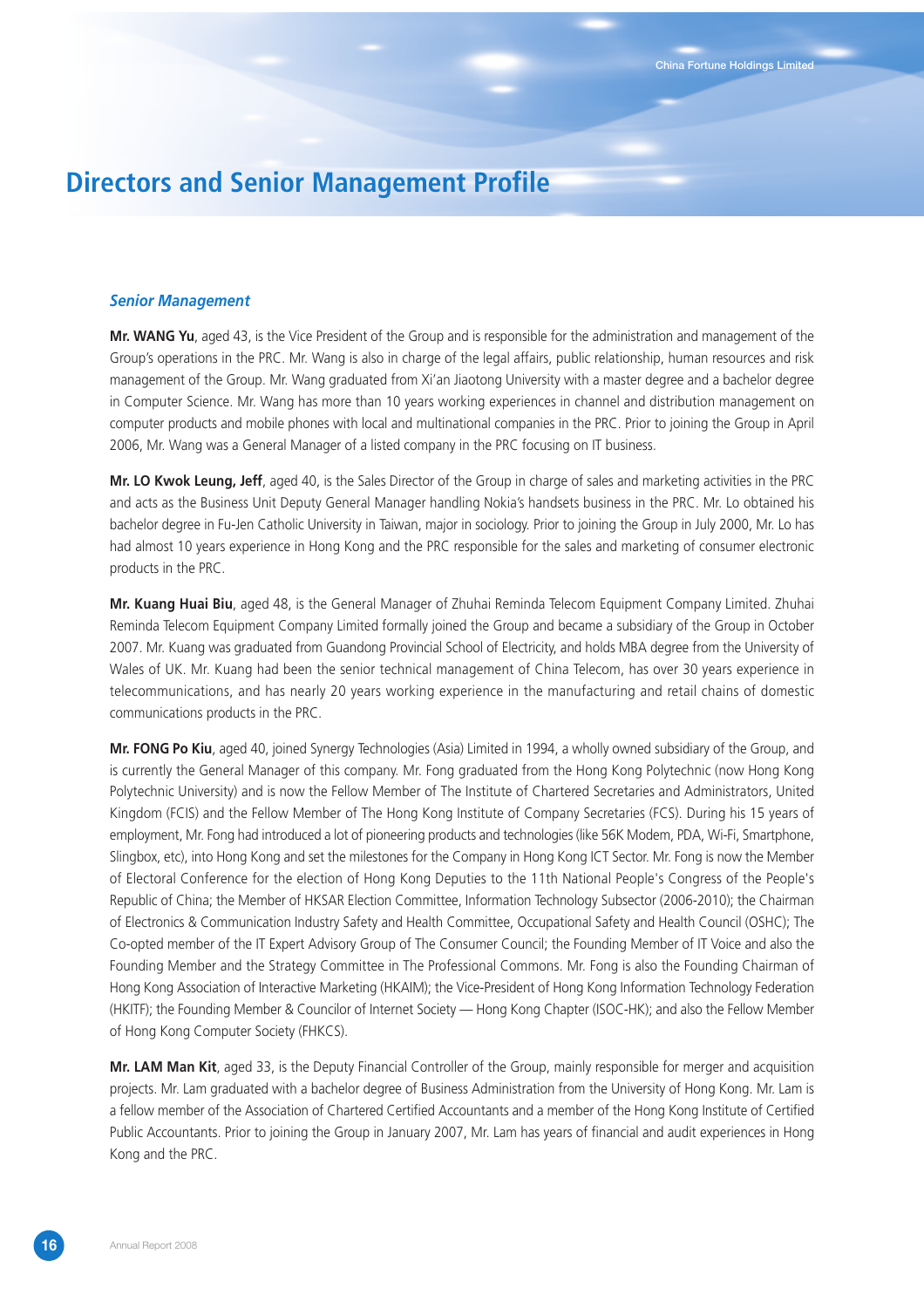### **CORPORATE GOVERNANCE PRACTICES**

The Board is committed to maintaining high standards of corporate governance with a view to assuring the integrity, transparency and quality of disclosure to protect the interests of all shareholders. The Company has applied the principles and complied with all the applicable code provisions of the Code on Corporate Governance Practices (the "Code") as set out in Appendix 14 of the Rules Governing the Listing of Securities on The Stock Exchange of Hong Kong Limited (the "Listing Rules") for the year ended 31st December, 2008, except for the deviations as stated in paragraph headed "Chairman and Chief Executive Officer" and "Re-election of Directors".

The Board will continuously review and improve the corporate governance practices and standards of the Company to ensure the business activities and decision making processes are regulated in a proper and prudent manner.

### **DIRECTORS' SECURITIES TRANSACTIONS**

The Company has adopted the Model Code for Securities Transactions by Directors of Listed Issuers (the "Model Code") as set out in Appendix 10 of the Listing Rules for securities transactions by Directors of the Company during the year under review.

Having made specific enquiry with all Directors, each of whom has confirmed that he has complied with the required standard as set out in the Model Code for the year ended 31st December, 2008. The Model Code also applies to other specified senior management of the Group.

### **BOARD OF DIRECTORS**

### *Composition and role*

The Board of Directors of the Company comprises:

| <b>Executive Directors:</b>                 | Mr. Lau Siu Ying (Chairman) and Mr. Luo Xi Zhi                              |
|---------------------------------------------|-----------------------------------------------------------------------------|
| <b>Non-executive Directors:</b>             | Mr. Fung Oi Ip, Alfonso and Mr. Lo Wing Yat                                 |
| <b>Independent Non-executive Directors:</b> | Mr. Chang Wing Seng, Victor, Mr. Wong Lit Chor, Alexis and Mr. Chen Yi Gang |

The Board comprises two Executive Directors (including the Chairman), two Non-executive Directors and three Independent Non-executive Directors of which the number of Independent Non-executive Directors represents more than one-third of the Board. The Directors are, collectively and individually, aware of their responsibilities to the shareholders, for the manner in which the affairs of the Company are managed and operated. The Directors' biographical information is set out under the heading "Directors and Senior Management Profile" in this annual report.

The Board, headed by Mr. Lau Siu Ying, is responsible for the overall strategic development of the Group, the monitoring of the financial performance and the internal controls of the Group's business operations. All Directors and Board Committees have access to external legal counsel and other professionals for independent advice at the Group's expense if necessary.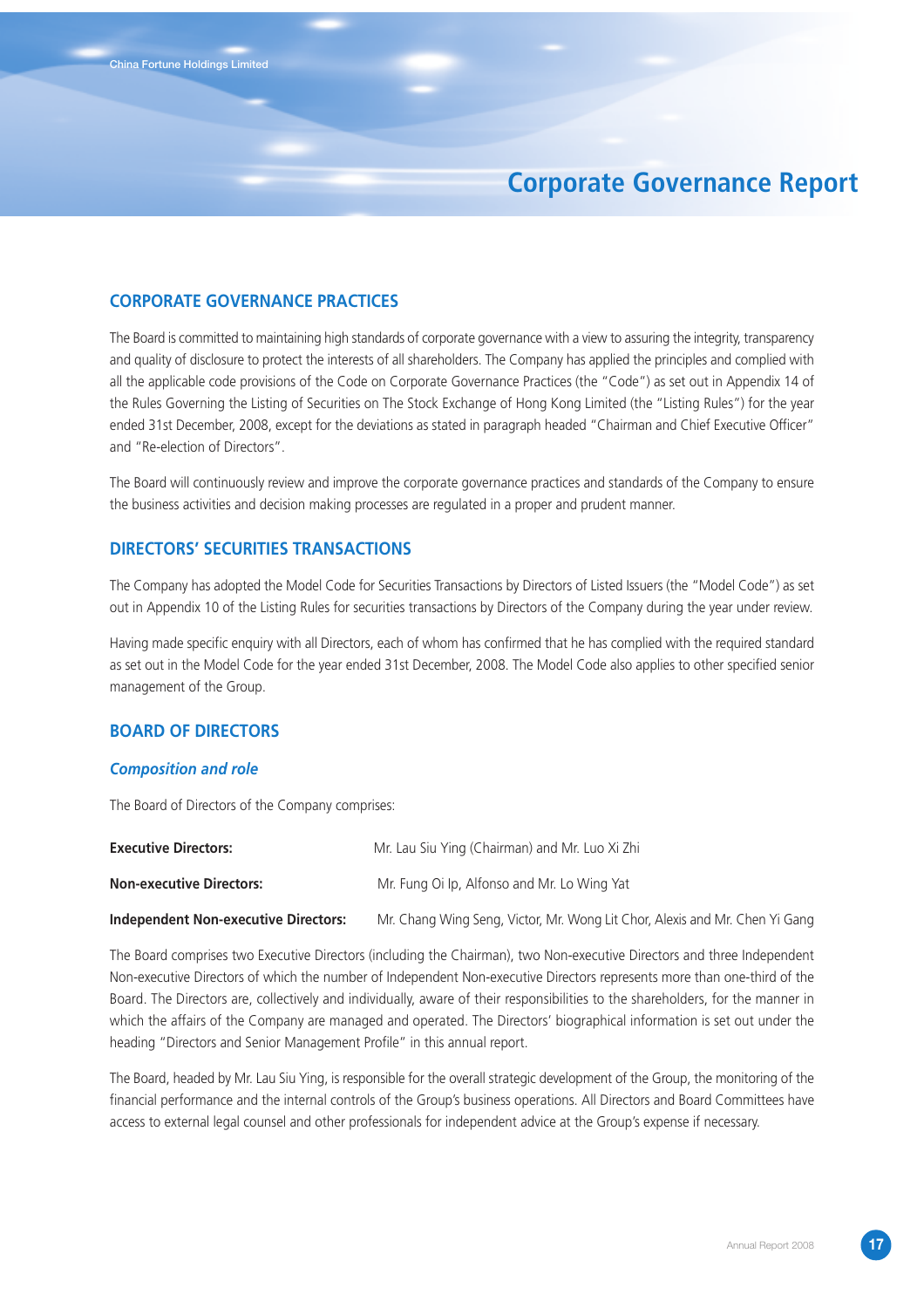Two Board Committees, namely, the Audit Committee and the Remuneration Committee, have been established to oversee particular aspects of the Group's affairs. The Board has delegated the day-to-day management and operations of the Group's business to the management of the Company and its subsidiaries. Major corporate matters that are specifically delegated by the Board to the management include the preparation of the financial statements for the Board's approval, the execution of business strategies approved by the Board, the implementation of internal controls system and risk management procedures, and the compliance with relevant statutory requirements and other rules and regulations.

To the best knowledge of the Company, there is no financial, business, family or other material/relevant relationship among the members of the Board.

### **CHAIRMAN AND CHIEF EXECUTIVE OFFICER**

Provision A.2.1 of the Code stipulates that the roles of chairman and chief executive officer should be separated and should not be performed by the same individual but Mr. Lau Siu Ying currently assumes both roles of the Chairman and the Chief Executive Officer of the Company.

Provision A.4 of the Code states that all directors should be subject to re-election at regular intervals. However, Mr. Lau Siu Ying, being the Chairman of the Board, does not need to retire by rotation.

Mr. Lau Siu Ying has been in charge of the overall management of the Company since its incorporation. As a result, although he does not need to retire by rotation and assumes both roles of the Chairman and the Chief Executive Officer of the Company, the Board considers that such arrangement at the Group's current stage of development can facilitate the execution of the Group's business strategies and maximize the effectiveness of its operations. Nevertheless, through the supervision from the Board including the Independent Non-executive Directors, the interests of the shareholders should be adequately and fairly considered.

### **RE-ELECTION OF DIRECTORS**

All Non-executive Directors of the Company are not appointed for a specific term as stipulated under the provision A.4.1 of the Code but are subject to retirement by rotation in accordance with the Company's Bye-laws. In accordance with the relevant provisions in the Bye-laws of the Company, if the appointment of Directors is made by the Board, the Directors so appointed must stand for election by the shareholders at the first annual general meeting following their appointments and all Directors, except the Chairman, must stand for re-election by the shareholders by rotation.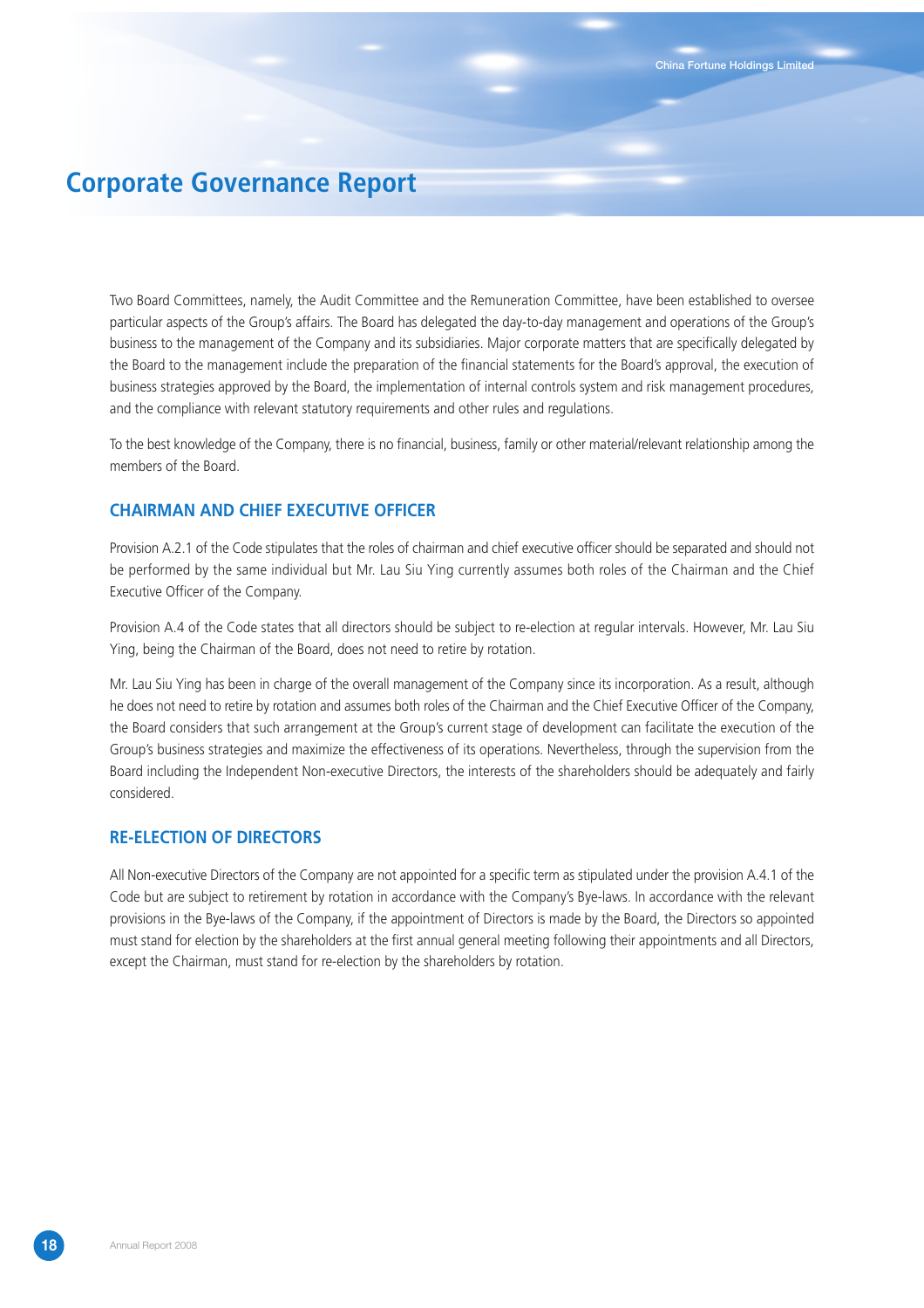### **NON-EXECUTIVE DIRECTORS**

The Non-executive Directors, including the Independent Non-executive Directors, are all seasoned individuals from diversified background and industries and at least one member has an appropriate accounting qualification or related financial management expertise as required by the Listing Rules. With their expertise, they bring independent judgement on issues of strategic direction, development, performance and risk management through their contributions at Board meetings and Committee's works.

The Independent Non-executive Directors also act as a balance between the interests of the minority shareholders and the Company as a whole. The Board considers that each Independent Non-executive Director is independent in character and judgement and that they all meet the specific independence criteria as required by the Listing Rules. The Company has received from each Independent Non-executive Director an annual confirmation of his independence pursuant to Rule 3.13 of Chapter 3 of the Listing Rules and the Company still considers such Directors to be independent. The Independent Non-executive Directors are explicitly identified in all corporate communications.

### **DIRECTORS' RESPONSIBILITY FOR THE FINANCIAL STATEMENTS**

The Directors acknowledged the responsibilities for preparing the financial statements which give a true and fair view of the affairs of the Company and its subsidiaries. The auditors are responsible to form an independent opinion, based on their audits, on the Group's financial statements and express their opinions.

### **BOARD MEETINGS**

The Board had held four meetings this year to review the financial performance of the Group and other major issues. The views of the Independent Non-executive Directors were actively solicited by the Group if they were unable to attend the meetings of the Board.

The names of the Directors and the individual attendance of each Director during the year is as follows:

|                                            | <b>Attendance</b> |
|--------------------------------------------|-------------------|
| <b>Executive Directors</b>                 |                   |
| Mr. Lau Siu Ying (Chairman)                | 4/4               |
| Mr. Luo Xi Zhi                             | 2/4               |
| <b>Non-executive Directors</b>             |                   |
| Mr. Fung Oi Ip, Alfonso                    | 3/4               |
| Mr. Lo Wing Yat                            | 2/4               |
| <b>Independent Non-executive Directors</b> |                   |
| Mr. Chang Wing Seng, Victor                | 2/4               |
| Mr. Wong Lit Chor, Alexis                  | 4/4               |
| Mr. Chen Yi Gang                           | 4/4               |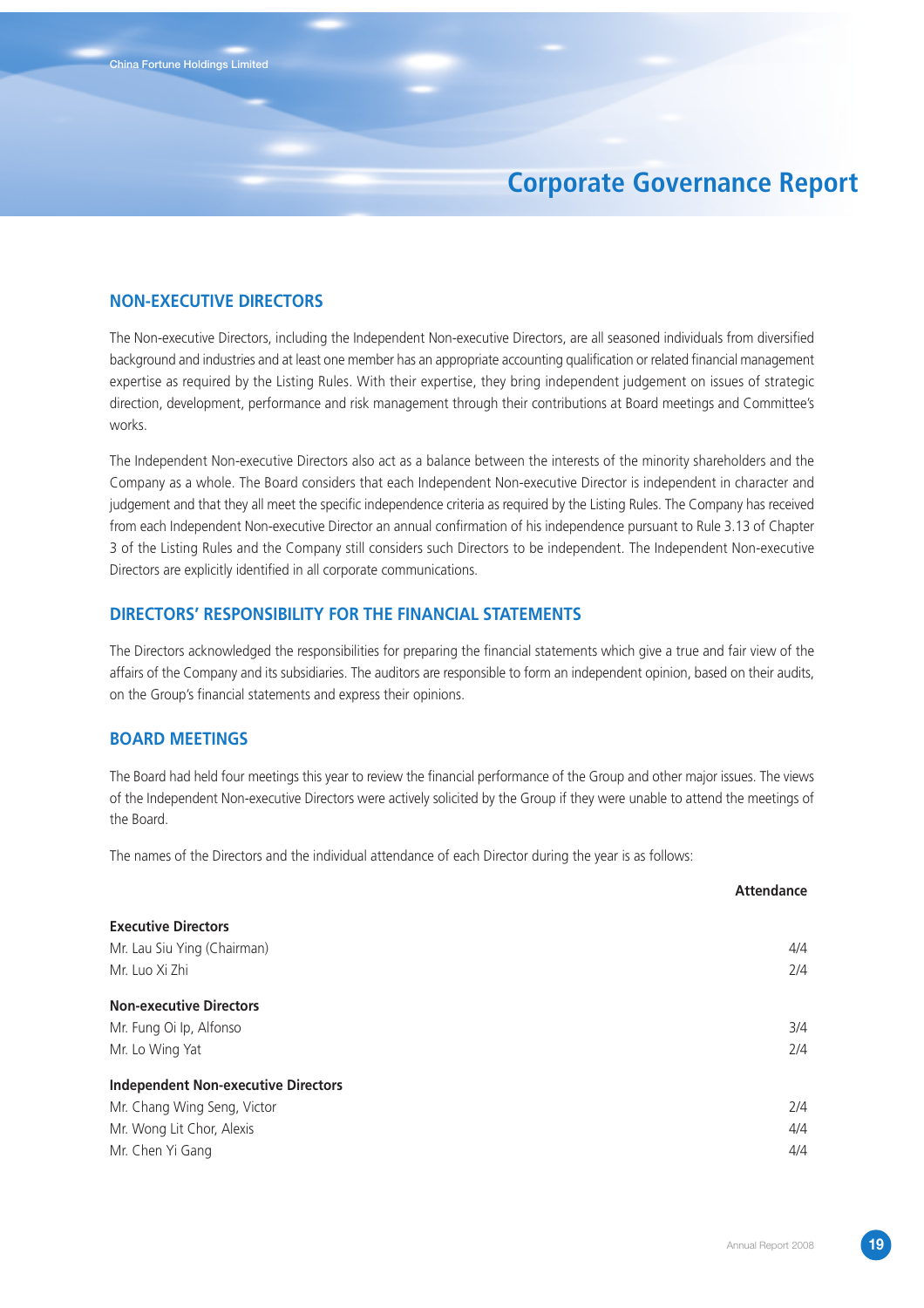### **BOARD COMMITTEES**

The Board has established Board Committees, namely Audit Committee and Remuneration Committee to oversee particular aspects of the Company's affairs and to assist in the execution of the Board's responsibilities.

### **AUDIT COMMITTEE**

The Company has formulated written terms of reference for the Audit Committee in accordance with the requirements of the Listing Rules and its current members comprise:

Mr. Chang Wing Seng, Victor – Committee Chairman Mr. Wong Lit Chor, Alexis Mr. Fung Oi Ip, Alfonso

Mr. Chang Wing Seng, Victor and Mr. Wong Lit Chor, Alexis are Independent Non-executive Directors and Mr. Fung Oi Ip, Alfonso is a Non-executive Director. The Board considers that each Audit Committee member has broad commercial experiences and there is a suitable mix of expertise in business, accounting and financial management on the Audit Committee. The composition and members of the Audit Committee comply with the requirements under Rule 3.21 of the Listing Rules.

The Audit Committee's primary responsibilities include reviewing the reporting of financial and other information to the shareholders, the system of internal controls, risk management and the effectiveness and objectivity of the audit process. The Audit Committee also provides an important link between the Board and the Company's auditors in matters coming within the scope of its terms of reference and keeps under review the independence and objectivity of the auditors.

The Audit Committee has reviewed with the management the accounting principles and practices adopted by the Group and discussed internal controls and financial reporting matters including reviews of the half-year and full year accounts for the year ended 31st December, 2008. Each member of the Audit Committee has unrestricted access to the auditors and all senior staff of the Group.

Individual attendance of each Audit Committee member during the year is as follows:

|                             | Attendance |
|-----------------------------|------------|
| Mr. Chang Wing Seng, Victor | 1/2        |
| Mr. Wong Lit Chor, Alexis   | 2/2        |
| Mr. Fung Oi Ip, Alfonso     | 2/2        |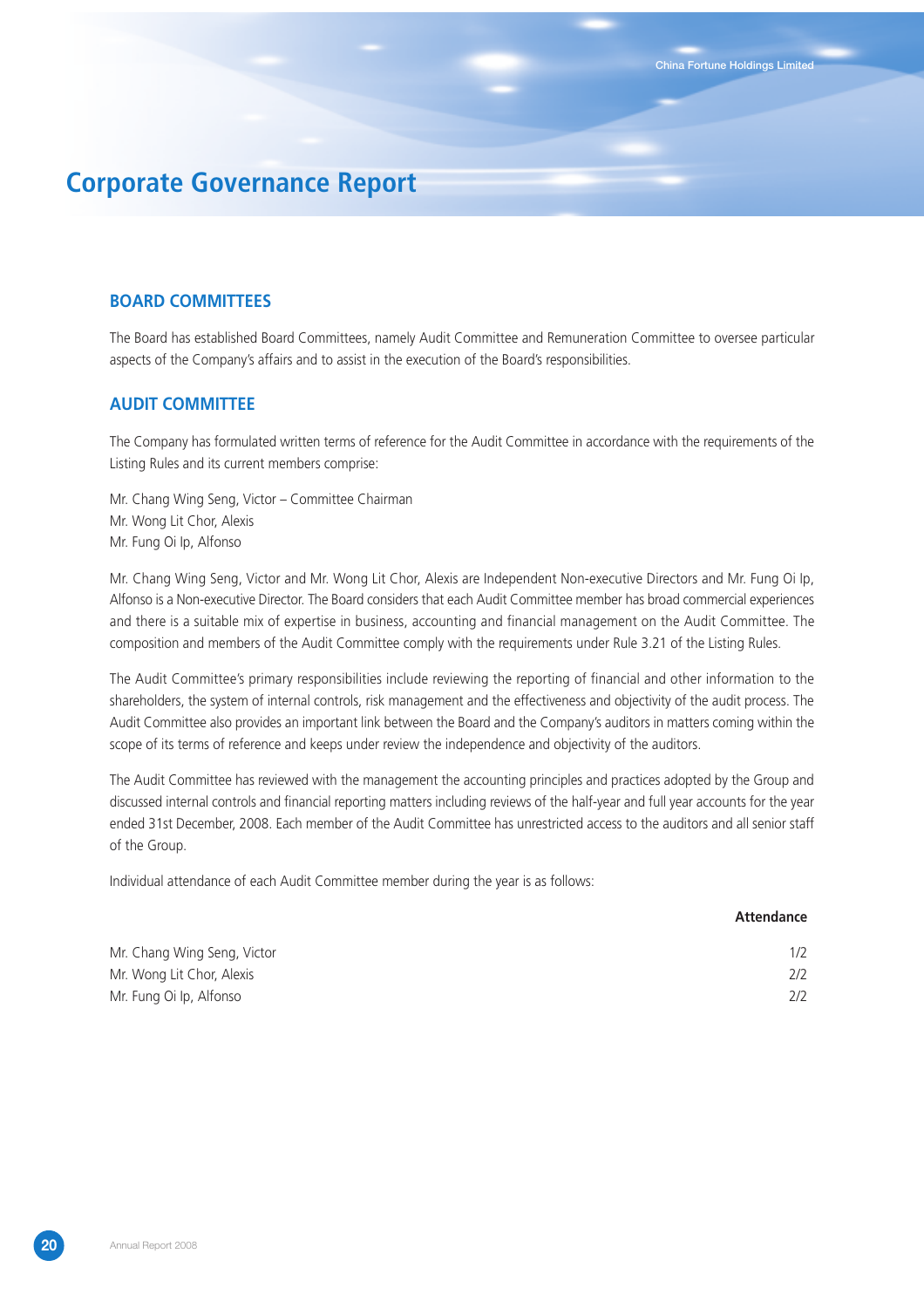### **NOMINATION OF DIRECTORS**

In considering the nomination of new Directors, the Board will take into account the qualification, ability, working experience, leadership and professional ethics of the candidates.

Furthermore, as the full Board is responsible for the selection and approval of candidate for appointment as Director to the Board, therefore the Company has not established a Nomination Committee for the time being.

### **REMUNERATION COMMITTEE**

The Company has formulated written terms of reference for the Remuneration Committee in accordance with the requirements of the Listing Rules and its current members comprise:

Mr. Chang Wing Seng, Victor – Committee Chairman Mr. Wong Lit Chor, Alexis Mr. Fung Oi Ip, Alfonso

Mr. Chang Wing Seng, Victor and Mr. Wong Lit Chor, Alexis are Independent Non-executive Directors and Mr. Fung Oi Ip, Alfonso is a Non-executive Director. The Remuneration Committee is responsible for ensuring that formal and transparent procedures for developing remuneration packages of directors and senior management. In determining the emolument payable to directors, it takes into consideration factors such as remuneration paid by comparable companies, time commitment and responsibilities of the directors, employment conditions elsewhere in the Group and the desirability of performance-based remuneration.

On 16th January, 2009, the Remuneration Committee had held a meeting (with all its members present) to review the remuneration packages of all the Directors. It was resolved by the Remuneration Committee that the director fee for Mr. Chang Wing Seng, Victor, Mr. Wong Lit Chor, Alexis and Mr. Fung Oi Ip, Alfonso was revised to HK\$100,000 per annum effective from year 2008, after taking into account the time commitment and the market trend of comparable companies. No meeting was held by the Remuneration Committee during the year.

### **AUDITOR'S REMUNERATION**

Deloitte Touche Tohmatsu was re-appointed as the Company's external auditors by the shareholders at the Annual General Meeting on 26th May, 2008, until the conclusion of the next Annual General Meeting. They are primarily responsible for providing audit services in connection with the financial statements of the Group for the year ended 31st December, 2008. During the year, the fees charged to the accounts of the Group for Deloitte Touche Tohmatsu's statutory audit services amounted to HK\$1,000,000(2007: HK\$1,180,000).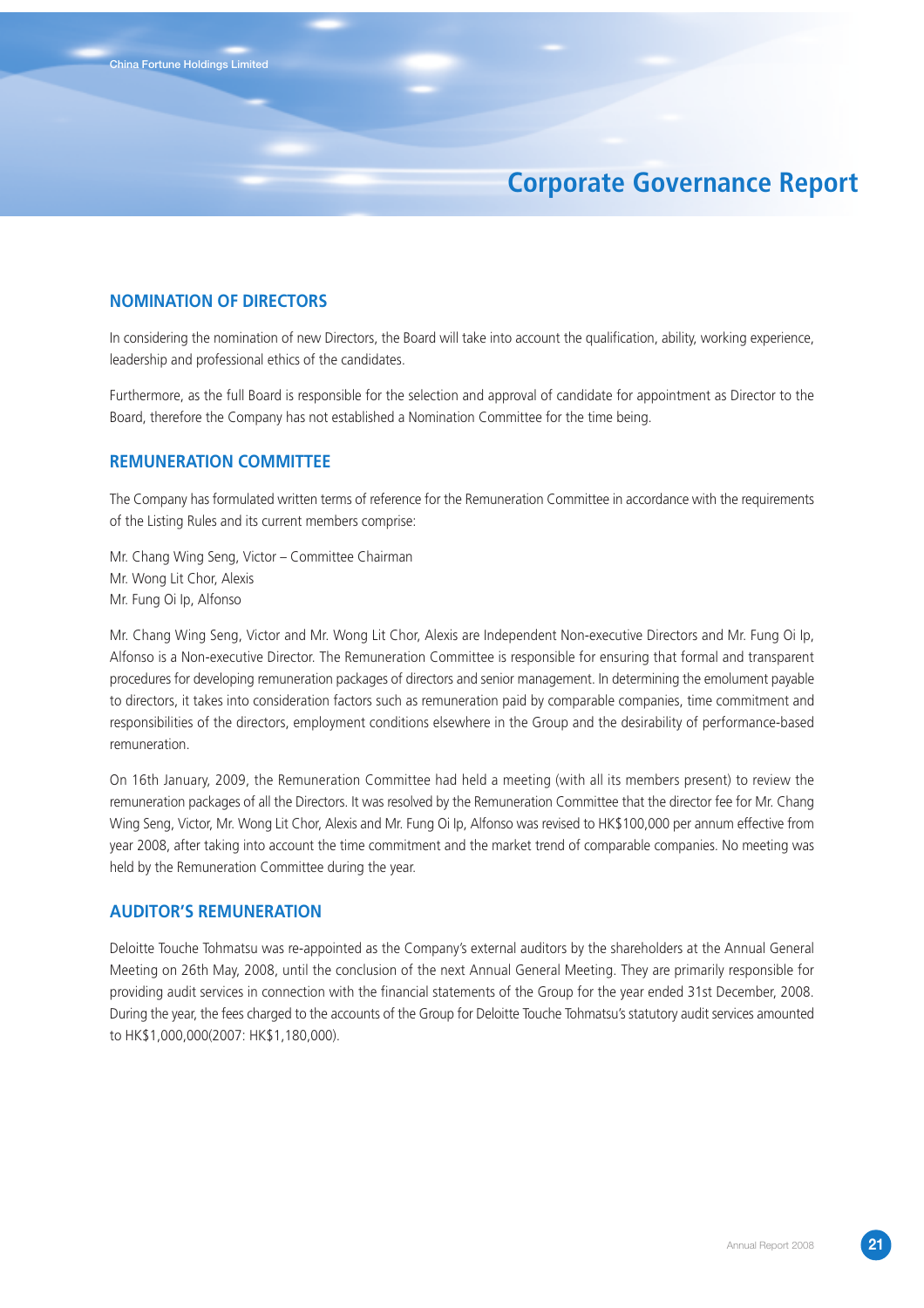#### **INTERNAL CONTROLS**

The Board has overall responsibility for the system of internal controls of the Company and for reviewing its effectiveness. The Board is committed to implementing an effective and sound internal controls system to safeguard the interest of shareholders and the Group's assets. The Board has delegated to the management the implementation of the system of internal controls and the review of all relevant financial, operational and compliance controls and risk management function within an established framework. The Board has confirmed with the management that there was no change in the internal control system of the Group.

### **INVESTOR RELATIONSHIP AND COMMUNICATION**

In order to maintain a high level of transparency in the communication with the shareholders and the investors, the Company has established the Corporate Communications Department in October 2006. In order to ensure effective, clear and accurate communications with the investors and analysts, all corporate communications are arranged and handled by the executive Directors and the designated section executives according to established practices and procedures of the Company.

The Company has announced its annual results and interim results in a timely manner during the year under review. The Company's Annual General Meeting provides a platform for shareholders to have a direct dialogue with the Board. Shareholders are encouraged to attend the Annual General Meeting and the Chairman and other members of the Board or their duly appointed delegates are available to answer questions from the shareholders.

The Company has also maintained a website at http://www.fortunetele.com which enables shareholders, investors and the general public to have access to the information of the Company. Financial information and all shareholder corporate communications of the Company are made available on the Company's website, which is to be updated regularly.

### **CODE OF CONDUCT**

The Company is committed to high standard of business ethics and integrity. A code of conduct is enforced on all employees of the Group. The employees at all levels are expected to act in an honest, diligent and responsible manner. No personal gifts or other forms of advantages from any person or organisation doing business with the Group can be accepted by any employee. Business partners and customers are reminded from time to time that our policy forbids any employee or agent of the Group from accepting any gift from them.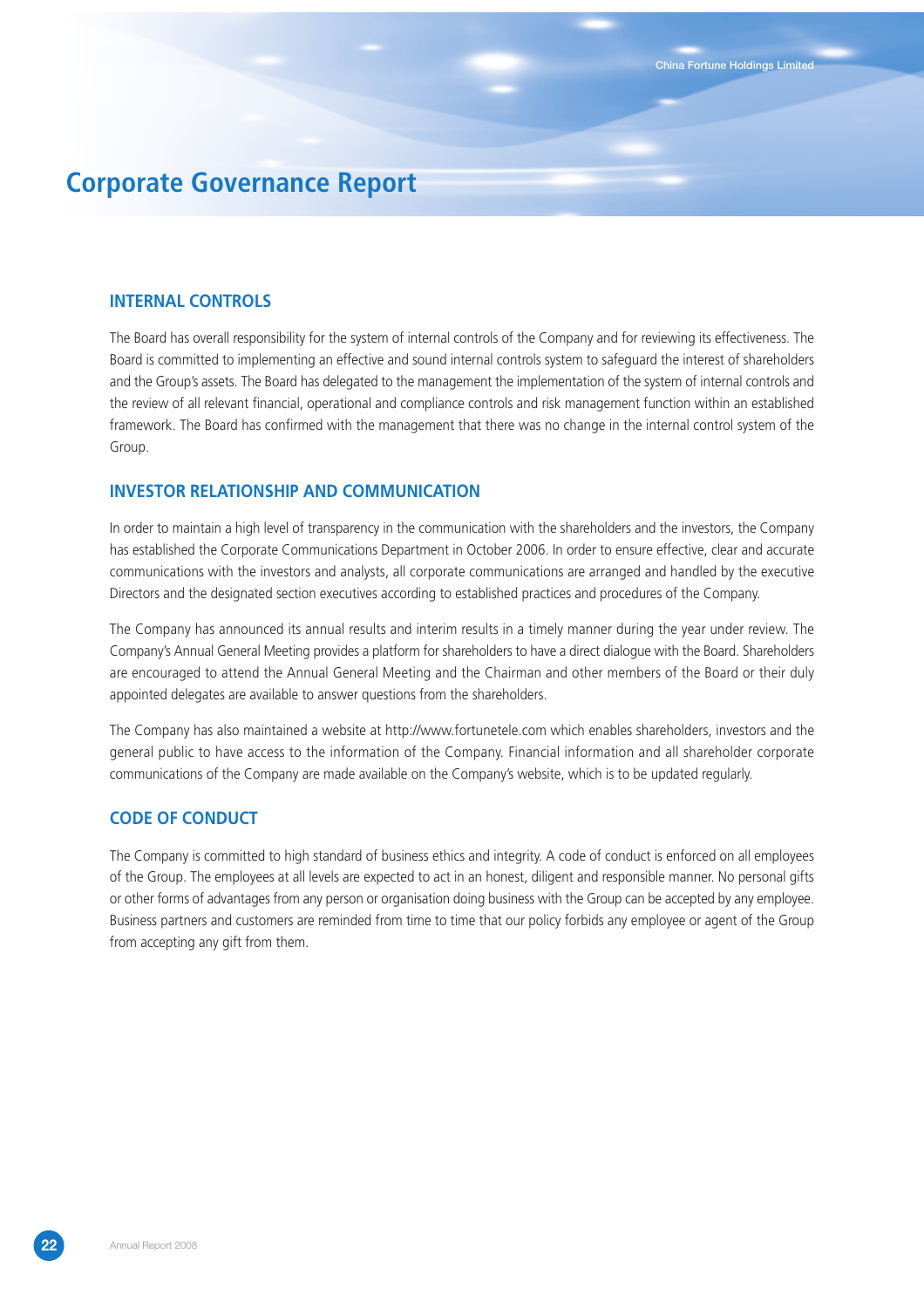# **Directors' Report**

The directors present their annual report and audited consolidated financial statements for the year ended 31st December, 2008.

### **PRINCIPAL ACTIVITIES**

The Company is an investment holding company. The principal activities of its principal subsidiaries and principal associates are set out in notes 44 and 45 to the consolidated financial statements.

#### **RESULTS AND APPROPRIATIONS**

The results of the Group for the year ended 31st December, 2008 are set out in the consolidated income statement on page 33 of the annual report.

No interim dividend was declared during the year. The directors do not recommend the payment of a final dividend.

### **PLANT AND EQUIPMENT**

Details of movements during the year in the plant and equipment of the Group are set out in note 16 to the consolidated financial statements.

#### **SHARE CAPITAL**

Details of the share capital of the Company are set out in note 30 to the consolidated financial statements.

#### **DISTRIBUTABLE RESERVES OF THE COMPANY**

In the opinion of the directors, the Company's reserves available for distribution to shareholders as at 31st December, 2008 consisted of contributed surplus and accumulated profits totalling HK\$7,943,000 (31st December, 2007: HK\$7,554,000).

Under the Companies Act 1981 of Bermuda (as amended), the contributed surplus account of the Company is available for distribution. However, the Company cannot declare or pay a dividend, or make a distribution out of contributed surplus if:

- (a) it is, or would after payment be, unable to pay its liabilities as they become due; or
- (b) the realisable value of its assets would thereby be less than the aggregate of its liabilities and its issued share capital and share premium accounts.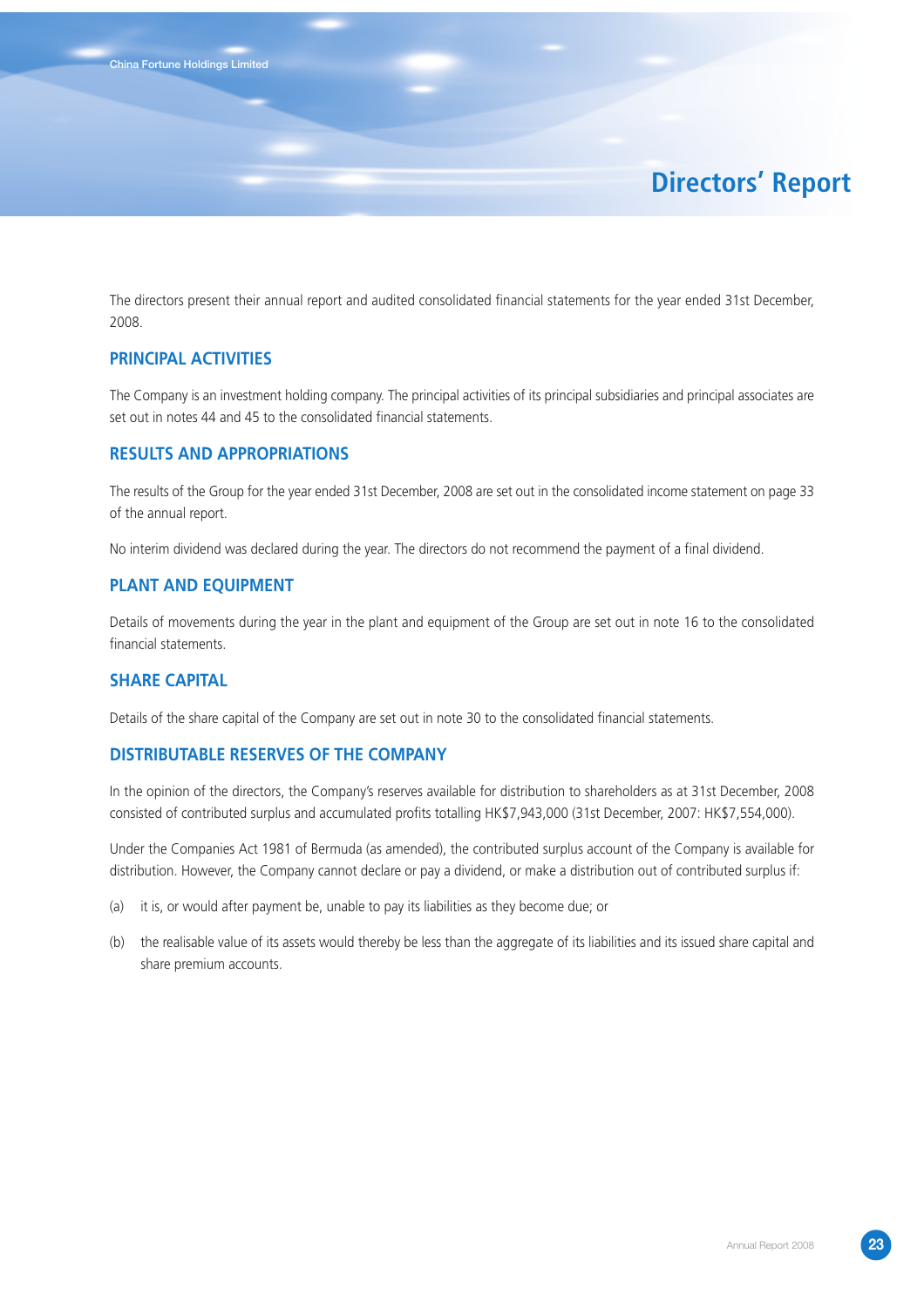# **Directors' Report**

### **DIRECTORS**

The directors of the Company during the year and up to the date of this report were:

#### *Executive directors:*

Mr. Lau Siu Ying (Chairman) Mr. Luo Xi Zhi

#### *Non-executive directors:*

Mr. Fung Oi Ip, Alfonso Mr. Lo Wing Yat

#### *Independent non-executive directors:*

Mr. Chang Wing Seng, Victor Mr. Wong Lit Chor, Alexis Mr. Chen Yi Gang

In accordance with clause 87 of the Company's bye-laws, Messrs. Luo Xi Zhi and Chen Yi Gang shall retire at the forthcoming annual general meeting and, being eligible, offer themselves for re-election.

**China Fortune Holdings Limited**

None of the directors being proposed for re-election at the forthcoming annual general meeting has a service contract with the Company or any of its subsidiaries which is not determinable by the Group within one year without payment of compensation, other than statutory compensation.

The term of office of each of the non-executive directors and independent non-executive directors is the date up to his retirement by rotation in accordance with the Company's bye-laws.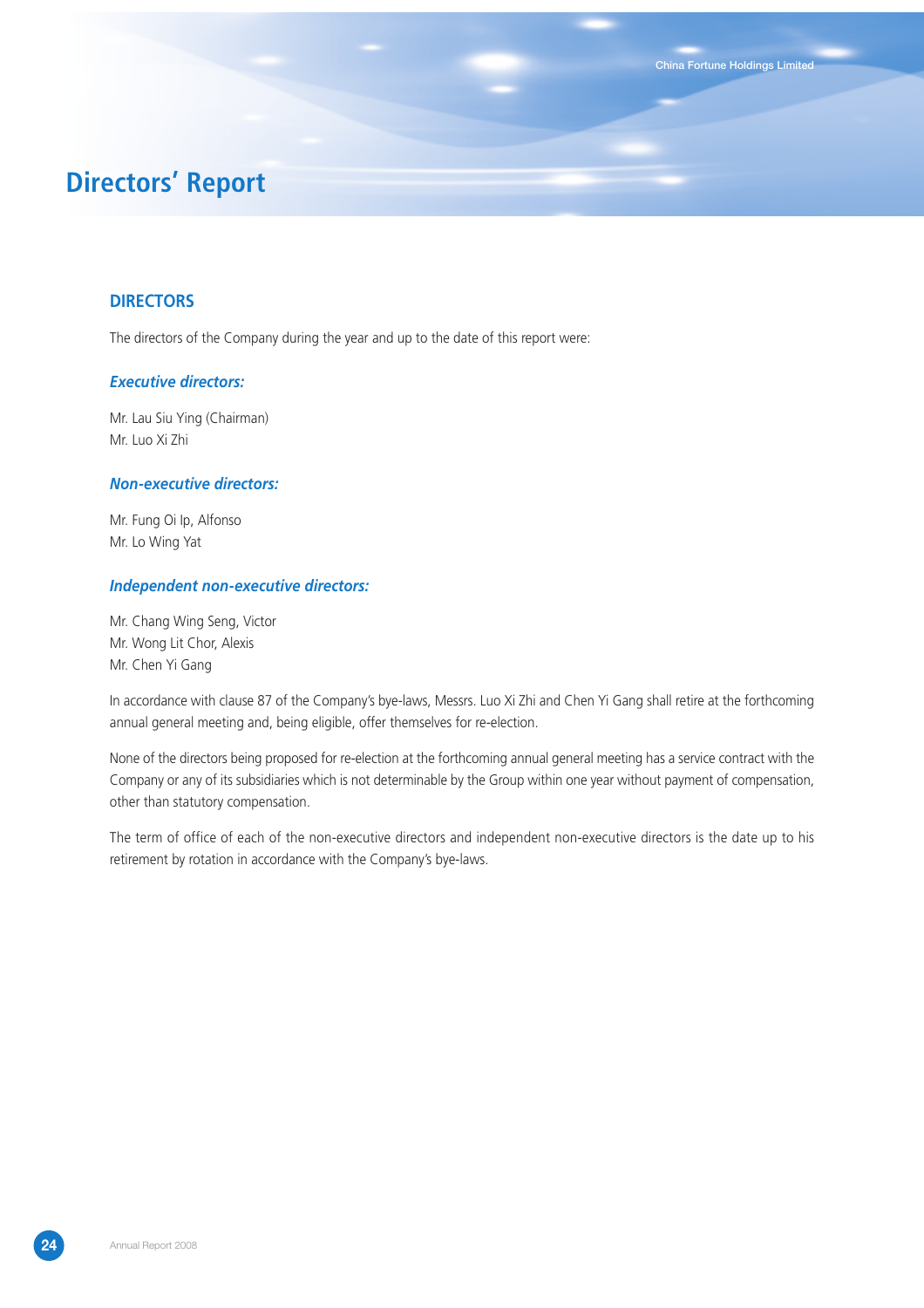**China Fortune Holdings Limited**

# **Directors' Report**

### **DIRECTORS' AND CHIEF EXECUTIVE'S INTERESTS IN SHARES AND UNDERLYING SHARES**

At 31st December, 2008, the interests and short positions of the directors, the chief executive and their associates in the shares and underlying shares of the Company and its associated corporations (within the meaning of Part XV of the Securities and Future Ordinance ("SFO")), which were required to be notified to the Company and The Stock Exchange of Hong Kong Limited (the "Stock Exchange") pursuant to Divisions 7 and 8 of Part XV of the SFO (including interests and short positions which they were taken or deemed to have under such provisions of the SFO), or as recorded in the register maintained by the Company pursuant to Section 352 of the SFO, or as otherwise notified to the Company and the Stock Exchange pursuant to the Model Code for Securities Transactions by Directors of Listed Companies (the "Model Code"), were as follows:

#### **(a) Ordinary shares of HK\$0.10 each of the Company**

| Name of director                | Capacity                                  | Number of issued<br>ordinary shares held | Percentage of the<br>issued share capital<br>of the Company |
|---------------------------------|-------------------------------------------|------------------------------------------|-------------------------------------------------------------|
| Mr. Lau Siu Ying<br>("Mr. Lau") | Held by a discretionary<br>trust (Note 1) | 188,300,013                              | 50.51%                                                      |
|                                 | Beneficial owner                          | 280,000                                  | 0.08%                                                       |
|                                 |                                           | 188,580,013                              | 50.59%                                                      |

#### **(b) Share options**

| Name of director            | <b>Capacity</b>         | Number of<br>options held | Number of<br>underlying shares |
|-----------------------------|-------------------------|---------------------------|--------------------------------|
| Mr. Lau                     | Beneficial owner        | 2,000,000                 | 2,000,000                      |
|                             | Held by spouse (Note 2) | 1,000,000                 | 1,000,000                      |
| Mr. Luo Xi Zhi              | Beneficial owner        | 100,000                   | 100,000                        |
| Mr. Fung Oi Ip, Alfonso     | Beneficial owner        | 150,000                   | 150,000                        |
| Mr. Lo Wing Yat             | Beneficial owner        | 100,000                   | 100,000                        |
| Mr. Chang Wing Seng, Victor | Beneficial owner        | 200,000                   | 200,000                        |
| Mr. Wong Lit Chor, Alexis   | Beneficial owner        | 100,000                   | 100,000                        |
| Mr. Chen Yi Gang            | Beneficial owner        | 100,000                   | 100,000                        |
|                             |                         | 3,750,000                 | 3,750,000                      |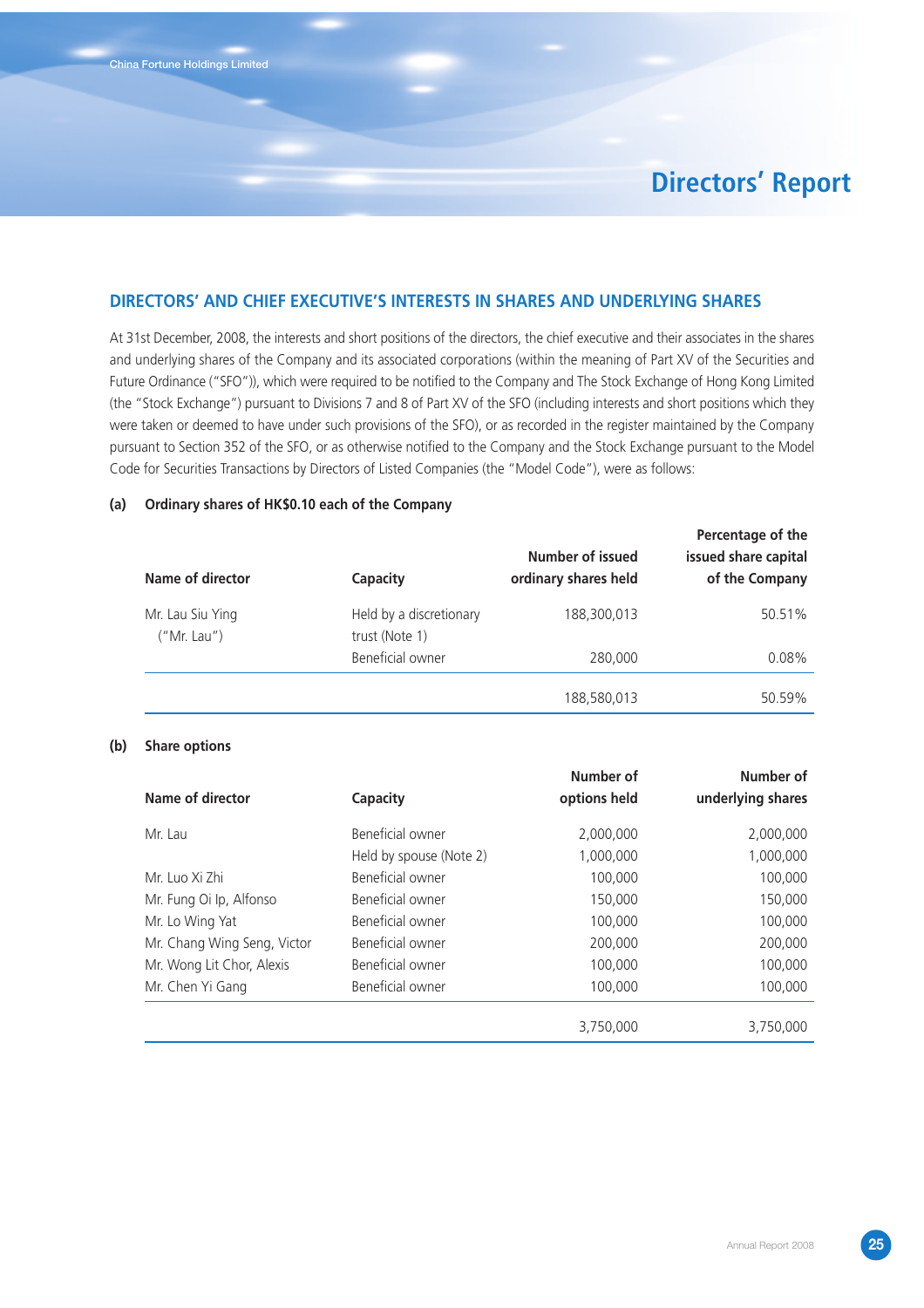# **Directors' Report**

## **DIRECTORS' AND CHIEF EXECUTIVE'S INTERESTS IN SHARES AND UNDERLYING SHARES** *(Continued)*

#### **(b) Share options** *(Continued)*

Notes:

- 1. These shares are held by Future 2000 Limited, a company incorporated in the British Virgin Islands which in turn is held by a discretionary trust, the beneficiaries of which include Mr. Lau, his spouse and his children.
- 2. Mr. Lau is deemed to be interested in 1,000,000 options to acquire shares of the Company, being the interests held beneficially by his spouse.
- 3. Pursuant to various agreements and the approval by shareholders of the Company in a special general meeting on 18th February, 2009, the Group has agreed to acquire a 50.8% equity interest in a mining company in the Peoples' Republic of China ("PRC") (the "PRC Mining Company"), subject to fulfillment of conditions precedents. Upon completion of the acquisition, the Company will issue to Mr. Lau 244,813,040 ordinary shares and a convertible bond which is convertible into 142,857,142 ordinary shares in the Company, upon full conversion. Details of this transaction are set out in note 42 to the consolidated financial statements and in a circular dated 29th January, 2009 issued by the Company.

The interest disclosed above represents long positions in the shares and underlying shares of the Company or its associated corporations.

Save as disclosed above, none of the directors, chief executives nor their associates had any interests or short positions in any shares or underlying shares of the Company or any of its associated corporations as defined in the SFO at 31st December, 2008.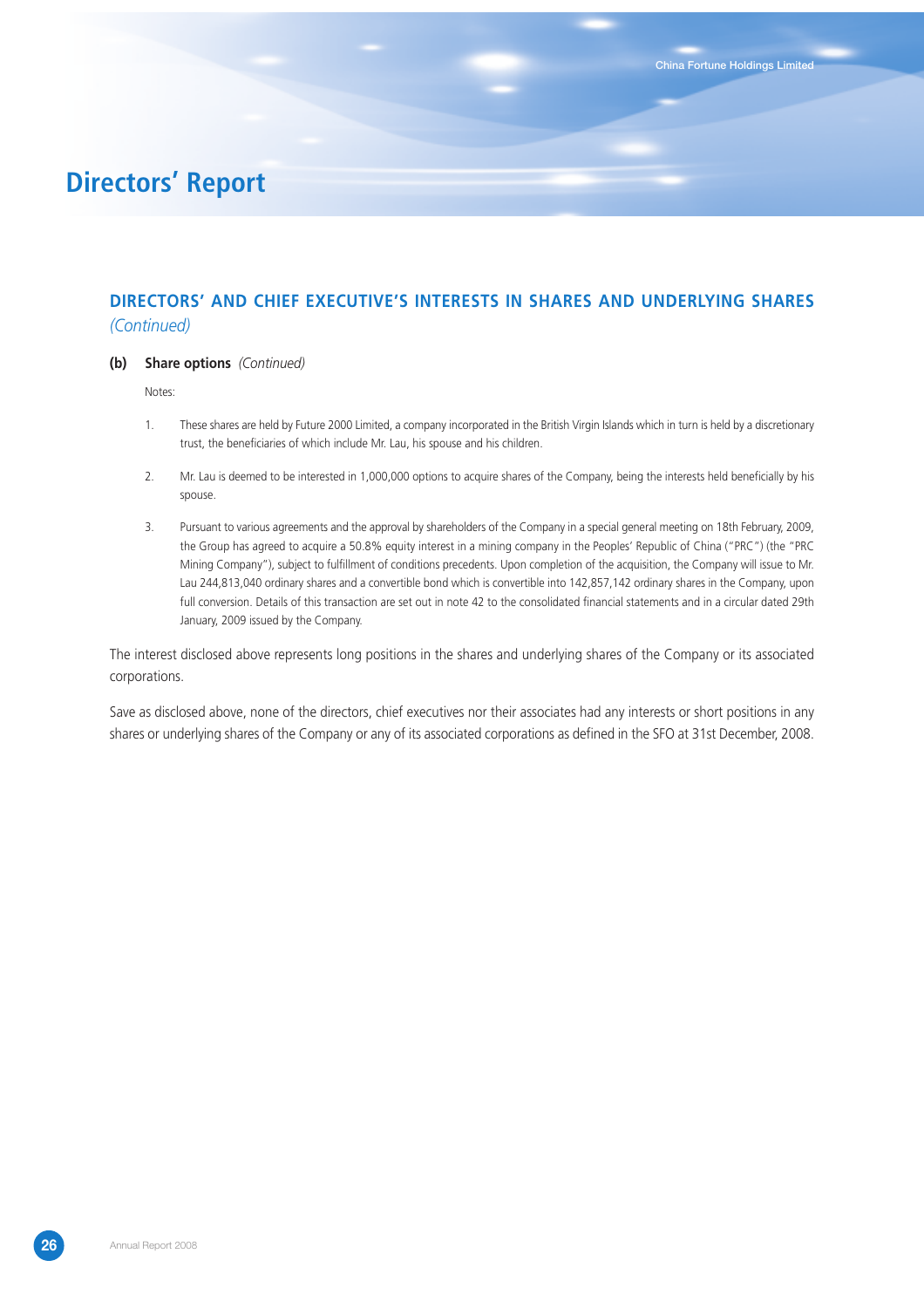**China Fortune Holdings Limited**

# **Directors' Report**

### **SHARE OPTIONS**

Particulars of the Company's share option scheme are set out in note 31 to the consolidated financial statements. The following table discloses movements in the Company's share options during the year:

|                                   | Date of grant | <b>Exercise</b><br>price | Outstanding<br>at beginning<br>of the year | Lapsed<br>during<br>the year | Outstanding<br>at end of<br>the year |
|-----------------------------------|---------------|--------------------------|--------------------------------------------|------------------------------|--------------------------------------|
|                                   |               | HK\$                     |                                            |                              |                                      |
| <b>Category I - Directors</b>     |               |                          |                                            |                              |                                      |
| Mr. Lau                           | 7.5.2007      | 1.29                     | 2,000,000                                  |                              | 2,000,000                            |
| Mr. Luo Xi Zhi                    | 7.5.2007      | 1.29                     | 100,000                                    |                              | 100,000                              |
| Mr. Fung Oi Ip, Alfonso           | 7.5.2007      | 1.29                     | 150,000                                    |                              | 150,000                              |
| Mr. Lo Wing Yat                   | 7.5.2007      | 1.29                     | 100,000                                    |                              | 100,000                              |
| Mr. Chang Wing Seng, Victor       | 7.5.2007      | 1.29                     | 200,000                                    |                              | 200,000                              |
| Mr. Wong Lit Chor, Alexis         | 7.5.2007      | 1.29                     | 100,000                                    |                              | 100,000                              |
| Mr. Chen Yi Gang                  | 7.5.2007      | 1.29                     | 100,000                                    |                              | 100,000                              |
| Total for directors               |               |                          | 2,750,000                                  |                              | 2,750,000                            |
| <b>Category II - Employees</b>    |               |                          |                                            |                              |                                      |
| Employees                         | 7.5.2007      | 1.29                     | 3,158,000                                  | (136,000)                    | 3,022,000                            |
| <b>Category III - Consultants</b> |               |                          |                                            |                              |                                      |
| Consultants                       | 7.5.2007      | 1.29                     | 3,950,000                                  |                              | 3,950,000                            |
| Total for all categories          |               |                          | 9,858,000                                  | (136,000)                    | 9,722,000                            |

### **DIRECTORS' RIGHTS TO ACQUIRE SHARES OR DEBENTURES**

Other than the share option scheme disclosed above, at no time during the year was the Company, its holding company or any of its subsidiaries a party to any arrangements to enable the directors of the Company to acquire benefits by means of the acquisition of shares in, or debentures of, the Company or any other body corporate. None of the directors, their spouses or children under the age of 18 had any rights to subscribe for the securities of the Company or had exercised any such rights during the year.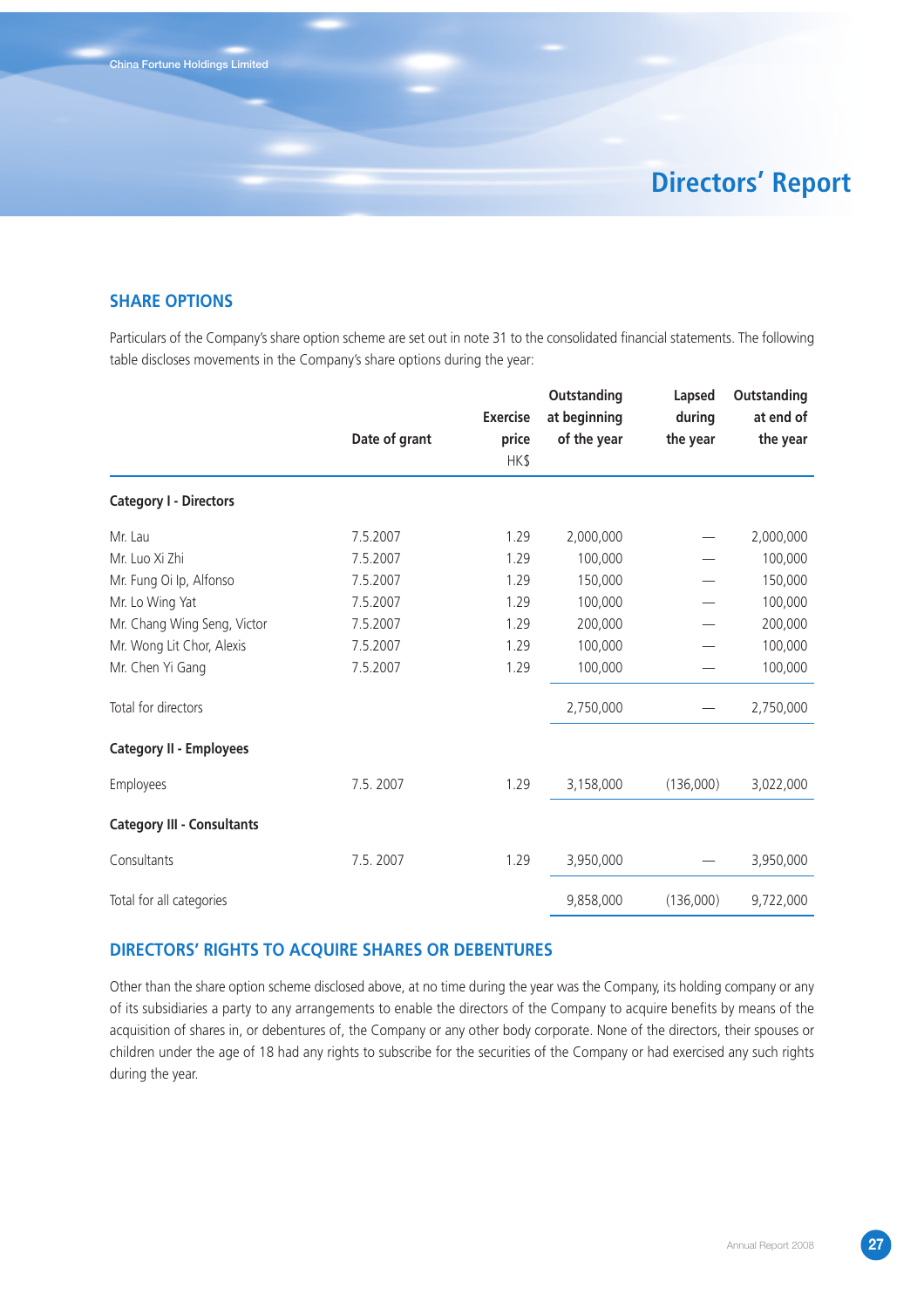# **Directors' Report**

### **DIRECTORS' INTERESTS IN CONTRACTS OF SIGNIFICANCE AND CONNECTED TRANSACTIONS**

During the year, the Group entered into various agreements with Mr. Lau relating to the acquisition of a 50.8% equity interest in the PRC Mining Company, details of which are set out in note 42 to the consolidated financial statements and in a circular dated 29th January, 2009 issued by the Company. On 17th October, 2007, the Group and Mr. Lau entered into an agreement pursuant to which Mr. Lau will acquire a 49% interest in the Group's mobile phone distribution business in which the transaction has not been completed at the report date, details of which are set out in note 42 to the consolidated financial statements.

Other than as disclosed above, no connected transactions nor contracts of significance to which the Company, its holding company or any of its subsidiaries was a party and in which a director of the Company had a material interest, whether directly or indirectly, subsisted at the end of the year or at any time during the year.

### **SUBSTANTIAL SHAREHOLDERS**

The register of substantial shareholders maintained by the Company pursuant to Section 336 of the SFO shows that, as at 31st December, 2008, the following shareholders had notified the Company of relevant interests in the issued share capital of the Company.

#### **(a) Ordinary shares of HK\$0.10 each of the Company**

|     | Name of<br>substantial shareholder | Capacity                                    | Percentage of the<br>Number of issued<br>issued share capital<br>ordinary shares held<br>of the Company |
|-----|------------------------------------|---------------------------------------------|---------------------------------------------------------------------------------------------------------|
|     | Mr. Lau                            | Held by a discretionary<br>trust (Note 1)   | 188,300,013<br>50.51%                                                                                   |
|     |                                    | Beneficial owner                            | 280,000<br>0.08%                                                                                        |
|     |                                    |                                             | 188,580,013<br>50.59%                                                                                   |
|     | Mr. Lee Wai,<br>Timothy            | Held by controlled<br>entity (Note 2)       | 188,300,013<br>50.51%                                                                                   |
| (b) | <b>Share options</b>               |                                             |                                                                                                         |
|     | Name of<br>substantial shareholder | Capacity                                    | Number of<br>Number of<br>options held<br>underlying shares                                             |
|     | Mr. Lau                            | Beneficial owner<br>Held by spouse (Note 3) | 2,000,000<br>2,000,000<br>1,000,000<br>1,000,000                                                        |
|     | Mr. Lee Wai, Timothy               | Beneficial owner                            | 100,000<br>100,000                                                                                      |
|     |                                    |                                             | 3.100.000<br>3.100.000                                                                                  |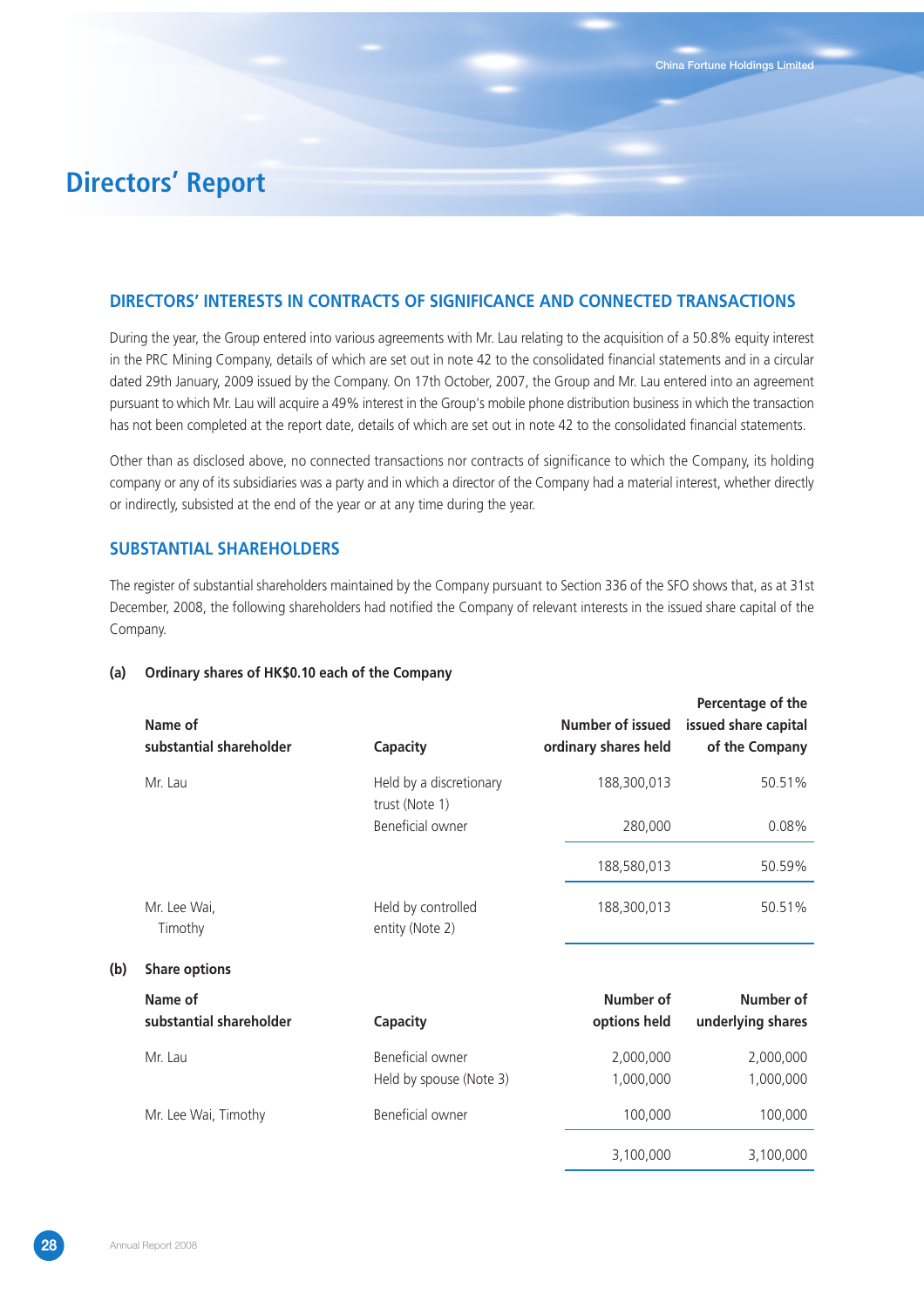# **Directors' Report**

### **SUBSTANTIAL SHAREHOLDERS** *(Continued)*

Notes:

- 1. These shares are held by Future 2000 Limited, a company incorporated in the British Virgin Islands which in turn is held by a discretionary trust. The beneficiaries of the discretionary trust include Mr. Lau, his spouse and his children.
- 2. Under the SFO, Mr. Lee Wai, Timothy is deemed to have interests in the shares of the Company as he is entitled to exercise more than one-third of the voting power at general meetings of Future 2000 Limited.
- 3. Mr. Lau is deemed to be interested in 1,000,000 options to acquire shares of the Company, being the interests held beneficially by his spouse.
- 4. Pursuant to various agreements and the approval by shareholders of the Company in a special general meeting on 18th February, 2009, the Group has agreed to acquire a 50.8% equity interest in a mining company in the Peoples' Republic of China ("PRC") (the "PRC Mining Company"), subject to fulfillment of conditions precedents. Upon completion of the acquisition, the Company will issue to Mr. Lau 244,813,040 ordinary shares and a convertible bond which is convertible into 142,857,142 ordinary shares in the Company, upon full conversion. Details of this transaction are set out in note 42 to the consolidated financial statements and in a circular dated 29th January, 2009 issued by the Company.

#### **APPOINTMENT OF INDEPENDENT NON-EXECUTIVE DIRECTORS**

The Company has received, from each of the independent non-executive directors, an annual confirmation of his independence pursuant to Rule 3.13 of the Rules Governing the Listing of Securities on the Stock Exchange (the "Listing Rules"). The Company considers all of the independent non-executive directors are independent.

#### **PRE-EMPTIVE RIGHTS**

There are no provisions for pre-emptive rights under the Company's bye-laws, or the laws of Bermuda, which would oblige the Company to offer new shares on a pro-rata basis to existing shareholders.

### **PURCHASE, SALE OR REDEMPTION OF THE COMPANY'S LISTED SECURITIES**

During the year, neither the Company nor any of its subsidiaries purchased, sold or redeemed any of the Company's listed securities.

### **MAJOR CUSTOMERS AND SUPPLIERS**

The aggregate sales attributable to the Group's five largest customers during the year was less than 30% of total revenue.

During the year, the aggregate purchases attributable to the Group's five largest suppliers and the largest supplier represent approximately 97% and 86%, respectively, of the Group's total purchases.

At no time during the year did a director, an associate of a director or a shareholder of the Company which to the knowledge of the directors, own more than 5% of the Company's issued share capital, had a beneficial interest in any of the Group's five largest suppliers.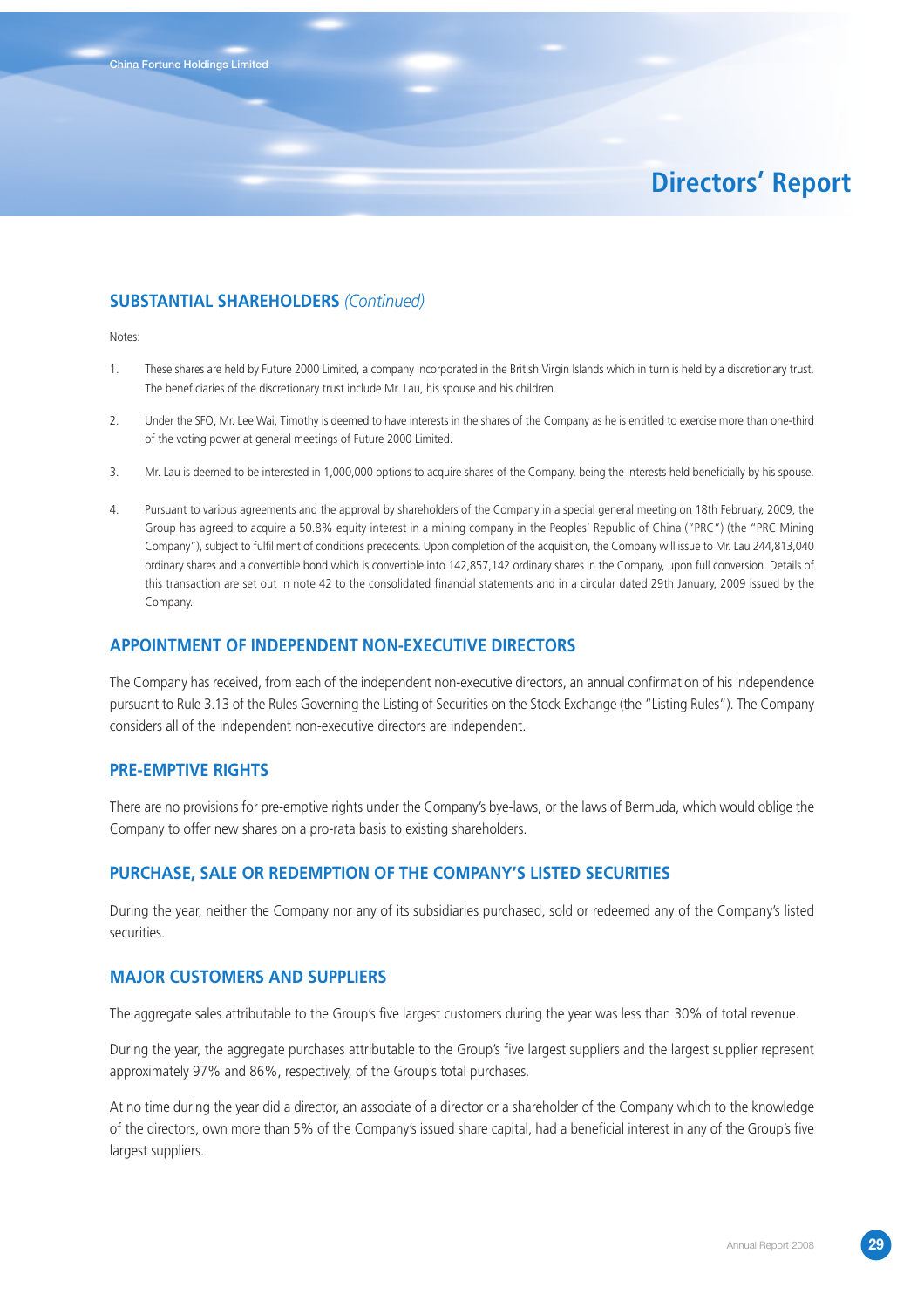### **CORPORATE GOVERNANCE**

Save as disclosed in the Corporate Governance Report on pages 17 to 22 of this annual report, the Company has complied throughout the year with the Code on Corporate Governance Practice ("CG Code") as set out in Appendix 14 to the Listing Rules which were then in force.

**China Fortune Holdings Limited**

Detailed information on the Company's corporate governance practices is also set out in the Corporate Governance Report.

### **EMOLUMENT POLICY**

The emolument policy of the employees of the Group is set up by the Remuneration Committee on the basis of their merit, qualifications and competence.

The emoluments of the directors of the Company are decided by the Remuneration Committee having regard to the Company's operating results, individual performance and comparable market statistics.

The Company has adopted a share option scheme as an incentive to directors and eligible employees, details of the scheme is set out in note 31 to the consolidated financial statements.

### **SUFFICIENCY OF PUBLIC FLOAT**

The Company has maintained a sufficient public float throughout the year ended 31st December, 2008.

### **POST BALANCE SHEET EVENTS**

Details of significant events occurring after the balance sheet date are set out in note 42 to the consolidated financial statements.

### **AUDITOR**

A resolution will be submitted to the annual general meeting of the Company to re-appoint Deloitte Touche Tohmatsu as auditor of the Company.

On behalf of the Board

**Lau Siu Ying** *CHAIRMAN* Hong Kong, 24th April, 2009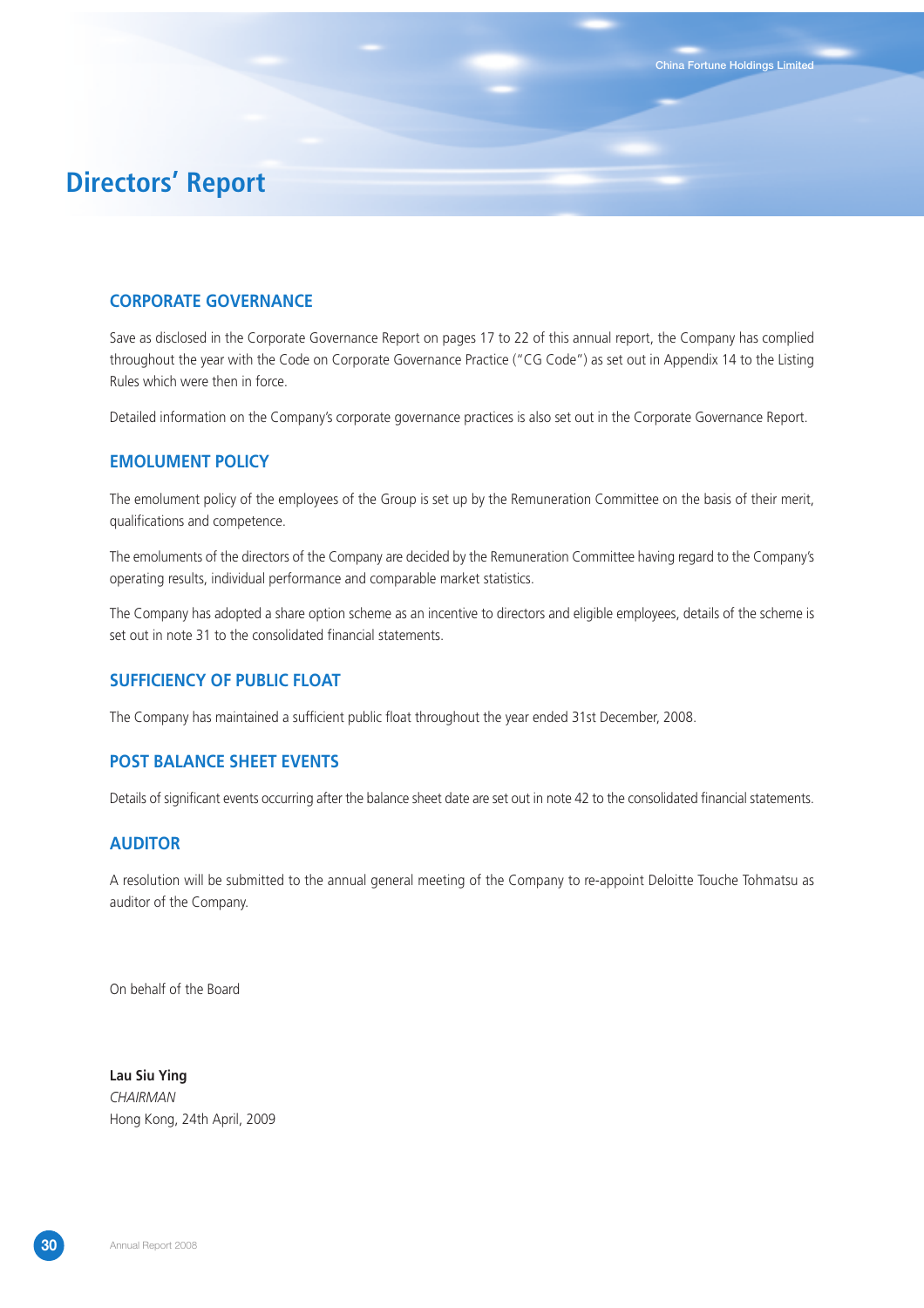# **Independent Auditor's Report**

# Deloitte. 德勤

### **TO THE SHAREHOLDERS OF CHINA FORTUNE HOLDINGS LIMITED 中國長遠控股有限公司**

*(incorporated in Bermuda with limited liability)*

We have audited the consolidated financial statements of China Fortune Holdings Limited (the "Company") and its subsidiaries (collectively referred to as the "Group") set out on pages 33 to 94, which comprise the consolidated balance sheet as at 31st December, 2008, and the consolidated income statement, the consolidated statement of changes in equity and the consolidated cash flow statement for the year then ended, and a summary of significant accounting policies and other explanatory notes.

#### **DIRECTORS' RESPONSIBILITY FOR THE CONSOLIDATED FINANCIAL STATEMENTS**

The directors of the Company are responsible for the preparation and the true and fair presentation of these consolidated financial statements in accordance with Hong Kong Financial Reporting Standards issued by the Hong Kong Institute of Certified Public Accountants and the disclosure requirements of the Hong Kong Companies Ordinance. This responsibility includes designing, implementing and maintaining internal control relevant to the preparation and the true and fair presentation of the consolidated financial statements that are free from material misstatement, whether due to fraud or error; selecting and applying appropriate accounting policies; and making accounting estimates that are reasonable in the circumstances.

### **AUDITOR'S RESPONSIBILITY**

Our responsibility is to express an opinion on these consolidated financial statements based on our audit and to report our opinion solely to you, as a body, in accordance with section 90 of the Bermuda Companies Act, and for no other purpose. We do not assume responsibility towards or accept liability to any other person for the contents of this report. We conducted our audit in accordance with Hong Kong Standards on Auditing issued by the Hong Kong Institute of Certified Public Accountants. Those standards require that we comply with ethical requirements and plan and perform the audit to obtain reasonable assurance as to whether the consolidated financial statements are free from material misstatement.

An audit involves performing procedures to obtain audit evidence about the amounts and disclosures in the consolidated financial statements. The procedures selected depend on the auditor's judgment, including the assessment of the risks of material misstatement of the consolidated financial statements, whether due to fraud or error. In making those risk assessments, the auditor considers internal control relevant to the entity's preparation and true and fair presentation of the consolidated financial statements in order to design audit procedures that are appropriate in the circumstances, but not for the purpose of expressing an opinion on the effectiveness of the entity's internal control. An audit also includes evaluating the appropriateness of accounting policies used and the reasonableness of accounting estimates made by the directors, as well as evaluating the overall presentation of the consolidated financial statements.

We believe that the audit evidence we have obtained is sufficient and appropriate to provide a basis for our audit opinion.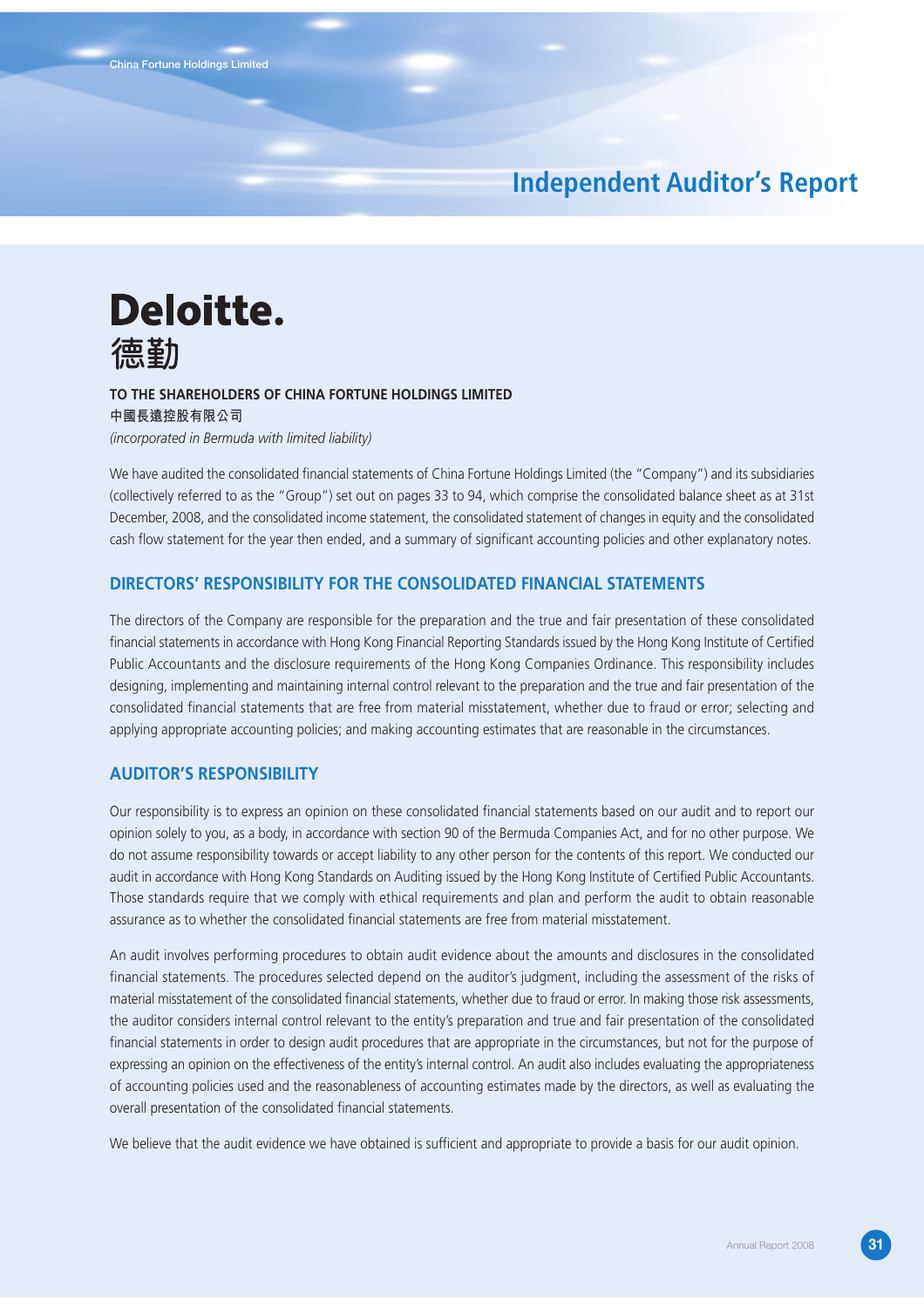# **Independent Auditor's Report**

**TO THE SHAREHOLDERS OF CHINA FORTUNE HOLDINGS LIMITED** *(Continued)* **中國長遠控股有限公司** *(incorporated in Bermuda with limited liability)*

### **OPINION**

In our opinion, the consolidated financial statements give a true and fair view of the state of the Group's affairs as at 31st December, 2008 and of its loss and cash flows for the year then ended in accordance with Hong Kong Financial Reporting Standards and have been properly prepared in accordance with the disclosure requirements of the Hong Kong Companies Ordinance.

**Deloitte Touche Tohmatsu** *Certified Public Accountants* Hong Kong

24th April, 2009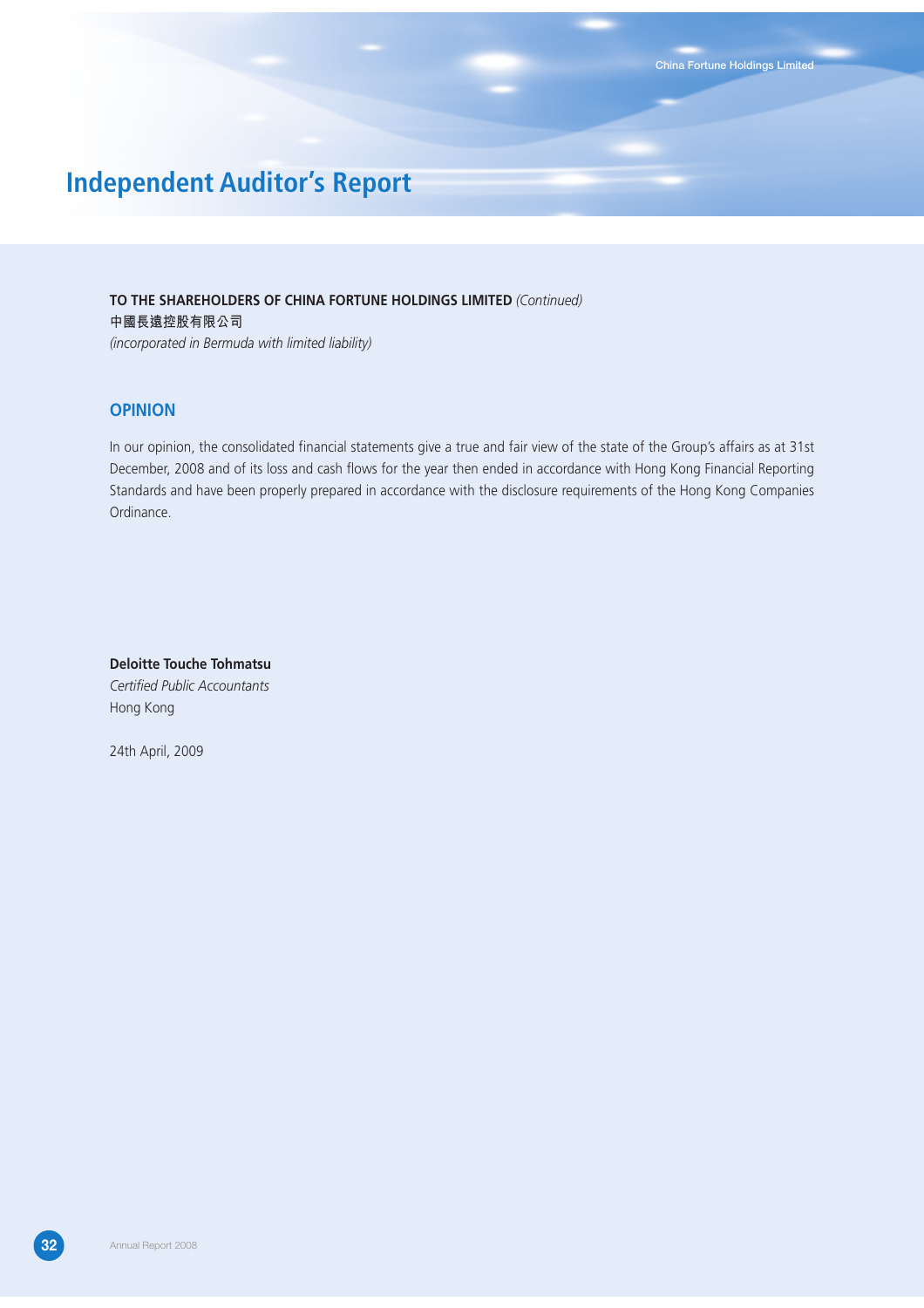# **Consolidated Income Statement**

*For the Y ear Ended 31st December , 2008*

|                                                                                                                                                                                                                                                                                                                 | <b>NOTES</b> | 2008<br><b>HK\$'000</b>                                | 2007<br>HK\$'000                                 |
|-----------------------------------------------------------------------------------------------------------------------------------------------------------------------------------------------------------------------------------------------------------------------------------------------------------------|--------------|--------------------------------------------------------|--------------------------------------------------|
| Revenue<br>Cost of sales                                                                                                                                                                                                                                                                                        | 7            | 2,097,593<br>(2,063,001)                               | 2,744,597<br>(2,838,162)                         |
| Gross profit (loss)<br>Other income<br>Selling and distribution costs<br>Administrative expenses                                                                                                                                                                                                                | 8            | 34,592<br>11,262<br>(23,092)                           | (93, 565)<br>17,791<br>(50, 623)                 |
| -Share-based payment expenses<br>-Other administrative expenses<br>Allowance for trade and other receivables<br>Impairment loss recognised in respect of available-for-sale investment<br>Impairment loss recognised in respect of goodwill<br>Impairment loss recognised in respect of interests in associates |              | (29,090)<br>(47, 364)<br>(632)<br>(5, 105)<br>(5, 725) | (14, 816)<br>(31, 490)<br>(46, 379)<br>(18, 193) |
| Fair value gain on an investment property<br>Fair value gain on an embedded non-option derivative<br>Gain on disposal of an associate<br>Share of results of associates<br>Finance costs                                                                                                                        | 32<br>9      | 5,538<br>104<br>(4,036)<br>(11, 837)                   | 2,240<br>(2, 125)<br>(26, 350)                   |
| Loss before taxation<br>Income tax expense                                                                                                                                                                                                                                                                      | 10           | (75, 385)<br>(3, 459)                                  | (263, 510)<br>(3, 337)                           |
| Loss for the year                                                                                                                                                                                                                                                                                               | 11           | (78, 844)                                              | (266, 847)                                       |
| Attributable to:<br>Equity holders of the parent<br>Minority interests                                                                                                                                                                                                                                          |              | (78, 719)<br>(125)                                     | (266, 679)<br>(168)                              |
| Dividend                                                                                                                                                                                                                                                                                                        | 14           | (78, 844)                                              | (266, 847)<br>3,151                              |
| Loss per share - basic                                                                                                                                                                                                                                                                                          | 15           | (21.12) cents                                          | (79.5) cents                                     |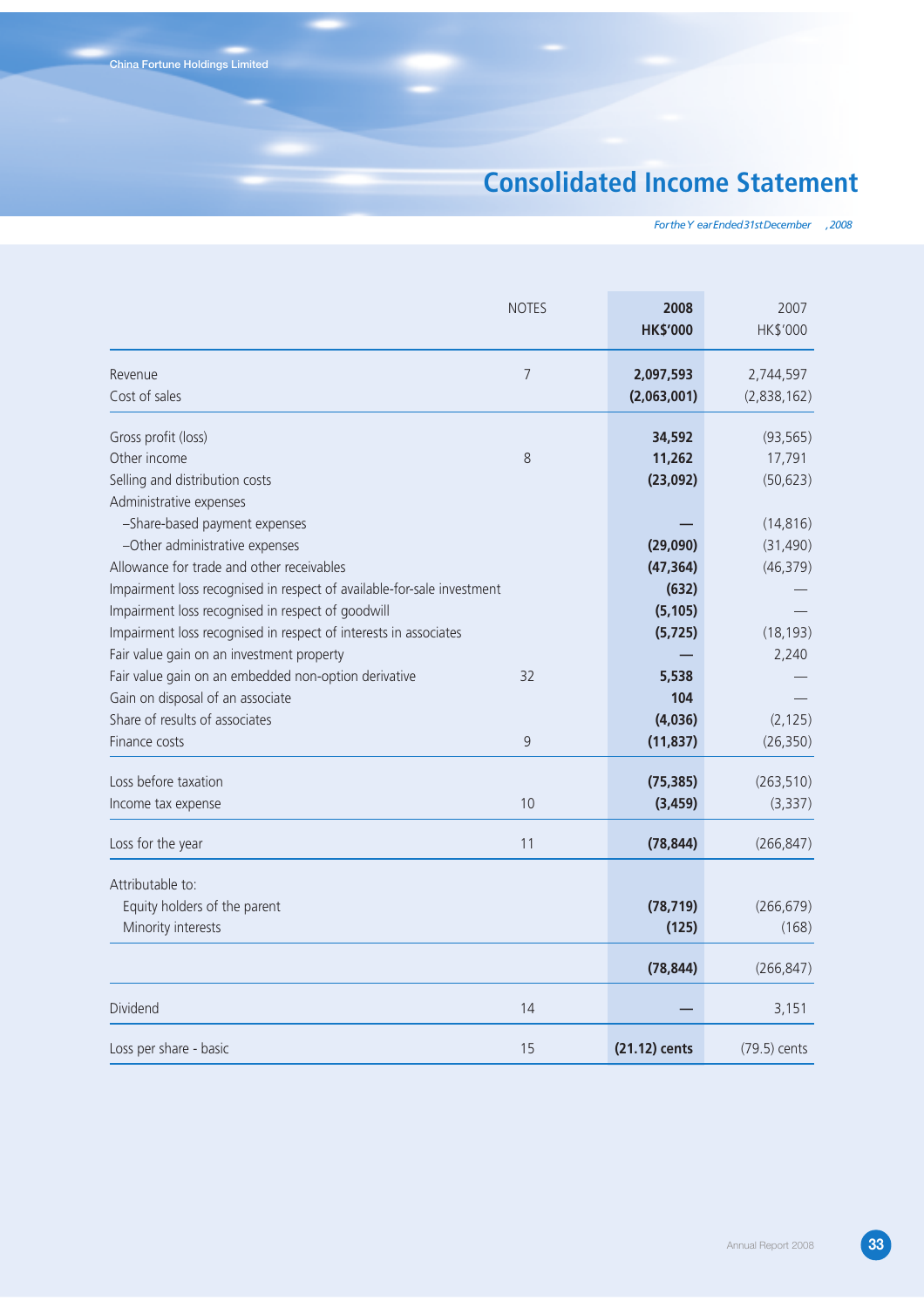# **Consolidated Balance Sheet**

*At 31st December, 2008*

|                                                             | <b>NOTES</b> | 2008            | 2007     |
|-------------------------------------------------------------|--------------|-----------------|----------|
|                                                             |              | <b>HK\$'000</b> | HK\$'000 |
| <b>Non-Current Assets</b>                                   |              |                 |          |
| Plant and equipment                                         | 16           | 2,999           | 3,790    |
| Goodwill                                                    | 18           | 7,820           | 12,925   |
| Investments in associates                                   | 19           | 4,880           | 14,561   |
| Available-for-sale investment                               | 20           | 286             | 918      |
| Deposit paid for acquisition of a subsidiary                | 42(i)        | 25,000          | 25,000   |
| Other assets - non-current portion                          | 21           | 11,400          | 21,400   |
| Club memberships                                            | 22           | 1,276           | 600      |
|                                                             |              | 53,661          | 79,194   |
| <b>Current Assets</b>                                       |              |                 |          |
| Inventories                                                 | 23           | 160,254         | 128,801  |
| Trade and other receivables                                 | 24           | 76,820          | 137,505  |
| <b>Bills receivable</b>                                     | 24           | 673             | 431      |
| Other assets - current portion                              | 21           | 11,400          |          |
| Amount due from a minority shareholder of a subsidiary      | 25           | 5,691           | 5,350    |
| Taxation recoverable                                        |              | 529             |          |
| Pledged bank deposits                                       | 26           | 30,392          | 75,010   |
| Bank balances and cash                                      | 27           | 45,912          | 82,891   |
|                                                             |              | 331,671         | 429,988  |
| Asset classified as held for sale                           | 28           |                 | 11,800   |
|                                                             |              | 331,671         | 441,788  |
| <b>Current Liabilities</b>                                  |              |                 |          |
| Trade and other payables                                    | 29           | 80,180          | 82,783   |
| Amount due to a director                                    | 25           |                 | 1,742    |
| Amount due to an associate                                  | 25           | 500             | 500      |
| Taxation payables                                           |              | 4,582           | 1,270    |
| Bank borrowings                                             | 33           | 52,660          | 120,223  |
| Other financial liabilities                                 | 32           | 52,630          | 53,145   |
|                                                             |              | 190,552         | 259,663  |
| Liability associated with asset classified as held for sale | 28           |                 | 1,180    |
|                                                             |              | 190,552         | 260,843  |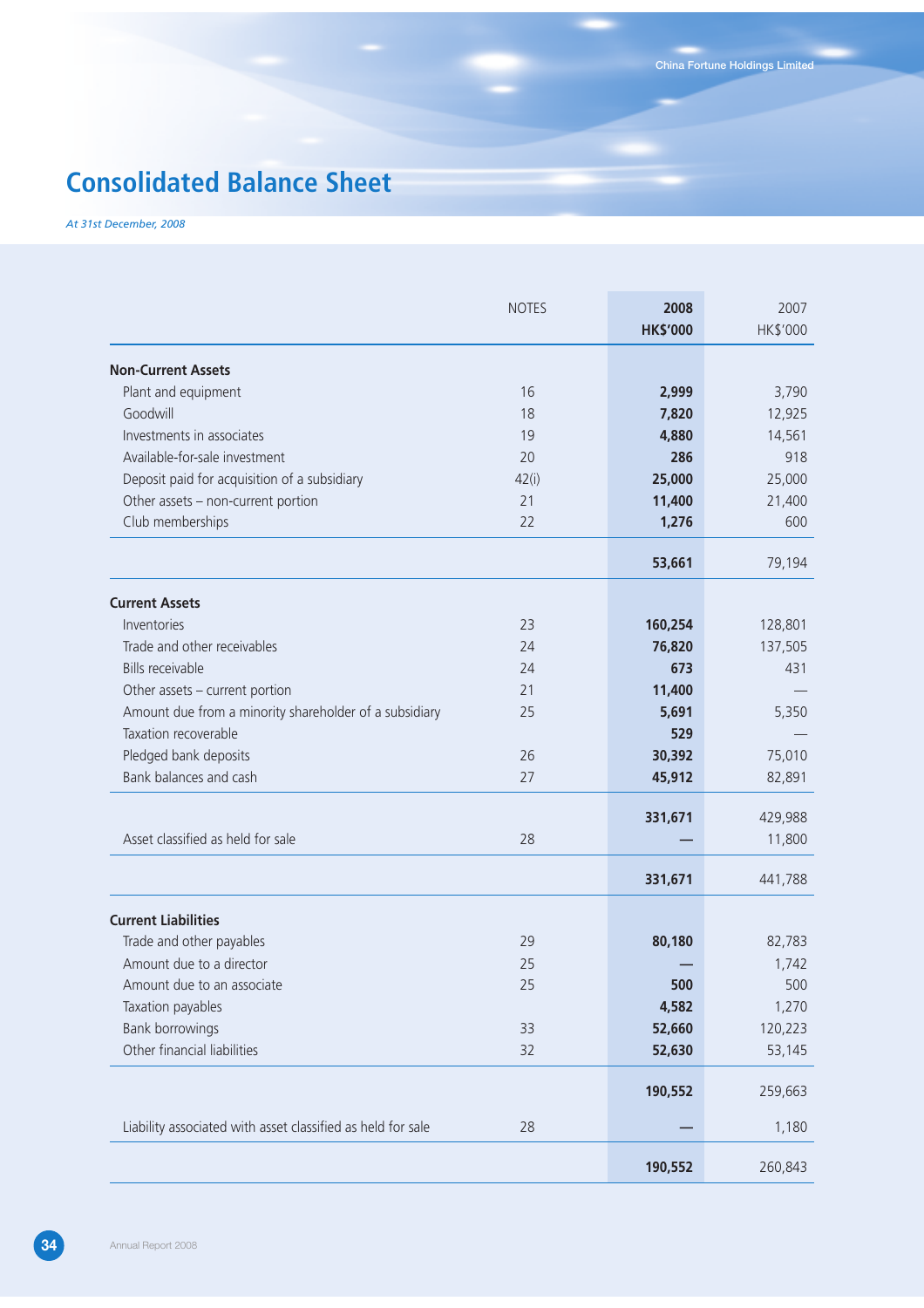# **Consolidated Balance Sheet**

*At 31st December, 2008*

|                                                     | <b>NOTES</b> | 2008<br><b>HK\$'000</b> | 2007<br>HK\$'000 |
|-----------------------------------------------------|--------------|-------------------------|------------------|
| <b>Net Current Assets</b>                           |              | 141,119                 | 180,945          |
| <b>Total Assets less Current Liabilities</b>        |              | 194,780                 | 260,139          |
| <b>Capital and Reserves</b>                         |              |                         |                  |
| Share capital                                       | 30           | 37,279                  | 37,279           |
| Reserves                                            |              | 152,219                 | 217,784          |
| Equity attributable to equity holders of the parent |              | 189,498                 | 255,063          |
| Minority interests                                  |              | 5,282                   | 5,076            |
|                                                     |              | 194,780                 | 260,139          |

The consolidated financial statements on pages 33 to 94 were approved and authorised for issue by the Board of Directors on 24th April, 2009 and are signed on its behalf by:

> **Lau Siu Ying Luo Xi Zhi** *CHAIRMAN DIRECTOR*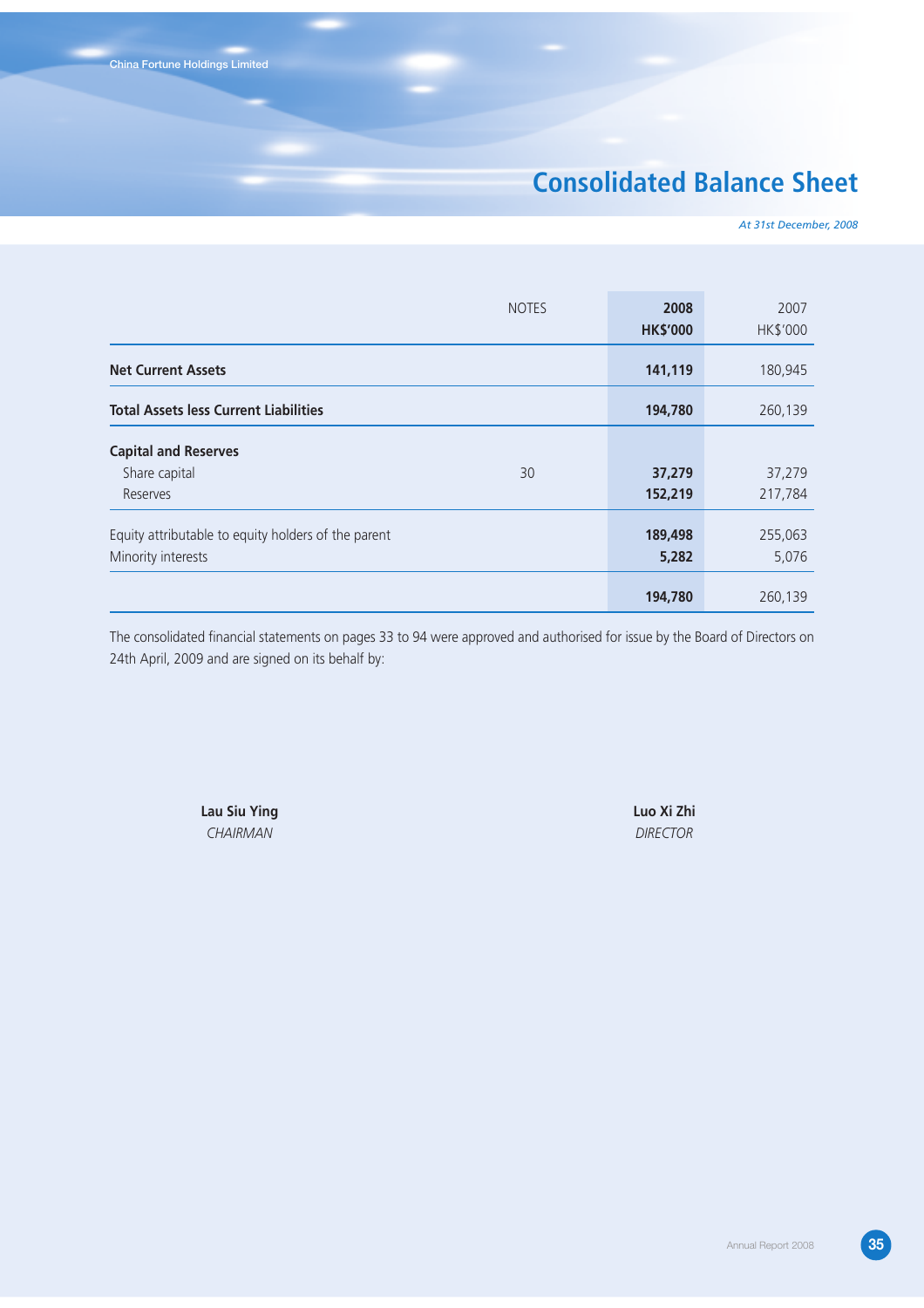# **Consolidated Statement of Changes in Equity**

*For the Year Ended 31st December, 2008*

|                                                                                | Attributable to equity holders of the parent |                              |                                |                                           |                                |                   |                                                           |                   |                                                        |                                   |                   |
|--------------------------------------------------------------------------------|----------------------------------------------|------------------------------|--------------------------------|-------------------------------------------|--------------------------------|-------------------|-----------------------------------------------------------|-------------------|--------------------------------------------------------|-----------------------------------|-------------------|
|                                                                                | Share<br>capital<br>HK\$'000                 | Share<br>premium<br>HK\$'000 | Special<br>reserve<br>HK\$'000 | <b>Translation</b><br>reserve<br>HK\$'000 | Statutory<br>funds<br>HK\$'000 | Share<br>HK\$'000 | option Accumulated<br>reserve profit (losses)<br>HK\$'000 | Total<br>HK\$'000 | Share option<br>reserve of<br>a subsidiary<br>HK\$'000 | Minority<br>interests<br>HK\$'000 | Total<br>HK\$'000 |
|                                                                                |                                              |                              | (Note i)                       |                                           | (Note ii)                      |                   |                                                           |                   |                                                        |                                   |                   |
| At 1st January, 2007                                                           | 30,210                                       | 103,275                      | 2,481                          | 18,489                                    | 26,130                         |                   | 214,825                                                   | 395,410           | 758                                                    |                                   | 396,168           |
| Exchange differences arising on<br>translation of functional currency to       |                                              |                              |                                |                                           |                                |                   |                                                           |                   |                                                        |                                   |                   |
| presentation currency                                                          |                                              |                              |                                | 18,809                                    |                                |                   |                                                           | 18,809            |                                                        | 189                               | 18,998            |
| Share of reserves of associates                                                |                                              |                              |                                | 154                                       |                                |                   |                                                           | 154               |                                                        | $\qquad \qquad -$                 | 154               |
| Net income recognised directly in equity                                       |                                              |                              |                                | 18,963                                    |                                |                   |                                                           | 18,963            |                                                        | 189                               | 19,152            |
| Loss for the year                                                              |                                              |                              |                                | $\overline{\phantom{0}}$                  |                                |                   | (266, 679)                                                | (266, 679)        |                                                        | (168)                             | (266, 847)        |
| Total recognised income and expense<br>for the year                            |                                              |                              |                                | 18,963                                    |                                |                   | (266, 679)                                                | (247, 716)        |                                                        | 21                                | (247, 695)        |
| Dividend paid                                                                  |                                              |                              |                                |                                           |                                |                   | (3, 151)                                                  | (3, 151)          |                                                        |                                   | (3,151)           |
| Issue of shares upon share subscription<br>Issue of shares upon acquisition of | 4,000                                        | 66,800                       |                                |                                           |                                |                   |                                                           | 70,800            |                                                        |                                   | 70,800            |
| associates<br>Issue of shares upon exercise of                                 | 1,500                                        | 21,030                       |                                |                                           |                                |                   |                                                           | 22,530            |                                                        |                                   | 22,530            |
| share options                                                                  | 769                                          | 9,151                        |                                |                                           |                                |                   | $\overline{\phantom{0}}$                                  | 9,920             |                                                        |                                   | 9,920             |
| Costs attributable to issue of shares<br>Arising on acquisition                | $\overline{\phantom{0}}$                     | (19, 424)                    |                                |                                           |                                |                   |                                                           | (19, 424)         |                                                        |                                   | (19, 424)         |
| of a subsidiary (note 35)<br>Recognition of equity-settled share-              | 800                                          | 10,320                       |                                |                                           |                                |                   |                                                           | 11,120            |                                                        | 5,055                             | 16,175            |
| based payment expenses                                                         |                                              |                              |                                |                                           | -                              | 14,816            |                                                           | 14,816            |                                                        |                                   | 14,816            |
| Transfer of reserve upon exercise                                              |                                              |                              |                                |                                           |                                |                   |                                                           |                   |                                                        |                                   |                   |
| of share options                                                               | $\overline{\phantom{0}}$                     | 4,031                        |                                |                                           | $\overline{\phantom{0}}$       | (4,031)           |                                                           |                   |                                                        |                                   |                   |
| Transfer of reserve upon expiration/<br>forfeiture of share options            |                                              |                              |                                |                                           |                                | (5,617)           | 6,375                                                     | 758               | (758)                                                  |                                   |                   |
| At 31st December, 2007                                                         | 37,279                                       | 195,183                      | 2,481                          | 37,452                                    | 26,130                         | 5,168             | (48, 630)                                                 | 255,063           |                                                        | 5,076                             | 260,139           |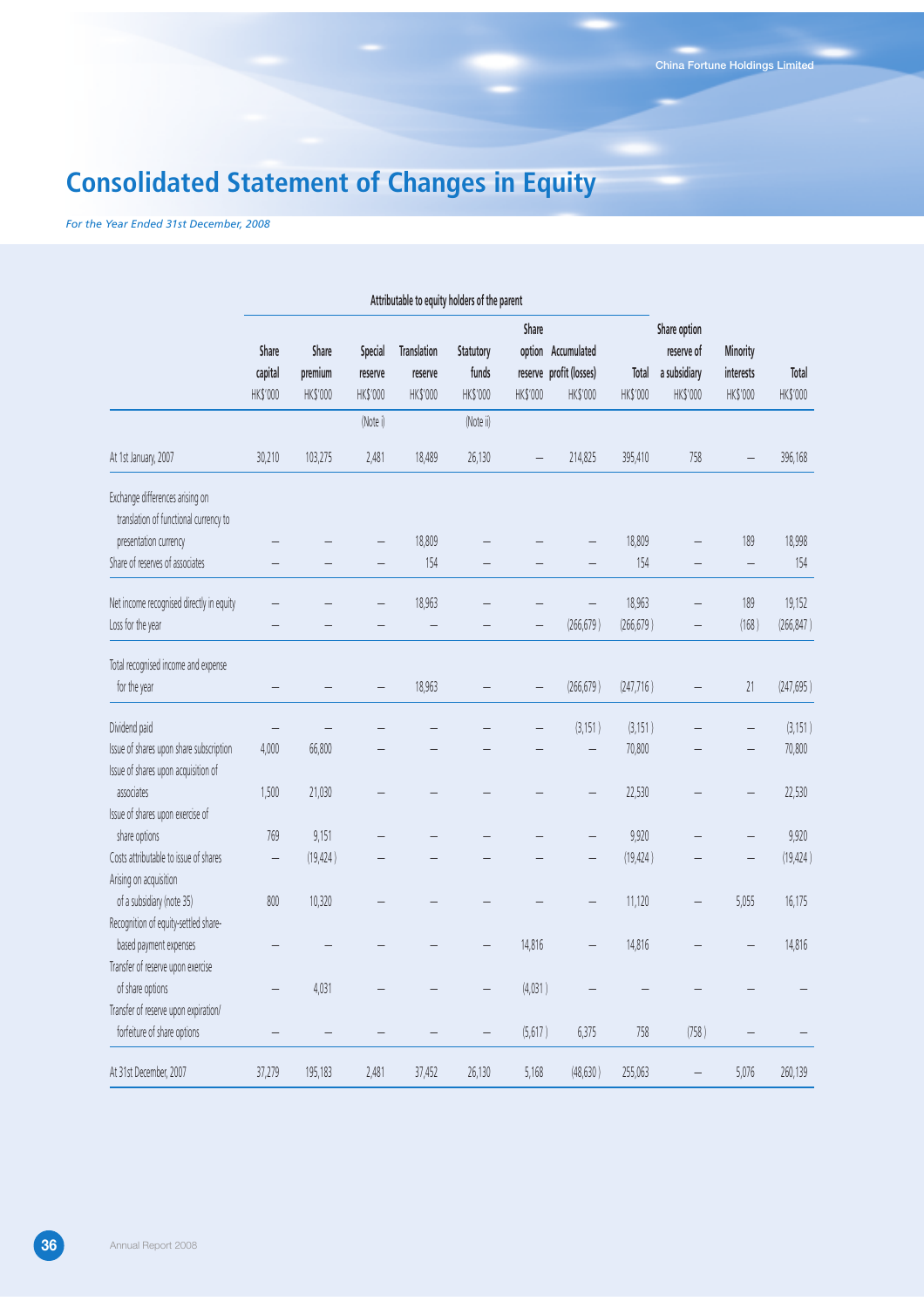# **Consolidated Statement of Changes in Equity**

*For the Year Ended 31st December, 2008*

|                                                                            | Attributable to equity holders of the parent |                              |                                |                                           |                                |                   |                                                           |                   |                                                        |                                          |                   |
|----------------------------------------------------------------------------|----------------------------------------------|------------------------------|--------------------------------|-------------------------------------------|--------------------------------|-------------------|-----------------------------------------------------------|-------------------|--------------------------------------------------------|------------------------------------------|-------------------|
|                                                                            | Share<br>capital<br>HK\$'000                 | Share<br>premium<br>HK\$'000 | Special<br>reserve<br>HK\$'000 | <b>Translation</b><br>reserve<br>HK\$'000 | Statutory<br>funds<br>HK\$'000 | Share<br>HK\$'000 | option Accumulated<br>reserve profit (losses)<br>HK\$'000 | Total<br>HK\$'000 | Share option<br>reserve of<br>a subsidiary<br>HK\$'000 | <b>Minority</b><br>interests<br>HK\$'000 | Total<br>HK\$'000 |
|                                                                            |                                              |                              | (Note i)                       |                                           | (Note ii)                      |                   |                                                           |                   |                                                        |                                          |                   |
| Exchange differences arising on<br>translation of functional currency to   |                                              |                              |                                |                                           |                                |                   |                                                           |                   |                                                        |                                          |                   |
| presentation currency                                                      |                                              |                              |                                | 13,178                                    |                                |                   |                                                           | 13,178            |                                                        | 331                                      | 13,509            |
| Share of reserves of associates                                            |                                              |                              |                                | 80                                        |                                |                   |                                                           | 80                |                                                        |                                          | 80                |
| Net income recognised directly in equity<br>Reserve released upon disposal |                                              |                              |                                | 13,258                                    |                                |                   |                                                           | 13,258            |                                                        | 331                                      | 13,589            |
| of an associate                                                            |                                              |                              |                                | (104)                                     |                                |                   |                                                           | (104)             |                                                        |                                          | (104)             |
| Loss for the year                                                          |                                              |                              |                                |                                           |                                |                   | (78, 719)                                                 | (78, 719)         |                                                        | (125)                                    | (78, 844)         |
| Total recognised income and expense                                        |                                              |                              |                                |                                           |                                |                   |                                                           |                   |                                                        |                                          |                   |
| for the year                                                               |                                              |                              |                                | 13,154                                    |                                | $\qquad \qquad -$ | (78, 719)                                                 | (65, 565)         |                                                        | 206                                      | (65, 359)         |
| Transfer                                                                   |                                              |                              |                                |                                           | 4,002                          |                   | (4,002)                                                   |                   |                                                        |                                          |                   |
| Transfer of reserve upon<br>forfeiture of share options                    |                                              |                              |                                |                                           |                                | (71)              | $71\,$                                                    |                   |                                                        |                                          |                   |
| At 31st December, 2008                                                     | 37,279                                       | 195,183                      | 2,481                          | 50,606                                    | 30,132                         | 5,097             | (131, 280)                                                | 189,498           |                                                        | 5,282                                    | 194,780           |

Notes:

(i) The special reserve represents the difference between the nominal value of the shares of the subsidiaries acquired and the nominal value of the Company's shares issued for their acquisition at the time of the group reorganisation in 1999.

(ii) Statutory funds are reserves required by the relevant laws applicable to the Group's subsidiaries established in the People's Republic of China (the "PRC") and can be utilised to offset the prior years' losses of the PRC subsidiaries.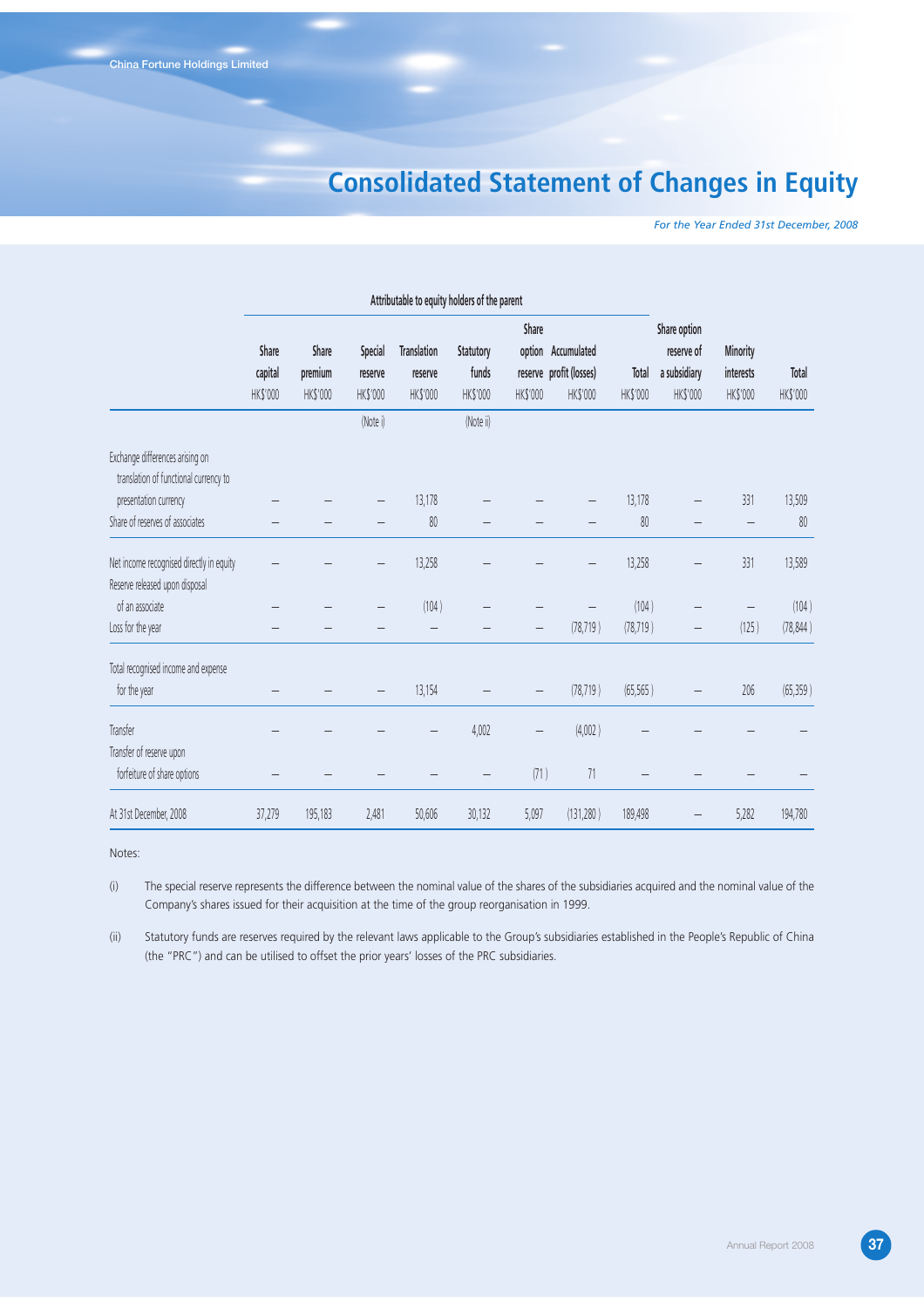# **Consolidated Cash Flow Statement**

*For the Year Ended 31st December, 2008*

| <b>NOTE</b>                                                      | 2008<br><b>HK\$'000</b> | 2007<br>HK\$'000 |
|------------------------------------------------------------------|-------------------------|------------------|
| <b>OPERATING ACTIVITIES</b>                                      |                         |                  |
| Loss before taxation                                             | (75, 385)               | (263, 510)       |
| Adjustments for:                                                 |                         |                  |
| Allowance for trade and other receivables                        | 47,364                  | 46,379           |
| Depreciation of plant and equipment                              | 1,460                   | 657              |
| Fair value gain on an investment property                        |                         | (2, 240)         |
| Fair value gain on an embedded non-option derivative             | (5, 538)                |                  |
| Gain on fair value changes of held for trading investments       |                         | (1, 375)         |
| Impairment loss recognised in respect of                         |                         |                  |
| available-for-sale investment                                    | 632                     |                  |
| Impairment loss recognised in respect of club memberships        | 35                      |                  |
| Impairment loss recognised in respect of goodwill                | 5,105                   |                  |
| Impairment loss recognised in respect of interests in associates | 5,725                   | 18,193           |
| Interest expenses                                                | 11,837                  | 26,350           |
| Interest income                                                  | (1, 557)                | (7, 406)         |
| Loss on disposal of asset classified as held for sale            | 107                     |                  |
| Loss on disposal of plant and equipment                          | 117                     | 93               |
| Share-based payment expenses                                     |                         | 14,816           |
| Share of results of associates                                   | 4,036                   | 2,125            |
| Write down of inventories                                        | 7,238                   | 4,305            |
| Operating cash flows before movements in working capital         | 1,176                   | (161, 613)       |
| (Increase) decrease in inventories                               | (33, 560)               | 507,862          |
| Decrease in trade and other receivables                          | 17,352                  | 173,952          |
| (Increase) decrease in bills receivable                          | (242)                   | 15,414           |
| Decrease in held for trading investments                         |                         | 13,439           |
| Decrease in trade and other payables                             | (3,858)                 | (36, 864)        |
| Cash (used in) generated from operations                         | (19, 132)               | 512,190          |
| PRC Enterprise Income Tax paid                                   | (258)                   | (1, 104)         |
| Hong Kong Profits Tax (paid) refunded                            | (412)                   | 312              |
| NET CASH (USED IN) FROM OPERATING ACTIVITIES                     | (19, 802)               | 511,398          |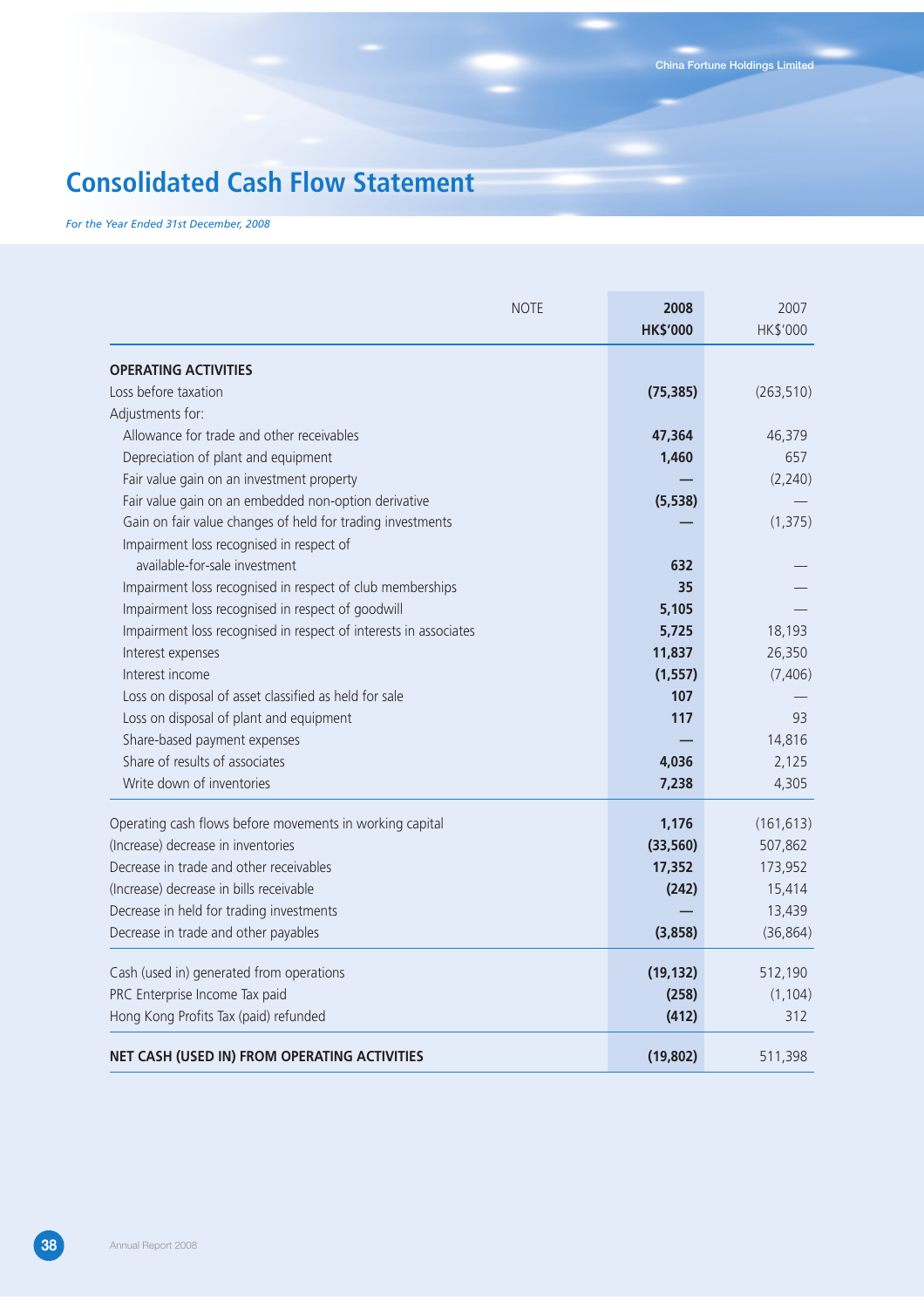# **Consolidated Cash Flow Statement**

*For the Year Ended 31st December, 2008*

| <b>NOTE</b>                                                           | 2008<br><b>HK\$'000</b> | 2007<br>HK\$'000 |
|-----------------------------------------------------------------------|-------------------------|------------------|
| <b>INVESTING ACTIVITIES</b>                                           |                         |                  |
| Decrease in pledged bank deposits                                     | 44,618                  | 75,767           |
| Proceeds from disposal of asset classified as held for sale           | 10,513                  |                  |
| Interest received                                                     | 1,557                   | 7,406            |
| Repayment from (advance to) a minority shareholder<br>of a subsidiary | 9                       | (5,350)          |
| Purchase of club memberships                                          | (711)                   |                  |
| Purchase of plant and equipment                                       | (604)                   | (1,509)          |
| Proceeds from disposal of plant and equipment                         |                         | 71               |
| Deposit paid for acquisition of a subsidiary                          |                         | (25,000)         |
| Payments for other non-current assets                                 |                         | (21,400)         |
| Acquisitions of investments in associates                             |                         | (12, 195)        |
| Acquisition of a subsidiary<br>35                                     |                         | (1,233)          |
| <b>NET CASH FROM INVESTING ACTIVITIES</b>                             | 55,382                  | 16,557           |
| <b>FINANCING ACTIVITIES</b>                                           |                         |                  |
| Bank and other borrowings repaid                                      | (109, 853)              | (1,386,141)      |
| Other financial liabilities (repaid) raised                           | (4,500)                 | 50,000           |
| Interest paid                                                         | (2, 314)                | (23, 205)        |
| (Repayment to) advance from a director                                | (1, 742)                | 1,742            |
| Bank and other borrowings raised                                      | 40,967                  | 798,703          |
| Dividend paid                                                         |                         | (3, 151)         |
| Expenses paid in connection with issue of shares                      |                         | (2,624)          |
| Proceeds from issue of shares                                         |                         | 54,000           |
| Proceeds from exercise of share options                               |                         | 9,920            |
| Advance from an associate                                             |                         | 500              |
| <b>NET CASH USED IN FINANCING ACTIVITIES</b>                          | (77, 442)               | (500, 256)       |
| NET (DECREASE) INCREASE IN CASH AND                                   |                         |                  |
| <b>CASH EQUIVALENTS</b>                                               | (41, 862)               | 27,699           |
| CASH AND CASH EQUIVALENTS AT BEGINNING OF THE YEAR                    | 82,891                  | 49,390           |
| Effect of foreign exchange rate changes                               | 4,883                   | 5,802            |
| CASH AND CASH EQUIVALENTS AT END OF THE YEAR,                         |                         |                  |
| represented by bank balances and cash                                 | 45,912                  | 82,891           |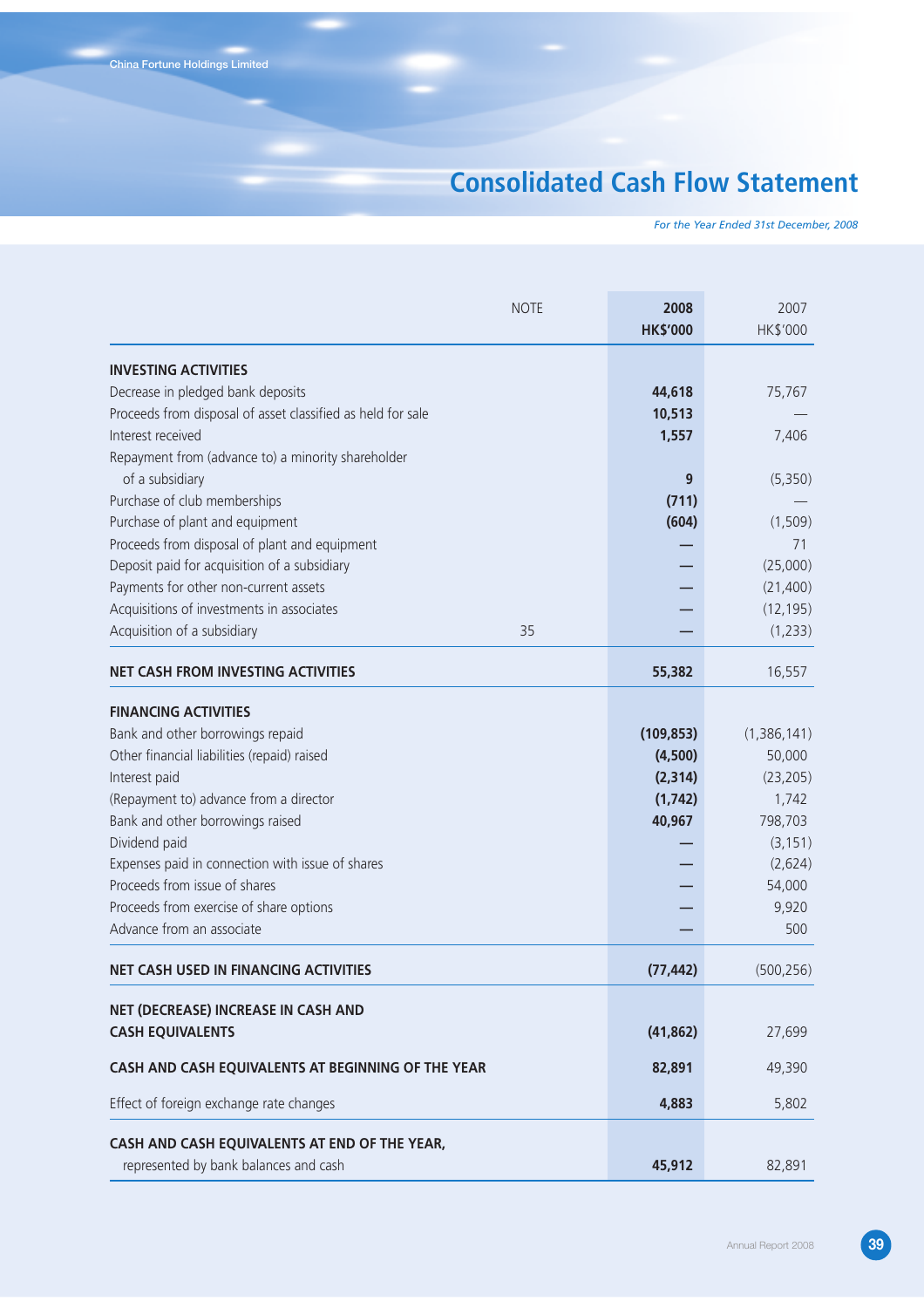*For the Year Ended 31st December, 2008*

### **1. GENERAL**

The Company is an exempted company with limited liability incorporated in Bermuda under The Companies Act 1981 of Bermuda (as amended). The shares of the Company are listed on The Stock Exchange of Hong Kong Limited (the "Stock Exchange"). Its parent and ultimate holding company is Future 2000 Limited, a company incorporated in the British Virgin Islands. The addresses of the registered office and principal place of business of the Company are disclosed in the "Corporate Information" section to the annual report.

The functional currency of the Company is Renminbi ("RMB"). The consolidated financial statements are presented in Hong Kong dollars ("HK\$") for the convenience of the shareholders, as the Company is listed in Hong Kong.

The Company is an investment holding company. The principal activities of the Group are distribution and trading of mobile phones and related accessories, computer products and development of marketing and after-sales service network. The activities of its principal subsidiaries and principal associates are set out in notes 44 and 45.

## **2. APPLICATION OF NEW AND REVISED HONG KONG FINANCIAL REPORTING STANDARDS ("HKFRSs")**

In the current year, the Group has applied the following amendment and interpretations (the "new HKFRSs") issued by the Hong Kong Institute of Certified Public Accountants ("HKICPA"), which are or have become effective.

| HKAS 39 & HKFRS 7 (Amendments) | Reclassification of Financial Assets               |
|--------------------------------|----------------------------------------------------|
| HK(IFRIC) - INT 11             | HKFRS 2: Group and Treasury Share Transactions     |
| HK(IFRIC) - INT 12             | Service Concession Arrangements                    |
| HK(IFRIC) - INT 14             | HKAS 19 - The Limit on a Defined Benefit Asset,    |
|                                | Minimum Funding Requirements and their Interaction |

The adoption of the new HKFRSs has had no material effect on how the results and financial position for the current or prior accounting years have been prepared and presented. Accordingly, no prior year adjustment has been required.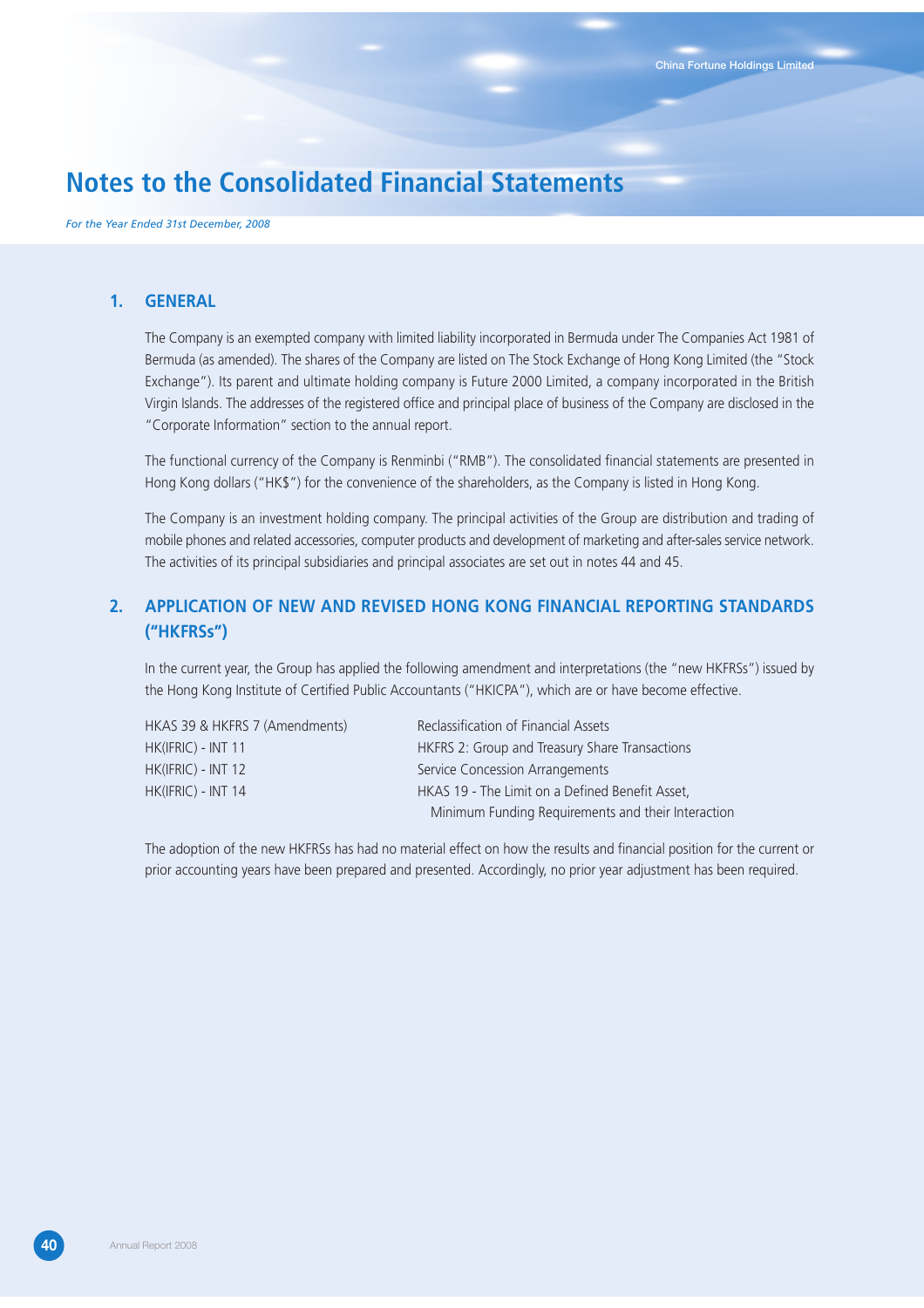*For the Year Ended 31st December, 2008*

## **2. APPLICATION OF NEW AND REVISED HONG KONG FINANCIAL REPORTING STANDARDS ("HKFRSs")** *(Continued)*

The Group has not early applied the following new and revised standards, amendments or interpretations that have been issued but are not yet effective.

| HKFRSs (Amendment)             | Improvements to HKFRSs <sup>1</sup>                                                           |
|--------------------------------|-----------------------------------------------------------------------------------------------|
| HKAS 1 (Revised)               | Presentation of Financial Statements <sup>2</sup>                                             |
| HKAS 23 (Revised)              | Borrowing Costs <sup>2</sup>                                                                  |
| HKAS 27 (Revised)              | Consolidated and Separate Financial Statements <sup>3</sup>                                   |
| HKAS 32 & 1 (Amendments)       | Puttable Financial Instruments and Obligations Arising on Liquidation <sup>2</sup>            |
| HKAS 39 (Amendment)            | Eligible Hedged Items <sup>3</sup>                                                            |
| HKFRS 1 & HKAS 27 (Amendments) | Cost of an Investment in a Subsidiary, Jointly Controlled Entity<br>or Associate <sup>2</sup> |
| HKFRS 2 (Amendment)            | Vesting Conditions and Cancellations <sup>2</sup>                                             |
| HKFRS 3 (Revised)              | Business Combination <sup>3</sup>                                                             |
| HKFRS 7 (Amendment)            | Improving Disclosures about Financial Instruments <sup>2</sup>                                |
| <b>HKFRS 8</b>                 | Operating Segments <sup>2</sup>                                                               |
| HK(IFRIC) - INT 9 & HKAS 39    | Embedded Derivatives <sup>4</sup>                                                             |
| (Amendments)                   |                                                                                               |
| HK(IFRIC) - INT 13             | Customer Loyalty Programmes <sup>5</sup>                                                      |
| HK(IFRIC) - INT 15             | Agreements for the Construction of Real Estate <sup>2</sup>                                   |
| HK(IFRIC) - INT 16             | Hedges of a Net Investment in a Foreign Operation <sup>6</sup>                                |
| HK(IFRIC) - INT 17             | Distributions of Non-cash Assets to Owners <sup>3</sup>                                       |
| HK(IFRIC) - INT 18             | Transfers of Assets from Customers <sup>7</sup>                                               |
|                                |                                                                                               |

- <sup>1</sup> Effective for annual periods beginning on or after 1st January, 2009 except the amendments to HKFRS 5, effective for annual periods beginning on or after 1st July, 2009
- <sup>2</sup> Effective for annual periods beginning on or after 1st January, 2009
- Effective for annual periods beginning on or after 1st July, 2009
- <sup>4</sup> Effective for annual periods ending on or after 30th June, 2009
- <sup>5</sup> Effective for annual periods beginning on or after 1st July, 2008
- <sup>6</sup> Effective for annual periods beginning on or after 1st October, 2008
- <sup>7</sup> Effective for transfers on or after 1st July, 2009

The adoption of HKFRS 3 (Revised) may affect the Group's accounting for business combination for which the acquisition date is on or after 1st January, 2010. HKAS 23 (Revised) eliminates the option to expense all borrowing cost when incurred for the Group's financial year beginning 1st January, 2009. HKAS 27 (Revised) will affect the accounting treatment for changes in the Group's ownership interest in a subsidiary that do not result in a loss of control, which will be accounted for as equity transactions. The directors of the Company anticipate that the application of the other new and revised standards, amendments or interpretations will have no material impact on the results and the financial position of the Group.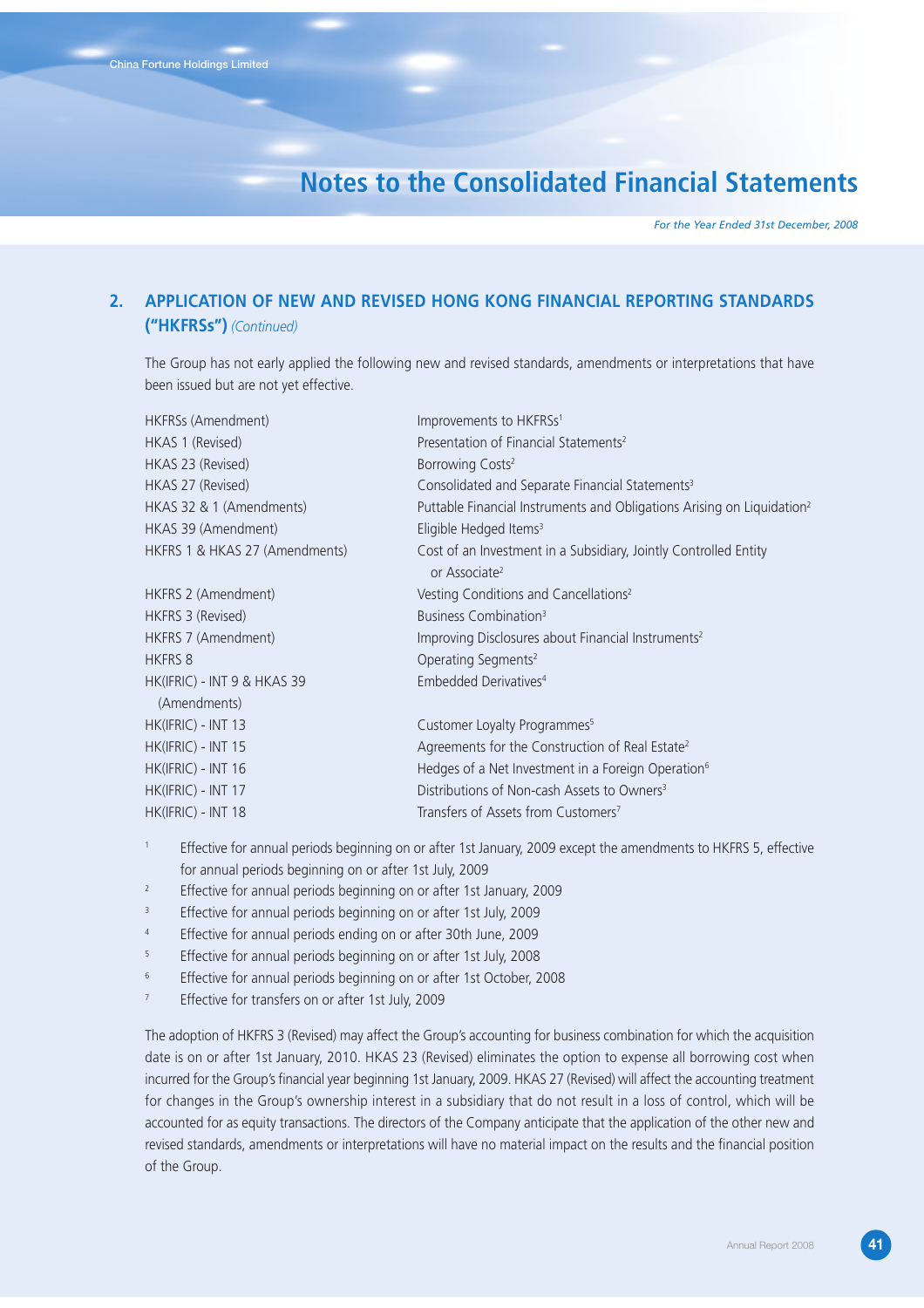*For the Year Ended 31st December, 2008*

## **3. SIGNIFICANT ACCOUNTING POLICIES**

The consolidated financial statements have been prepared on the historical cost basis except for certain financial instruments, which are measured at fair values, as explained in the accounting policies set out below.

The consolidated financial statements have been prepared in accordance with Hong Kong Financial Reporting Standards issued by the HKICPA. In addition, the consolidated financial statements include applicable disclosures required by the Rules Governing the Listing of Securities on The Stock Exchange of Hong Kong Limited and by the Hong Kong Companies Ordinance.

## *Basis of consolidation*

The consolidated financial statements incorporate the financial statements of the Company and entities controlled by the Company (its subsidiaries). Control is achieved where the Company has the power to govern the financial and operating policies of an entity so as to obtain benefits from its activities.

The results of subsidiaries acquired or disposed of during the year are included in the consolidated income statement from the effective date of acquisition or up to the effective date of disposal, as appropriate.

Where necessary, adjustments are made to the financial statements of subsidiaries to bring their accounting policies into line with those used by other members of the Group.

All intra-group transactions, balances, income and expenses are eliminated on consolidation.

Minority interests in the net assets of consolidated subsidiaries are presented separately from the Group's equity therein. Minority interests in the net assets consist of the amount of those interests at the date of the original business combination and the minority's share of changes in equity since the date of the combination. Losses applicable to the minority in excess of the minority's interest in the subsidiary's equity are allocated against the interests of the Group except to the extent that the minority has a binding obligation and is able to make an additional investment to cover the losses.

### *Business combinations*

The acquisition of businesses is accounted for using the purchase method. The cost of the acquisition is measured at the aggregate of the fair values, at the date of exchange, of assets given, liabilities incurred or assumed, and equity instruments issued by the Group in exchange for control of the acquiree, plus any costs directly attributable to the business combination. The acquiree's identifiable assets, liabilities and contingent liabilities that meet the conditions for recognition under HKFRS 3 *Business Combinations* are recognised at their fair values at the acquisition date.

Goodwill arising on acquisition is recognised as an asset and initially measured at cost, being the excess of the cost of the business combination over the Group's interest in the net fair value of the identifiable assets, liabilities and contingent liabilities recognised. If, after reassessment, the Group's interest in the net fair value of the acquiree's identifiable assets, liabilities and contingent liabilities exceeds the cost of the business combination, the excess is recognised immediately in profit or loss.

The interest of minority shareholders in the acquiree is initially measured at the minority's proportion of the net fair value of the assets, liabilities and contingent liabilities recognised.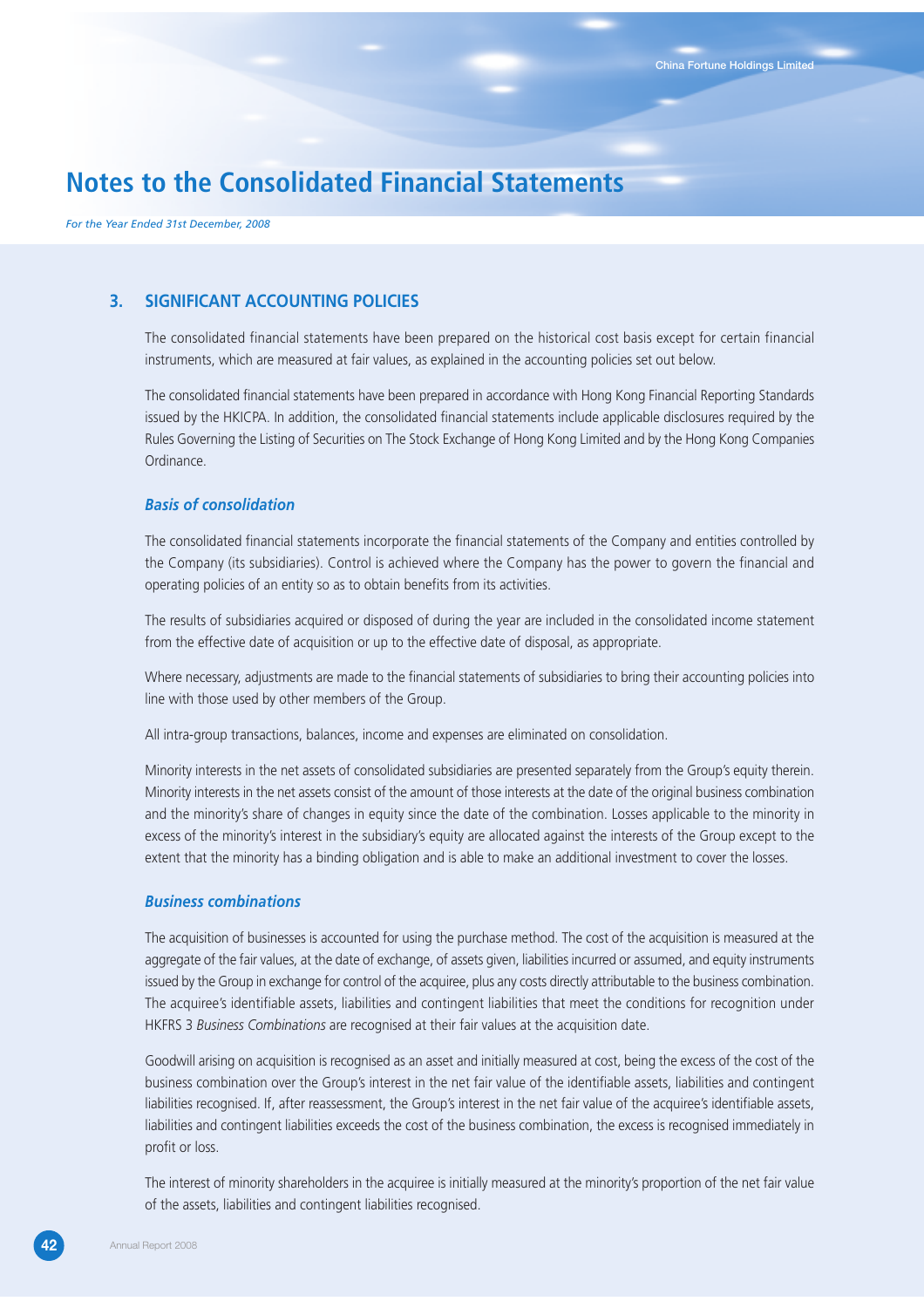*For the Year Ended 31st December, 2008*

## **3. SIGNIFICANT ACCOUNTING POLICIES** *(Continued)*

### *Goodwill*

Goodwill arising on an acquisition of a business represents the excess of the cost of acquisition over the Group's interest in the fair value of the identifiable assets, liabilities and contingent liabilities of the relevant business at the date of acquisition. Such goodwill is carried at cost less any accumulated impairment losses.

Capitalised goodwill arising on an acquisition of a business is presented separately in the consolidated balance sheet.

For the purposes of impairment testing, goodwill arising from an acquisition is allocated to each of the relevant cashgenerating units, or groups of cash-generating units, that are expected to benefit from the synergies of the acquisition. A cash-generating unit to which goodwill has been allocated is tested for impairment annually, and whenever there is an indication that the unit may be impaired. For goodwill arising on an acquisition in a financial year, the cash-generating unit to which goodwill has been allocated is tested for impairment before the end of that financial year. When the recoverable amount of the cash-generating unit is less than the carrying amount of the unit, the impairment loss is allocated to reduce the carrying amount of any goodwill allocated to the unit first, and then to the other assets of the unit pro rata on the basis of the carrying amount of each asset in the unit. Any impairment loss for goodwill is recognised directly in the consolidated income statement. An impairment loss for goodwill is not reversed in subsequent periods.

On subsequent disposal of the relevant cash-generating unit, the attributable amount of goodwill capitalised is included in the determination of the amount of profit or loss on disposal.

### *Investments in associates*

An associate is an entity over which the investor has significant influence and that is neither a subsidiary nor an interest in a joint venture.

The results and assets and liabilities of associates are incorporated in these consolidated financial statements using the equity method of accounting. Under the equity method, investments in associates are carried in the consolidated balance sheet at cost as adjusted for post-acquisition changes in the Group's share of the net assets of the associates, less any identified impairment loss. When the Group's share of losses of an associate equals or exceeds its interest in that associate, the Group discontinues recognising its share of further losses. An additional share of losses is provided for and a liability is recognised only to the extent that the Group has incurred legal or constructive obligations or made payments on behalf of that associate.

Any excess of the cost of acquisition over the Group's share of the net fair value of the identifiable assets, liabilities and contingent liabilities of the associate recognised at the date of acquisition is recognised as goodwill. The goodwill is included within the carrying amount of the investment and is assessed for impairment as part of the investment.

Where a group entity transacts with an associate of the Group, profits and losses are eliminated to the extent of the Group's interest in the relevant associate.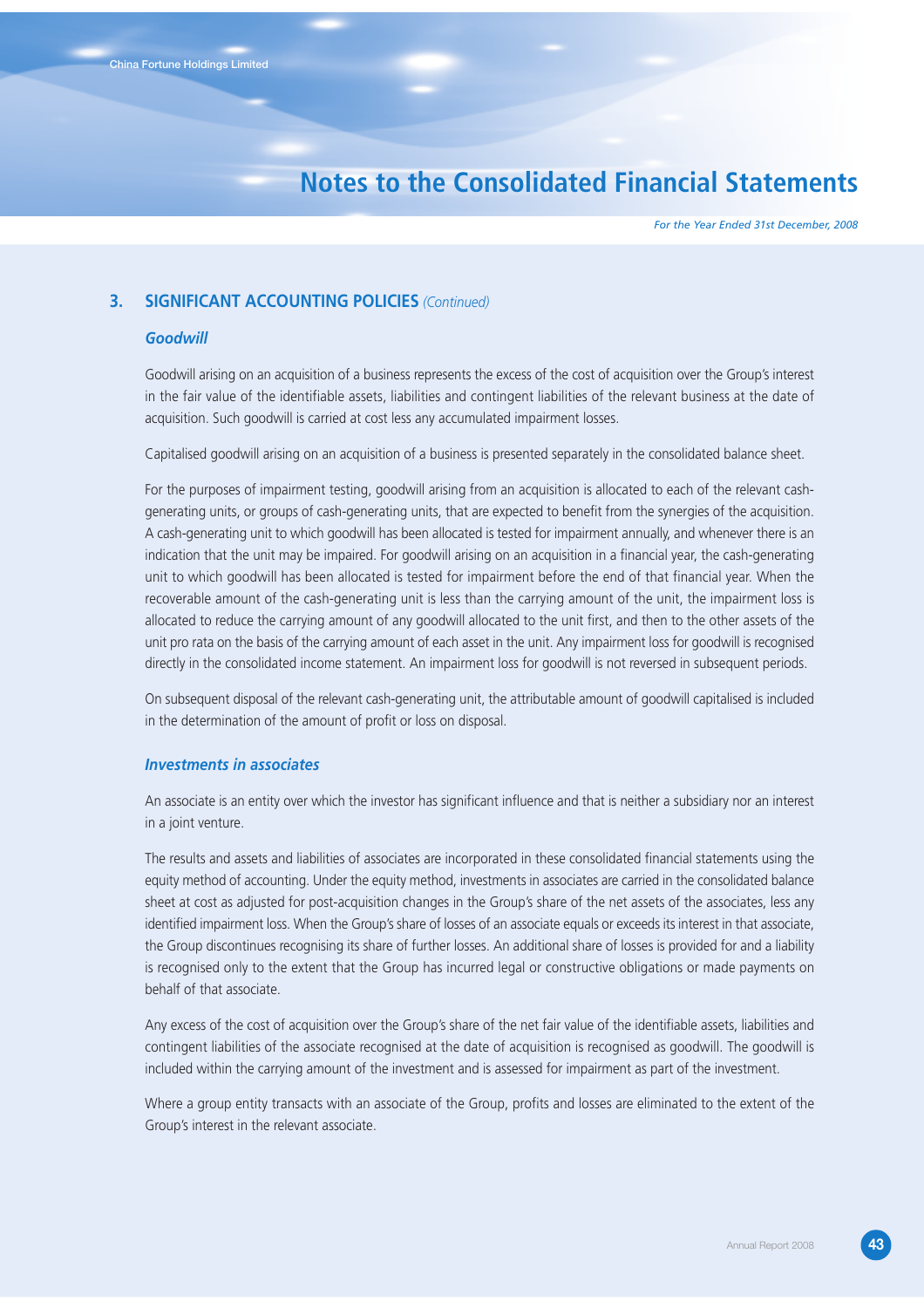*For the Year Ended 31st December, 2008*

## **3. SIGNIFICANT ACCOUNTING POLICIES** *(Continued)*

## *Revenue recognition*

Revenue is measured at the fair value of the consideration received or receivable and represents amounts receivable for goods sold and services provided in the normal course of business, net of discounts and sales related taxes.

Revenue from sales of goods is recognised when goods are delivered and title has passed.

Service income is recognised when services are provided.

Rental income from operating leases is recognised in the consolidated income statement on a straight line basis over the term of the relevant lease.

Interest income from a financial asset is accrued on a time basis, by reference to the principal outstanding and at the effective interest rate applicable, which is the rate that exactly discounts the estimated future cash receipts through the expected life of the financial asset to that asset's net carrying amount.

### *Plant and equipment*

Plant and equipment are stated at cost less subsequent accumulated depreciation and accumulated impairment losses.

Depreciation is provided to write off the cost of items of plant and equipment over their estimated useful lives and after taking into account of their estimated residual values, using the straight line method.

An item of plant and equipment is derecognised upon disposal or when no future economic benefits are expected to arise from the continued use of the asset. Any gain or loss arising on derecognition of the asset (calculated as the difference between the net disposal proceeds and the carrying amount of the item) is included in the consolidated income statement in the year in which the item is derecognised.

### *Intangible asset – club memberships*

Club memberships with indefinite life are carried at cost less any subsequent accumulated impairment losses.

Gains or losses arising from derecognition of the club membership are measured at the difference between the net disposal proceeds and the carrying amount of the club membership and are recognised in the consolidated income statement when the club membership is derecognised.

Club membership is tested for impairment annually by comparing its carrying amount with its recoverable amount, irrespective of whether there is any indication that it may be impaired. If the recoverable amount of club membership is estimated to be less than its carrying amount, the carrying amount of the club membership is reduced to its recoverable amount. An impairment loss is recognised as an expense immediately.

When an impairment loss subsequently reverses, the carrying amount of club membership is increased to the revised estimate of its recoverable amount, but so that the increased carrying amount does not exceed the carrying amount that would have been determined had no impairment loss been recognised for that club membership in prior years.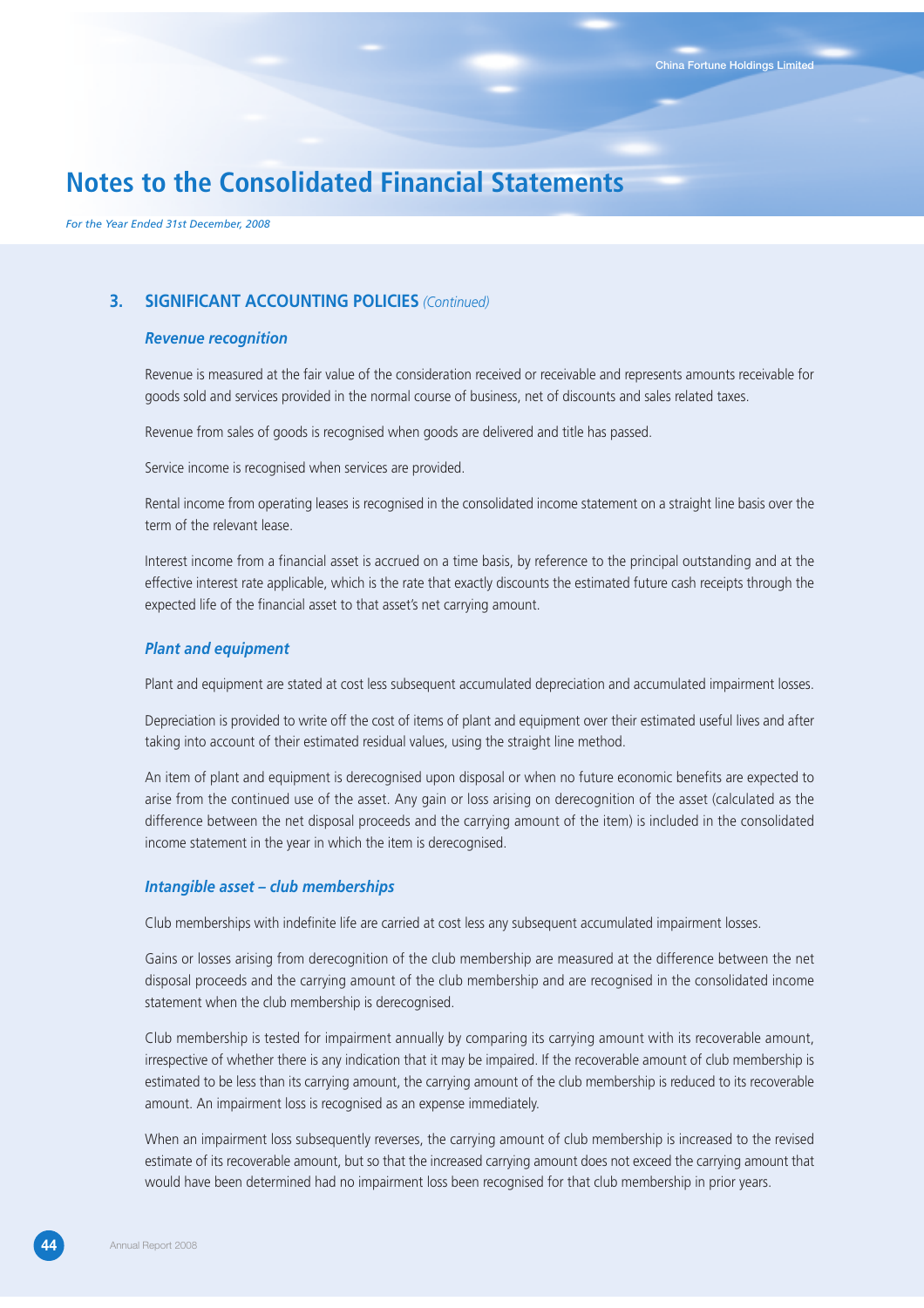*For the Year Ended 31st December, 2008*

## **3. SIGNIFICANT ACCOUNTING POLICIES** *(Continued)*

### *Non-current asset held for sale*

Non-current asset is classified as held for sale if its carrying amount will be recovered principally through a sale transaction rather than through continuing use. This condition is regarded as met only when the sale is highly probable and the asset is available for immediate sale in its present condition.

Non-current asset classified as held for sale is measured at the lower of the assets' previous carrying amount and fair value less costs to sell.

## *Impairment losses on tangible assets other than goodwill (see the accounting policy in respect of goodwill above)*

At each balance sheet date, the Group reviews the carrying amounts of its tangible assets to determine whether there is any indication that those assets have suffered an impairment loss. If the recoverable amount of an asset is estimated to be less than its carrying amount, the carrying amount of the asset is reduced to its recoverable amount. An impairment loss is recognised as an expense immediately.

Where an impairment loss subsequently reverses, the carrying amount of the asset is increased to the revised estimate of its recoverable amount, but so that the increased carrying amount does not exceed the carrying amount that would have been determined had no impairment loss been recognised for the asset in prior years. A reversal of an impairment loss is recognised as income immediately.

#### *Inventories*

Inventories are stated at the lower of cost and net realisable value. Cost is calculated using the first-in, first-out method.

#### *Leasing*

Leases are classified as finance leases whenever the terms of the lease transfer substantially all the risks and rewards of ownership to the lessee. All other leases are classified as operating leases.

#### **The Group as lessor**

Rental income from operating leases is recognised in the consolidated income statement on a straight line basis over the term of the relevant lease. Initial direct costs incurred in negotiating and arranging an operating lease are added to the carrying amount of the leased asset and recognised as an expense on a straight line basis over the lease term.

#### **The Group as lessee**

Rentals payable under operating leases are charged to profit or loss on a straight line basis over the term of the relevant lease. Benefits received and receivable as an incentive to enter into an operating lease are recognised as a reduction of rental expense over the lease term on a straight line basis.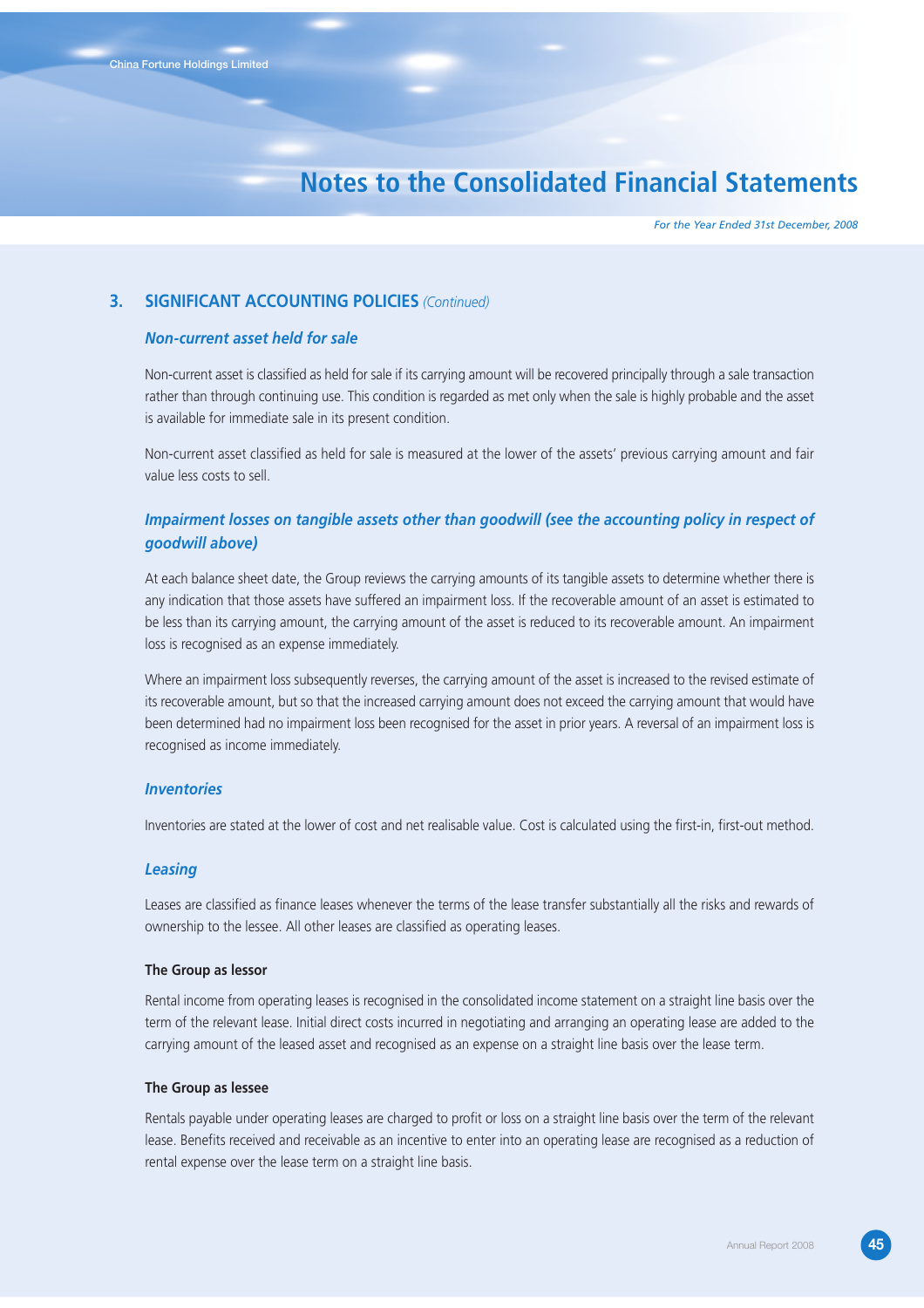*For the Year Ended 31st December, 2008*

## **3. SIGNIFICANT ACCOUNTING POLICIES** *(Continued)*

### *Foreign currencies*

In preparing the financial statements of each individual group entity, transactions in currencies other than the functional currency of that entity (foreign currencies) are recorded in the respective functional currency (i.e. the currency of the primary economic environment in which the entity operates) at the rates of exchanges prevailing on the dates of the transactions. At each balance sheet date, monetary items denominated in foreign currencies are retranslated at the rates prevailing on the balance sheet date. Non-monetary items that are measured in terms of historical cost in a foreign currency are not retranslated.

Exchange differences arising on the settlement of monetary items, and on the translation of monetary items, are recognised in profit or loss in the period in which they arise.

For the purposes of presenting the consolidated financial statements, the assets and liabilities of the Group's entities are translated into the presentation currency of the Group (i.e. Hong Kong dollars) at the rate of exchange prevailing at the balance sheet date, and their income and expenses are translated at the average exchange rates for the year, unless exchange rates fluctuate significantly during the period, in which case, the exchange rates prevailing at the dates of transactions are used. Exchange differences arising, if any, are recognised as a separate component of equity (the translation reserve). Such exchange differences are recognised in profit or loss in the period in which the foreign operation is disposed of.

### *Taxation*

Income tax expense represents the sum of the tax currently payable and deferred tax.

The tax currently payable is based on taxable profit for the year. Taxable profit differs from profit as reported in the consolidated income statement because it excludes items of income or expense that are taxable or deductible in other years and it further excludes items that are never taxable or deductible. The Group's liability for current tax is calculated using tax rates that have been enacted or substantively enacted by the balance sheet date.

Deferred tax is recognised on differences between the carrying amounts of assets and liabilities in the consolidated financial statements and the corresponding tax bases used in the computation of taxable profit, and is accounted for using the balance sheet liability method. Deferred tax liabilities are generally recognised for all taxable temporary differences and deferred tax assets are recognised to the extent that it is probable that taxable profits will be available against which deductible temporary differences can be utilised. Such assets and liabilities are not recognised if the temporary difference arises from goodwill or from the initial recognition (other than in a business combination) of other assets and liabilities in a transaction that affects neither the taxable profit nor the accounting profit.

Deferred tax liabilities are recognised for taxable temporary differences arising on investments in subsidiaries and associates, except where the Group is able to control the reversal of the temporary difference and it is probable that the temporary difference will not reverse in the foreseeable future.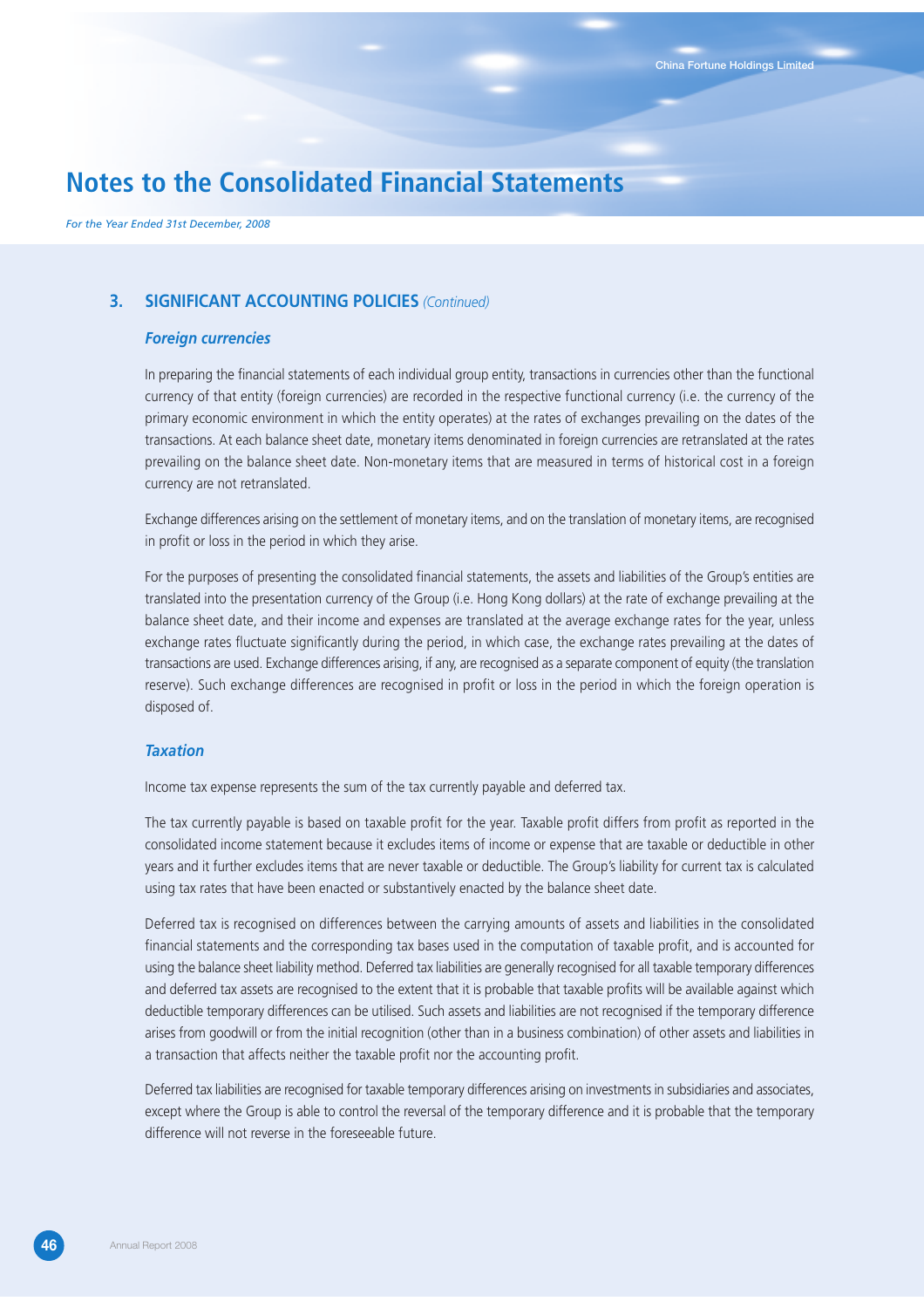*For the Year Ended 31st December, 2008*

### **3. SIGNIFICANT ACCOUNTING POLICIES** *(Continued)*

### *Taxation (Continued)*

The carrying amount of deferred tax assets is reviewed at each balance sheet date and reduced to the extent that it is no longer probable that sufficient taxable profit will be available to allow all or part of the asset to be recovered.

Deferred tax is calculated at the tax rates that are expected to apply in the period when the liability is settled or the asset is realised. Deferred tax is charged or credited to the consolidated income statement, except when it relates to items charged or credited directly to equity, in which case the deferred tax is also dealt with in equity.

### *Borrowing costs*

All borrowing costs are recognised as and included in finance costs in the consolidated income statement in the period in which they are incurred.

### *Government grants*

Government grants are recognised as income over the periods necessary to match them with the related costs. Grants related to expense items are recognised in the same period as those expenses are charged in the consolidated income statement and are reported separately as other income.

### *Retirement benefit costs*

Payments to defined contribution retirement benefit scheme and state-managed retirement benefit scheme are charged as expenses when employees have rendered services entitling them to the contributions.

### *Financial instruments*

Financial assets and financial liabilities are recognised on the consolidated balance sheet when a group entity becomes a party to the contractual provisions of the instrument. Financial assets and financial liabilities are initially measured at fair value. Transaction costs that are directly attributable to the acquisition or issue of financial assets and financial liabilities are added to or deducted from the fair value of the financial assets or financial liabilities, as appropriate, on initial recognition.

### **Financial assets**

The Group's financial assets are classified into loans and receivables and available-for-sale investments. All regular way purchases or sales of financial assets are recognised and derecognised on a trade date basis. Regular way purchases or sales are purchases or sales of financial assets that require delivery of assets within the time frame established by regulation or convention in the marketplace.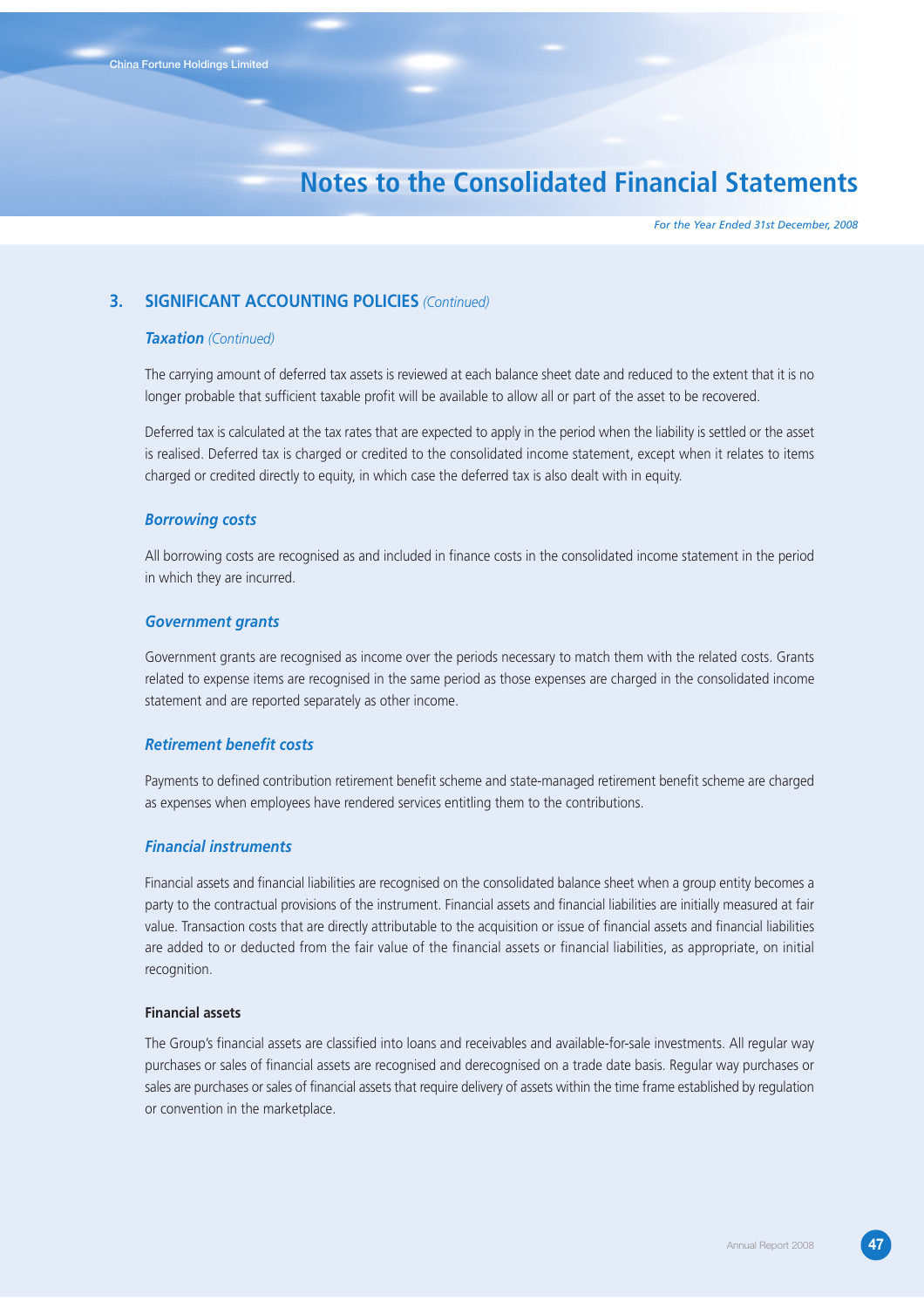*For the Year Ended 31st December, 2008*

## **3. SIGNIFICANT ACCOUNTING POLICIES** *(Continued)*

### *Financial instruments (Continued)*

#### **Effective interest method**

The effective interest method is a method of calculating the amortised cost of a financial asset and of allocating interest income over the relevant period. The effective interest rate is the rate that exactly discounts estimated future cash receipts (including all fees paid or received that form an integral part of the effective interest rate, transaction costs and other premiums or discounts) through the expected life of the financial asset, or, where appropriate, a shorter period.

#### *Loans and receivables*

Loans and receivables are non-derivative financial assets with fixed or determinable payments that are not quoted in an active market. At each balance sheet date subsequent to initial recognition, loans and receivables (including trade and other receivables, bills receivable, amount due from a minority shareholder of a subsidiary, pledged bank deposits and bank balances and cash) are carried at amortised cost using the effective interest method, less any identified impairment losses (see accounting policy on impairment loss on financial assets below).

#### *Available-for-sale financial assets*

Available-for-sale financial assets are non-derivatives that are either designated or not classified as financial assets at fair value through profit or loss, loans and receivables or held-to-maturity investments.

For available-for-sale equity investments that do not have a quoted market price in an active market and whose fair value cannot be reliably measured, they are measured at cost less any identified impairment losses at each balance sheet date subsequent to initial recognition (see accounting policy on impairment loss on financial assets below).

#### **Impairment of financial assets**

Financial assets are assessed for indicators of impairment at each balance sheet date. Financial assets are impaired where there is objective evidence that, as a result of one or more events that occurred after the initial recognition of the financial asset, the estimated future cash flows of the financial assets have been impacted.

For an available-for-sale equity investment, a significant or prolonged decline in the fair value of that investment below its cost is considered to be objective evidence of impairment.

For all other financial assets, objective evidence of impairment could include:

- significant financial difficulty of the issuer or counterparty; or
- default or delinquency in interest or principal payments; or
- it becoming probable that the borrower will enter bankruptcy or financial re-organisation.

For financial assets carried at amortised cost, an impairment loss is recognised in profit or loss when there is objective evidence that the asset is impaired, and is measured as the difference between the asset's carrying amount and the present value of the estimated future cash flows discounted at the original effective interest rate.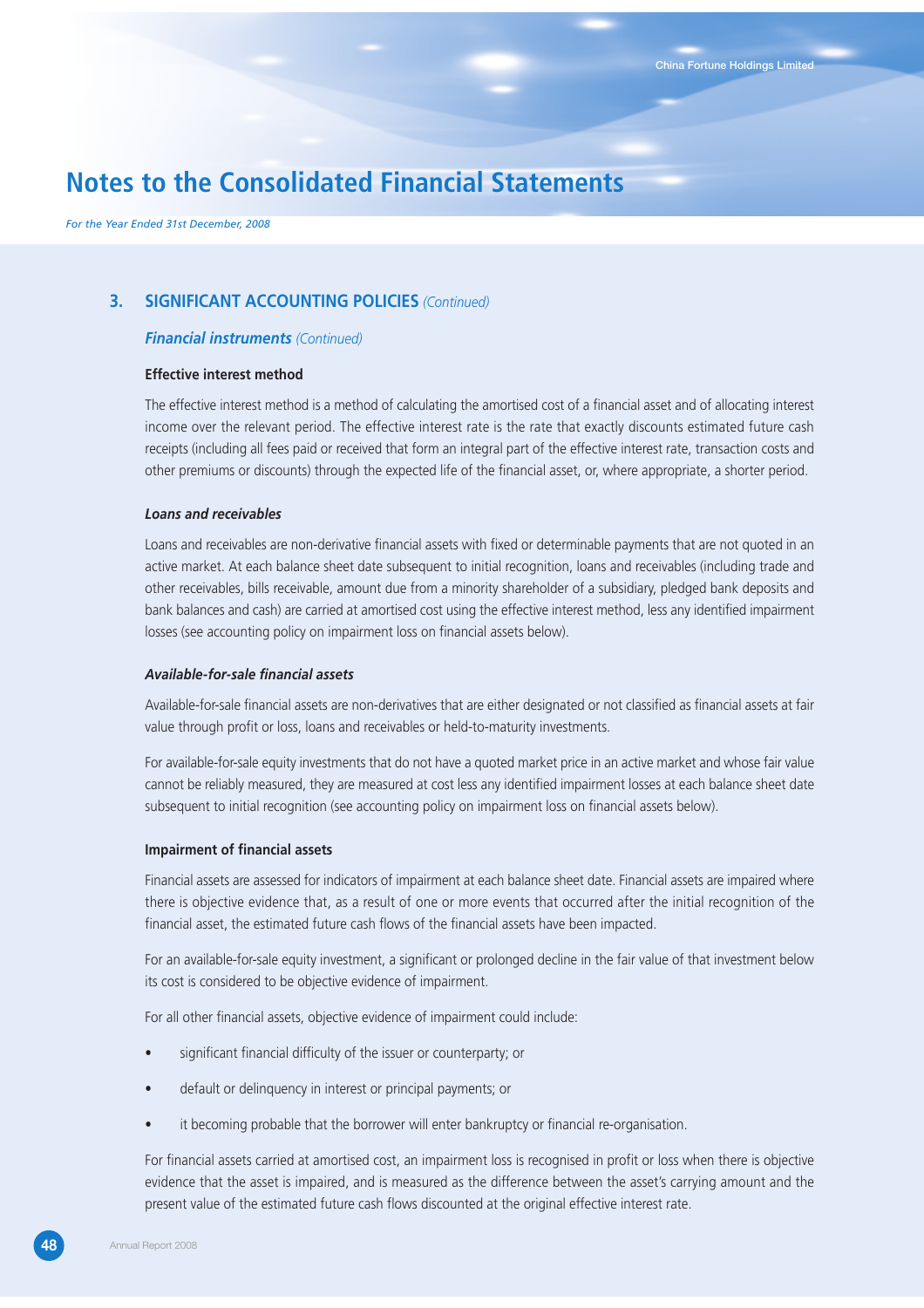*For the Year Ended 31st December, 2008*

## **3. SIGNIFICANT ACCOUNTING POLICIES** *(Continued)*

### *Financial instruments (Continued)*

#### **Impairment of financial assets** *(Continued)*

For financial assets carried at cost, the amount of the impairment loss is measured as the difference between the asset's carrying amount and the present value of the estimated future cash flows discounted at the current market rate of return for a similar financial asset. Such impairment loss will not be reversed in subsequent periods.

The carrying amount of the financial asset is reduced by the impairment loss directly for all financial assets with the exception of trade and other receivables, where the carrying amount is reduced through the use of an allowance account. Changes in the carrying amount of the allowance account are recognised in profit or loss. When a trade and other receivable is considered uncollectible, it is written off against the allowance account. Subsequent recoveries of amounts previously written off are credited to profit or loss.

For financial assets measured at amortised cost, if, in a subsequent period, the amount of impairment loss decreases and the decrease can be related objectively to an event occurring after the impairment losses was recognised, the previously recognised impairment loss is reversed through profit or loss to the extent that the carrying amount of the asset at the date the impairment is reversed does not exceed what the amortised cost would have been had the impairment not been recognised.

### **Financial liabilities and equity**

Financial liabilities and equity instruments issued by a group entity are classified according to the substance of the contractual arrangements entered into and the definitions of a financial liability and an equity instrument.

An equity instrument is any contract that evidences a residual interest in the assets of the group after deducting all of its liabilities.

### **Effective interest method**

The effective interest method is a method of calculating the amortised cost of a financial liability and of allocating interest expense over the relevant period. The effective interest rate is the rate that exactly discounts estimated future cash payments through the expected life of the financial liability, or, where appropriate, a shorter period. Interest expense is recognised on an effective interest basis.

## *Financial liabilities*

Financial liabilities including trade and other payables, amount due to a director/an associate, bank borrowings and put option obligation are subsequently measured at amortised cost, using the effective interest method.

#### *Equity instruments*

Equity instruments issued by the Company are recorded at the proceeds received, net of direct issue costs.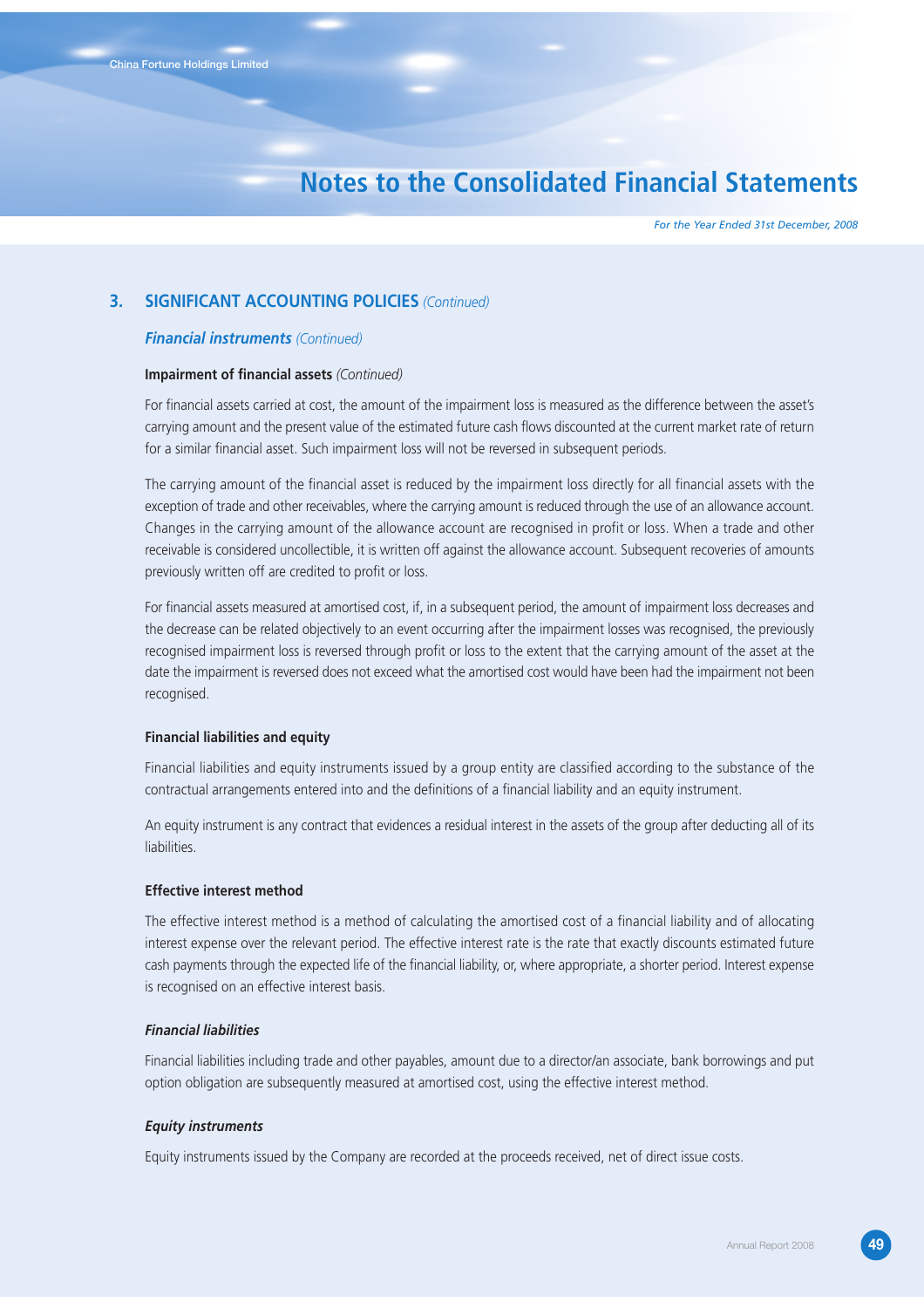*For the Year Ended 31st December, 2008*

## **3. SIGNIFICANT ACCOUNTING POLICIES** *(Continued)*

### *Financial instruments (Continued)*

### **Derivative financial instruments**

Derivates (including embedded derivatives which are separated from non-derivate host contracts) are initially recognised at fair value at the date a derivative contract is entered into and are subsequently remeasured to their fair value at each balance sheet date. The resulting gain or loss is recognised in profit or loss immediately.

#### **Embedded derivatives**

Derivatives embedded in non-derivative host contracts are treated as separate derivatives when their risks and characteristics are not closely related to those of the host contracts and the host contracts are not measured at fair value with changes in fair value recognised in profit or loss.

At initial recognition, a non-option derivative embedded in a host debt instrument is considered to have fair value of zero. Embedded derivative which is measured as a separate derivative is presented together with the non-derivative host contract on the balance sheet.

#### **Derecognition**

Financial assets are derecognised when the rights to receive cash flows from the assets expire or, the financial assets are transferred and the Group has transferred substantially all the risks and rewards of ownership of the financial assets. On derecognition of a financial asset, the difference between the asset's carrying amount and the sum of the consideration received and receivable and the cumulative gain or loss that had been recognised directly in equity is recognised in profit or loss.

Financial liabilities are derecognised when the obligation specified in the relevant contract is discharged, cancelled or expires. The difference between the carrying amount of the financial liability derecognised and the consideration paid and payable is recognised in profit or loss.

### *Equity-settled share-based payment transactions*

#### **Share options granted to employees**

The fair value of services received determined by reference to the fair value of share options granted at the grant date is recognised as an expense immediately with a corresponding increase in equity (share option reserve).

At the time when the share options are exercised, the amount previously recognised in share option reserve will be transferred to share premium. When the share options are forfeited or are still not exercised at the expiry date, the amount previously recognised in share option reserve will be transferred to accumulated losses.

#### **Share options granted to consultants**

Share options issued in exchange for goods or services are measured at the fair values of the services received unless that fair value cannot be reliably measured, in which case the services received are measured by reference to the fair value of the share options granted. The fair values of the services received are recognised as expenses immediately, with a corresponding increase in equity (share option reserve) when the Group obtains the goods or when the counterparties render services, unless the goods or services qualify for recognition as assets.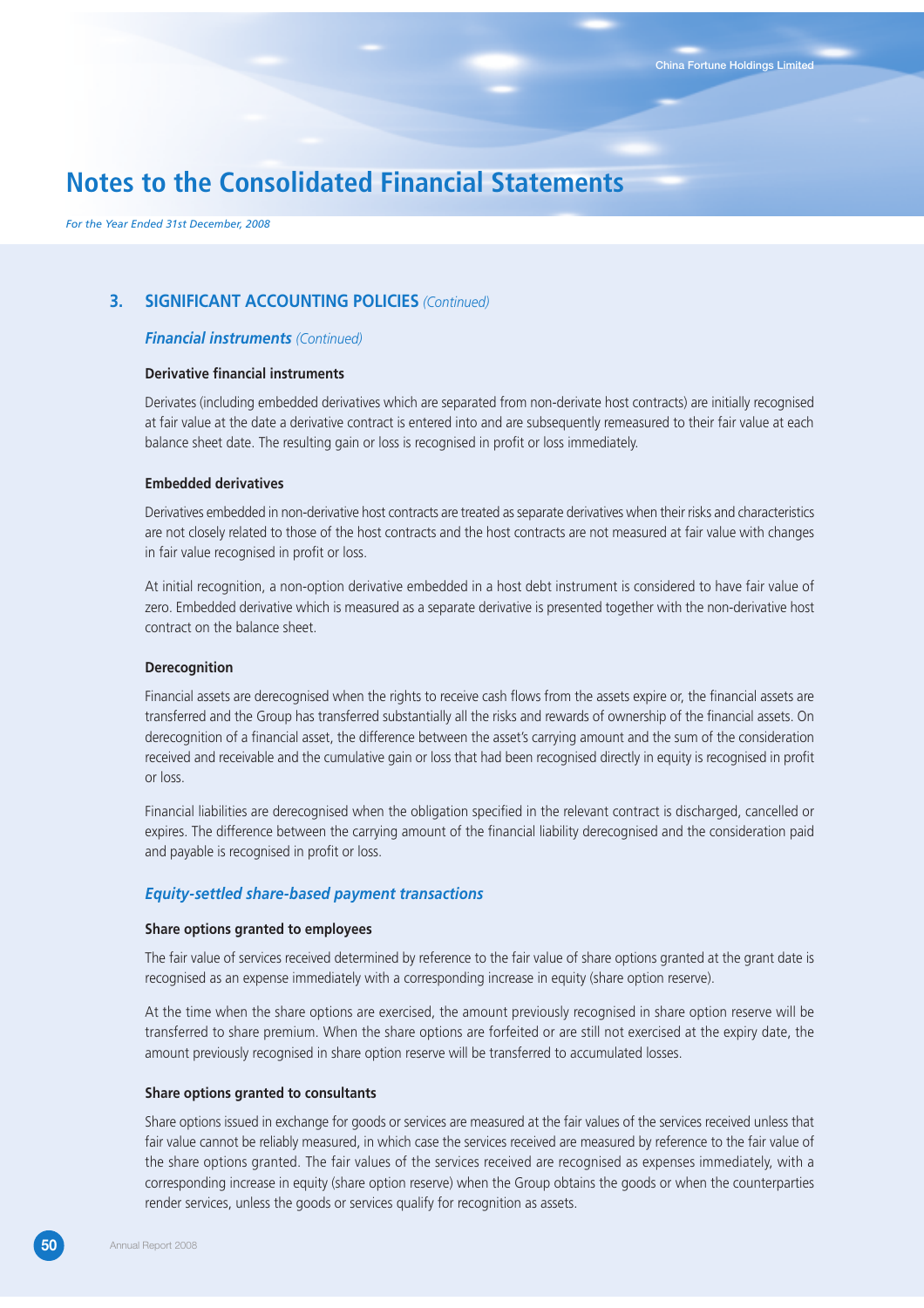*For the Year Ended 31st December, 2008*

## **4. KEY SOURCES OF ESTIMATION UNCERTAINTY**

In the application of the Group's accounting policies, which are described in note 3, the directors of the Company are required to make estimates and assumptions about the carrying amounts of assets and liabilities that are not readily apparent from other sources. The estimates and associated assumptions are based on historical experience and other factors that are considered to be relevant. Actual results may differ from these estimates.

The estimates and underlying assumptions are reviewed on an ongoing basis. Revisions to accounting estimates are recognised in the period in which the estimate is revised if the revision affects only that period, or in the period of the revision and future periods if the revision affects both current and future periods.

The following are the key assumptions concerning the future, and other key sources of estimation uncertainty at the balance sheet date, that have a significant risk of causing a material adjustment to the carrying amounts of assets within the next financial year.

#### *Estimated impairment of goodwill*

Determining whether goodwill is impaired requires an estimation of the value in use of the cash-generating units to which goodwill has been allocated. The value in use calculation requires the Group to estimate the future cash flows expected to arise from the cash-generating unit and a suitable discount rate in order to calculate the present value. Where the actual cash flows are less than expected, a material impairment loss may arise. As at 31st December, 2008, the carrying amount of goodwill was HK\$7,820,000 (2007: HK\$12,925,000) after an impairment loss of HK\$5,105,000 (2007: nil) has recognised during 2008. Details of the impairment loss calculation are set out in note 18.

### *Estimated impairment of trade and other receivables*

When there is objective evidence of impairment loss, the Group takes into consideration the estimation of future cash flows. The amount of the impairment loss is measured as the difference between the asset's carrying amount and the present value of estimated future cash flows (excluding future credit losses that have not been incurred) discounted at the financial asset's original effective interest rate (i.e. the effective interest rate computed at initial recognition). Where the actual future cash flows are less than expected, a material impairment loss may arise. As at 31st December, 2008, the carrying amount of trade and other receivables was HK\$76,820,000 net of allowance for doubtful debts of HK\$71,759,000 (2007: HK\$137,505,000 net of allowance for doubtful debts of HK\$64,906,000).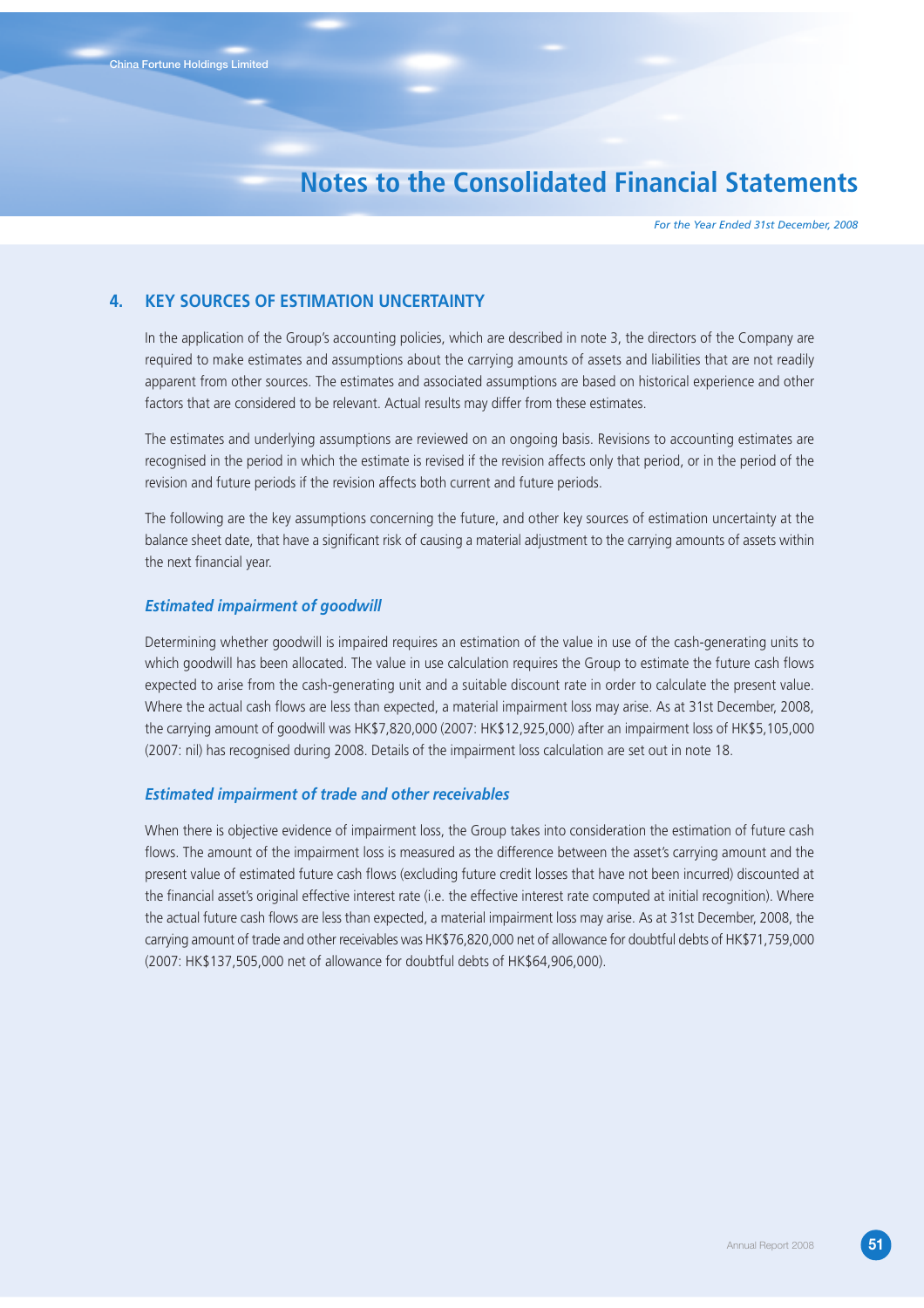*For the Year Ended 31st December, 2008*

## **5. CAPITAL RISK MANAGEMENT**

The Group manages its capital to ensure that entities in the Group will be able to continue as a going concern while maximising the return to stakeholders through the optimisation of the debt and equity balance. The Group's overall strategy remains unchanged from prior years.

The capital structure of the Group consists of debt, which includes the borrowings disclosed in note 33, and equity attributable to equity holders of the Company, comprising issued share capital and various reserves.

The directors of the Company review the capital structure periodically. As part of this review, the directors consider the cost of capital and the risks associates thereto. Based on recommendations of the directors, the Group will balance its overall capital structure through the payment of dividends, new share issues as well as issue of new debt or the redemption of existing debt.

## **6. FINANCIAL INSTRUMENTS**

### *6a. Categories of financial instruments*

|                                                             | 2008            | 2007     |
|-------------------------------------------------------------|-----------------|----------|
|                                                             | <b>HK\$'000</b> | HK\$'000 |
| <b>Financial assets</b>                                     |                 |          |
| Loans and receivables (including cash and cash equivalents) | 144,766         | 263,432  |
| Available-for-sale investment                               | 286             | 918      |
| <b>Financial liabilities</b>                                |                 |          |
| Amortised cost                                              | 169,313         | 249,426  |
| Embedded non-option derivative                              | (5, 538)        |          |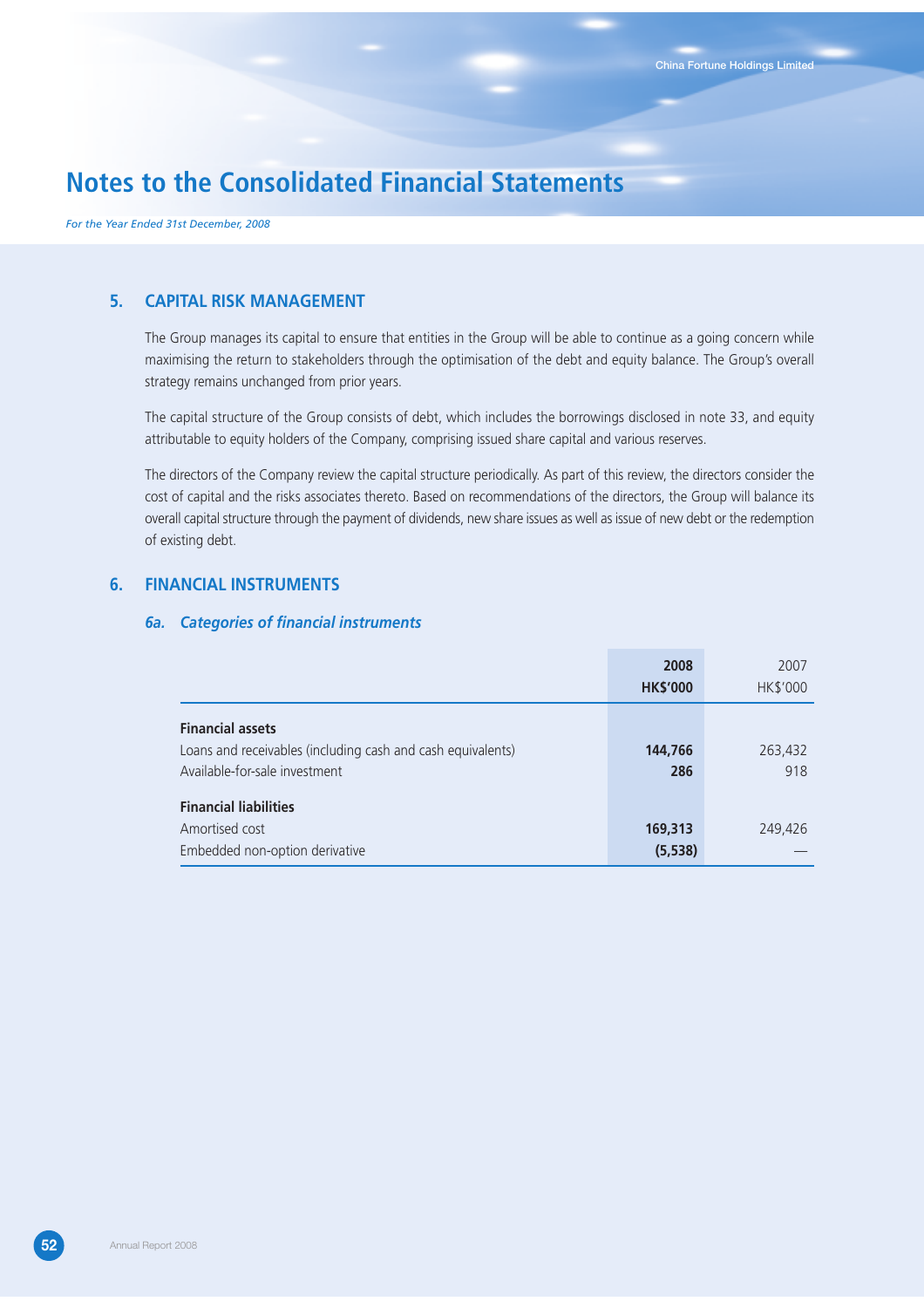*For the Year Ended 31st December, 2008*

### **6. FINANCIAL INSTRUMENTS** *(Continued)*

#### *6b. Financial risk management objectives and policies*

The Group's major financial instruments include trade and other receivables, bills receivable, amount due from a minority shareholder of a subsidiary, pledged bank deposits, bank balances and cash, trade and other payables, bank borrowings, amount due to a director/an associate and put option obligation. Details of these financial instruments are disclosed in the respective notes. The risks associated with these financial instruments include market risk (currency risk and interest rate risk), credit risk and liquidity risk. The policies on how to mitigate these risks are set out below. Management manages and monitors these exposures to ensure appropriate measures are implemented on a timely and effective manner.

#### **Market risk**

#### *(i) Currency risk*

Several subsidiaries of the Group are exposed to foreign currency risk primarily arising from foreign currency bank deposits, other receivables, trade and other payables, bank borrowings and other financial liabilities set out in note 32.

The carrying amounts of the Group's significant monetary assets and liabilities which are denominated in a currency other than the functional currency of the relevant group entities at the reporting date are as follows:

|                       |                 | <b>Liabilities</b> | <b>Assets</b>   |          |  |
|-----------------------|-----------------|--------------------|-----------------|----------|--|
|                       | 2008            | 2007               | 2008            | 2007     |  |
|                       | <b>HK\$'000</b> | HK\$'000           | <b>HK\$'000</b> | HK\$'000 |  |
| United States dollars |                 |                    |                 |          |  |
| ("US\$")              | 14,011          | 14,874             | 30,581          | 75,926   |  |
| HK\$                  | 84,046          | 147,602            | 25              | 277      |  |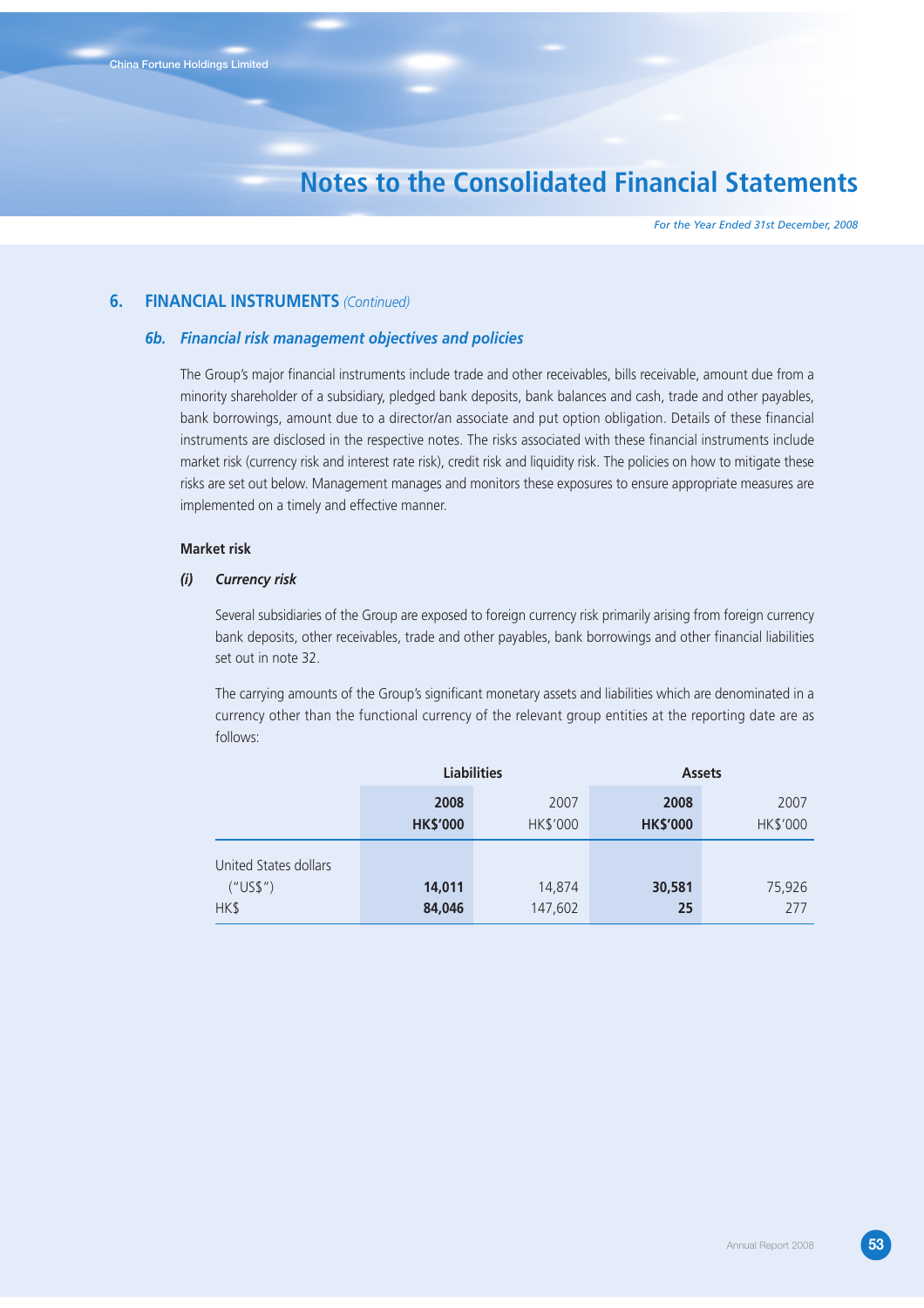*For the Year Ended 31st December, 2008*

### **6. FINANCIAL INSTRUMENTS** *(Continued)*

### *6b. Financial risk management objectives and policies (Continued)*

**Market risk** *(Continued)*

### *(i) Currency risk (Continued)*

#### *Sensitivity analysis*

The Group is mainly exposed to the fluctuation of US\$ and HK\$. The following table details the Group's sensitivity to a 5% (2007: 5%) increase and decrease in RMB against US\$ and HK\$. 5% (2007: 5%) is the sensitivity rate used when reporting foreign currency risk internally to key management personnel and represents management's assessment of the reasonably possible change in foreign exchange rates. The sensitivity analysis includes only outstanding foreign currency denominated monetary items and adjusts their translation at the year end for a 5% (2007: 5%) change in the exchange rates. A 5% (2007: 5%) strengthening of the RMB against US\$ and HK\$ will give rise to the following impact to post-tax loss for the year. For 5% (2007: 5%) weakening of the RMB against US\$ and HK\$, there would be an equal and opposite impact on the post-tax loss for the year:

|                                      | 2008<br><b>HK\$'000</b> | 2007<br>HK\$'000 |
|--------------------------------------|-------------------------|------------------|
| (Increase) decrease in post-tax loss |                         |                  |
| $-US$$                               | (829)                   | (3,053)          |
| $-HK$$                               | 4,201                   | 7,366            |

Note: This is mainly attributable to the exposure outstanding on bank deposits, other receivables, trade and other payables, bank borrowings and other financial liabilities denominated in US\$ and HK\$ at the balance sheet date.

In management's opinion, the sensitivity analysis is unrepresentative of the inherent foreign exchange risk as the year end exposure does not reflect the exposure during the year.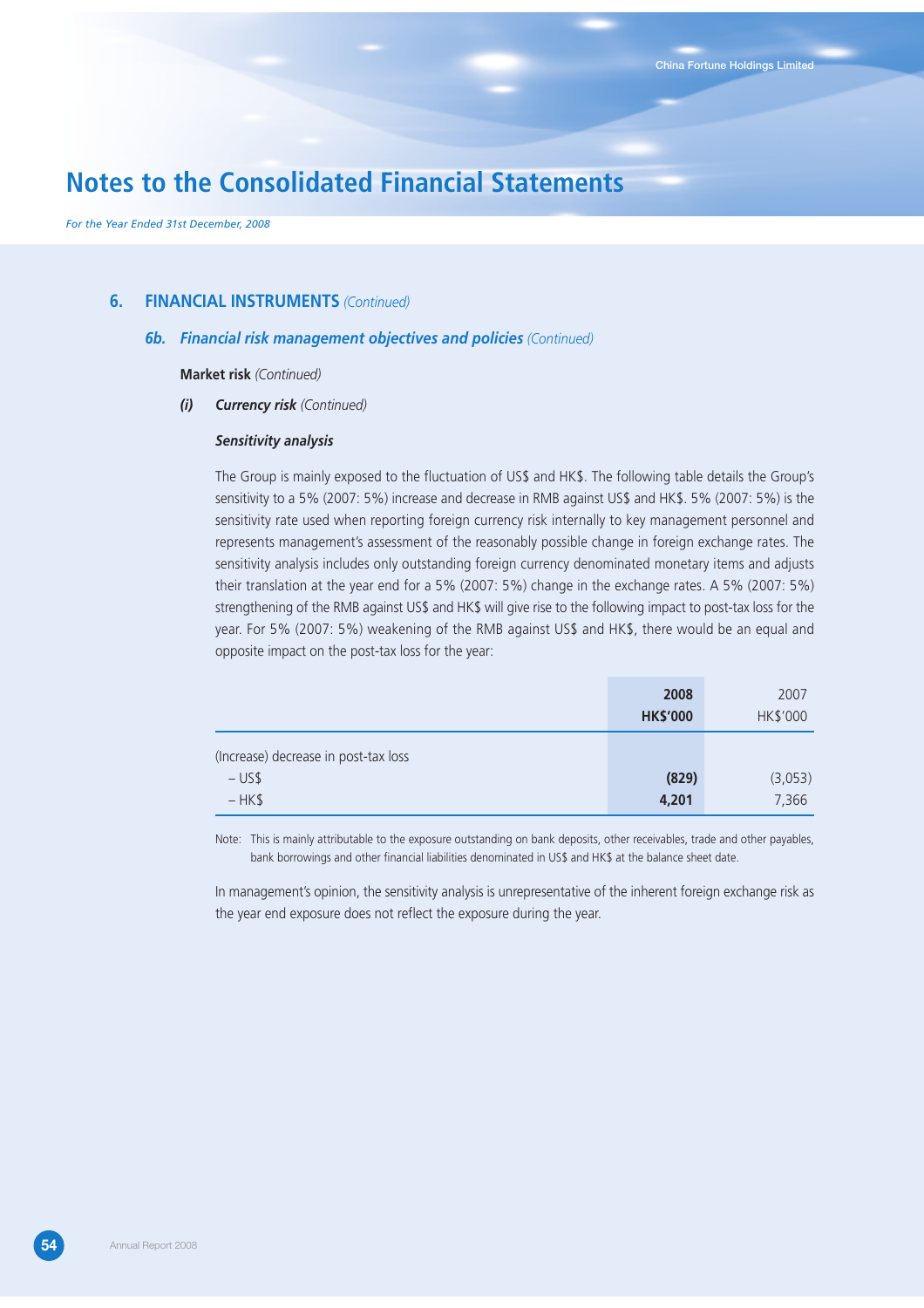*For the Year Ended 31st December, 2008*

### **6. FINANCIAL INSTRUMENTS** *(Continued)*

#### *6b. Financial risk management objectives and policies (Continued)*

#### **Market risk** *(Continued)*

#### *(ii) Interest rate risk*

The Group is exposed to cash flow interest rate risk in relation to its variable rate bank borrowings (see note 33 for details of these borrowings), bank deposits and bank balances. It is the Group's policy to keep its borrowings at floating rate of interests so as to minimise the fair value interest rate risk.

The Group is exposed to fair value interest rate risk in relation to fixed-rate bank borrowings (see note 33 for details of these borrowings) and pledged bank deposits carrying fixed interest rates. The Group currently does not have an interest rate hedging policy. However, the management monitors interest rate exposure and will consider hedging significant interest rate exposure should the need arise.

The Group's exposures to interest rates on financial liabilities are detailed in the liquidity risk management section of this note. The Group's cash flow interest rate risk is mainly attributable to fluctuation of Hong Kong Interbank Offer Rate ("HIBOR") and Prime rate ("P") arising from the Group's HK\$ borrowings and fluctuation of prevailing market rates arising from the Group's bank deposits.

#### *Sensitivity analysis*

The sensitivity analyses below have been determined based on the exposure to interest rates for the Group's variable rate bank borrowings and bank deposits at the balance sheet date. The analysis is prepared assuming these financial instruments outstanding at the balance sheet date were outstanding for the whole year. A 100 basis points (2007: 50 basis points) and a 50 basis points (2007: 50 basis points) fluctuation are used for variable rate bank borrowings and bank deposits respectively when reporting interest rate risk internally to key management personnel and represents management's assessment of the reasonably possible change in interest rates. As a result of the volatile financial market, the management adjusted the sensitivity rate from 50 basis points to 100 basis points for variable rate bank borrowings in the current year for the purpose of analysing interest rate risk.

If interest rates had been 100 basis points (2007: 50 basis points) and 50 basis points (2007: 50 basis points) higher/lower for variable rate bank borowings and bank deposits respectively and all other variables were held constant, the Group's post-tax loss for the year ended 31st December, 2008 would increase/decrease by approximately HK\$222,000 (2007: HK\$157,000). This is mainly attributable to the Group's exposure to interest rates on its variable rate bank borrowings and bank deposits.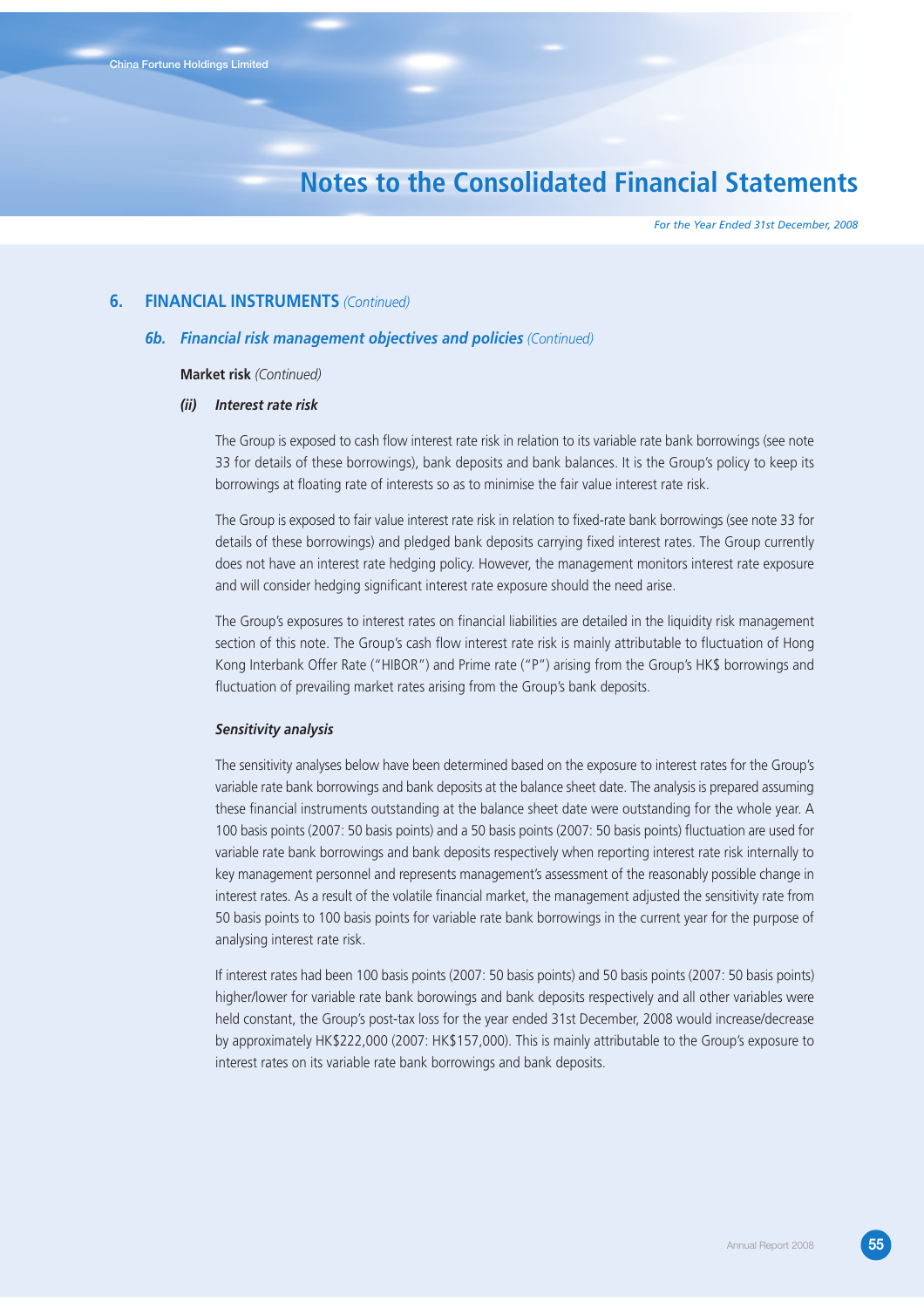*For the Year Ended 31st December, 2008*

### **6. FINANCIAL INSTRUMENTS** *(Continued)*

#### *6b. Financial risk management objectives and policies (Continued)*

#### **Credit risk**

As at 31st December, 2008, the Group's maximum exposure to credit risk which will cause a financial loss to the Group due to failure to discharge an obligation by the counterparties is arising from the carrying amount of the respective recognised financial assets as stated in the consolidated balance sheet.

The Group's concentration of credit risk by geographical locations is mainly in the PRC and Hong Kong, which accounted for 37% and 63% respectively (2007: 21% and 79%) of the total trade receivables as at 31st December, 2008. The Group also had concentration of credit risk by customer as 49% (2007: 55%) of its total trade receivables were due from its five largest customers.

In addition to credit risk on trade debts, the Group is also exposed to concentration of credit risk through its deposit paid for potential investments to a single third party of HK\$11,400,000 (2007: HK\$10,700,000) and advance to a minority shareholder of a subsidiary of HK\$5,691,000 (2007: HK\$5,350,000). Because of their significance, management has regular liaison with the counterparties to identify any early sign of potential problems. Should any potential default situation arise, management will take prompt actions to safeguard the Group's assets.

In order to minimise the credit risk, the management of the Group has delegated a team responsible for determination of credit limits, credit approvals and other monitoring procedures to ensure that follow-up action is taken to recover overdue debts. In addition, the Group reviews the recoverable amount of each individual trade debt at each balance sheet date to ensure that adequate impairment losses are made for irrecoverable amounts. In this regard, the directors of the Company consider that the Group's credit risk is significantly reduced.

The Group had concentration of credit risk as 93% (2007: 90%) of bank balances were placed with five (2007: three) banks. However, the credit risk on liquid funds is limited because the counterparties are banks with high credit ratings assigned by international credit-rating agencies.

#### **Liquidity risk**

In the management of the liquidity risk, the Group monitors and maintains a level of cash and cash equivalents deemed adequate by the management to finance the Group's operations and mitigate the effects of fluctuations in cash flows. The management monitors the utilisation of bank borrowings as well as the cash flows from operating activities.

The Group relies on bank borrowings as a significant source of liquidity. As at 31st December, 2008, the Group had available unutilised short-term bank loan facilities of approximately HK\$4,000,000 (2007: HK\$48,000,000).

The following table details the Group's remaining contractual maturity for its non-derivative financial liabilities and non-option derivative financial liabilities. The table has been drawn up based on the undiscounted cash flows of financial liabilities based on the earliest date on which the Group can be required to pay. The table includes both interest and principal cash flows.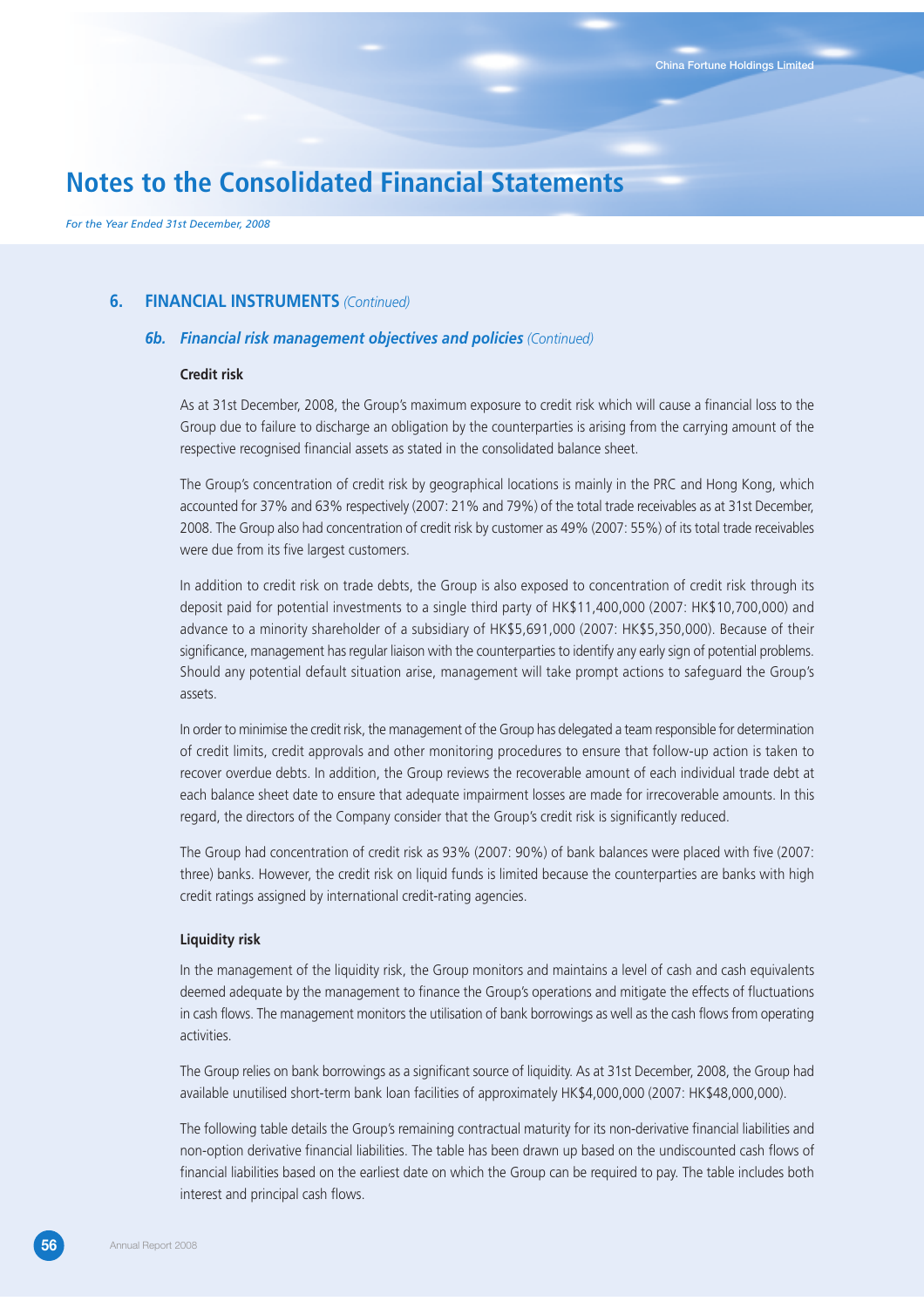*For the Year Ended 31st December, 2008*

### **6. FINANCIAL INSTRUMENTS** *(Continued)*

### *6b. Financial risk management objectives and policies (Continued)*

#### **Liquidity risk** *(Continued)*

*Liquidity table*

|                                      | Weighted             |           |          |           |                                | Carrying     |
|--------------------------------------|----------------------|-----------|----------|-----------|--------------------------------|--------------|
|                                      | average<br>effective | Less than | $1 - 3$  |           | Total<br>3 months undiscounted | amount<br>at |
|                                      | interest rate        | 1 month   | months   | to 1 year | cash flows                     | 31.12.2008   |
|                                      | $\%$                 | HK\$'000  | HK\$'000 | HK\$'000  | HK\$'000                       | HK\$'000     |
| 2008                                 |                      |           |          |           |                                |              |
| Non-derivative financial liabilities |                      |           |          |           |                                |              |
| Trade and other payables             |                      | 49,573    | 1,415    | 6,997     | 57,985                         | 57,985       |
| Amount due to an associate           |                      | 500       |          |           | 500                            | 500          |
| Bank borrowings                      |                      |           |          |           |                                |              |
| - fixed rate                         | 4.00                 | 7,752     |          |           | 7,752                          | 7,752        |
| - variable rate                      | 3.47                 | 44,908    |          |           | 44,908                         | 44,908       |
| Other financial liabilities          |                      | 52,630    |          |           | 52,630                         | 52,630       |
|                                      |                      | 155,363   | 1,415    | 6,997     | 163,775                        | 163,775      |
| 2007                                 |                      |           |          |           |                                |              |
| Non-derivative financial liabilities |                      |           |          |           |                                |              |
| Trade and other payables             |                      | 36,402    | 32,774   | 4,640     | 73,816                         | 73,816       |
| Amount due to a director             |                      | 1,742     |          |           | 1,742                          | 1,742        |
| Amount due to an associate           |                      | 500       |          |           | 500                            | 500          |
| Bank borrowings                      |                      |           |          |           |                                |              |
| - fixed rate                         | 4.40                 | 20,223    |          |           | 20,223                         | 20,223       |
| - variable rate                      | 5.01                 | 100,000   |          |           | 100,000                        | 100,000      |
| Other financial liabilities          |                      | 1,324     | 648      | 51,173    | 53,145                         | 53,145       |
|                                      |                      | 160,191   | 33,422   | 55,813    | 249,426                        | 249,426      |

## *6c. Fair values*

The fair value of financial assets and financial liabilities (excluding embedded non-option derivative) are determined in accordance with generally accepted pricing models based on discounted cash flow analysis using rates from observable current market transactions.

The fair value of embedded non-option derivative is determined with reference to the profitability of the logistics and fulfillment business carried out by a PRC subsidiary of the Group.

The directors consider that the carrying amounts of the Group's financial assets and financial liabilities recorded at amortised cost in the consolidated financial statements approximate their fair values.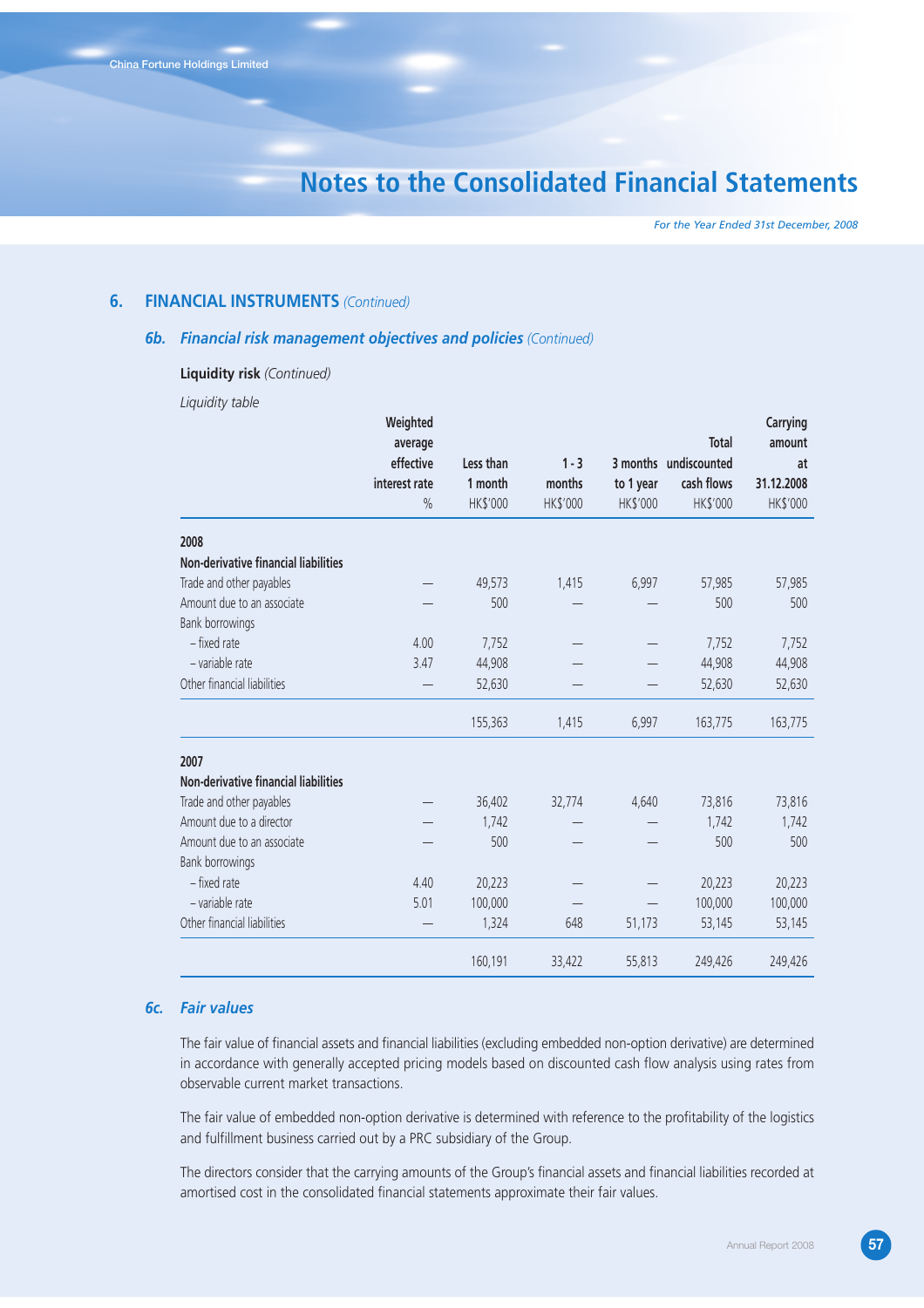*For the Year Ended 31st December, 2008*

## **7. SEGMENT INFORMATION**

Revenue represents the net amounts received and receivable for goods sold and services provided by the Group to outside customers during the year.

### *Geographical segments*

The Group's operations are located in the PRC and Hong Kong. The following table provides an analysis of the Group's sales by location of customers, irrespective of the origin of the goods:

### **2008**

|                                                      | <b>The PRC</b><br><b>HK\$'000</b> | <b>Hong Kong</b><br><b>HK\$'000</b> | <b>Consolidated</b><br><b>HK\$'000</b> |
|------------------------------------------------------|-----------------------------------|-------------------------------------|----------------------------------------|
| <b>CONSOLIDATED INCOME STATEMENT</b>                 |                                   |                                     |                                        |
| Revenue                                              | 1,834,530                         | 263,063                             | 2,097,593                              |
| <b>RESULTS</b>                                       |                                   |                                     |                                        |
| Segment results                                      | (56, 574)                         | 2,453                               | (54, 121)                              |
| Unallocated corporate income                         |                                   |                                     | 3,755                                  |
| Unallocated corporate expenses                       |                                   |                                     | (8, 431)                               |
| Impairment loss recognised in respect                |                                   |                                     |                                        |
| of available-for-sale investment                     |                                   |                                     | (632)                                  |
| Impairment loss recognised in                        |                                   |                                     |                                        |
| respect of interests in associates                   |                                   |                                     | (5, 725)                               |
| Fair value gain on an embedded non-option derivative |                                   |                                     | 5,538                                  |
| Gain on disposal of an associate                     |                                   |                                     | 104                                    |
| Share of results of associates                       |                                   |                                     | (4,036)                                |
| Finance costs                                        |                                   |                                     | (11, 837)                              |
| Loss before taxation                                 |                                   |                                     | (75, 385)                              |
| Income tax expense                                   |                                   |                                     | (3, 459)                               |
| Loss for the year                                    |                                   |                                     | (78, 844)                              |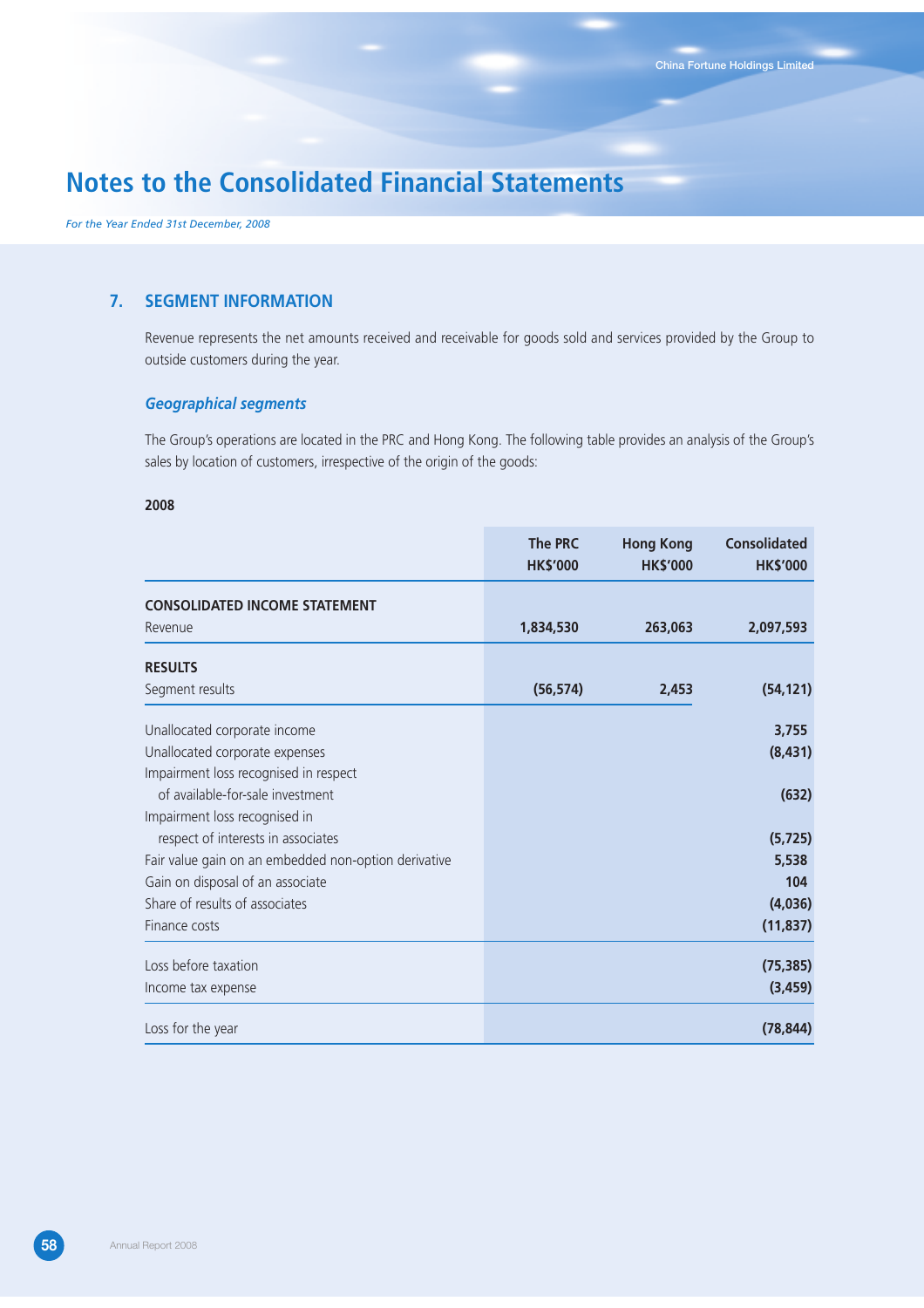*For the Year Ended 31st December, 2008*

## **7. SEGMENT INFORMATION** *(Continued)*

## *Geographical segments (Continued)*

## **2008** *(Continued)*

## **CONSOLIDATED BALANCE SHEET**

|                                   | The PRC<br><b>HK\$'000</b> | <b>Hong Kong</b><br><b>HK\$'000</b> | <b>Consolidated</b><br><b>HK\$'000</b> |
|-----------------------------------|----------------------------|-------------------------------------|----------------------------------------|
| <b>Assets</b>                     |                            |                                     |                                        |
| Segment assets                    | 240,865                    | 43,158                              | 284,023                                |
| Interests in associates           |                            |                                     | 4,880                                  |
| Unallocated corporate assets      |                            |                                     | 96,429                                 |
| Consolidated total assets         |                            |                                     | 385,332                                |
| <b>Liabilities</b>                |                            |                                     |                                        |
| Segment liabilities               | 51,117                     | 26,008                              | 77,125                                 |
| Unallocated corporate liabilities |                            |                                     | 113,427                                |
| Consolidated total liabilities    |                            |                                     | 190,552                                |

|                                           | <b>The PRC</b><br><b>HK\$'000</b> | <b>Hong Kong</b><br><b>HK\$'000</b> | <b>Unallocated</b><br><b>HK\$'000</b> | <b>Consolidated</b><br><b>HK\$'000</b> |
|-------------------------------------------|-----------------------------------|-------------------------------------|---------------------------------------|----------------------------------------|
| <b>Other information</b>                  |                                   |                                     |                                       |                                        |
| Allowance for trade and other receivables | 47,347                            | 17                                  |                                       | 47,364                                 |
| Capital additions                         |                                   |                                     | 1,315                                 | 1,315                                  |
| Depreciation of plant and equipment       |                                   |                                     | 1,460                                 | 1,460                                  |
| Impairment loss recognised in respect     |                                   |                                     |                                       |                                        |
| of club memberships                       |                                   |                                     | 35                                    | 35                                     |
| Impairment loss recognised in respect     |                                   |                                     |                                       |                                        |
| of goodwill                               | 5,105                             |                                     |                                       | 5,105                                  |
| Loss on disposal of asset classified      |                                   |                                     |                                       |                                        |
| as held for sale                          |                                   |                                     | 107                                   | 107                                    |
| Loss on disposal of plant and equipment   |                                   |                                     | 117                                   | 117                                    |
| Write down of inventories                 | 5,061                             | 2,177                               |                                       | 7,238                                  |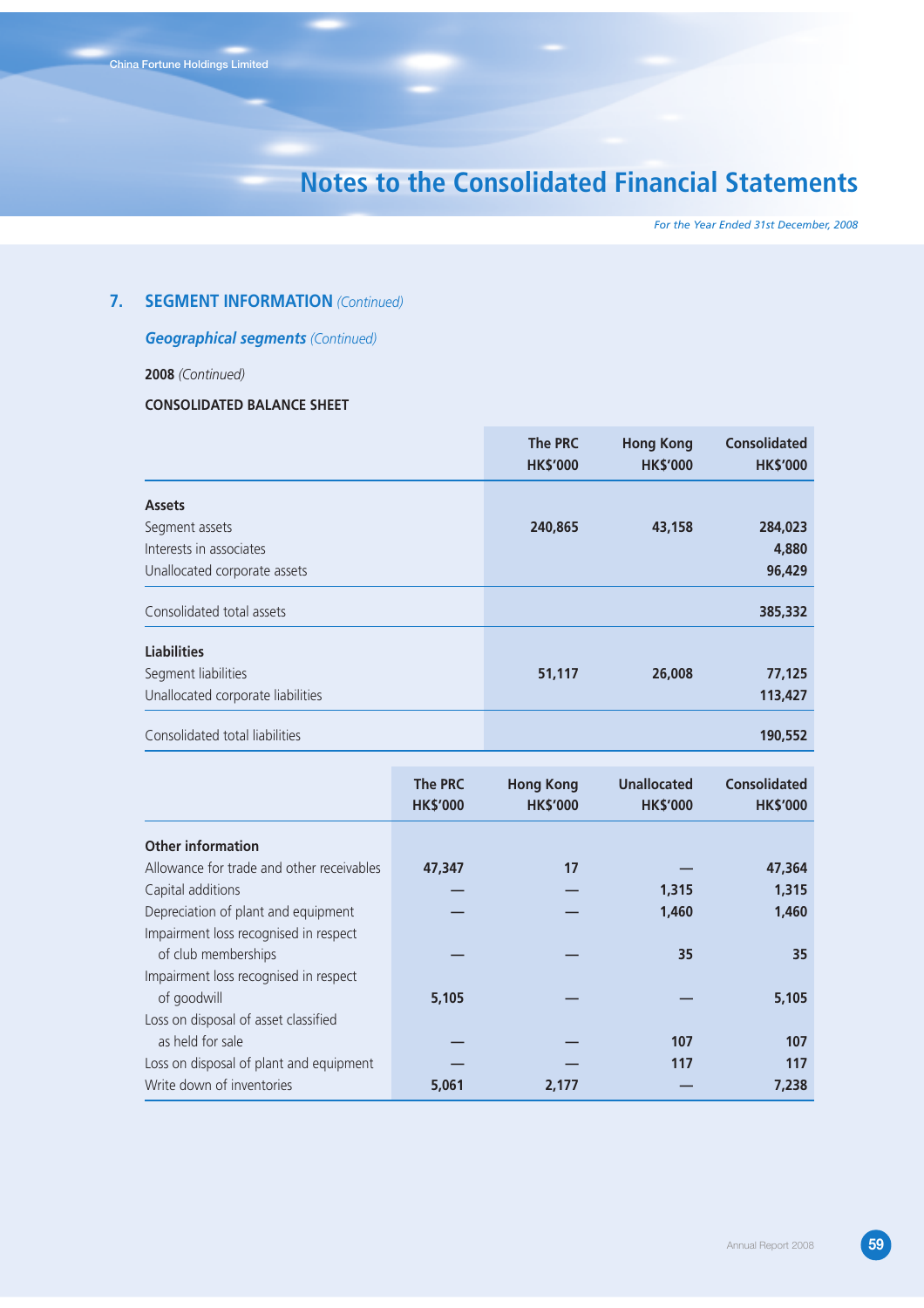*For the Year Ended 31st December, 2008*

## **7. SEGMENT INFORMATION** *(Continued)*

## *Geographical segments (Continued)*

**2007**

|                                           | The PRC<br>HK\$'000 | Hong Kong<br>HK\$'000 | Consolidated<br>HK\$'000 |
|-------------------------------------------|---------------------|-----------------------|--------------------------|
| <b>CONSOLIDATED INCOME STATEMENT</b>      |                     |                       |                          |
| Revenue                                   | 2,503,044           | 241,553               | 2,744,597                |
| <b>RESULTS</b>                            |                     |                       |                          |
| Segment results                           | (208, 220)          | 5,727                 | (202, 493)               |
| Unallocated corporate income              |                     |                       | 12,991                   |
| Unallocated corporate expenses            |                     |                       | (14, 764)                |
| Impairment loss recognised in respect     |                     |                       |                          |
| of interests in associates                |                     |                       | (18, 193)                |
| Fair value gain on an investment property |                     |                       | 2,240                    |
| Share-based payment expenses              |                     |                       | (14, 816)                |
| Share of results of associates            |                     |                       | (2, 125)                 |
| Finance costs                             |                     |                       | (26, 350)                |
| Loss before taxation                      |                     |                       | (263, 510)               |
| Income tax expense                        |                     |                       | (3, 337)                 |
| Loss for the year                         |                     |                       | (266, 847)               |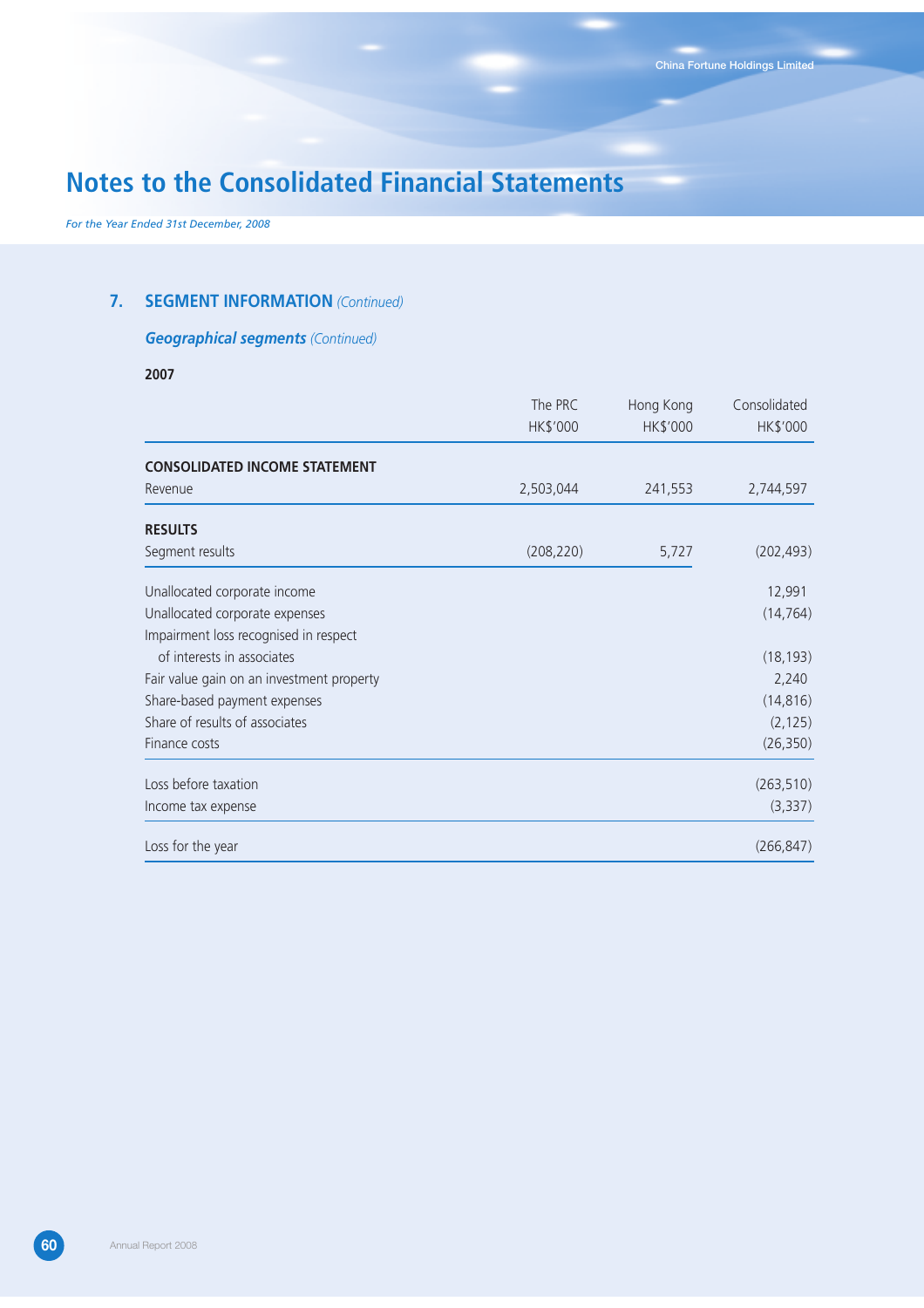*For the Year Ended 31st December, 2008*

### **7. SEGMENT INFORMATION** *(Continued)*

### *Geographical segments (Continued)*

**2007** *(Continued)*

## **CONSOLIDATED BALANCE SHEET**

|                                           |          | The PRC   | Hong Kong   | Consolidated |
|-------------------------------------------|----------|-----------|-------------|--------------|
|                                           |          | HK\$'000  | HK\$'000    | HK\$'000     |
| <b>Assets</b>                             |          |           |             |              |
| Segment assets                            |          | 291,072   | 61,461      | 352,533      |
| Interests in associates                   |          |           |             | 14,561       |
| Unallocated corporate assets              |          |           |             | 153,888      |
| Consolidated total assets                 |          |           |             | 520,982      |
| <b>Liabilities</b>                        |          |           |             |              |
| Segment liabilities                       |          | 34,901    | 45,452      | 80,353       |
| Unallocated corporate liabilities         |          |           |             | 180,490      |
| Consolidated total liabilities            |          |           |             | 260,843      |
|                                           | The PRC  | Hong Kong | Unallocated | Consolidated |
|                                           | HK\$'000 | HK\$'000  | HK\$'000    | HK\$'000     |
| <b>Other information</b>                  |          |           |             |              |
| Allowance for trade and other receivables | 45,509   | 870       |             | 46,379       |
| Capital additions                         |          |           | 3,514       | 3,514        |
| Depreciation of plant and equipment       |          |           | 657         | 657          |
| Gain on fair value changes of held for    |          |           |             |              |
| trading investments                       |          |           | 1,375       | 1,375        |
| Loss on disposal of plant and equipment   |          |           | 93          | 93           |
| Write down of inventories                 | 2,728    | 1,577     |             | 4,305        |

## *Business segments*

No business segment information is presented as over 90% of the Group's revenue and contribution to loss for the year were derived from the distribution and trading of mobile phones.

## **8. OTHER INCOME**

For the year ended 31st December, 2007, other income included tax refunds of HK\$2,245,000 (2008: Nil) on capital reinvestment in PRC subsidiaries. The refunds were calculated with reference to certain percentage of the tax paid by the subsidiaries.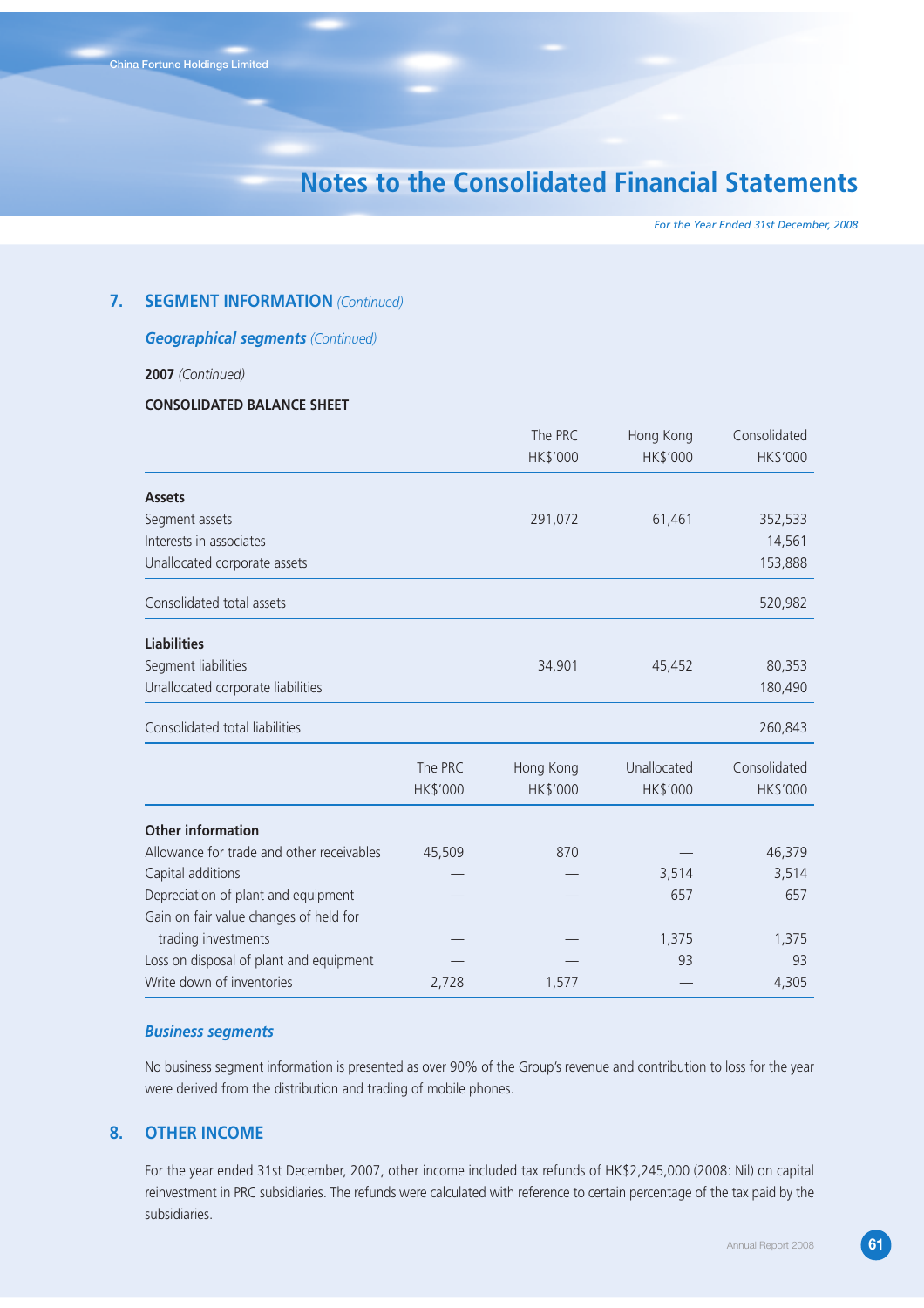*For the Year Ended 31st December, 2008*

## **9. FINANCE COSTS**

|                                                    | 2008            | 2007     |
|----------------------------------------------------|-----------------|----------|
|                                                    | <b>HK\$'000</b> | HK\$'000 |
| Interests on:                                      |                 |          |
|                                                    |                 |          |
| Bank borrowings wholly repayable within five years | 2,314           | 23,205   |
| Other financial liabilities (note 32)              | 9,523           | 3,145    |
|                                                    |                 |          |
|                                                    | 11,837          | 26,350   |

## **10. INCOME TAX EXPENSE**

|                                                                                                                                                 | 2008<br><b>HK\$'000</b> | 2007<br>HK\$'000 |
|-------------------------------------------------------------------------------------------------------------------------------------------------|-------------------------|------------------|
| The charge comprises:                                                                                                                           |                         |                  |
| Hong Kong Profits Tax calculated at 16.5% (2007: 17.5%)<br>on the estimated assessable profit for the year<br>PRC Enterprise Income Tax ("EIT") | 281                     |                  |
| Current year<br>Overprovision in prior years                                                                                                    | 3,178                   | 1,468<br>(877)   |
| Deferred tax (note 34)                                                                                                                          | 3,459                   | 591<br>2,746     |
|                                                                                                                                                 | 3,459                   | 3,337            |

On 26th June, 2008, the Hong Kong Legislative Council passed the Revenue Bill 2008 which reduced corporate profits tax rate from 17.5% to 16.5% effective from the year of assessment 2008/09. Therefore, Hong Kong Profits Tax is calculated at 16.5% (2007: 17.5%) of the estimated assessable profit for the year.

PRC EIT represents tax charge on the assessable profits of the Company's subsidiaries, Fortune (Shanghai) International Trading Co., Ltd. ("Fortune Shanghai"), 上海遠嘉國際貿易有限公司 ("Shanghai Yuanjia"), 珠海市雷鳴達通訊設備有限 公司 ("Zhuhai Reminda") and Telefortune (China) Investments Limited ("Telefortune").

Fortune Shanghai and Shanghai Yuanjia were established in Shanghai Waigaoqiao Free Trade Zone, the PRC; and Zhuhai Reminda was established in Zhuhai Special Economic Zone, the PRC. Accordingly, for the year ended 31st December, 2007, these three PRC subsidiaries were entitled to a preferential EIT rate of 15%. The profit of Telefortune derived from business operation in the PRC was subject to EIT at a rate of 33% for the year ended 31st December, 2007.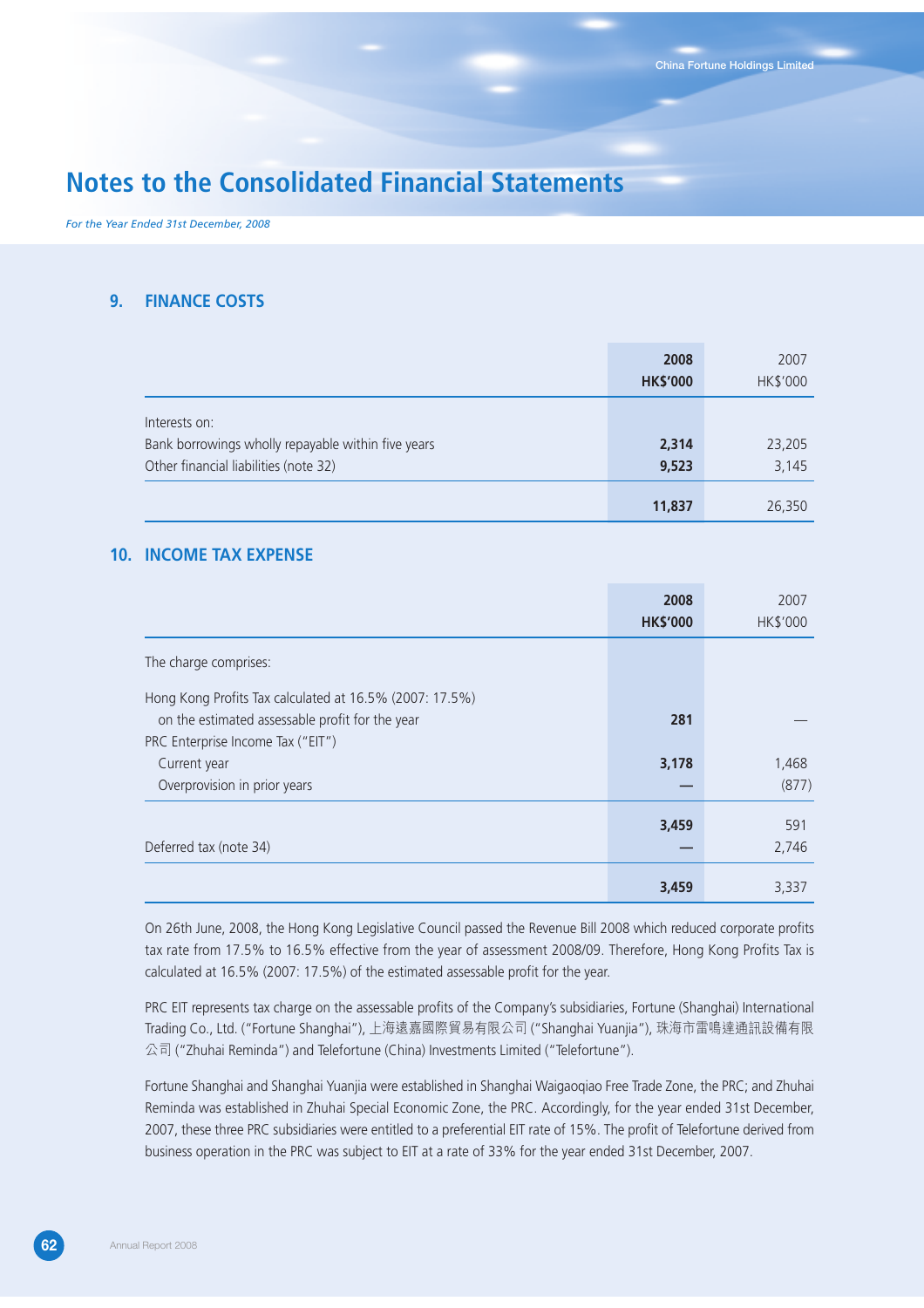*For the Year Ended 31st December, 2008*

### **10. INCOME TAX EXPENSE** *(Continued)*

On 16th March, 2007, the PRC promulgated the Law of the PRC on Enterprise Income Tax (the "New Law") by Order No. 63 of the President of the PRC. On 6th December, 2007, the State Council of the PRC issued Implementation Regulations of the New Law. Under the New Law and Implementation Regulation, the EIT rate of Fortune Shanghai, Shanghai Yuanjia and Zhuhai Reminda will increase from 15% to 25% progressively in 5 years from 1st January, 2008 to 31st December, 2012. Accordingly, the relevant EIT rate for these PRC subsidiaries was 18% for the year ended 31st December, 2008. The EIT rate of Telefortune, under the New Law, was decreased from 33% to 25% from 1st January, 2008 onwards. Accordingly, the EIT rate for Telefortune was 25% for the year ended 31st December, 2008.

The charge for the year can be reconciled to the loss before taxation per the consolidated income statement as follows:

|                                                                                                                                       | 2008<br><b>HK\$'000</b> | 2007<br>HK\$'000 |
|---------------------------------------------------------------------------------------------------------------------------------------|-------------------------|------------------|
| Loss before taxation                                                                                                                  | (75, 385)               | (263, 510)       |
| Tax at the domestic income tax rate of 18% (2007: 15%) (note)<br>Tax effect of share of results of associates                         | (13, 569)<br>726        | (39, 527)<br>319 |
| Tax effect of expenses not deductible for tax purpose                                                                                 | 5,417                   | 7,804            |
| Tax effect of income not taxable for tax purpose<br>Overprovision in respect of prior years                                           | (1, 297)                | (1,052)<br>(877) |
| Reversal of tax effect of deductible temporary differences<br>previously recognised                                                   |                         | 2,746            |
| Tax effect of deductible temporary differences not recognised<br>Tax effect of tax losses not recognised                              | 8,523<br>2,808          | 5,151<br>28,572  |
| Utilisation of tax loss previously not recognised<br>Effect of different tax rates of group entities operating in other jurisdictions | (36)<br>887             | (565)<br>766     |
| Tax expense for the year                                                                                                              | 3,459                   | 3,337            |

At the balance sheet date, the Group had unused tax losses of approximately HK\$266,731,000 (2007: HK\$251,332,000) available for offset against future profits. No deferred tax asset has been recognised in respect of the unused tax losses due to the unpredictability of future profit streams. Included in unrecognised tax losses are losses of approximately HK\$181,836,000 (2007: HK\$173,172,000) that may be carried forward for a period of five years from their respective year of origination. Other losses may be carried forward indefinitely.

At the balance sheet date, the Group also had deductible temporary differences of approximately HK\$84,528,000 (2007: HK\$37,181,000). No deferred tax asset has been recognised in relation to such deductible temporary difference as it is not probable that taxable profit will be available against which the deductible temporary differences can be utilised.

note: The domestic income tax rate represents the preferential PRC EIT rate where the Group's operations are substantially based.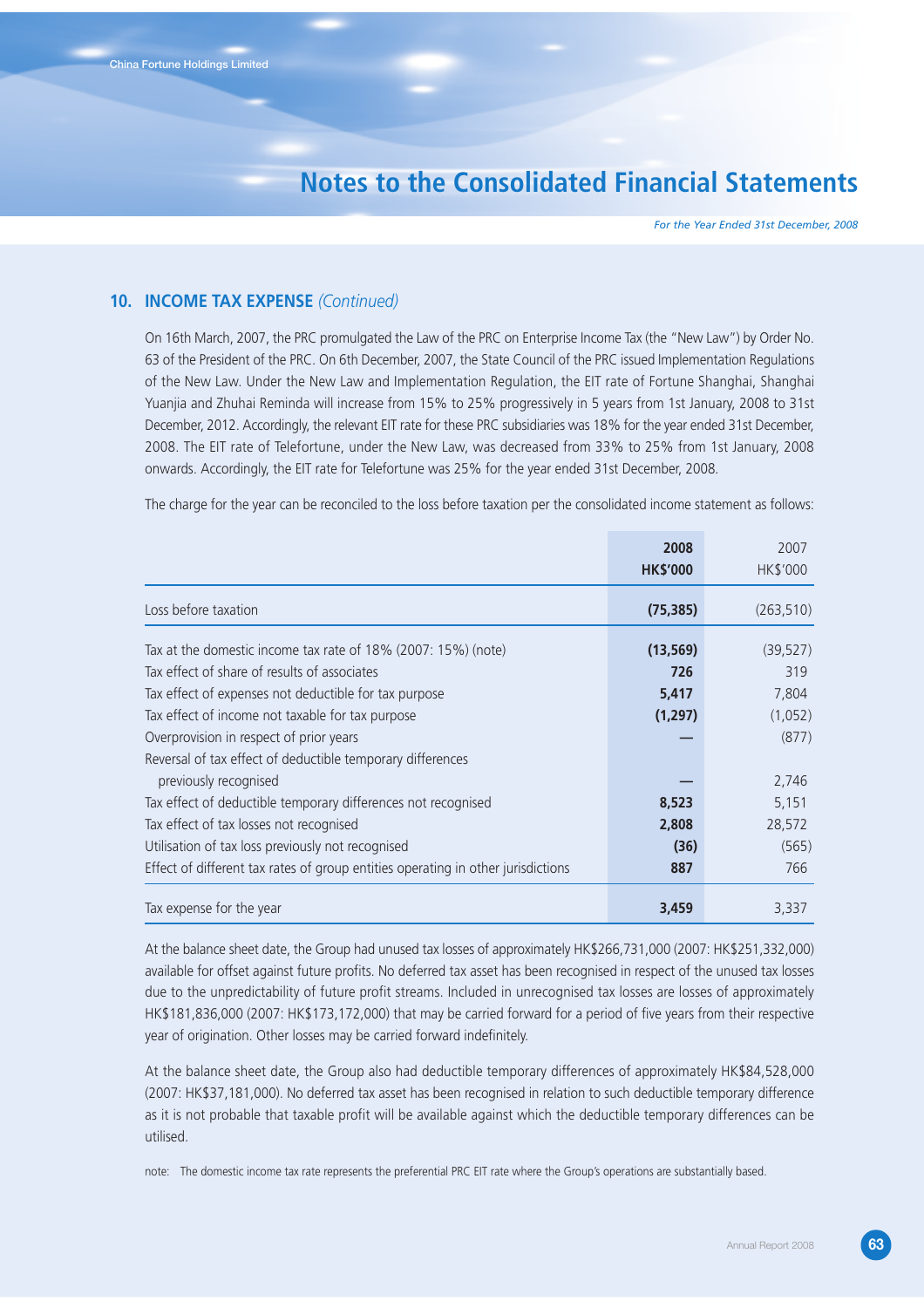*For the Year Ended 31st December, 2008*

## **11. LOSS FOR THE YEAR**

|                                                                   | 2008<br><b>HK\$'000</b> | 2007<br>HK\$'000 |
|-------------------------------------------------------------------|-------------------------|------------------|
|                                                                   |                         |                  |
| Loss for the year has been arrived at after charging:             |                         |                  |
| Allowance for trade receivables, net                              | 6,283                   | 38,259           |
| Allowance for other receivables                                   | 41,081                  | 8,120            |
| Auditor's remuneration                                            | 1,519                   | 1,443            |
| Cost of inventories recognised as expense                         | 2,055,763               | 2,833,857        |
| Depreciation of plant and equipment                               | 1,460                   | 657              |
| Impairment loss recognised in respect of club memberships         | 35                      |                  |
| Loss on disposal of asset classified as held for sale             | 107                     |                  |
| Loss on disposal of plant and equipment                           | 117                     | 93               |
| Write down of inventories                                         | 7,238                   | 4,305            |
| Staff costs                                                       |                         |                  |
| - directors' emoluments (note 12)                                 | 3,313                   | 4,569            |
| - other staff costs                                               | 19,723                  | 41,722           |
| - share-based payment expenses (excluding directors)              |                         | 7,636            |
| - retirement benefit scheme contribution (excluding directors)    | 593                     | 564              |
|                                                                   | 23,629                  | 54,491           |
| and after crediting to other income:                              |                         |                  |
| Bank interest income                                              | 1,557                   | 7,406            |
| Exchange gain                                                     | 1,781                   | 2,395            |
| Gain on fair value changes of held for trading investments        |                         | 1,375            |
| Government grants                                                 | 209                     | 3,098            |
| Rental income on an investment property, net of outgoings of      |                         |                  |
| nil (2007: approximately HK\$34,000)                              |                         | 275              |
| Service income from provision of logistics and promotion services | 3,937                   |                  |
| Waive of trade and other payables                                 | 3,262                   |                  |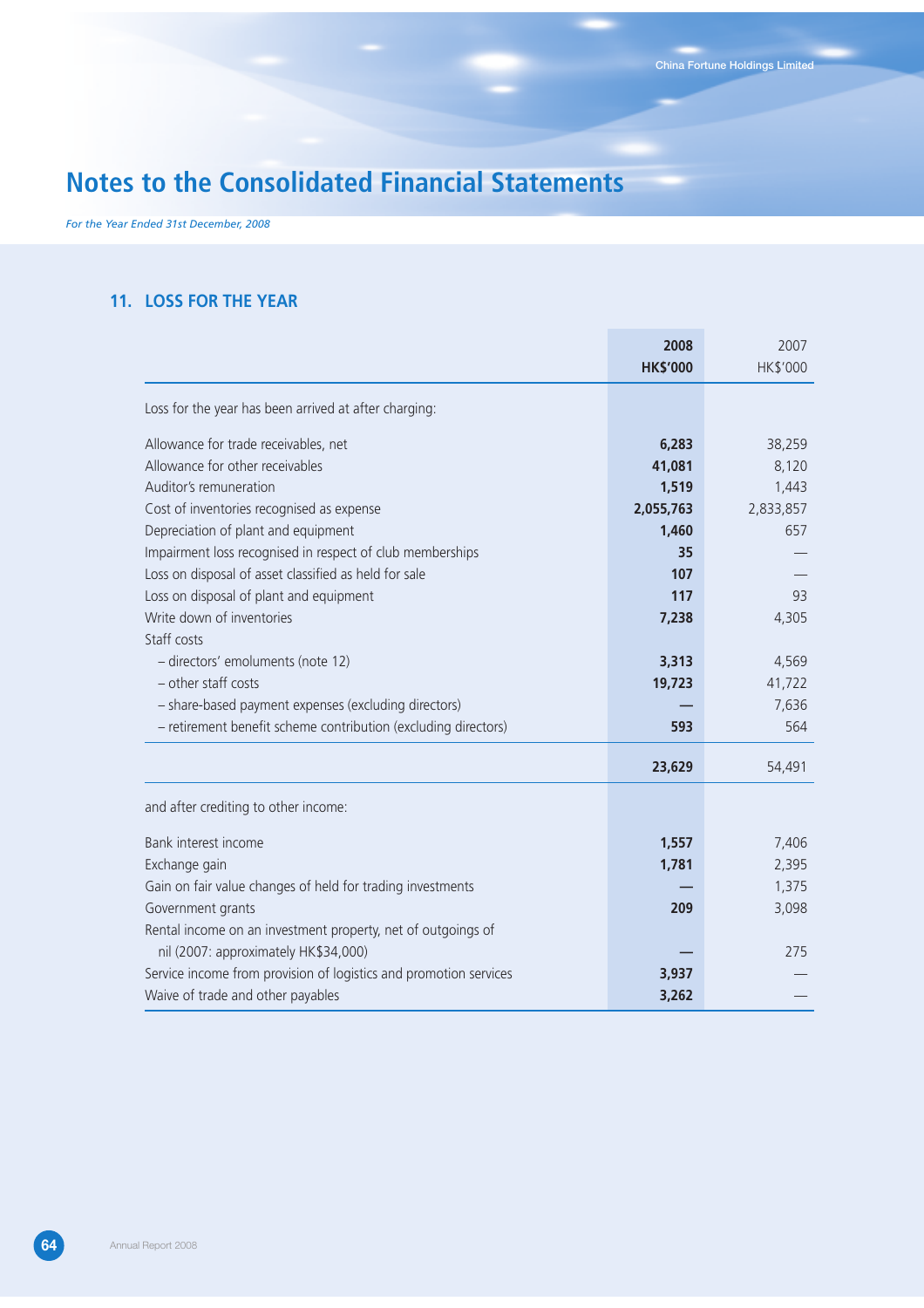*For the Year Ended 31st December, 2008*

## **12. DIRECTORS' EMOLUMENTS**

The emoluments paid or payable to each of the seven (2007: eight) directors were as follows:

|                                  |                | Lau            |          | Fung     |                    | Chang              | <b>Wong Lit</b> |           |          |
|----------------------------------|----------------|----------------|----------|----------|--------------------|--------------------|-----------------|-----------|----------|
|                                  |                | Siu Ying       | Luo      | Oi Ip,   |                    | Lo Wing Wing Seng, | Chor,           | Chen Yi   |          |
|                                  |                | ("Mr. Lau")    | Xi Zhi   | Alfonso  | Yat                | <b>Victor</b>      | Alexis          | Gang      | Total    |
|                                  |                | HK\$'000       | HK\$'000 | HK\$'000 | HK\$'000           | HK\$'000           | HK\$'000        | HK\$'000  | HK\$'000 |
|                                  |                |                |          |          |                    |                    |                 | (note 2)  |          |
| 2008                             |                |                |          |          |                    |                    |                 |           |          |
| Fees                             |                |                |          | 100      | 50                 | 100                | 100             | 80        | 430      |
| Other emoluments                 |                |                |          |          |                    |                    |                 |           |          |
| Salaries and allowances          |                | 1,719          | 108      |          |                    |                    |                 |           | 1,827    |
| Performance related incentive    |                |                |          |          |                    |                    |                 |           |          |
| bonuses (note 1)                 |                | 1,000          | 33       |          |                    |                    |                 |           | 1,033    |
| Retirement benefit               |                |                |          |          |                    |                    |                 |           |          |
| scheme contribution              |                | $\overline{2}$ | 21       |          |                    |                    |                 |           | 23       |
| Total emoluments                 |                | 2,721          | 162      | 100      | 50                 | 100                | 100             | 80        | 3,313    |
|                                  |                |                | Fung     |          | Chang              | Wong               |                 | Liu       |          |
|                                  | Lau            | Luo            | Oi Ip,   |          | Lo Wing Wing Seng, | Lit Chor,          | Chen Yi         | Kwok Fai, |          |
|                                  | Siu Ying       | Xi Zhi         | Alfonso  | Yat      | <b>Victor</b>      | <b>Alexis</b>      | Gang            | Alvan     | Total    |
|                                  | HK\$'000       | HK\$'000       | HK\$'000 | HK\$'000 | HK\$'000           | HK\$'000           | HK\$'000        | HK\$'000  | HK\$'000 |
|                                  |                |                |          |          |                    |                    | (note 2)        | (note 3)  |          |
| 2007                             |                |                |          |          |                    |                    |                 |           |          |
| Fees                             |                |                | 50       | 50       | 80                 | 80                 | 67              | 13        | 340      |
| Other emoluments                 |                |                |          |          |                    |                    |                 |           |          |
| Salaries and allowances          | 1,620          | 154            |          |          |                    |                    |                 |           | 1,774    |
| Share-based payment              |                |                |          |          |                    |                    |                 |           |          |
| expenses                         | 1,048          | 52             | 79       | 52       | 105                | 52                 | 52              |           | 1,440    |
| Performance related              |                |                |          |          |                    |                    |                 |           |          |
| incentive bonuses (note 1) 1,000 |                |                |          |          |                    |                    |                 |           | 1,000    |
| Retirement benefit               |                |                |          |          |                    |                    |                 |           |          |
| scheme contribution              | $\overline{2}$ | 13             |          |          |                    |                    |                 |           | 15       |
| Total emoluments                 | 3,670          | 219            | 129      | 102      | 185                | 132                | 119             | 13        | 4,569    |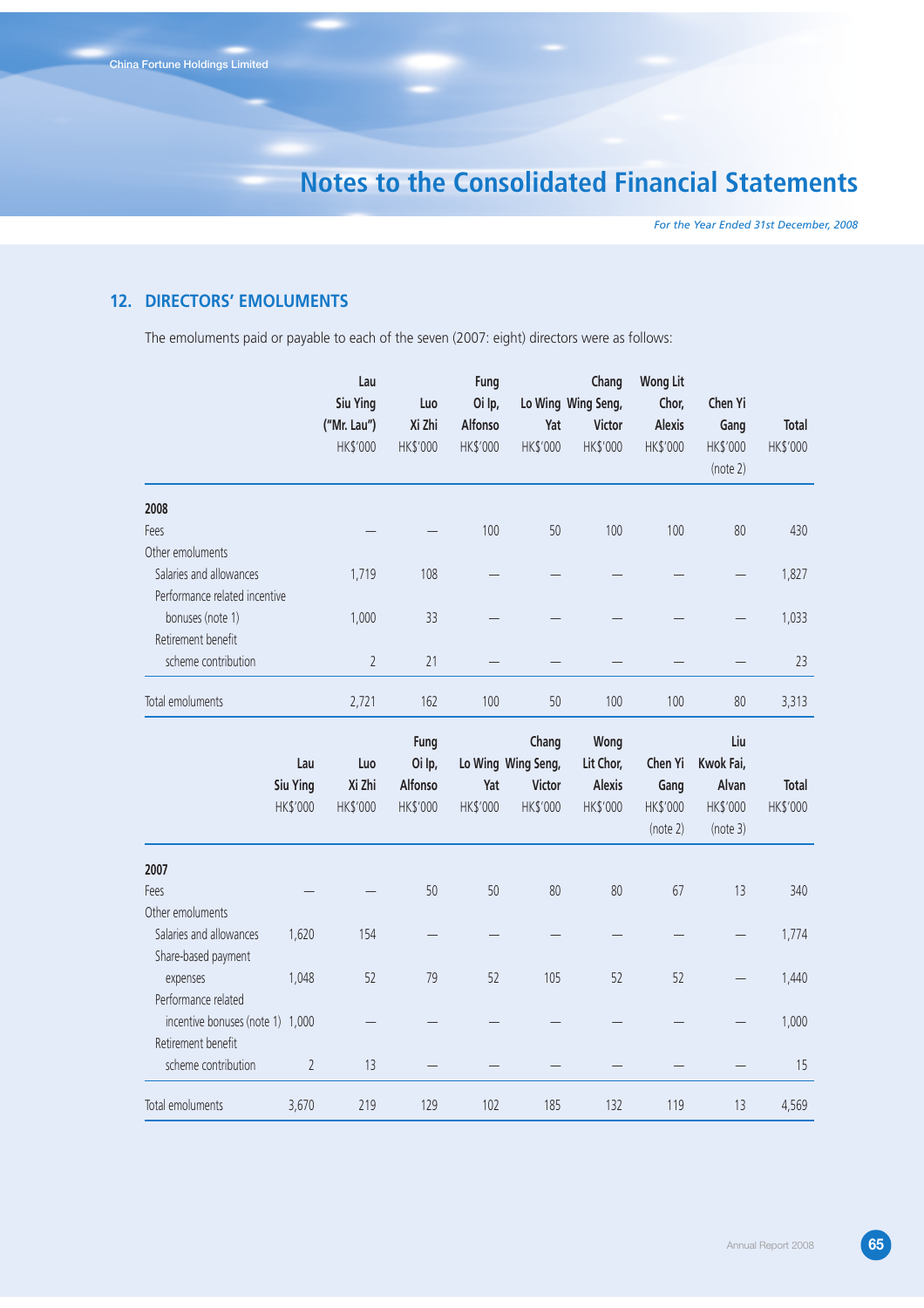*For the Year Ended 31st December, 2008*

## **12. DIRECTORS' EMOLUMENTS** *(Continued)*

#### notes:

- (1) The performance related incentive bonuses for both years were determined with reference to performance of the Group.
- (2) Chen Yi Gang was appointed on 28th February, 2007.
- (3) Liu Kwok Fai, Alvan resigned on 28th February, 2007.

No directors waived any emoluments in both years.

## **13. EMPLOYEES' EMOLUMENTS**

Of the five individuals with the highest emoluments in the Group, one (2007: one) was a director of the Company whose emolument is included in the disclosures in note 12 above. The emoluments of the remaining four (2007: four) individuals were as follows:

|                                         | 2008            | 2007     |
|-----------------------------------------|-----------------|----------|
|                                         | <b>HK\$'000</b> | HK\$'000 |
|                                         |                 |          |
| Salaries and allowances                 | 3,266           | 3,094    |
| Share-based payment expenses (note)     |                 | 1,284    |
| Retirement benefit scheme contributions | 39              | 35       |
|                                         | 3,305           | 4.413    |

Their emoluments were within the following bands:

|                                | 2008             | 2007      |
|--------------------------------|------------------|-----------|
|                                | <b>Number of</b> | Number of |
|                                | employees        | employees |
| Up to HK\$1,000,000            | 3                |           |
| HK\$1,000,001 to HK\$1,500,000 |                  |           |

note: During the year ended 31st December, 2007, the share-based payment expense represented the fair value of share option at the grant date.

None of the five highest paid individuals waived any emoluments in both years.

During the year ended 31st December, 2008 and 2007, no emoluments were paid by the Group to the five highest paid individuals, including directors, as an inducement to join or upon joining the Group or as compensation for loss of office.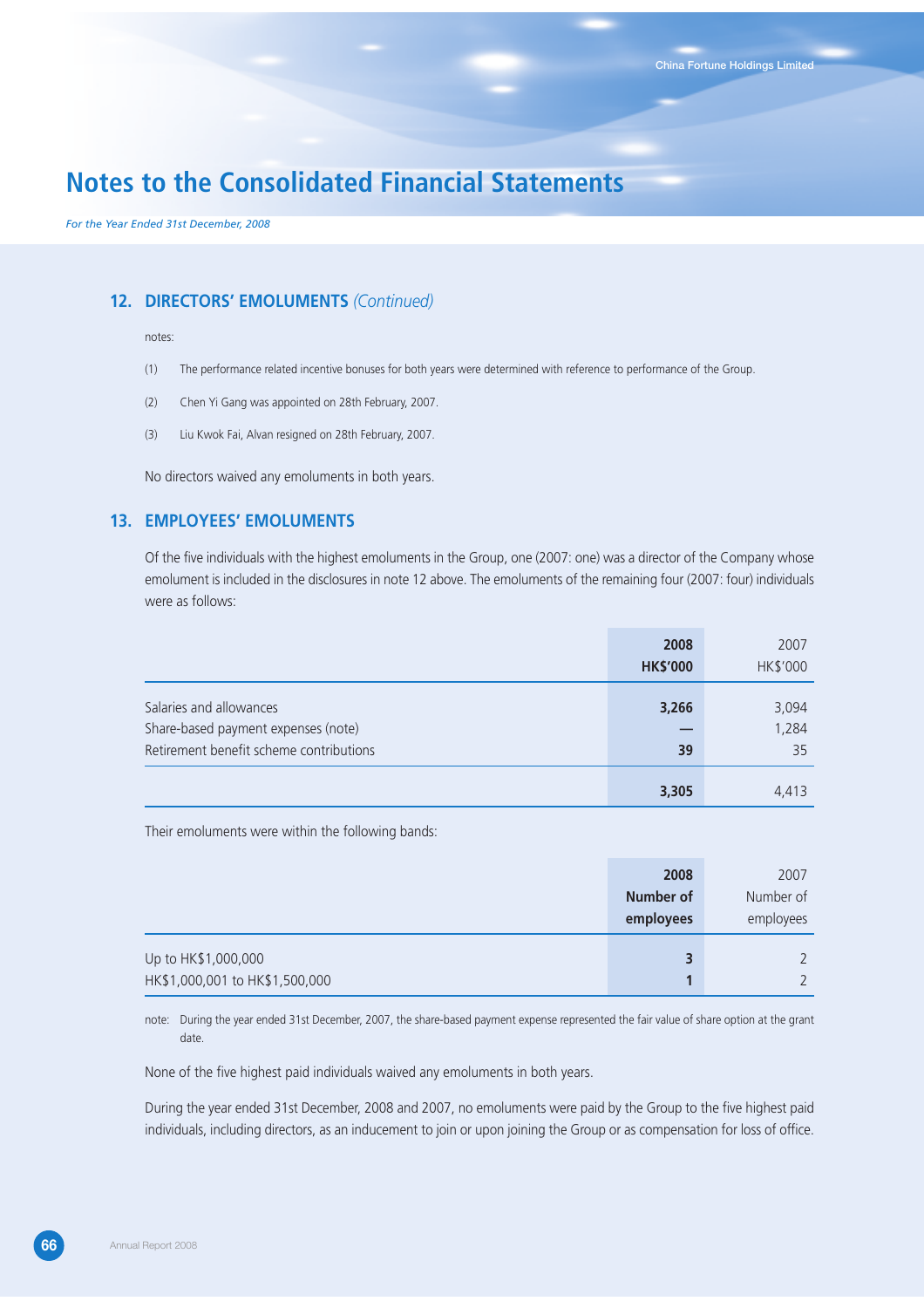*For the Year Ended 31st December, 2008*

## **14. DIVIDEND**

|                                                                                                                                                         | 2008            | 2007     |
|---------------------------------------------------------------------------------------------------------------------------------------------------------|-----------------|----------|
|                                                                                                                                                         | <b>HK\$'000</b> | HK\$'000 |
| Final dividend recognised as distribution:<br>Nil cent per share for the year ended 31st December, 2007<br>(2007: HK1 cent per share for the year ended |                 |          |
| 31st December, 2006)                                                                                                                                    |                 | 3,151    |

No dividend has been proposed for the year ended 31st December, 2008 and 2007.

## **15. LOSS PER SHARE**

The calculation of the basic loss per share is based on the loss for the year attributable to the ordinary equity holders of the parent of HK\$78,719,000 (2007: HK\$266,679,000) and on 372,790,000 (2007: 335,559,000) weighted average number of ordinary shares in issue during the year.

No diluted loss per share is presented as the exercise price of the Company's share options was higher than the average market price for the year ended 31st December, 2008.

No diluted loss per share was presented as the assumed exercise of the Company's outstanding share options would result in a decrease in loss per share for the year ended 31st December, 2007.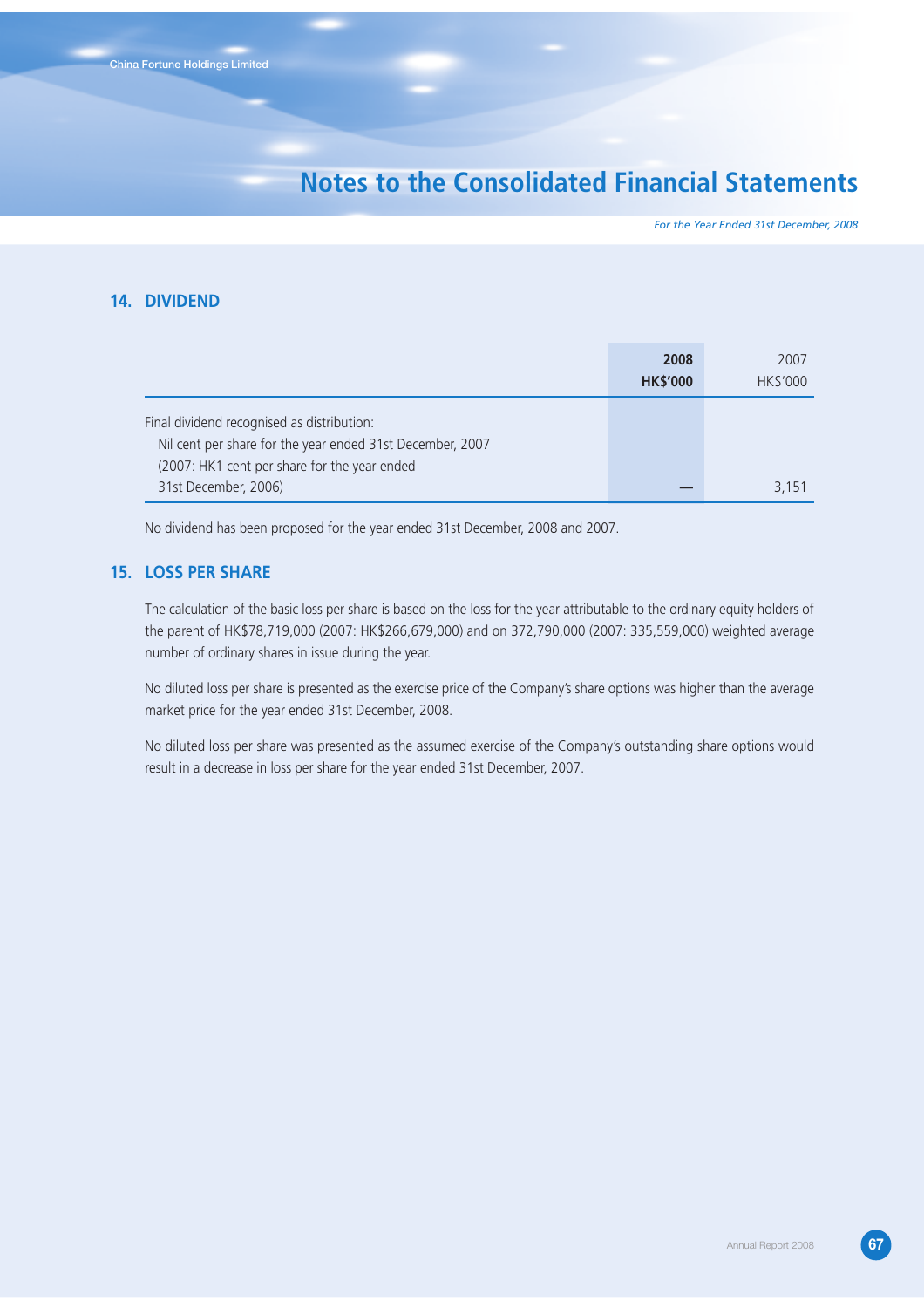*For the Year Ended 31st December, 2008*

## **16. PLANT AND EQUIPMENT**

|                            |              | Furniture,   |              |              |
|----------------------------|--------------|--------------|--------------|--------------|
|                            | Leasehold    | fixtures and | <b>Motor</b> |              |
|                            | improvements | equipment    | vehicles     | <b>Total</b> |
|                            | HK\$'000     | HK\$'000     | HK\$'000     | HK\$'000     |
| COST                       |              |              |              |              |
| At 1st January, 2007       | 1,041        | 2,524        | 2,270        | 5,835        |
| Exchange adjustments       | 168          | 54           | 30           | 252          |
| Additions                  | 867          | 207          | 435          | 1,509        |
| Acquired on acquisition of |              |              |              |              |
| a subsidiary (note 35)     | 1,485        | 520          |              | 2,005        |
| Disposals                  |              | (614)        | (82)         | (696)        |
| At 31st December, 2007     | 3,561        | 2,691        | 2,653        | 8,905        |
| Exchange adjustments       | 162          | 65           | 27           | 254          |
| Additions                  | 405          | 199          |              | 604          |
| Disposals                  | (150)        | (477)        | (155)        | (782)        |
| At 31st December, 2008     | 3,978        | 2,478        | 2,525        | 8,981        |
| <b>DEPRECIATION</b>        |              |              |              |              |
| At 1st January, 2007       | 962          | 1,919        | 2,068        | 4,949        |
| Exchange adjustments       | 10           | 9            | 22           | 41           |
| Provided for the year      | 159          | 299          | 199          | 657          |
| Eliminated on disposals    |              | (493)        | (39)         | (532)        |
| At 31st December, 2007     | 1,131        | 1,734        | 2,250        | 5,115        |
| Exchange adjustments       | 24           | 28           | 20           | 72           |
| Provided for the year      | 895          | 417          | 148          | 1,460        |
| Eliminated on disposals    | (57)         | (464)        | (144)        | (665)        |
| At 31st December, 2008     | 1,993        | 1,715        | 2,274        | 5,982        |
| <b>CARRYING VALUE</b>      |              |              |              |              |
| At 31st December, 2008     | 1,985        | 763          | 251          | 2,999        |
| At 31st December, 2007     | 2,430        | 957          | 403          | 3,790        |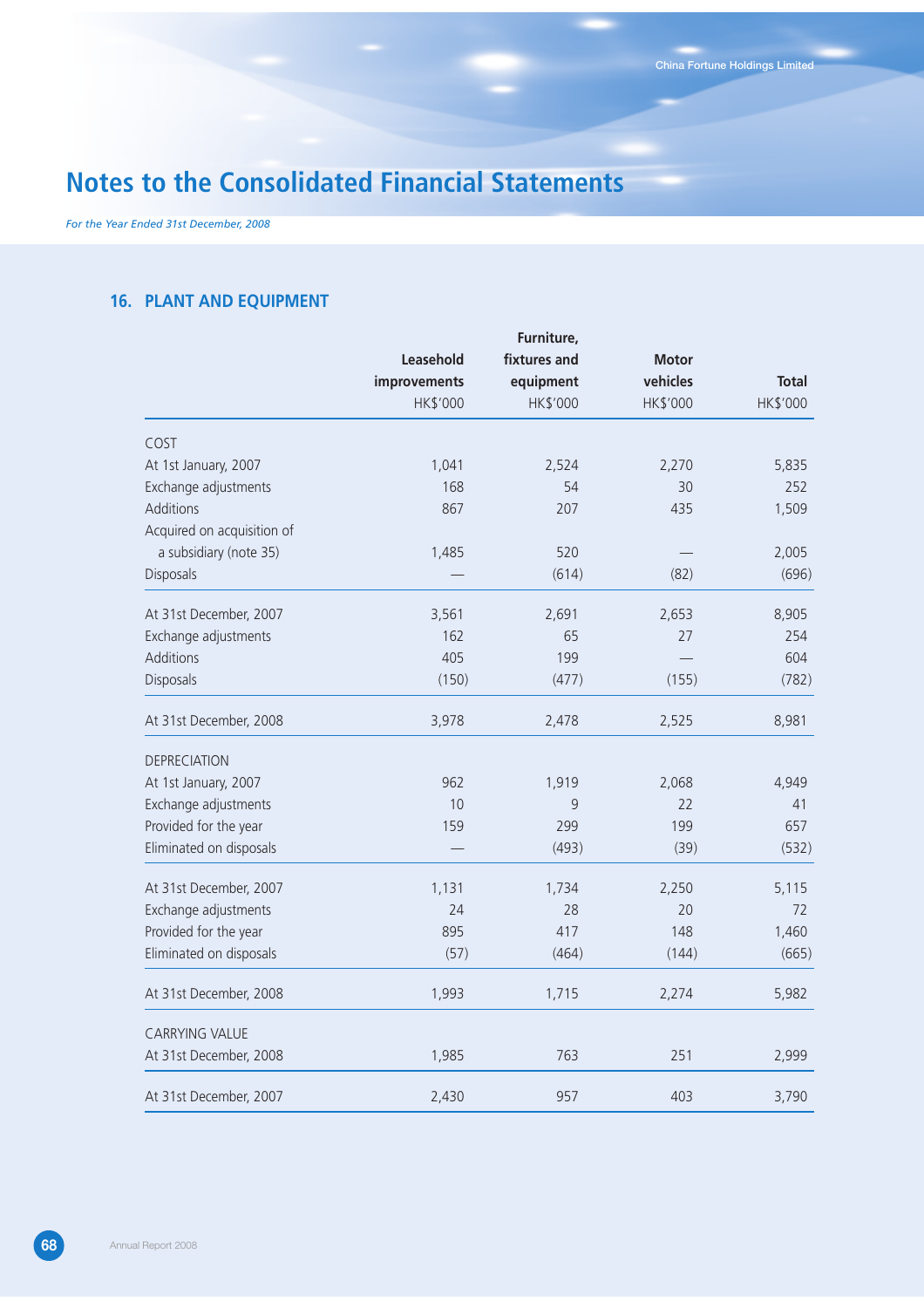*For the Year Ended 31st December, 2008*

## **16. PLANT AND EQUIPMENT** *(Continued)*

The above items of plant and equipment are depreciated on a straight line basis at the following rates per annum:

| Leasehold improvements            | 20% or over the term of the relevant leases, whichever is shorter |
|-----------------------------------|-------------------------------------------------------------------|
| Furniture, fixtures and equipment | 25%                                                               |
| Motor vehicles                    | 25%                                                               |

## **17. INVESTMENT PROPERTY**

|                                                                        | HK\$'000 |
|------------------------------------------------------------------------|----------|
| <b>FAIR VALUE</b>                                                      |          |
| At 1st January, 2007                                                   | 9,560    |
| Increase in fair value recognised in the consolidated income statement | 2,240    |
| Transfer to asset classified as held for sale (note 28)                | (11,800) |
| At 31st December, 2007 and 2008                                        |          |

The fair value of the Group's investment property as at 31st December, 2007, which was situated on land under a long lease in Hong Kong, was determined by the directors of the Company. No valuation was performed by independent qualified professional valuers. The valuation performed by the directors of the Company was based on the sales proceeds the Group received on the disposal of the investment property on 10th January, 2008.

All of the Group's property interests held under operating leases to earn rentals were measured using the fair value model and were classified and accounted for as investment property.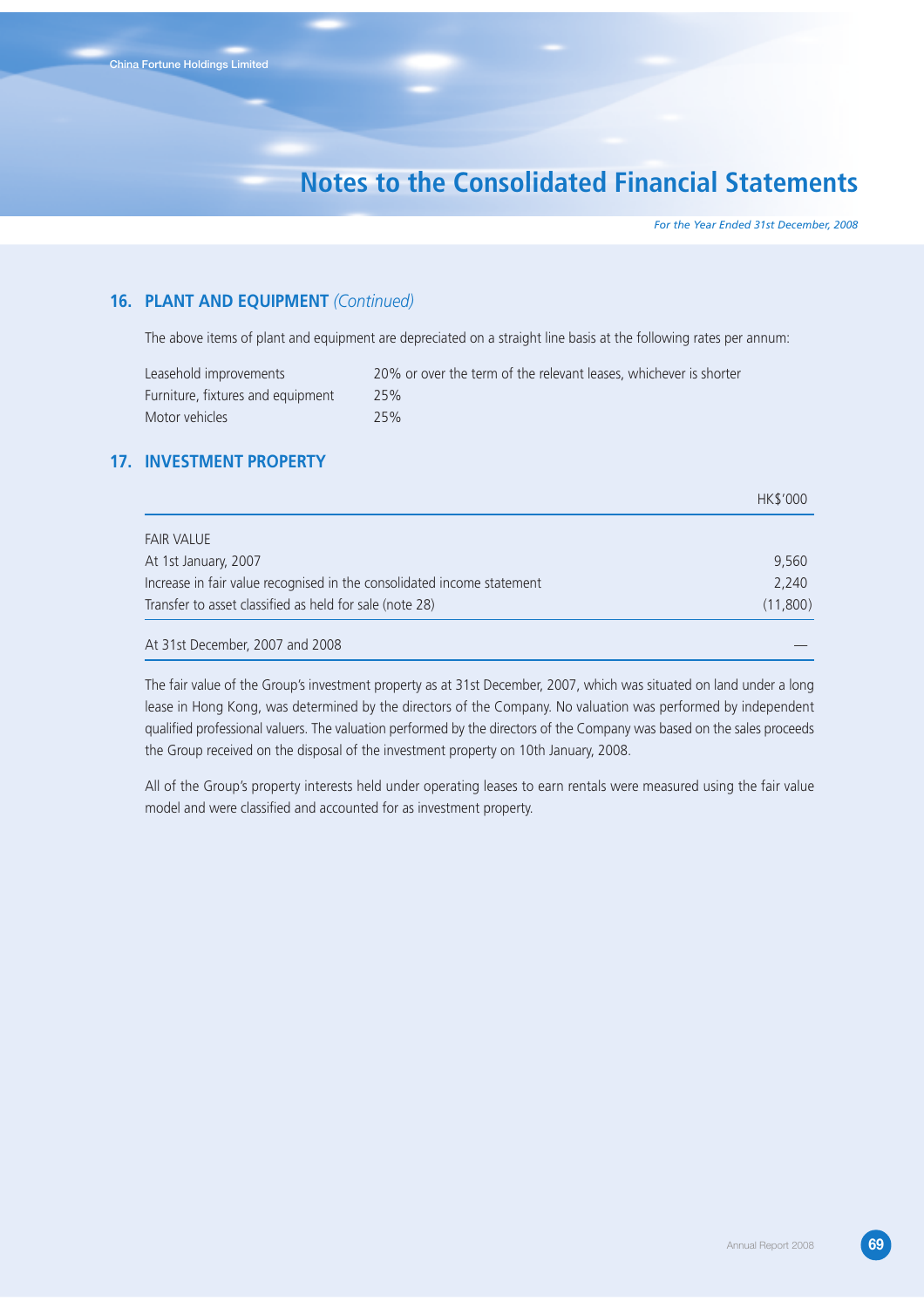*For the Year Ended 31st December, 2008*

## **18. GOODWILL**

|                                                                   | <b>HKS'000</b> |
|-------------------------------------------------------------------|----------------|
| COST                                                              |                |
| At 1st January, 2007, 31st December, 2007 and 31st December, 2008 | 12,925         |
| <b>IMPAIRMENT</b>                                                 |                |
| At 1st January, 2007 and 31st December, 2007                      |                |
| Impairment loss recognised in the consolidated income statement   | 5,105          |
| At 31st December, 2008                                            | 5,105          |
| <b>CARRYING AMOUNT</b>                                            |                |
| At 31st December, 2008                                            | 7,820          |
| At 31st December, 2007                                            | 12,925         |

Goodwill represents management expertise in the mobile phones retailing and computer products and mobile phones distribution business acquired by the Group and is allocated to the following cash generating units ("CGU"):

|                                                                                               | 2008<br><b>HK\$'000</b> | 2007<br>HK\$'000 |
|-----------------------------------------------------------------------------------------------|-------------------------|------------------|
| Mobile phones retailing – PRC<br>Computer products and mobile phones distribution - Hong Kong | 2,910<br>4,910          | 8,015<br>4,910   |
|                                                                                               | 7,820                   | 12,925           |

During the year ended 31st December, 2008, the Group assessed the recoverable amount of goodwill, and determined that goodwill attributable to the mobile phones retailing business in the PRC was impaired by HK\$5,105,000 (2007: nil), while no impairment of goodwill attributable to the computer products and mobile phones distributions business in Hong Kong has occurred. The recoverable amount of the relevant CGU was assessed by reference to value in use.

The main factor contributing to the impairment of the CGU of mobile phone retailing was decreasing demand from customers as a result of the downturn of mobile phone retailing business in Zhuhai, the PRC. No write-down of the carrying amounts of other assets in the CGU was necessary.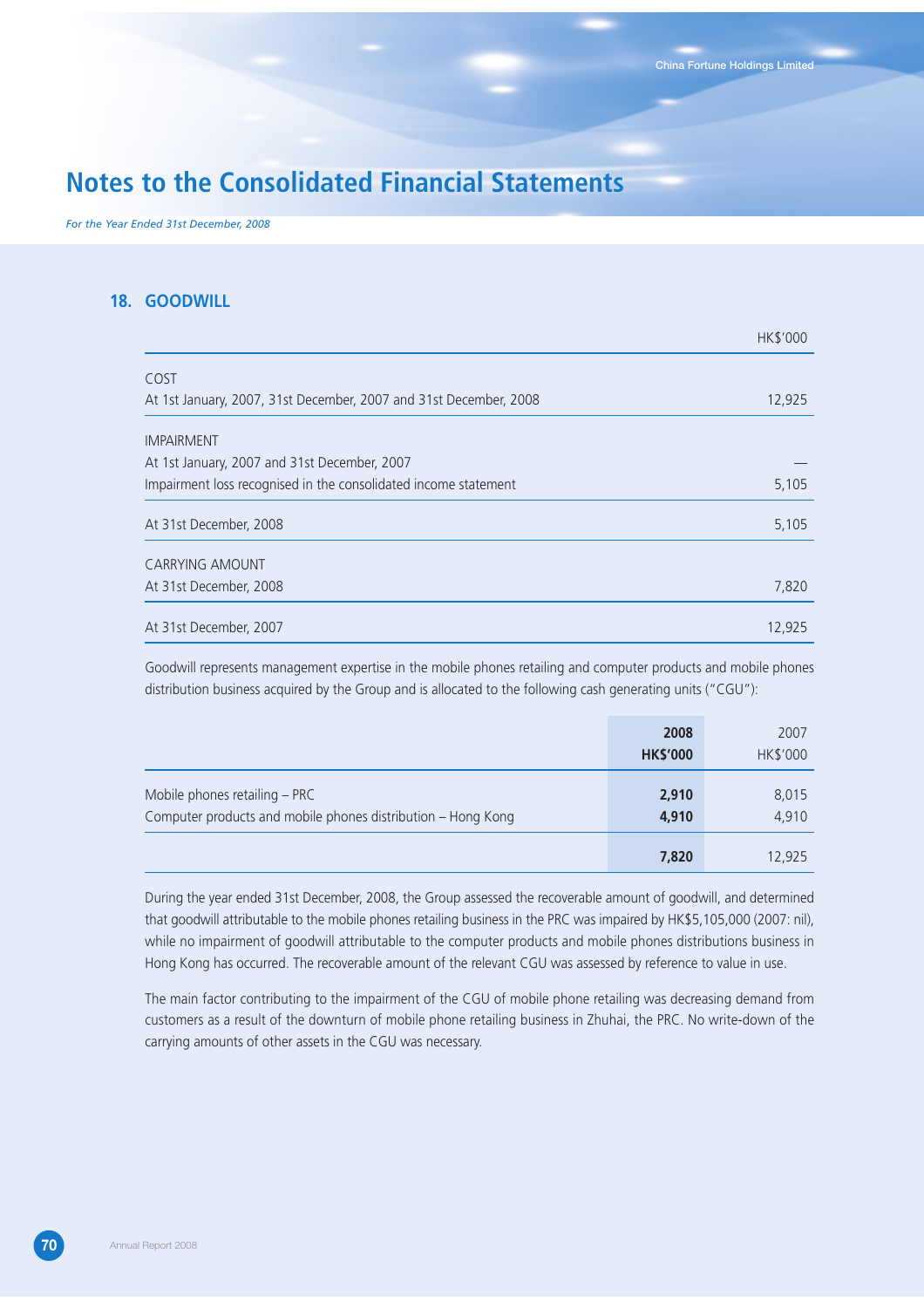*For the Year Ended 31st December, 2008*

## **18. GOODWILL** *(Continued)*

### *Impairment Testing on Goodwill*

The recoverable amount of the goodwill has been determined based on a value in use calculation of the relevant CGU. That calculation uses cash flow projections for each of the CGUs based on financial forecasts approved by management covering a 5-year period, and a discount rate of 10% (2007: 10%).

The key assumptions used in the value in use calculations for the relevant CGU are as follows:

| Budgeted sales | The values assigned to the assumptions reflect the past experience, as well as management's         |
|----------------|-----------------------------------------------------------------------------------------------------|
|                | best estimate for the sales in the next five years. The growth factor is consistent with management |
|                | development strategies. Management believes that the budgeted sales over the budget period          |
|                | and growth per year for the next five years is acceptable.                                          |

Budgeted gross margin The average gross margins achieved immediately before the budget period is expected to remain unchanged over the budget period. Although the management expects efficiency improvements will contribute to reducing expenditures, it considers the current unfavorable market conditions will impose pressure on the Group to reduce the selling price in order to maintain its competitiveness. After taking into account these factors, the management considers that it is reasonable to expect a stable gross margin over the next five years.

## **19. INVESTMENTS IN ASSOCIATES**

|                                                                                                                            | 2008<br><b>HK\$'000</b> | 2007<br>HK\$'000 |
|----------------------------------------------------------------------------------------------------------------------------|-------------------------|------------------|
| Cost of investment in unlisted associates less impairment loss<br>10,807<br>(5, 927)<br>Share of post-acquisition reserves | 16,532<br>(1, 971)      |                  |
|                                                                                                                            | 4,880                   | 14,561           |

Particulars of the associates as at 31st December, 2008 and 2007 are set out in note 45.

Included in the cost of investment in associates is goodwill of HK\$3,509,000 (2007: HK\$9,234,000) arising on acquisition of associates in prior years.

During the year, the directors of the Company reviewed the carrying amount of the Group's associates in view of the poor performance of certain associates. The recoverable amounts of these associates are determined with reference to the estimated future cash flows expected to be generated by the associates from operations and the proceeds from ultimate disposal of the associates using a discount rate of 10% (2007: 10%). As a result of this review, an impairment loss of HK\$5,725,000 (2007: HK\$18,193,000) was identified and charged to the consolidated income statement.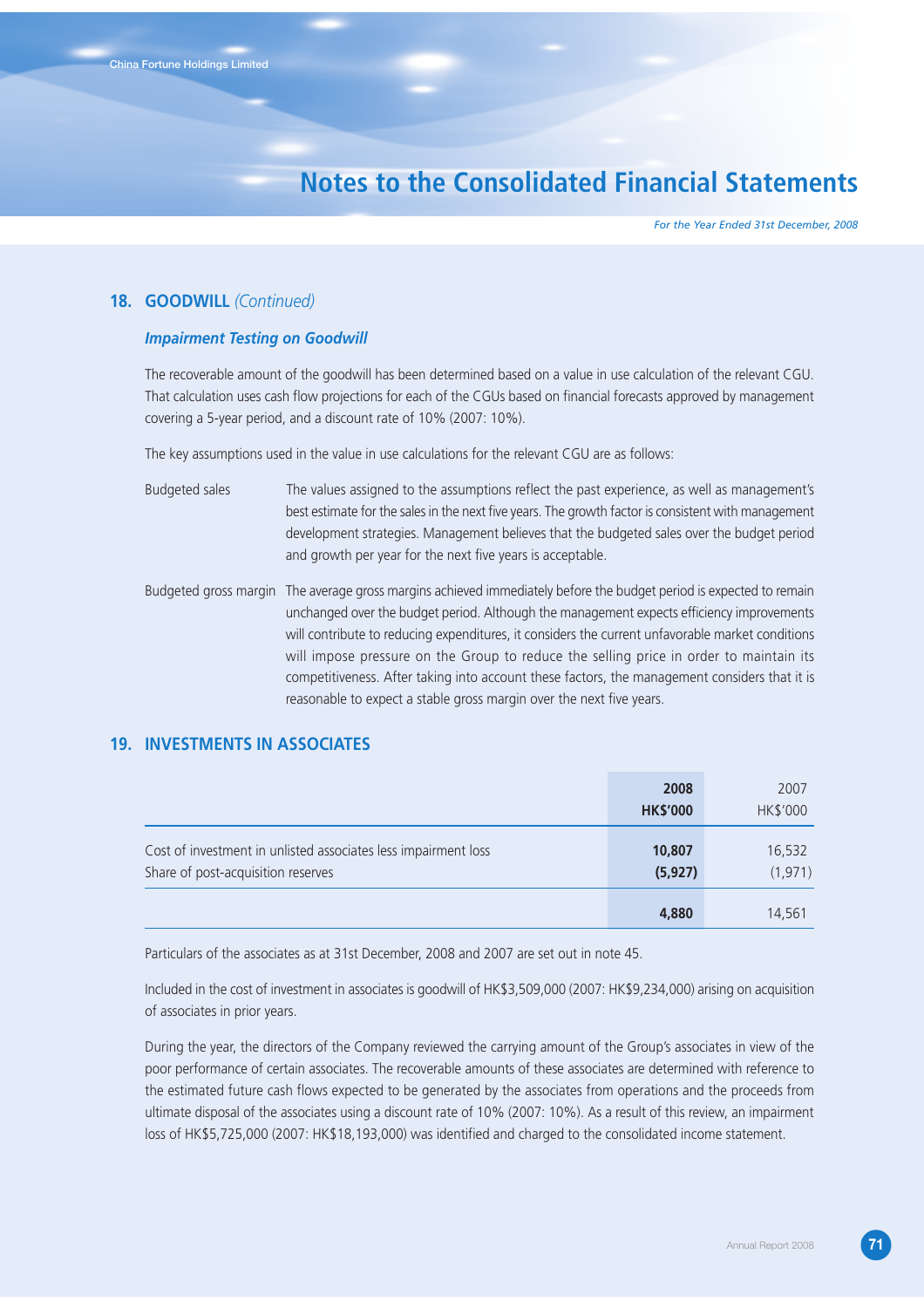*For the Year Ended 31st December, 2008*

### **19. INVESTMENTS IN ASSOCIATES** *(Continued)*

The summarised financial information in respect of the Group's associates is set out below:

|                                                     | 2008<br><b>HK\$'000</b> | 2007<br>HK\$'000    |
|-----------------------------------------------------|-------------------------|---------------------|
| Total assets<br>Total liabilities                   | 14,718<br>(10, 948)     | 30,288<br>(11, 443) |
| Net assets                                          | 3,770                   | 18,845              |
| Group's share of net assets of associates           | 1,371                   | 5,327               |
| Revenue                                             | 112,846                 | 40,579              |
| Loss for the year                                   | (15,033)                | (4, 191)            |
| Group's share of results of associates for the year | (4,036)                 | (2, 125)            |

### **20. AVAILABLE-FOR-SALE INVESTMENT**

Available-for-sale investment comprises:

|                      | 2008            | 2007     |
|----------------------|-----------------|----------|
|                      | <b>HK\$'000</b> | HK\$'000 |
| Unlisted securities: |                 |          |
| Equity securities    | 286             | 918      |

This represents a 5% (2007: 5%) interest in unlisted equity securities issued by a private entity incorporated in Hong Kong, which is engaged in provision of computer technology services in Hong Kong. These investments are measured at cost less impairment at each balance sheet date because the range of reasonable fair values estimates is so significant that the directors of the Company are of the opinion that its fair value cannot be measured reliably.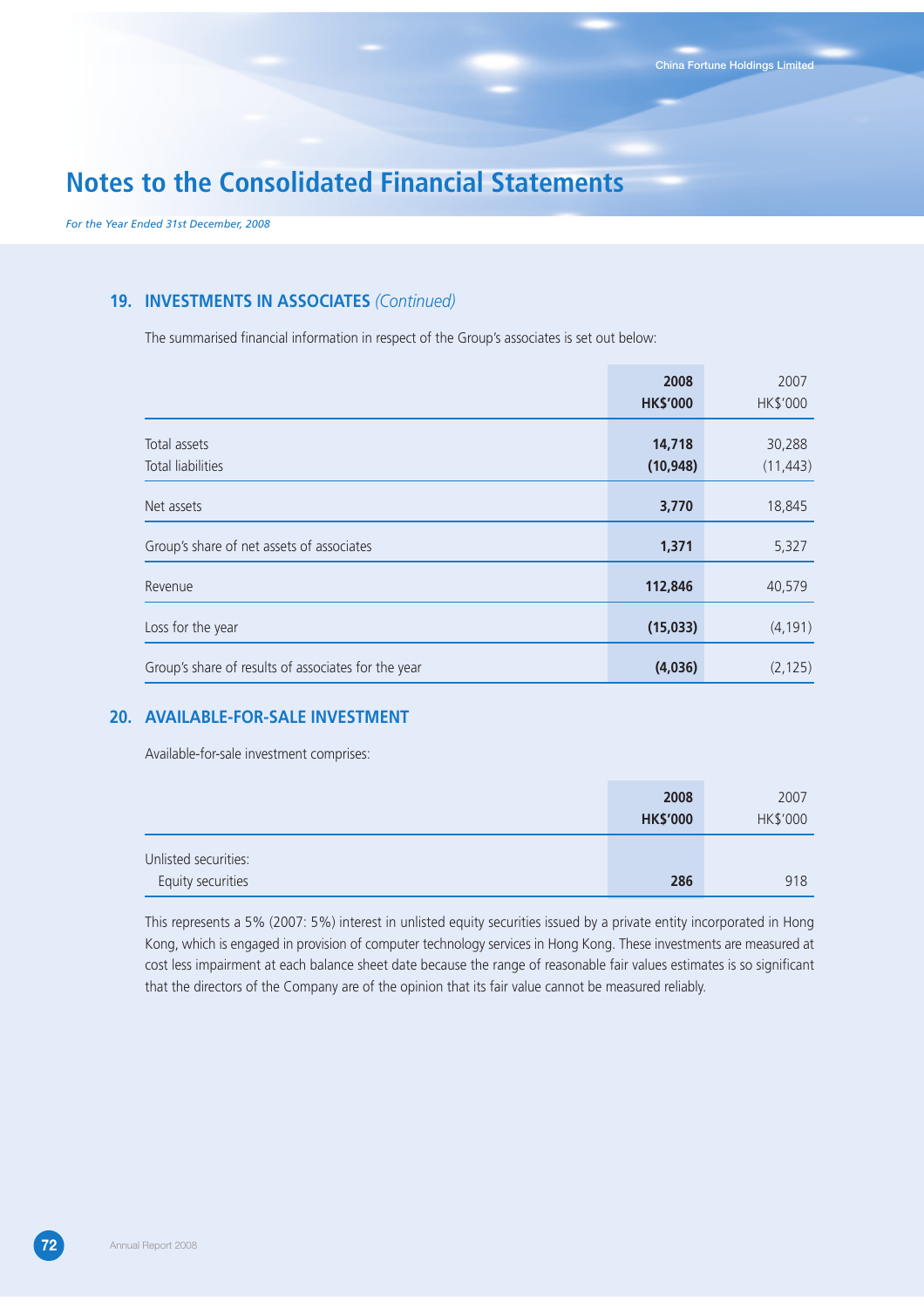*For the Year Ended 31st December, 2008*

#### **21. OTHER ASSETS**

|                                           | 2008            | 2007     |
|-------------------------------------------|-----------------|----------|
|                                           | <b>HK\$'000</b> | HK\$'000 |
| Deposit for potential investment (note i) | 11,400          | 10,700   |
|                                           |                 |          |
| Mineral supplier prepayment (note ii)     | 11,400          | 10,700   |
|                                           |                 |          |
|                                           | 22,800          | 21,400   |
|                                           |                 |          |
| Analysed as:                              |                 |          |
| Current assets                            | 11,400          |          |
| Non-current assets                        | 11,400          | 21,400   |
|                                           | 22,800          | 21,400   |

notes:

(i) On 1st October, 2007, the Group entered into an agreement with an independent third party, pursuant to which the Group has engaged the third party to identify potential investment opportunities in mining operations in the PRC for the period from the date of the agreement to 31st March, 2009. A sum of RMB10 million was paid by the Group to the third party as an initial deposit for such potential investment. If an investment was not eventually consummated by 31st March, 2009 or by an earlier date determined by the Group, the deposit would be fully refunded to the Group.

Subsequent to the balance sheet date, on 31st March, 2009, the Group entered into an agreement with the third party pursuant to which the third party will refund the deposits to the Group in four quarterly installments together with an effective interest rate of 6% per annum during the period from 1st April, 2009 to 31st March, 2010. In April 2009, RMB2.6 million was received from the third party. Details were set out in note 42 (v).

(ii) On 2nd November, 2007, the Group entered into an agreement with a mining company, an independent third party not connected to the Group, pursuant to which the mining company has agreed to supply the Group with its minerals at a pre-determined discount for re-sale inside and outside the PRC through a PRC mining company to be acquired by the Group as set out in note 42(i), for a period of three years from the date of the agreement. In connection with this agreement, the Group has paid the mining company an amount of RMB10 million as prepayment for future mineral supplies. Up to 31st December, 2008, the Group had not made any mineral purchases from the mining company.

On 1st December, 2008, the Group entered into an supplemental agreement with the mining company pursuant to which the prepayment would be refunded to the Group in four quarterly installments together with an effective interest rate of 6% per annum during the year 2009 if the Group has not purchased minerals from the mining company. Accordinly, the amount is classified as a current asset at 31st December, 2008. In April 2009, RMB2.5 million was refunded from the mining company to the Group.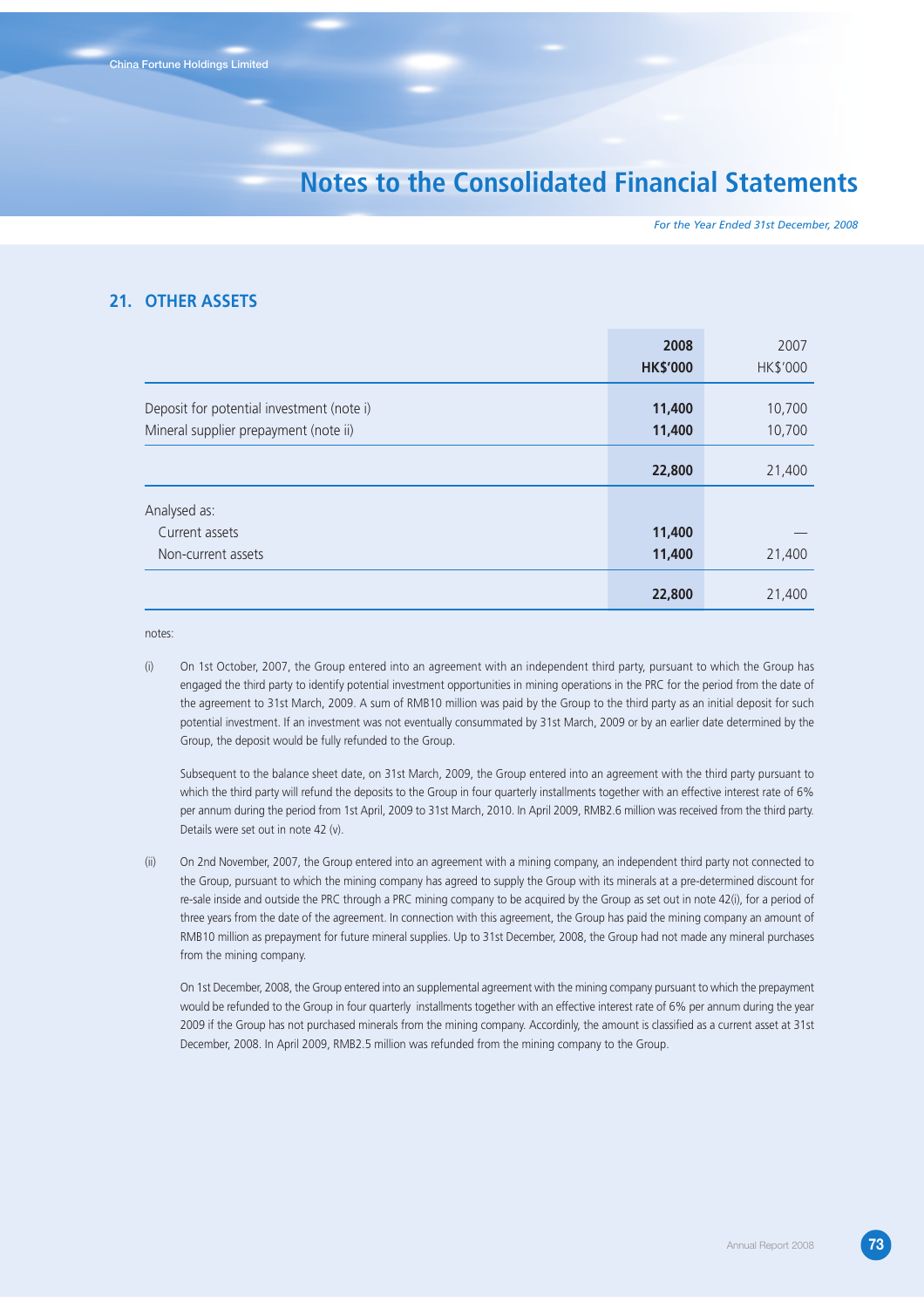$H/K'0000$ 

# **Notes to the Consolidated Financial Statements**

*For the Year Ended 31st December, 2008*

### **22. CLUB MEMBERSHIPS**

|                                                                 | <b>HILD UUU</b> |
|-----------------------------------------------------------------|-----------------|
| COST                                                            |                 |
| At 1st January, 2007 and 31st December, 2007                    | 660             |
| Additions                                                       | 711             |
| At 31st December, 2008                                          | 1,371           |
| <b>IMPAIRMENT</b>                                               |                 |
| At 1st January, 2007 and 31st December, 2007                    | 60              |
| Impairment loss recognised in the consolidated income statement | 35              |
| At 31st December, 2008                                          | 95              |
| <b>CARRYING AMOUNT</b>                                          |                 |
| At 31st December, 2008                                          | 1,276           |
| At 31st December, 2007                                          | 600             |

Club memberships are stated at cost less any identified impairment loss. For the purpose of impairment testing on club memberships, the recoverable amount has been determined based on fair value less costs to sell. The fair value less costs to sell is the second-hand market price less cost of disposal. During the year ended 31st December, 2008, management of the Group recognised an impairment loss of HK\$35,000 (2007: nil) of the club memberships was for the excess of carrying amount over the recoverable amount.

#### **23. INVENTORIES**

Inventories represent finished goods held for sale.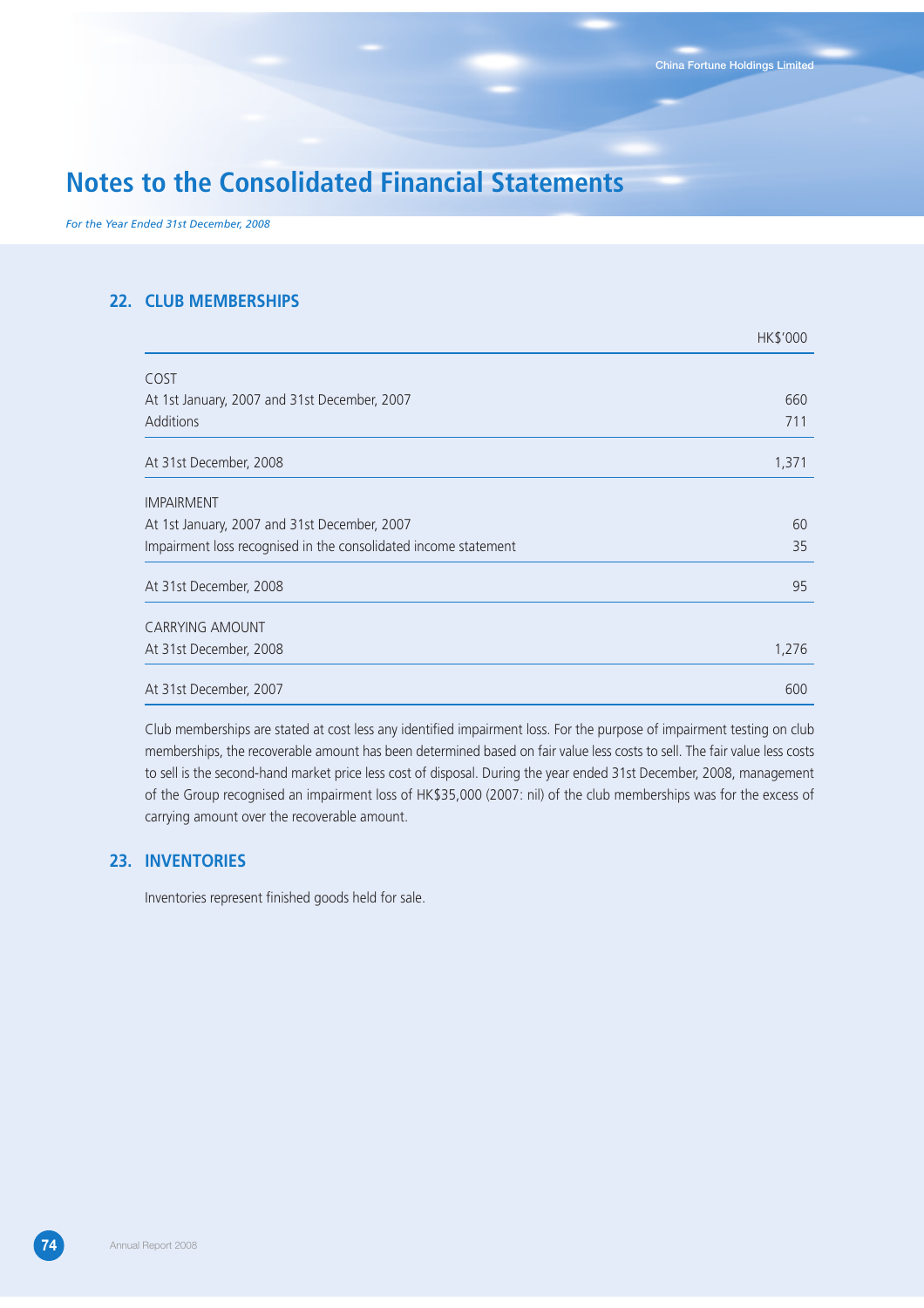*For the Year Ended 31st December, 2008*

#### **24. TRADE, BILLS AND OTHER RECEIVABLES**

|                                                  | 2008            | 2007      |
|--------------------------------------------------|-----------------|-----------|
|                                                  | <b>HK\$'000</b> | HK\$'000  |
| Trade receivables                                | 51,790          | 91,502    |
| Less: accumulated allowance                      | (27, 398)       | (55, 395) |
|                                                  | 24,392          | 36,107    |
| Value-added-tax receivables                      | 10,919          | 13,748    |
| Rebates receivables                              | 28,363          | 33,936    |
| Other receivables and deposits, net of allowance | 13,146          | 53,714    |
|                                                  | 76,820          | 137,505   |
| Bills receivable                                 | 673             | 431       |
|                                                  | 77,493          | 137,936   |

The Group allows credit period ranged from 30 to 90 days to its trade customers. The following is an aged analysis of the trade and bills receivables (net of allowance) at the reporting date:

|                              | 2008<br><b>HK\$'000</b> | 2007<br>HK\$'000 |
|------------------------------|-------------------------|------------------|
| Trade and bills receivables: |                         |                  |
| 0 to 30 days                 | 16,828                  | 21,019           |
| 31 to 90 days                | 4,698                   | 9,964            |
| Over 90 days                 | 3,539                   | 5,555            |
|                              | 25,065                  | 36,538           |

Before accepting any new customer, the Group assesses the potential customer's credit quality and defines its credit limits. Limits attributed to customers are reviewed periodically. Majority of the trade receivables that are neither past due nor impaired have no default payment history and good credit rating under the Group's internal credit assessment.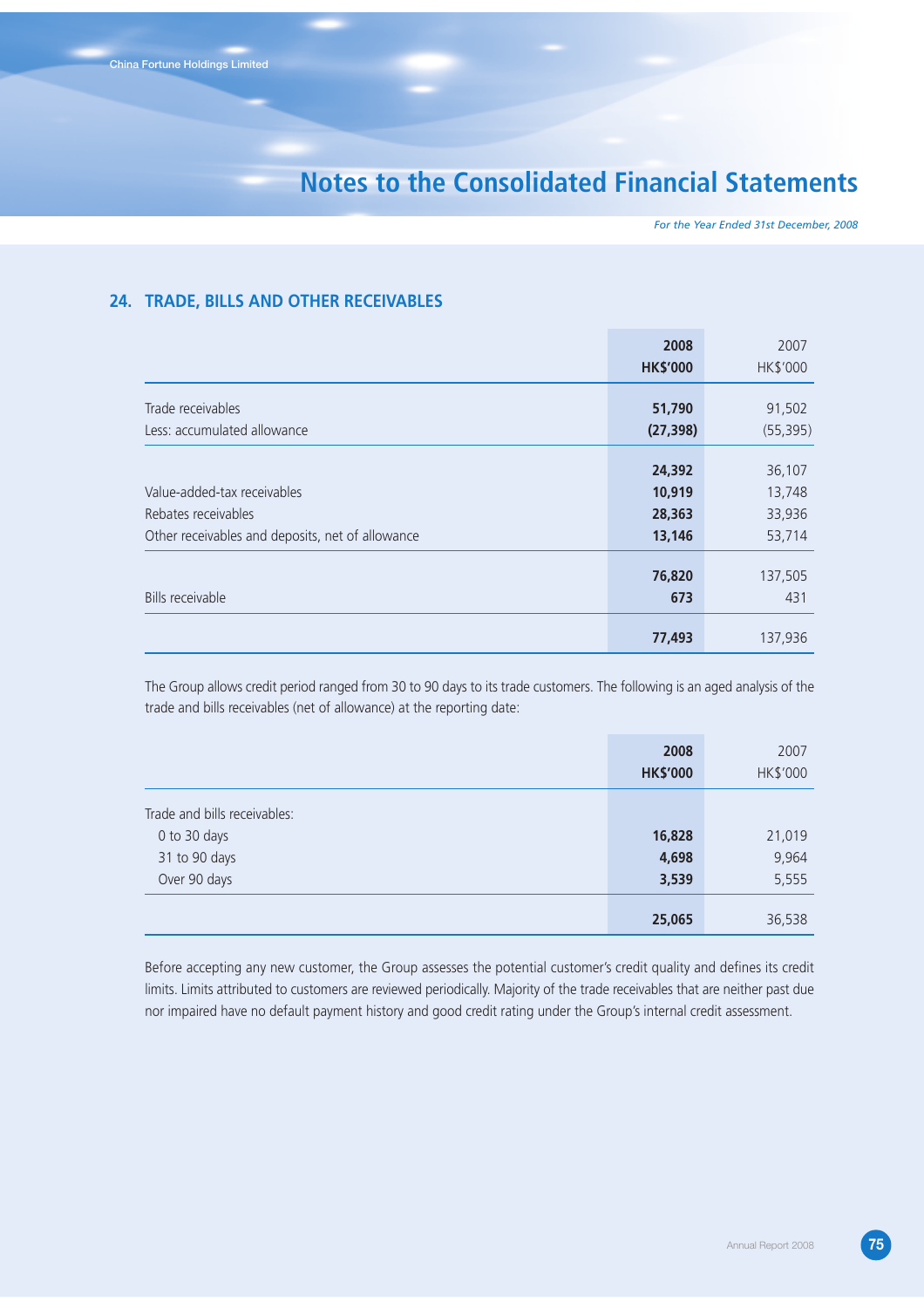*For the Year Ended 31st December, 2008*

#### **24. TRADE, BILLS AND OTHER RECEIVABLES** *(Continued)*

The Group does not hold any collateral over its trade debts. It is the group's policy that trade debts over 180 days are fully provided for because historical experience is such that debts that are past due beyond 180 days are generally not recoverable. The following is an aged analysis of the carrying amounts of trade debts that were past due at the reporting date but for which the Group has not provided for impairment loss because management are of the opinion that the fundamental credit quality of the customers has not deteriorated:

|                                       | 2008<br><b>HK\$'000</b> | 2007<br>HK\$'000 |
|---------------------------------------|-------------------------|------------------|
| Between 31 to 90 days<br>Over 90 days | 48<br>3,539             | 2,259<br>5,555   |
| Total                                 | 3,587                   | 7,814            |

Movement in the allowance for doubtful debts in respect of trade and other receivables

|                                           | 2008            | 2007     |
|-------------------------------------------|-----------------|----------|
|                                           | <b>HK\$'000</b> | HK\$'000 |
|                                           |                 |          |
| Balance at beginning of the year          | 64,906          | 17,419   |
| Exchange adjustments                      | 3,236           | 1,108    |
| Impairment losses recognised for the year | 49,787          | 54,525   |
| Amounts written off as uncollectible      | (43, 747)       |          |
| Amounts recovered during the year         | (2, 423)        | (8, 146) |
|                                           |                 |          |
| Balance at end of the year                | 71,759          | 64,906   |

Included in the allowance for doubtful debts are individually impaired trade and other receivables with an aggregate balance of HK\$49,787,000 (2007: HK\$54,525,000) which were either been placed under liquidation or in severe financial difficulties and therefore the amounts were considered as irrecoverable. The Group does not hold any collateral over these balances.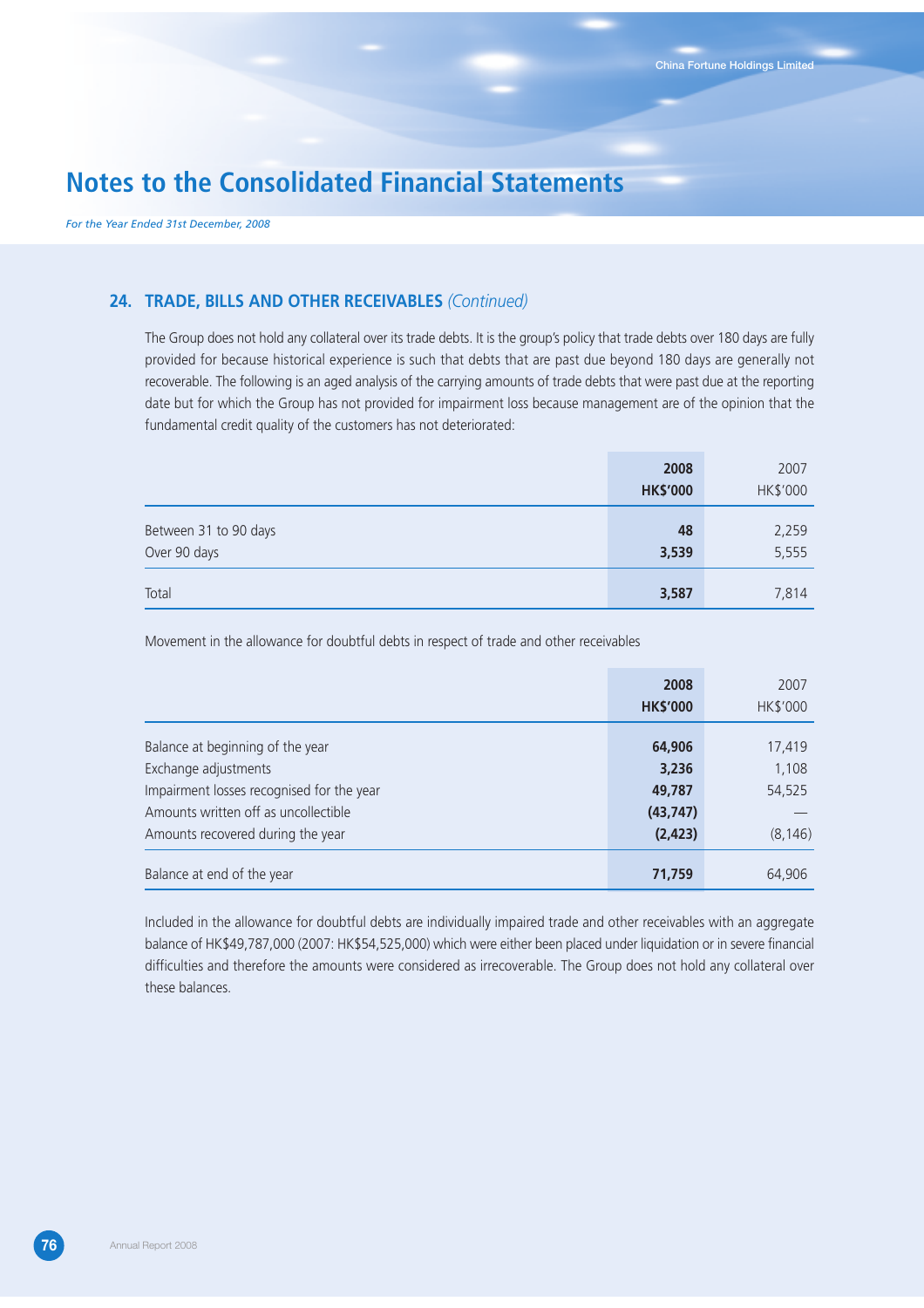*For the Year Ended 31st December, 2008*

### **25. AMOUNT DUE FROM A MINORITY SHAREHOLDER OF A SUBSIDIARY/AMOUNT DUE TO A DIRECTOR/AMOUNT DUE TO AN ASSOCIATE**

The amount due from a minority shareholder of a subsidiary is unsecured, non-interest bearing and is expected to realise in the next twelve months from the balance sheet date. The amount due to a director and amount due to an associate are unsecured, non-interest bearing and are repayable on demand.

#### **26. PLEDGED BANK DEPOSITS**

The amount represents deposits pledged to banks to secure banking facilities granted to the Group. As all the bank borrowings are repayable on demand or short-term in nature, the deposits were classified as current assets. All the pledged bank deposits had original maturity of three months or less as at 31st December, 2008 and 2007.

The deposits carry fixed interest rates ranging from 1.81% to 4.35% (2007: 2.70% to 4.35%) per annum. The pledged bank deposits will be released upon the settlement of relevant bank borrowings.

The Group's pledged bank deposits that are denominated in currencies other than the functional currency of the relevant group entities are set out below:

|                     | 2008<br><b>HK\$'000</b> | 2007<br>HK\$'000 |
|---------------------|-------------------------|------------------|
| Denominated in US\$ | 30,392                  | 75,010           |

#### **27. BANK BALANCES AND CASH**

Bank balances and cash comprises cash held by the Group and short-term bank deposits that are interest-bearing at market interest rates ranging from 0.25% to 1.75% (2007: 2.22% to 3.34%) per annum and have original maturity of three months or less.

The bank balances and cash of the Group are mainly denominated in RMB and HK\$, which is the functional currency of the relevant entities of the Group. Included in bank balances and cash at 31st December, 2008 was an amount in RMB of approximately RMB41,526,000 (2007: RMB65,411,000). RMB is not freely convertible into other currencies.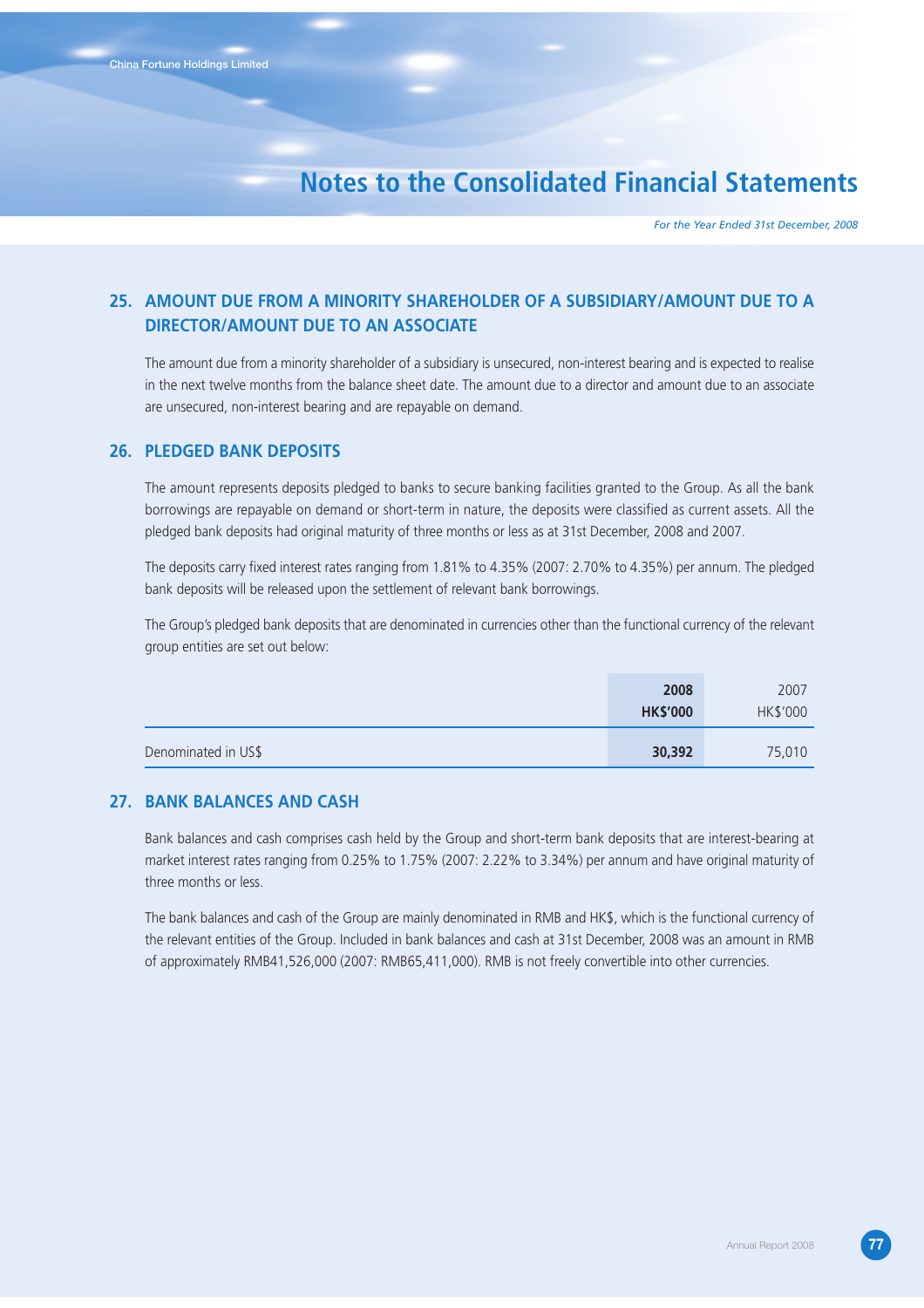*For the Year Ended 31st December, 2008*

### **28. ASSET CLASSIFIED AS HELD FOR SALE/(LIABILITY ASSOCIATED WITH ASSET CLASSIFIED AS HELD FOR SALE)**

|                                            | HK\$'000 |
|--------------------------------------------|----------|
| Investment property                        | 11,800   |
| Deposit on disposal of investment property | (1, 180) |
|                                            | 10,620   |

Pursuant to an agreement dated 10th November, 2007 entered into between the Group and a purchaser, the Group had agreed to dispose of its investment property to the purchaser. The purchaser paid an initial deposit of HK\$1,180,000 at 31st December, 2007 and the disposal was completed during the year ended 31st December, 2008.

#### **29. TRADE AND OTHER PAYABLES**

The following is an aged analysis of the trade payables at the balance sheet date:

|                             | 2008<br><b>HK\$'000</b> | 2007<br>HK\$'000 |
|-----------------------------|-------------------------|------------------|
| Trade payables:             |                         |                  |
| 0 to 30 days                | 36,258                  | 34,385           |
| 31 to 90 days               | 1,404                   | 2,311            |
| Over 90 days                | 7,036                   | 7,345            |
| Other payables and accruals | 44,698<br>35,482        | 44,041<br>38,742 |
|                             | 80,180                  | 82,783           |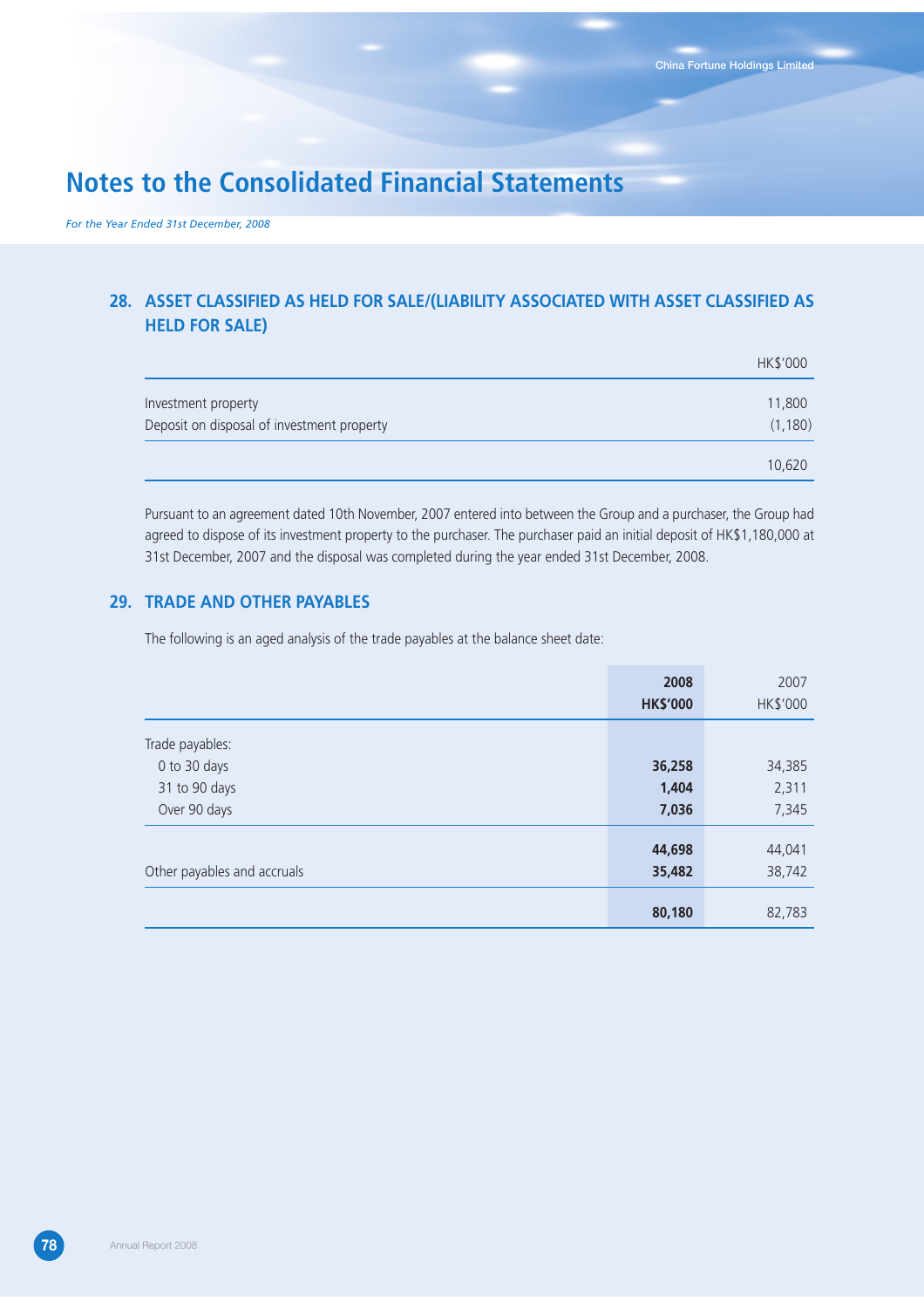*For the Year Ended 31st December, 2008*

#### **30. SHARE CAPITAL OF THE COMPANY**

|                                                                                              | <b>Number of ordinary shares</b> |                 | <b>Share capital</b>    |                  |
|----------------------------------------------------------------------------------------------|----------------------------------|-----------------|-------------------------|------------------|
|                                                                                              | 2008<br>'000                     | 2007<br>'000    | 2008<br><b>HK\$'000</b> | 2007<br>HK\$'000 |
| Ordinary shares of HK\$0.10 each                                                             |                                  |                 |                         |                  |
| Authorised                                                                                   | 1,000,000                        | 1,000,000       | 100,000                 | 100,000          |
| Issued and fully paid                                                                        |                                  |                 |                         |                  |
| At beginning of year<br>Issue of shares in consideration                                     | 372,790                          | 302,100         | 37,279                  | 30,210           |
| for the acquisition of a subsidiary<br>(note i)                                              |                                  | 8,000           |                         | 800              |
| Issue of shares in consideration<br>for the acquisitions of associates<br>(note ii)          |                                  | 15,000          |                         | 1,500            |
| Issue of shares upon share<br>subscription (note iii)<br>Exercise of share options (note iv) |                                  | 40,000<br>7,690 |                         | 4,000<br>769     |
| At end of year                                                                               | 372,790                          | 372,790         | 37,279                  | 37,279           |

notes:

- (i) On 18th October, 2007, the Group acquired 51% equity interest of Zhuhai Reminda for a cash consideration of RMB2,000,000 and the issue by the Company of 8,000,000 ordinary shares of HK\$0.10 each at an offer price of HK\$0.90 per share. Details of which are set out in note 35. The fair value of the shares on the date of exchange, represented by their closing market price on that date, was HK\$1.39 per share.
- (ii) On 18th May, 2007, the Group acquired 50% equity interest of DW Mobile Technology Limited ("DW Mobile") in consideration of the issue by the Company of 9,000,000 ordinary shares of HK\$0.10 each at an offer price of HK\$0.90 per share. The fair value of the shares on the date of exchange, represented by their closing market price on that date, was HK\$1.77 per share.

On 20th September, 2007, the Group acquired 25% equity interest of Intelligence Tech Limited ("Intelligence Tech") for a cash consideration of HK\$100,000 and the issue by the Company of 6,000,000 ordinary shares of HK\$0.10 each at an offer price of HK\$2.00 per share. The fair value of the shares on the date of exchange, represented by their closing market price on that date, was HK\$1.10 per share.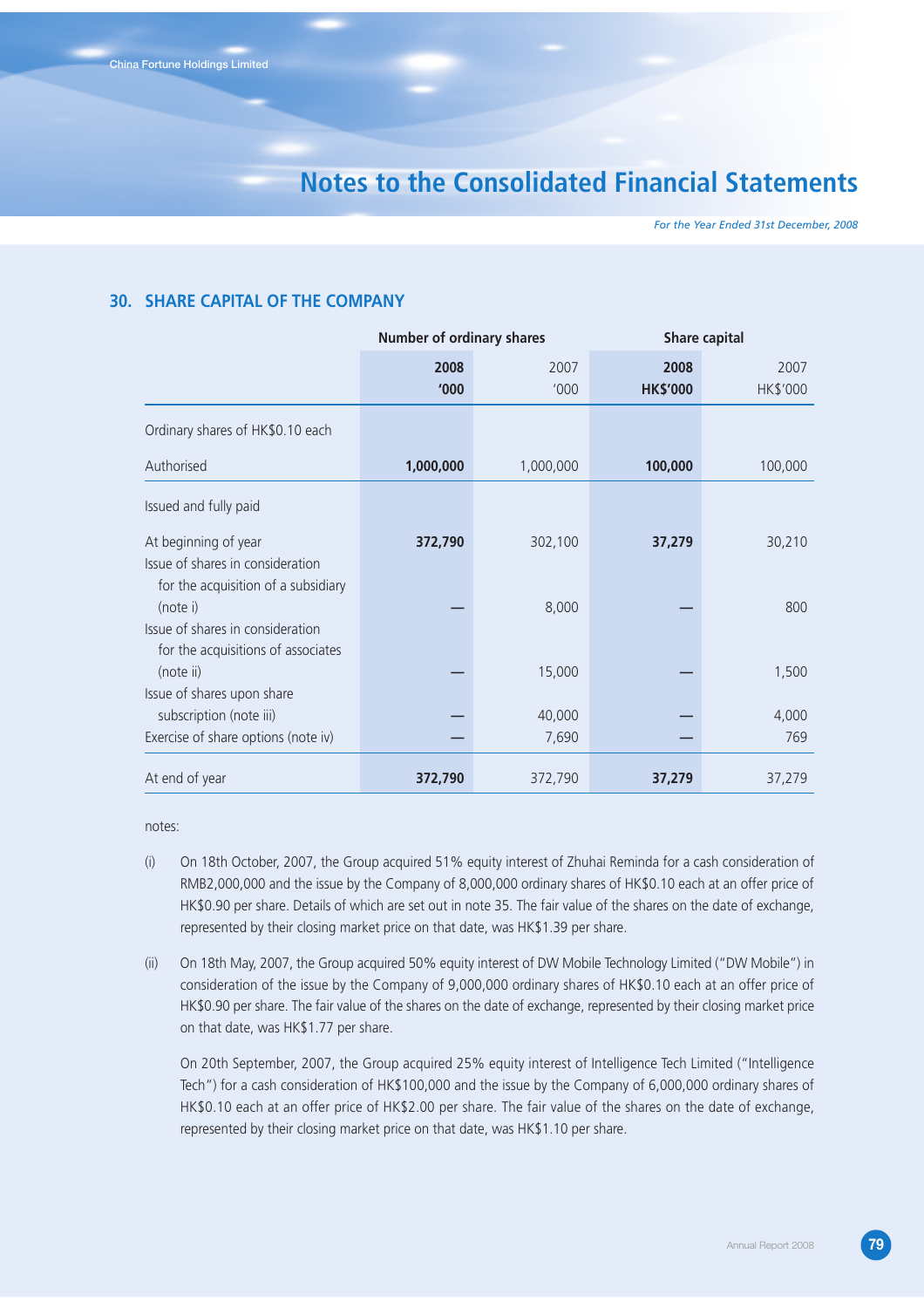*For the Year Ended 31st December, 2008*

### **30. SHARE CAPITAL OF THE COMPANY** *(Continued)*

#### notes: *(Continued)*

- (iii) Pursuant to a subscription agreement dated 25th May, 2007, Galaxy China Opportunities Fund subscribed for 40,000,000 new ordinary shares of HK\$0.10 each in the Company at a price of HK\$1.35 per share ("subscription price"), representing a discount of approximately 23.73% to the closing market price of the Company's shares on 23rd May, 2007 of HK\$1.77 per share ("market price"). The discount on the shares issued of HK\$16,800,000, representing the difference between the subscription price and market price, was considered as incremental costs directly attributable to the equity transaction and hence was deducted from the share premium. The proceeds were used as general working capital for the Company. These new shares were issued under the special mandate granted to the directors at the special general meeting of the Company held on 18th June, 2007.
- (iv) During the year ended 31st December, 2007, 7,690,000 share options were exercised at HK\$1.29 per share, resulting in the issue of a total of 7,690,000 ordinary shares of HK\$0.10 each in the Company.

All shares issued as mentioned above ranked pari passu with the then existing shares in issue in all respects.

#### **31. SHARE-BASED PAYMENT TRANSACTIONS**

The Company adopted a share option scheme on 14th January, 2004 (the "Scheme") which was effective on 26th January, 2004 and will expire on 26th January, 2014. The primary purpose of the Scheme is to provide incentives to directors, eligible employees and other qualified persons who in the opinion of the board of directors has made or will make contributions which are or may be beneficial to the Group as a whole.

Under the Scheme, the directors of the Company may, subject to certain conditions, grant to any director, employee, suppliers, agents, customers, distributors, business associate or partner, professional or other advisor of, or consultant or contractor to, any member of the Group or any associated company who in the opinion of the board of directors has made or will make contributions which are or may be beneficial to the Group as a whole, options to subscribe for shares of the Company at any price but not less than the higher of (i) nominal value of a share, (ii) the closing price of the shares on the Stock Exchange on the day of grant and (iii) the average of the closing prices of the shares on the Stock Exchange on the five trading days immediately preceding the date of grant of the options, subject to a maximum of 10% of the issued share capital of the Company from time to time.

At 31st December, 2008, the number of shares in respect of which options had been granted and remained outstanding under the Scheme was 9,722,000 (2007: 9,858,000), representing 2.6% (2007: 2.6%) of the shares of the Company in issue at that date. Without prior approval from the Company's shareholders, (i) the total number of shares in respect of which options may be granted under the Scheme is not permitted to exceed 10% of the shares of the Company in issue at any point in time, and (ii) the number of shares issued and to be issued in respect of which options granted and may be granted to any individual in any 12-month period is not permitted to exceed 1% of the shares of the Company in issue at any point in time.

Options granted must be taken up within the time period set out in the offer letter and upon payment of HK\$1 for each lot of share option granted.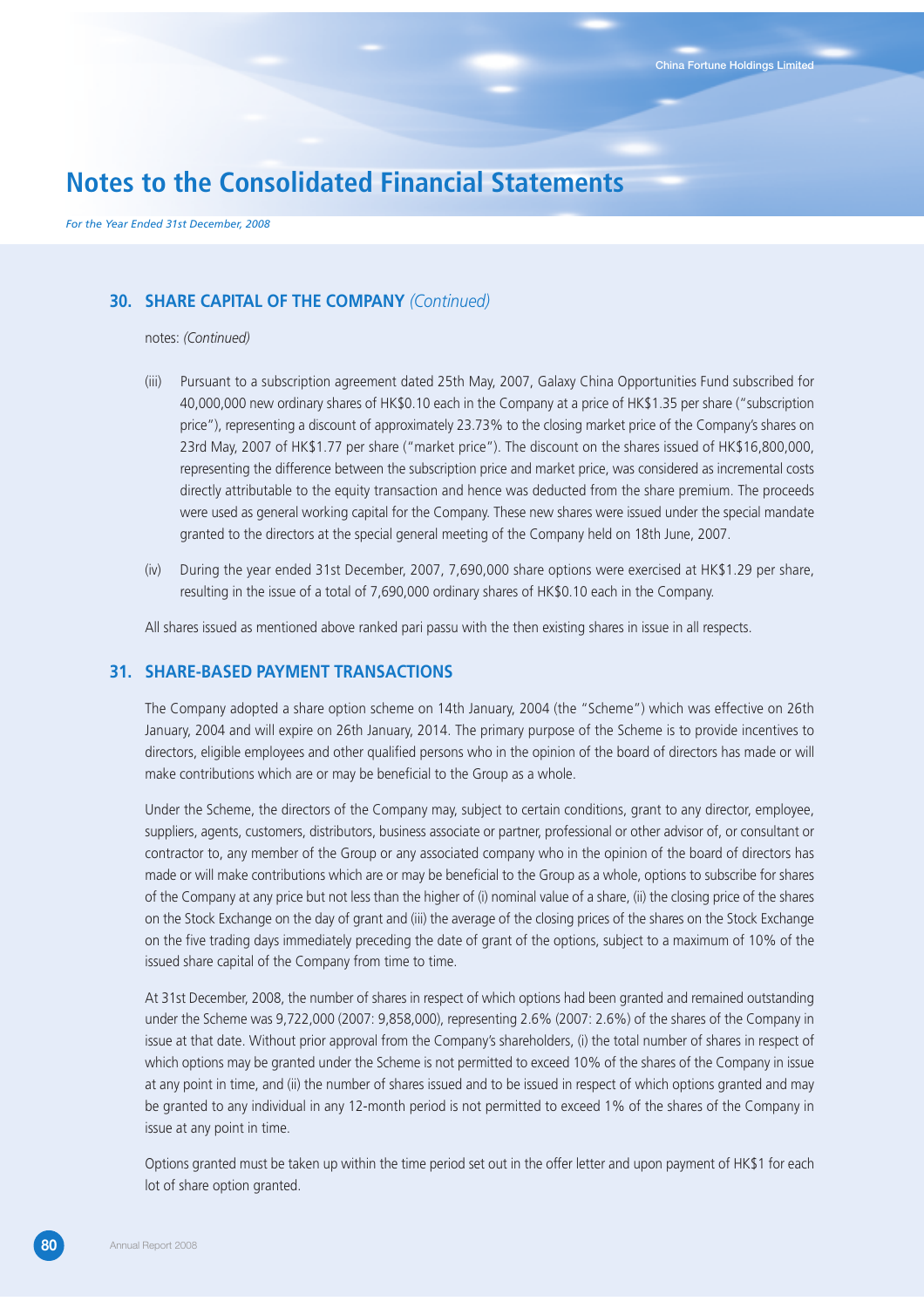*For the Year Ended 31st December, 2008*

#### **31. SHARE-BASED PAYMENT TRANSACTIONS** *(Continued)*

The following table discloses movement of the Company's share options held by employees and consultants (including directors) during the year ended 31st December, 2008 and 2007:

| Name                               | Date of<br>grant | Exercisable<br>period | price<br>per share<br><b>HK\$</b> | <b>Exercise Outstanding</b><br>at<br>1.1.2007 | Granted<br>during<br>the year | <b>Exercised</b><br>during<br>the year | during<br>the year           | Forfeited Outstanding<br>at<br>31.12.2007 | during<br>the year | Forfeited Outstanding<br>at<br>31.12.2008 |
|------------------------------------|------------------|-----------------------|-----------------------------------|-----------------------------------------------|-------------------------------|----------------------------------------|------------------------------|-------------------------------------------|--------------------|-------------------------------------------|
| Category I:                        |                  |                       |                                   |                                               |                               |                                        |                              |                                           |                    |                                           |
| <b>Directors</b>                   | 7.5.2007         | 7.5.2007 to 6.5.2012  | 1.29                              |                                               | 2,750,000                     |                                        |                              | 2,750,000                                 |                    | 2,750,000                                 |
| Category II:                       |                  |                       |                                   |                                               |                               |                                        |                              |                                           |                    |                                           |
| <b>Employees</b>                   | 7.5.2007         | 7.5.2007 to 6.5.2012  | 1.29                              |                                               | 14,562,000                    |                                        | $(690,000)$ $(10,714,000)$   | 3,158,000                                 | (136,000)          | 3,022,000                                 |
| Category III:                      |                  |                       |                                   |                                               |                               |                                        |                              |                                           |                    |                                           |
| Consultants                        | 7.5.2007         | 7.5.2007 to 6.5.2012  | 1.29                              | $\qquad \qquad -$                             | 10,950,000                    | (7,000,000)                            |                              | 3,950,000                                 |                    | 3,950,000                                 |
| Total for all categories           |                  |                       |                                   |                                               | 28,262,000                    |                                        | $(7,690,000)$ $(10,714,000)$ | 9,858,000                                 | (136,000)          | 9,722,000                                 |
| Exercisable at the end of the year |                  |                       |                                   |                                               |                               |                                        |                              | 9,858,000                                 |                    | 9,722,000                                 |
| Weighted average exercise price    |                  |                       |                                   |                                               | HK\$1.29                      | HK\$1.29                               | HK\$1.29                     | HK\$1.29                                  | HK\$1.29           | HK\$1.29                                  |

Consultants rendered consultancy services with regard to the management of the Company's group entities. The Group granted share options to them for recognising their services similar to those rendered by other employees.

During the year ended 31st December, 2007, options were granted on 7th May, 2007 and vested immediately. The estimated fair value of the options granted on that date was HK\$14,816,000 which was recognised by the Group as an expense for that year.

The fair value was calculated using the binominal model. The inputs into the model were as follows:

| Exercise price          | HK\$1.29         |
|-------------------------|------------------|
| Expected volatility     | 65.13%           |
| Expected life           | 2-5 years        |
| Risk free rate          | 3.876% to 4.103% |
| Expected dividend yield | 2.526%           |

Expected volatility was determined by using the historical volatility of the Company's share price over the previous 5 years. The expected life used in the model has been adjusted, based on management's best estimate, for the effects of non transferability, exercise restrictions and behavioral considerations.

No option was granted during the year ended 31st December, 2008.

In respect of the share options exercised during the year ended 31st December, 2007, the weighted average share price at the date of exercise was HK\$2.25.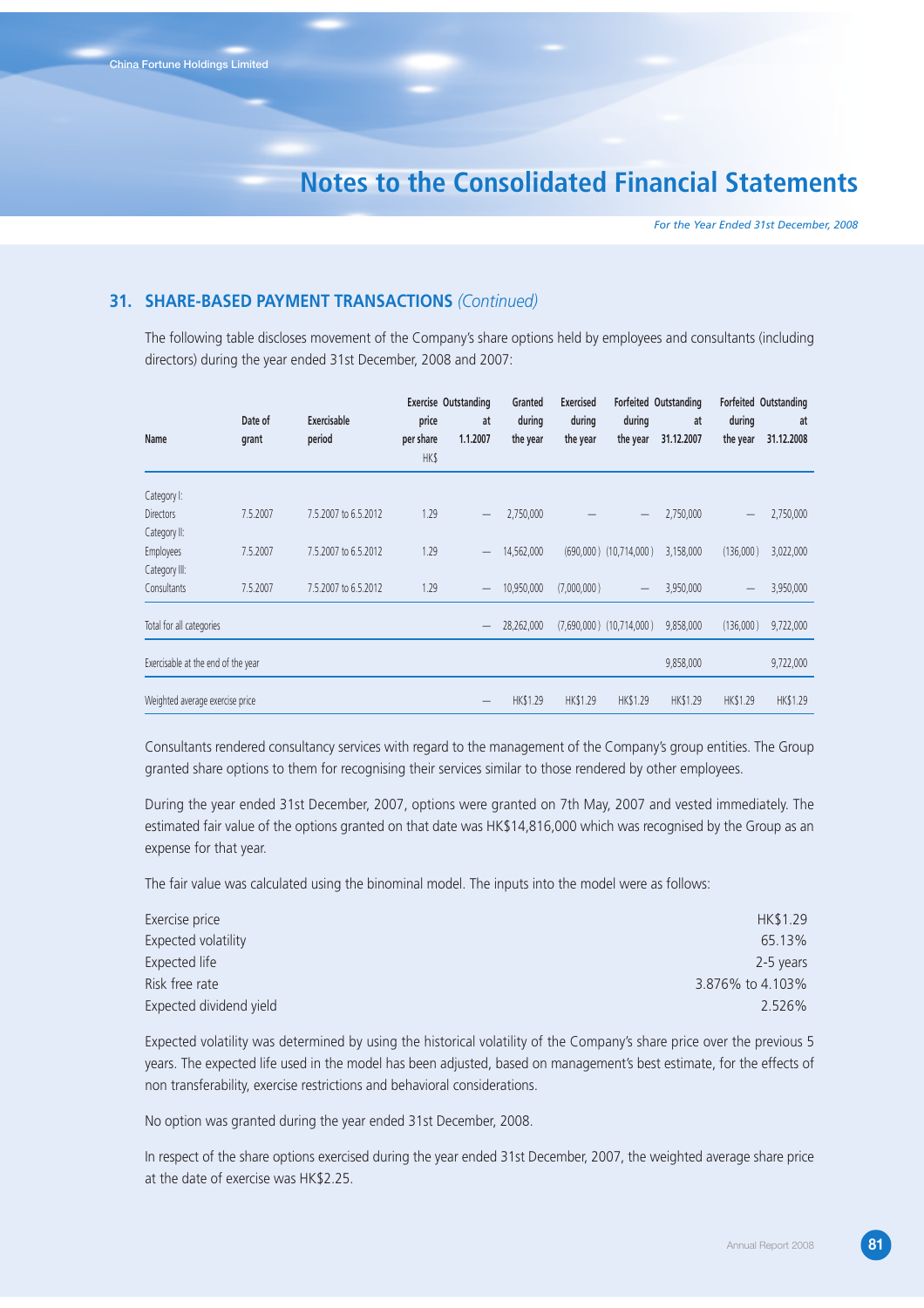*For the Year Ended 31st December, 2008*

#### **32. OTHER FINANCIAL LIABILITIES**

|                                  | 2008<br><b>HK\$'000</b> | 2007<br>HK\$'000 |
|----------------------------------|-------------------------|------------------|
| Put option liability             |                         |                  |
| - Host debt component            | 58,168                  | 53,145           |
| - Embedded non-option derivative | (5, 538)                |                  |
|                                  | 52,630                  | 53,145           |

On 4th September, 2007, the Group and TeleChoice International Limited ("TeleChoice"), an independent third party, entered into an agreement to establish a subsidiary (the "Fulfillment Subsidiary") to engage in the logistics and fulfillment business for Nokia-branded mobile handsets and accessories in the PRC (the "Fulfillment Business"), which is presently operated by Fortune Shanghai. TeleChoice injected HK\$50 million for 40% equity interest of the Fulfillment Subsidiary, while the Group injected HK\$25 million for 60% equity interest therein. The commencement of the Fulfillment Business by the Fulfillment Subsidiary was subject to the consent to the novation of the Nokia Fulfillment Agreement (the "NF Agreement") from Fortune Shanghai to the Fulfillment Subsidiary by Nokia (China) Investment Company Limited, an independent third party. The NF Agreement was not novated as at 31st December, 2008.

At the time of entering into the agreement, the Company also granted a put option to TeleChoice pursuant to which TeleChoice could require the Company to purchase its entire 40% equity interest in the Fulfillment Subsidiary at a price of HK\$50 million during the period from 1st March, 2007 to 31st December, 2008, on condition that the NF Agreement was not novated over from Fortune Shanghai to the Fulfillment Subsidiary. During the period from 4th September, 2007 to 31st December, 2008, TeleChoice was entitled to 40% share of profit attributable to the Fulfillment Business.

The put option liability was considered as a host debt instrument with a not closely related embedded non-option derivative which was linked to the profitability of the Fulfillment Business. At initial recognition, the original effective interest rate for the host debt component was determined based on the estimated future profit to be generated from the Fulfillment Business, with the embedded non-option derivative having a fair value of zero. At balance sheet date, the put option liability was stated at amortised cost using the original effective interest rate of 20% per annum, for which an effective interest expense of HK\$9,523,000 (2007: HK\$3,145,000) has been recognised in the consolidated income statement for the year ended 31st December, 2008. At 31st December, 2008, the directors reassessed the fair value of the embedded derivative with reference to the actual profit generated from the Fulfillment Business for the year 2008 and determined that there was a fair value gain of HK\$5,538,000 (2007: nil), which has been recognised in the consolidated income statement for the year ended 31st December, 2008.

On 19th December, 2008, the Company was notified by TeleChoice that it exercised the put option to require the Company to purchase its entire 40% equity interest in the Fulfillment Subsidiary on 31st December, 2008 as the NF Agreement was not novated over from Fortune Shanghai to the Fulfillment Subsidiary. At 31st December, 2008, HK\$4.5 million was paid to TeleChoice. On 15th January, 2009, a further amount of HK\$45.5 million was paid to TeleChoice, as disclosed in note 42 (iv). The remaining balance of HK\$7.1 million will be repaid during the year 2009.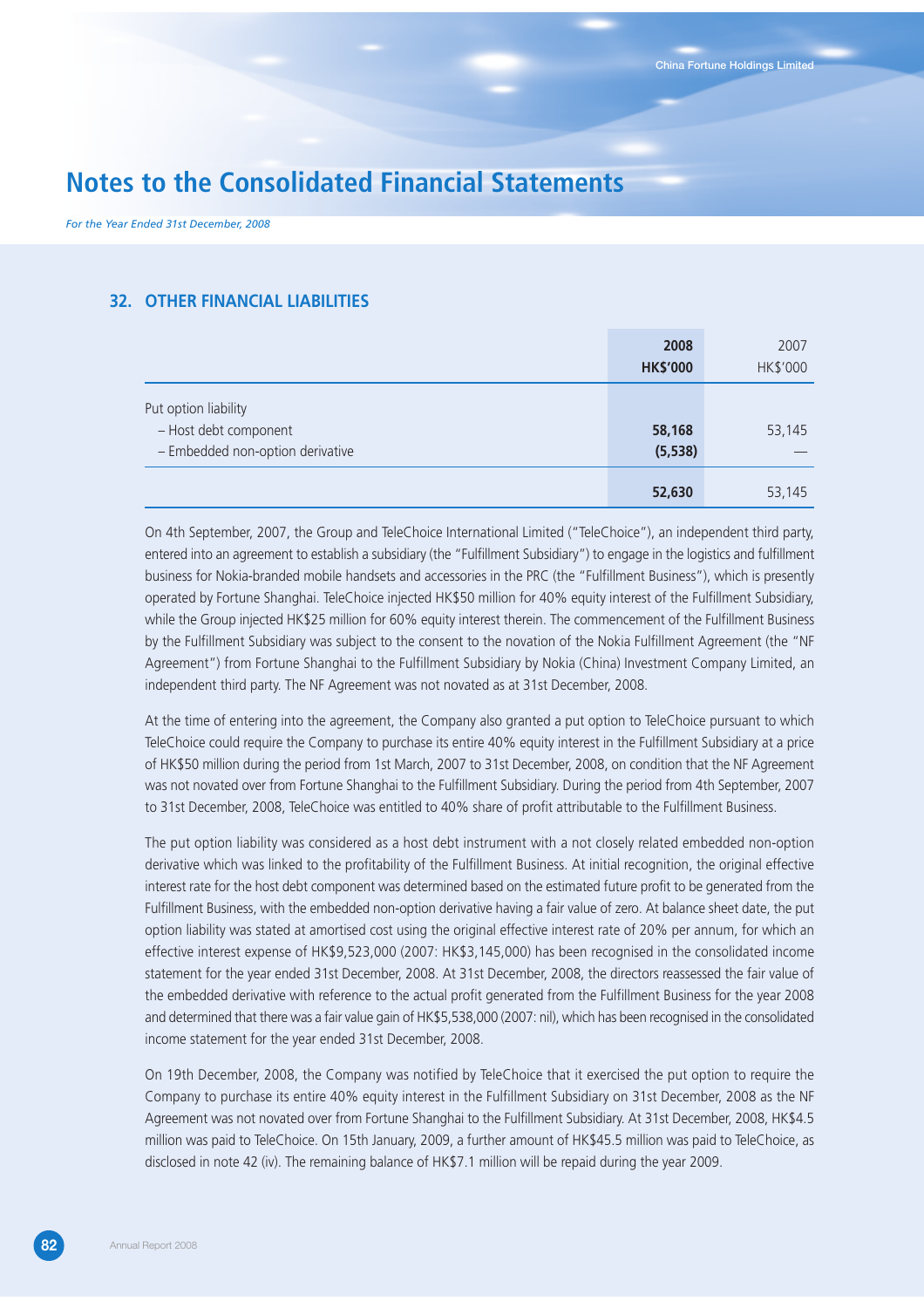*For the Year Ended 31st December, 2008*

#### **33. BANK BORROWINGS**

|                           | 2008            | 2007     |
|---------------------------|-----------------|----------|
|                           | <b>HK\$'000</b> | HK\$'000 |
| Bank borrowings comprise: |                 |          |
| Bank loans                | 51,071          | 120,223  |
| Trust receipt loans       | 1,589           |          |
|                           | 52,660          | 120,223  |
| Secured                   | 45,660          | 112,223  |
| Unsecured                 | 7,000           | 8,000    |
|                           | 52,660          | 120,223  |

At the balance sheet date, the bank borrowings of the Group were repayable on demand or within one year.

The exposure of the Group's fixed-rate borrowings and the contractual maturing dates are as follows:

|                                                        | 2008<br><b>HK\$'000</b> | 2007<br>HK\$'000 |
|--------------------------------------------------------|-------------------------|------------------|
| Fixed-rate borrowings:<br>On demand or within one year | 7,752                   | 20,223           |
| Effective interest rate                                | 4%                      | 4.4%             |

In addition, at 31st December, 2008, the Group had variable-rate borrowings of HK\$38,908,000 (2007: HK\$94,000,000). Of these amounts, borrowings of HK\$6,000,000 (2007: HK\$6,000,000) carried interest at prime rate, while the balance carried interest at HIBOR plus 1.3% to 1.625% (2007:1.3%) per annum. The effective interest rates on the Group's variable-rate borrowings were ranged from 3.64% to 5% (2007: 4.51% to 7%) per annum.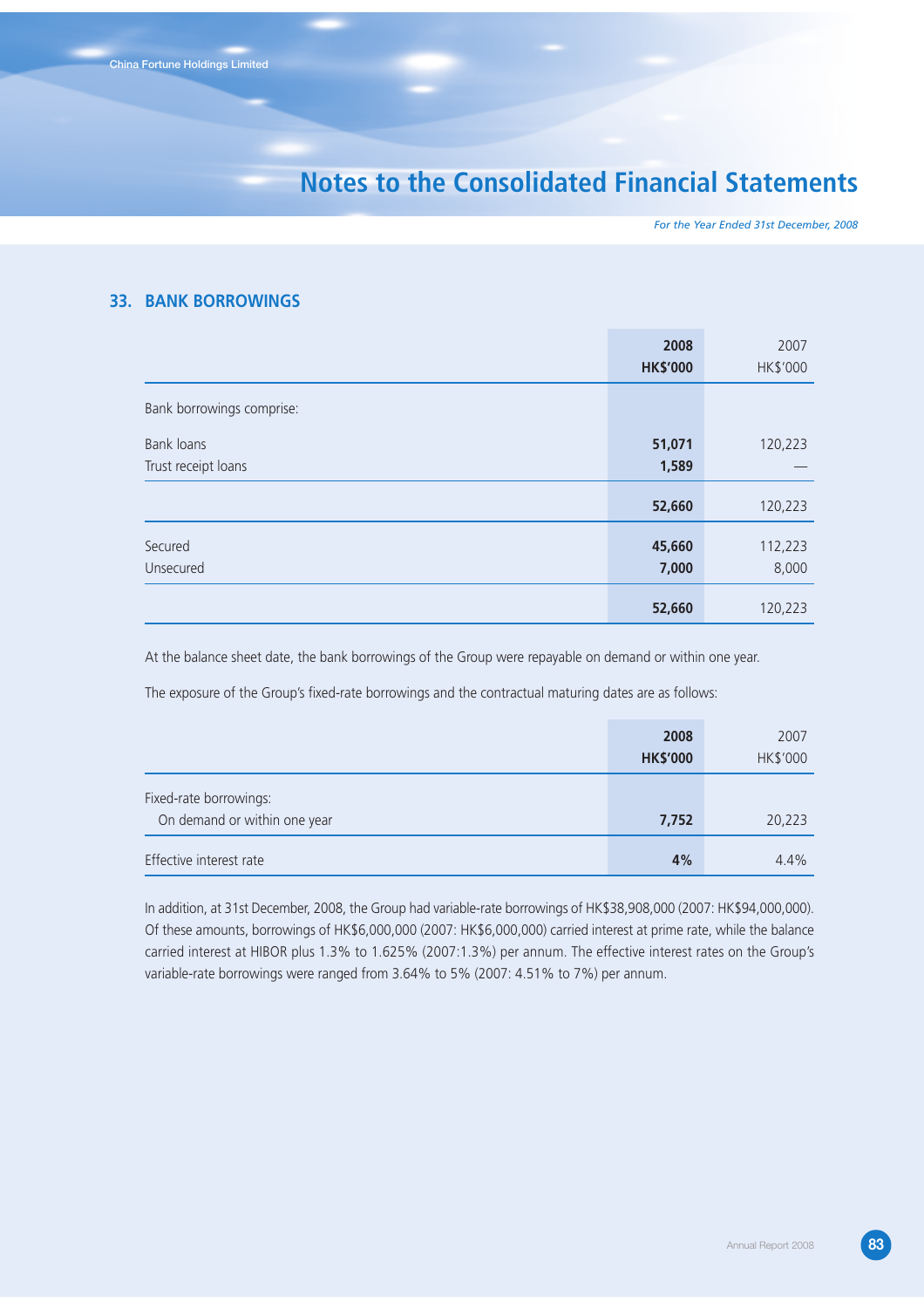*For the Year Ended 31st December, 2008*

#### **33. BANK BORROWINGS** *(Continued)*

The Group's borrowings denominated in a currency other than the functional currency of the relevant group entities are set out below:

|                     | 2008<br><b>HK\$'000</b> | 2007<br>HK\$'000 |
|---------------------|-------------------------|------------------|
| Denominated in HK\$ | 31,000                  | 94,000           |

At 31st December, 2008 and 2007, the Group was in breach of certain banking covenants in relation to consolidated tangible net worth and interest coverage ratio. The relevant bank loans at 31st December, 2008 amounted to approximately HK\$52.7 million (2007: HK\$120.2 million). On discovery of the breach, the directors of the Company informed the lenders and commenced a renegotiation of the terms of the loan with the relevant bankers. As at 31st December, 2008, those negotiations had not been concluded. Accordingly, the loans were classified as current liabilities in the consolidated financial statements for the year ended 31st December, 2008. The negotiations of the terms of loans with the bankers are still in progress. The directors of the Company are confident that their negotiations will ultimately reach a successful conclusion. In any event, should the lenders call for immediate repayment of the loans, the directors of the Company believe that adequate alternative sources of finance are available to ensure that the Group can operate as a going concern.

#### **34. DEFERRED TAX ASSETS**

The following are the deferred tax assets recognised and movements thereon during the current and prior year:

|                                         |                 | Allowance                     |              |
|-----------------------------------------|-----------------|-------------------------------|--------------|
|                                         | Allowance for   | for trade and                 |              |
|                                         |                 | inventories other receivables | <b>Total</b> |
|                                         | <b>HK\$'000</b> | HK\$'000                      | HK\$'000     |
| At 1st January, 2007                    | 841             | 1,856                         | 2,697        |
| Exchange adjustments                    | 25              | 24                            | 49           |
| Charge to consolidated income statement |                 |                               |              |
| for the year (note)                     | (866)           | (1,880)                       | (2,746)      |
| At 31st December, 2007 and              |                 |                               |              |
| 31st December, 2008                     |                 |                               |              |

note: The deferred tax assets were charged to consolidated financial statements during the year ended 31st December, 2007. In the opinion of directors, it was no longer probable that sufficient taxable profit would be available to allow all of the deferred tax assets to be recovered.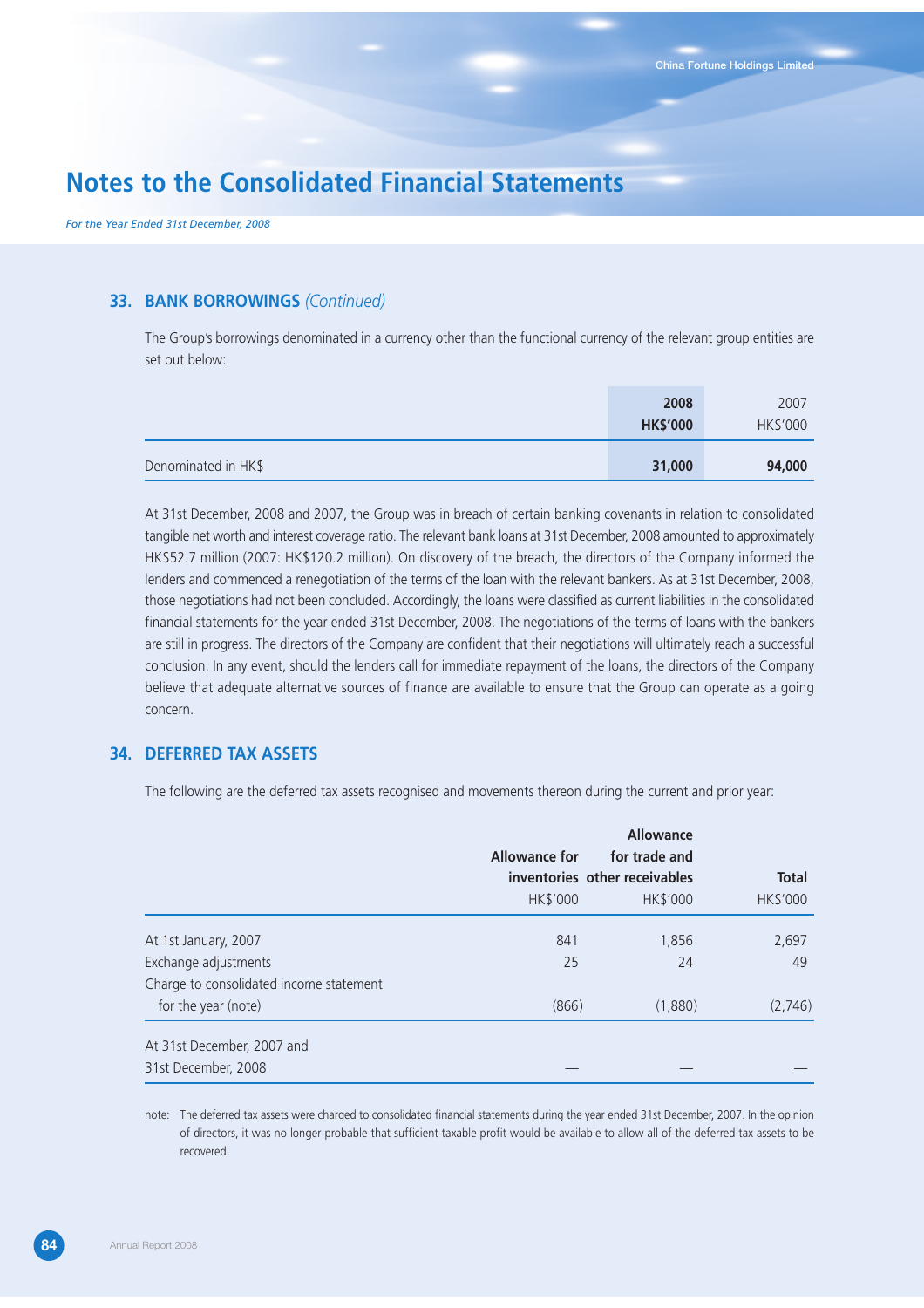*For the Year Ended 31st December, 2008*

#### **35. ACQUISITION OF A SUBSIDIARY**

On 18th October, 2007, the Group acquired 51% of the issued share capital of Zhuhai Reminda for a total consideration of HK\$13,276,000. This transaction was accounted for using the purchase method.

The net assets acquired in the transaction, and the goodwill arising are as follows:

|                                          | <b>Carrying</b>   |
|------------------------------------------|-------------------|
|                                          | amount            |
|                                          | and fair value    |
|                                          | <b>HK\$'000</b>   |
| Net assets acquired:                     |                   |
| Plant and equipment                      | 2,005             |
| Inventories                              | 7,070             |
| Trade and other receivables              | 7,606             |
| Bank balances and cash                   | 923               |
| Trade and other payables                 | (7, 288)          |
| Minority interests                       | 10,316<br>(5,055) |
|                                          |                   |
|                                          | 5,261             |
| Goodwill (note i)                        | 8,015             |
| Total consideration                      | 13,276            |
| Satisfied by:                            |                   |
| Cash                                     | 2,073             |
| Issue of shares (note ii)                | 11,120            |
| Expenses incurred for the acquisition    | 83                |
|                                          | 13,276            |
| Net cash outflow arising on acquisition: |                   |
| Cash consideration paid                  | (2,073)           |
| Cash and cash equivalents acquired       | 923               |
| Expenses paid for the acquisition        | (83)              |
|                                          | (1, 233)          |
|                                          |                   |

notes:

i. The goodwill arising is attributable to the anticipated profitability of the mobile phones retailing business carried on by the subsidiary.

ii. As part of the consideration for the acquisition of Zhuhai Reminda, 8,000,000 ordinary shares of HK\$0.10 each in the Company were issued. The fair value of the shares, determined using the published price available at the date of the acquisition, amounted to HK\$11,120,000.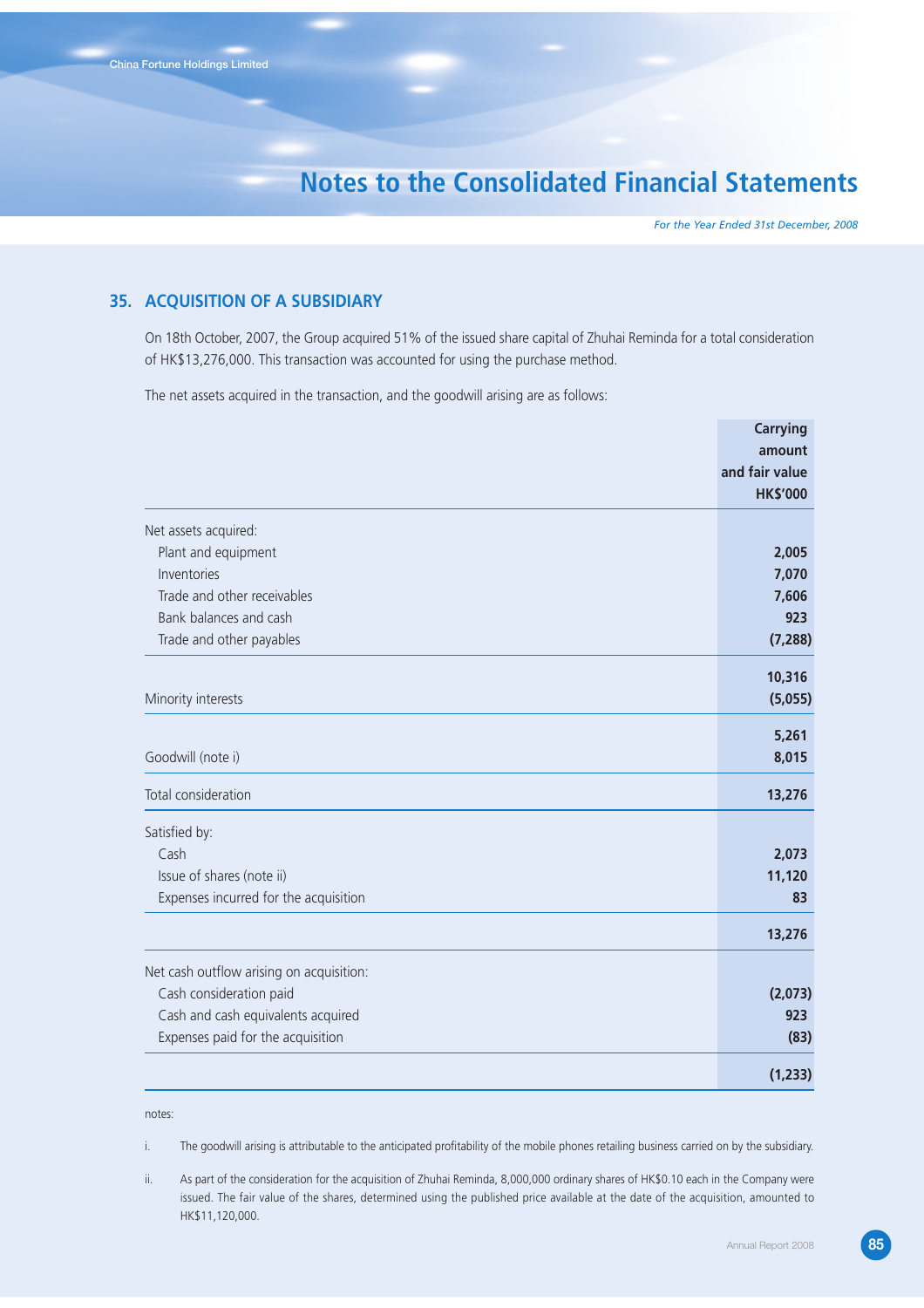*For the Year Ended 31st December, 2008*

#### **35. ACQUISITION OF A SUBSIDIARY** *(Continued)*

Zhuhai Reminda contributed approximately HK\$8,498,000 and approximately HK\$343,000 to the Group's revenue and loss for the period between the date of acquisition and the balance sheet date.

Had the acquisition been completed on 1st January, 2007, total group revenue for the year ended 31st December, 2007 would have been approximately HK\$2,787,535,000, and loss for the year would have been approximately HK\$253,504,000. This pro forma information is for illustration purposes only and is not necessarily indicative of the revenue and results of the operation of the Group that actually could have been achieved had the acquisition been completed on 1st January, 2007, nor is it intended to be a projection of future results.

#### **36. MAJOR NON-CASH TRANSACTIONS**

During the year ended 31st December, 2007, the Group acquired a subsidiary and certain associates by the issue of the Company's ordinary shares. Details of the transactions are set out in note 30.

#### **37. OPERATING LEASES**

#### *The Group as lessee*

During the year, the Group made minimum lease payments of approximately HK\$4,827,000 (2007: HK\$2,896,000) under operating leases.

At the balance sheet date, the Group had commitments for future minimum lease payments under non-cancellable leases in respect of rented premises which fall due as follows:

|                                                                              | 2008<br><b>HK\$'000</b> | 2007<br>HK\$'000        |
|------------------------------------------------------------------------------|-------------------------|-------------------------|
| Within one year<br>In the second to fifth years inclusive<br>Over five years | 2,925<br>1,924<br>1,520 | 4,927<br>4,817<br>2,309 |
|                                                                              | 6,369                   | 12,053                  |

Operating lease payments represent rentals payable by the Group for certain of its office properties and retail shops. Leases are negotiated and rentals are fixed for terms ranging from one to ten years.

#### *The Group as lessor*

Property rental income earned during the year was nil (2007: HK\$309,000).

At 31st December, 2008 and 2007 the Group had not contracted with tenants for future minimum lease payments.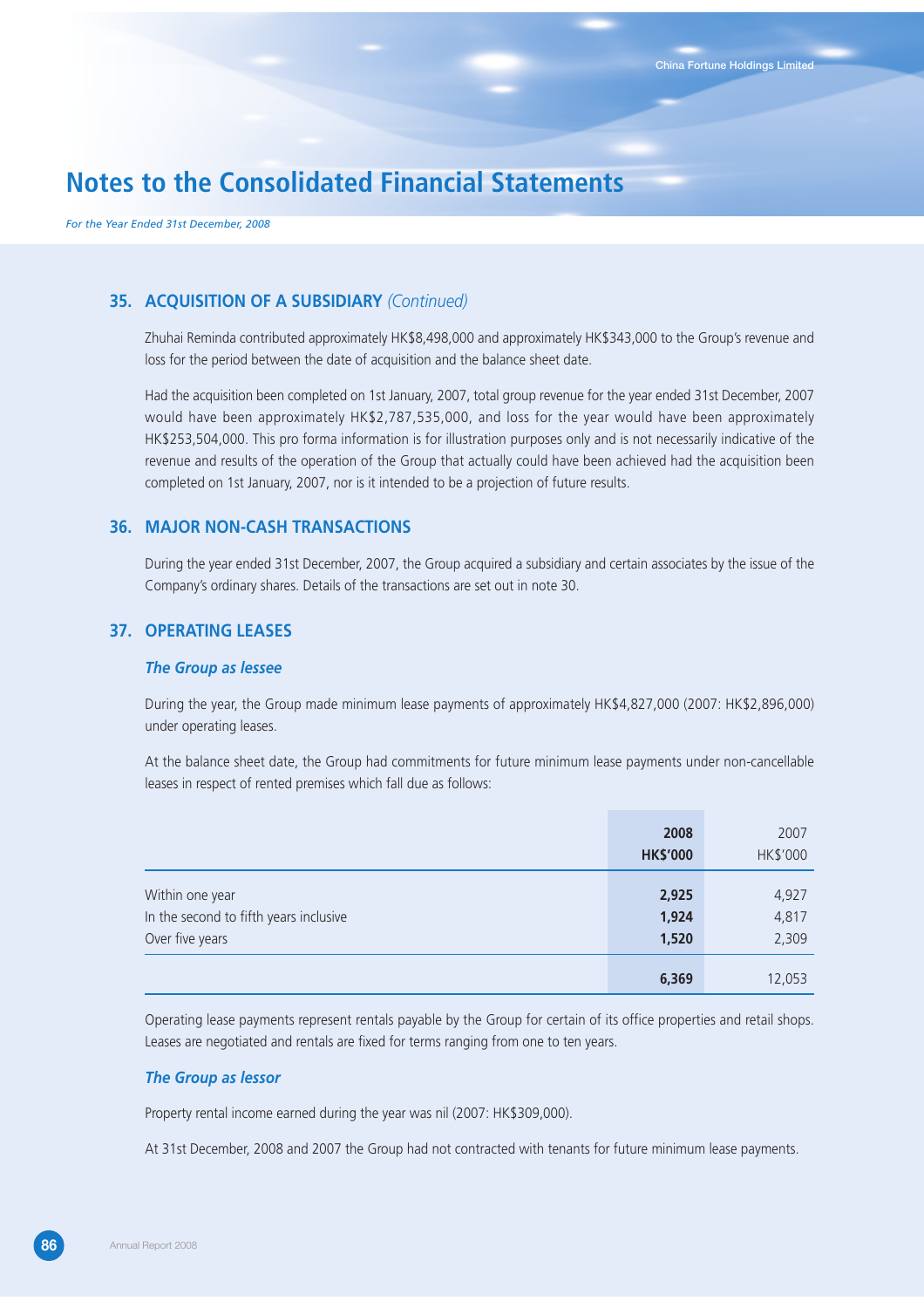*For the Year Ended 31st December, 2008*

#### **38. PLEDGE OF ASSETS**

At the balance sheet date, the following assets were pledged to banks to secure general banking facilities made available to the Group.

|                                                                             | <b>THE GROUP</b>        |                  |  |
|-----------------------------------------------------------------------------|-------------------------|------------------|--|
|                                                                             | 2008<br><b>HK\$'000</b> | 2007<br>HK\$'000 |  |
| <b>CARRYING VALUE</b><br>Bank deposits<br>Asset classified as held for sale | 30,392                  | 75,010<br>11,800 |  |
|                                                                             | 30,392                  | 86,810           |  |

#### **39. CONTINGENT LIABILITIES**

A subsidiary of the Group is a defendant in a legal action brought by a Taiwanese supplier for a trade payable of HK\$4.6 million plus overdue interest and related legal expenses of HK\$0.6 million in relation to goods purchased from the supplier in August 2006. The trade payable of HK\$4.6 million has been recognised in the consolidated financial statements. However, in the opinion of the directors, it is not probable that it will be eventually required to pay the interest and legal expenses and therefore, no provision for any overdue interest and legal expenses has been made in the consolidated financial statements.

#### **40. RETIREMENT BENEFIT SCHEMES**

The Group operates a Mandatory Provident Fund Scheme (the "Scheme") for all its qualifying employees in Hong Kong. The assets of the Scheme are held separately from those of the Group, in funds under the control of trustees. Under the rules of the Scheme, the employer and its employees are required to make contributions to the Scheme at rates specified in the rules. The only obligation of the Group with respect to the Scheme is to make the required contributions under the Scheme.

The employees of the Group's subsidiaries in the PRC are members of a state-managed retirement benefit scheme operated by the government of the PRC. The subsidiaries are required to contribute a fixed rate of payroll costs to the retirement benefit scheme to fund the benefits. The only obligation of the Group with respect to the retirement benefit scheme is to make the specified contributions.

The total cost charged to the consolidated income statement of approximately HK\$616,000 (2007: HK\$579,000) represents contributions payable to these schemes by the Group in respect of the current year.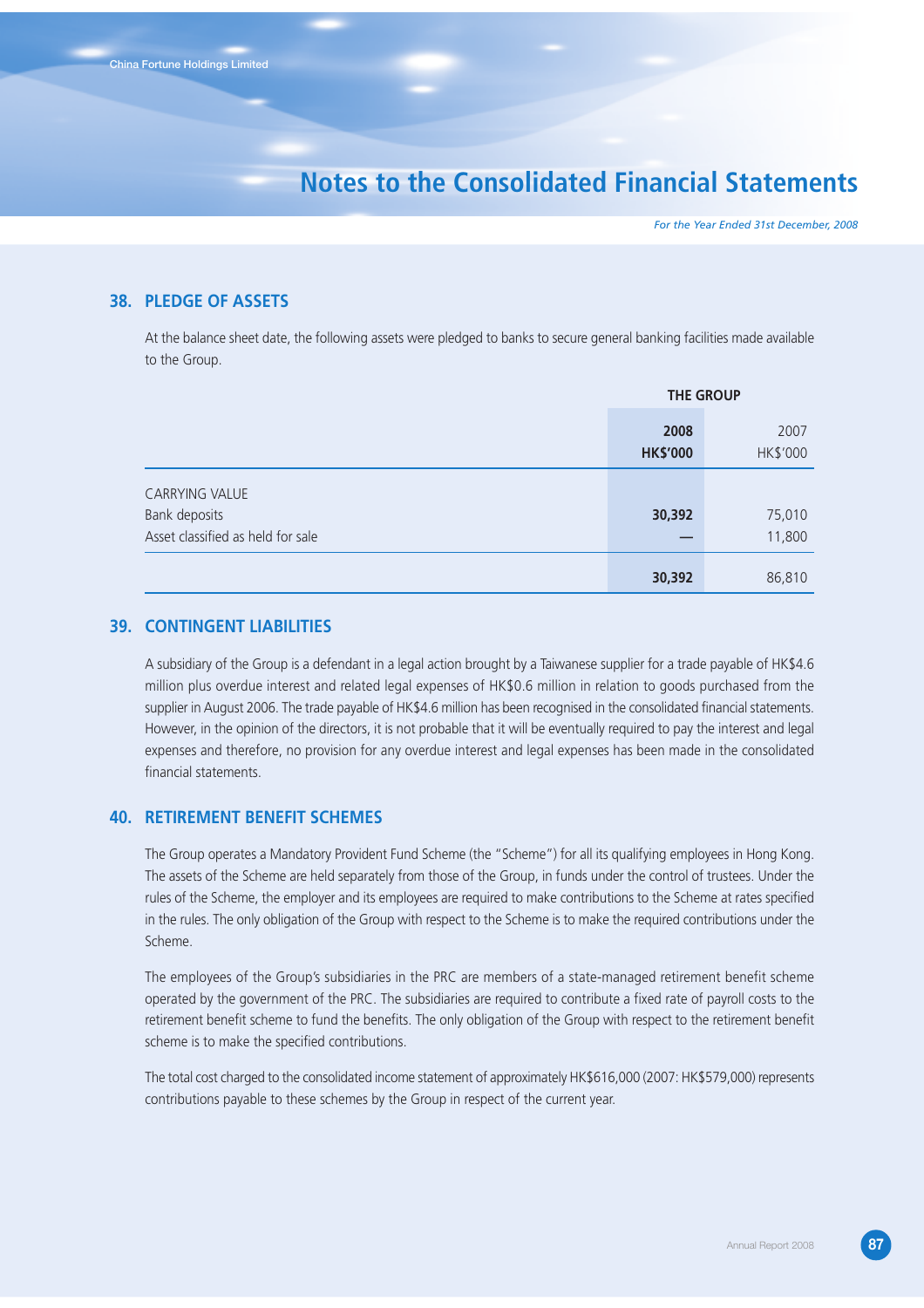*For the Year Ended 31st December, 2008*

#### **41. RELATED PARTY DISCLOSURES**

- (a) During the year ended 31st December, 2007, the undertakings given by Mr. Lau to a syndicate of banks in respect of his shareholding in, and management of, the Company were released following the early repayment of the relevant bank loans by the Group.
- (b) Details of the Group's outstanding balances with related parties at the balance sheet date are set out in the consolidated balance sheet and note 25.
- (c) Details of certain agreements entered into with Mr. Lau during the year which were not completed at 31st December, 2008 are set out in note 42.
- (d) Compensation of key management personnel

The remuneration of directors and other members of key management of the Group during the year was as follows:

|                              | 2008<br><b>HK\$'000</b> | 2007<br>HK\$'000 |
|------------------------------|-------------------------|------------------|
|                              |                         |                  |
| Short-term benefits          | 6,291                   | 6,085            |
| Post-employment benefits     | 72                      | 60               |
| Share-based payment expenses | —                       | 2,252            |
|                              | 6,363                   | 8.397            |

The remuneration of directors and other members of key management was determined by the remuneration committee having regard to the performance of individuals and market trends.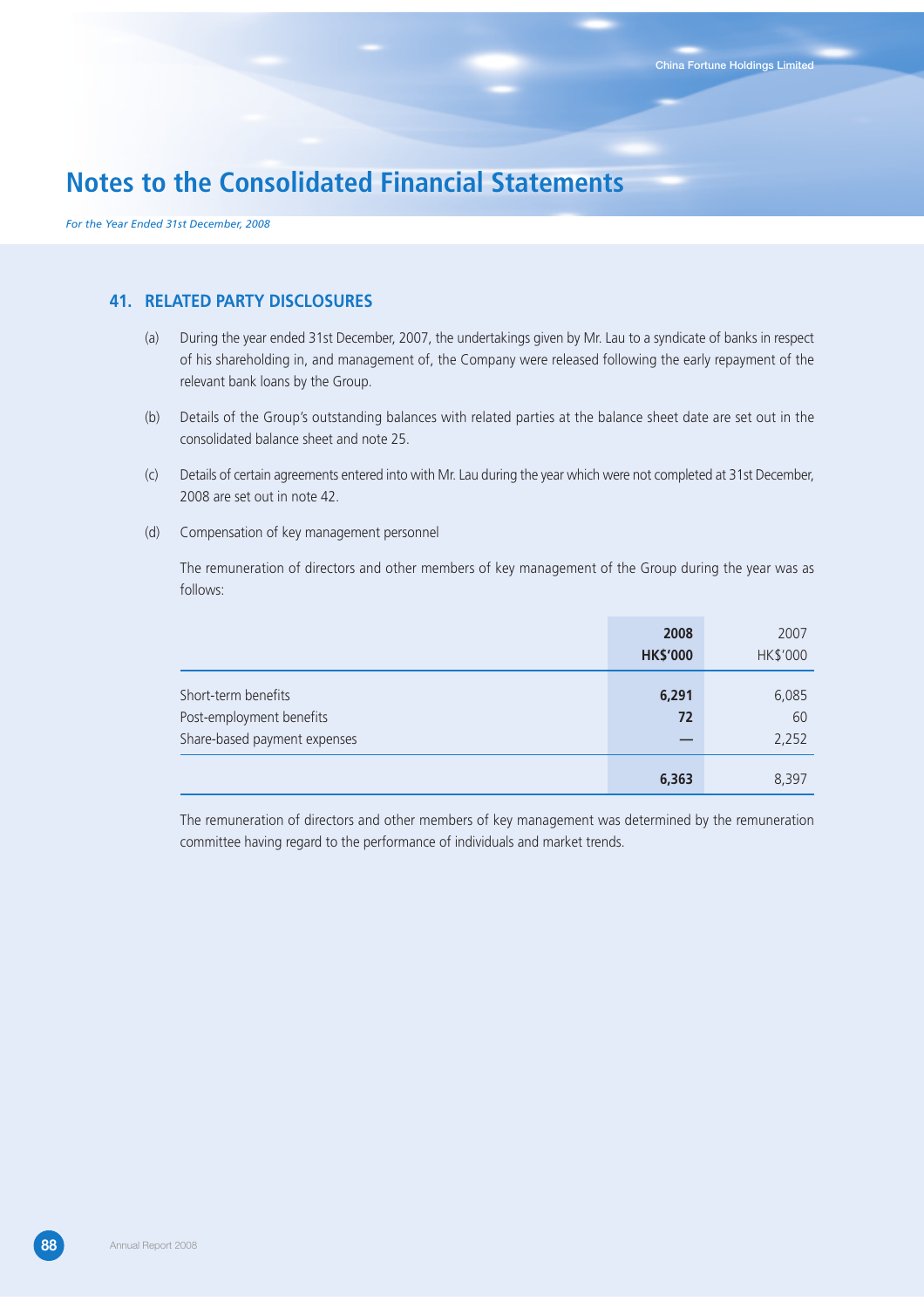*For the Year Ended 31st December, 2008*

#### **42. OTHER INFORMATION AND POST BALANCE SHEET EVENTS**

The Group had the following significant post balance sheet events:

(i) On 24th July, 2007, the Group entered into an agreement (as amended on 27th July, 2007 and 1st November, 2007) with Mr. Lau and his affiliates, pursuant to which the Group agreed to acquire from Mr. Lau and his affiliates the entire equity interest of Richly Giant International Limited ("Richly Giant"), which in turn holds a 40.8% equity interest in a mining company in the PRC (the "PRC Mining Company") for a consideration of HK\$367,200,000, to be satisfied by cash of HK\$40,000,000 and the balance by the issue of 240,000,000 ordinary shares of HK\$0.10 each in the Company at an offer price of HK\$1.3633 per share ("Acquisition").

On 12th November, 2007, the Group entered into a further agreement with 佛山巿高訊通信發展有限公司 ("Foshan Goldsonic"), another shareholder in the PRC Mining Company, pursuant to which the Group agreed to acquire from that other shareholder a further 10% equity interest in the PRC Mining Company for a consideration of HK\$90,000,000 to be satisfied by the issue of 66,016,300 ordinary shares of HK\$0.10 each in the Company at an offer price of HK\$1.3633 per share ("Further Acquisition").

Pursuant to the above agreements, both vendors agreed to undertake that the profit before tax of the PRC Mining Company for the year ended 31st December, 2008 would not be less than RMB80 million, and that any shortfall in profit would be compensated to the Group based on the respective equity interest in the PRC Mining Company that they dispose to the Group.

On 27th August, 2008, the Group entered into supplemental agreements with both vendors to change the consideration and payment terms of the Acquisition and the Further Acquisition. The consideration of the Acquisition was adjusted downward from HK\$367,200,000 to HK\$319,653,542, to be satisfied by (i) cash of HK\$40,000,000; (ii) 240,000,000 ordinary shares of HK\$0.10 each in the Company at an offer price of HK\$0.55 per share; (iii) noninterest bearing promissory notes at a nominal value of HK\$67,653,542 and (iv) convertible bonds at a nominal value of HK\$80,000,000, and the consideration of the Further Acquisition was adjusted downward from HK\$90,000,000 to HK\$78,346,458, to be satisfied by (i) 66,016,300 ordinary shares of HK\$0.10 each in the Company at an offer price of HK\$0.55 per share; (ii) non-interest bearing promissory notes at a nominal value of HK\$22,037,493 and (iii) convertible bonds at a nominal value of HK\$20,000,000. In addition, pursuant to the variation in terms, both vendors agreed to undertake that the profit before tax of the PRC Mining Company for the first twelve months following the completion of acquisition will not be less than RMB72 million, and that any shortfall in profit will be compensated to the Group based on respective equity interest in the PRC Mining Company that they dispose to the Group.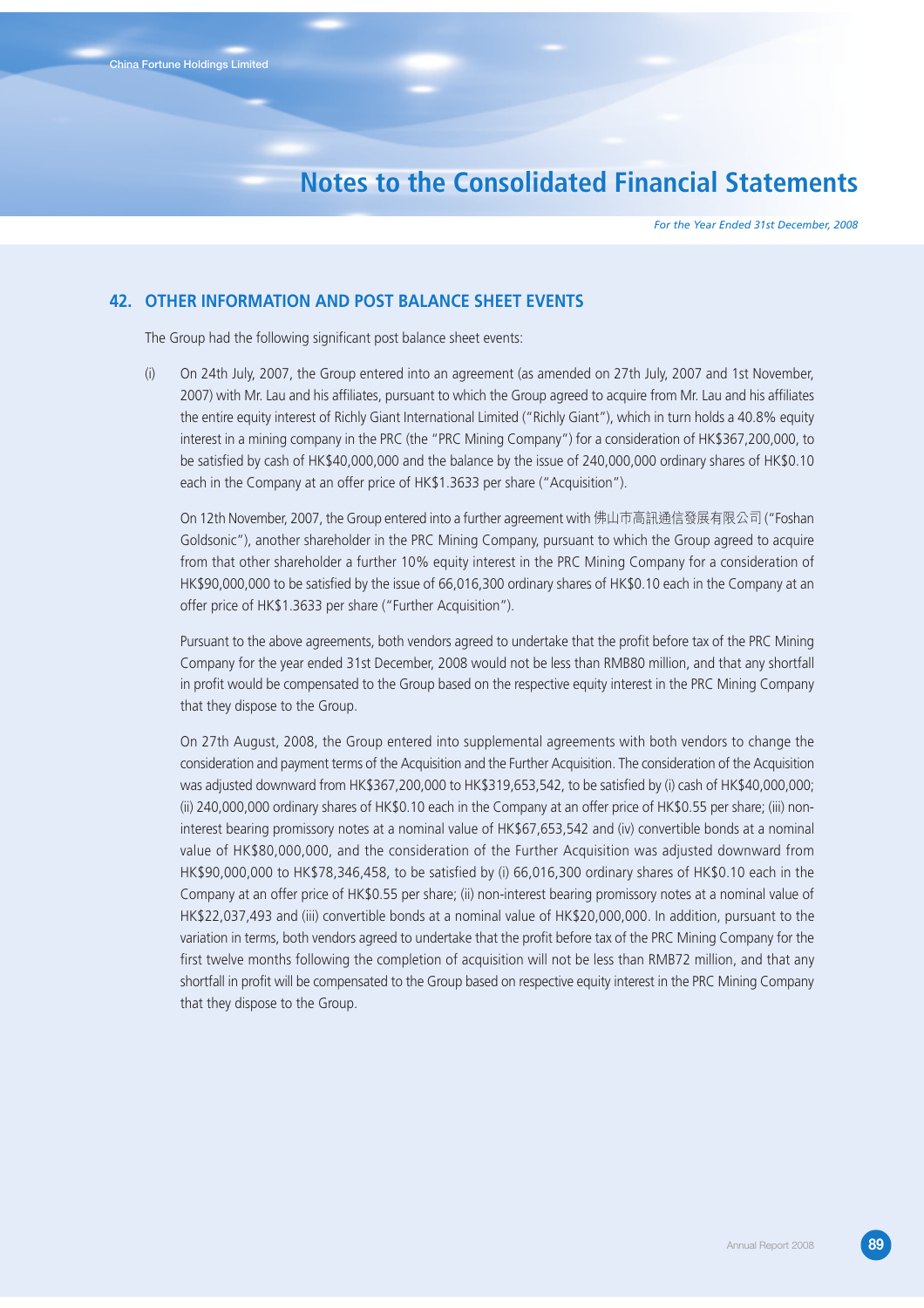*For the Year Ended 31st December, 2008*

#### **42. OTHER INFORMATION AND POST BALANCE SHEET EVENTS** *(Continued)*

On 6th January, 2009, the Group entered into a Termination Deed with Foshan Goldsonic to terminate the Further Acquisition after the transfer of a 10% equity share of the PRC Mining Company from Foshan Goldsonic to Richly Giant, and entered into a further supplemental agreement with Mr. Lau and his affiliates, pursuant to which the Group will acquire a total of 50.8% equity interest in the PRC Mining Company (the "Revised Acquisition") for a revised consideration of HK\$398,000,000, which will be satisfied by (i) cash of HK\$40,000,000; (ii) 306,016,300 ordinary shares of HK\$0.10 each in the Company at an offer price of HK\$0.55 per share; (iii) non-interest bearing promissory notes at a nominal value of HK\$89,691,035; and (iv) convertible bonds at a nominal value of HK\$100,000,000.

At 31st December, 2008 and 2007, a cash deposit of HK\$25 million was paid by the Group.

The Revised Acquisition was approved by the Company's independent shareholders in a special general meeting held on 18th February, 2009. Completion of the Revised Acquisition is subject to fulfillment of other condition precedents.

- (ii) On 17th October, 2007, the Group and Mr. Lau entered into an agreement pursuant to which Mr. Lau will acquire a 49% interest in the Group's mobile phone distribution business at a cash consideration of HK\$57,800,000. The transaction was approved by the Company's shareholders in a special general meeting held on 18th December, 2007 and its completion is subject to fulfillment of other condition precedents. The transaction has not been completed at the report date.
- (iii) On 30th December, 2008, the Group entered into a memorandum of understanding ("MOU") with Shanghai Eternal Asia Supply Chain Management Limited, an independent third party (the "Purchaser"), pursuant to which the Group intended to dispose of certain equity interests in Shanghai TeleFortune Trading Company Limited ("Shanghai Telefortune"), a wholly owned subsidiary of the Company, to the Purchaser (the "Possible Disposal"). On 9th January, 2009, the Purchaser paid a sum of HK\$55 million as earnest monies to the Company, which would be applied as consideration of the Possible Disposal if the Possible Disposal materialised to completion. If the Possible Disposal did not materialise to completion, the earnest monies would be refunded to the Purchaser together with interest at 6% per annum. On 10th March, 2009, the Possible Disposal was expired and the Group refunded the earnest monies of HK\$55 million with interest of HK\$0.5 million to the Purchaser.
- (iv) On 15th January, 2009, the Group paid HK\$45.5 million to TeleChoice to settle part of the other liabilities as set out in note 32.
- (v) As set out in note 21(i), the Group has engaged a third party to identify potential investment opportunities in mining operations in the PRC during the period from 1st October, 2007 to 31st March, 2009 and the Group paid RMB10 million to the third party as an initial deposits for such potential investment. On 31st March, 2009, the Group entered into an agreement with the third party, pursuant to which the third party will refund the deposits to the Group in four quarterly installments together with an effective interest rate of 6% per annum during the period from 1st April, 2009 to 31st March, 2010. In April 2009, RMB2.6 million was received from the third party.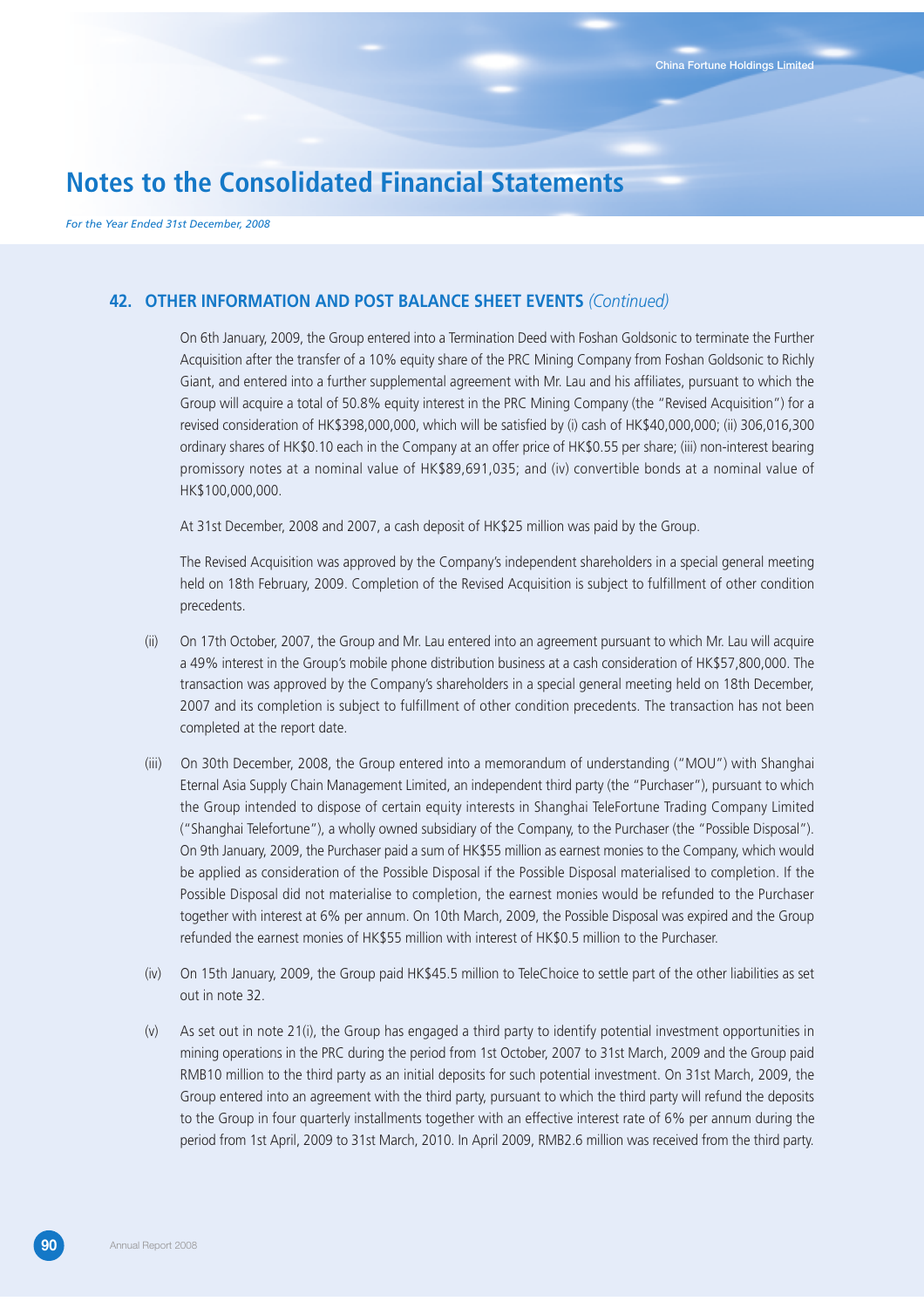*For the Year Ended 31st December, 2008*

#### **43. SUMMARISED BALANCE SHEET OF THE COMPANY**

|                                                                                                                                      | 2008<br><b>HK\$'000</b>                             | 2007<br>HK\$'000                                 |
|--------------------------------------------------------------------------------------------------------------------------------------|-----------------------------------------------------|--------------------------------------------------|
| Investments in subsidiaries<br>Investment in an associate                                                                            | 41,148                                              | 41,148<br>618                                    |
| Amounts due from subsidiaries<br>Other current assets<br>Amounts due to subsidiaries<br>Other current liabilities<br>Bank borrowings | 238,873<br>4,762<br>(6, 520)<br>(1,761)<br>(31,000) | 300,734<br>545<br>(2,020)<br>(1,841)<br>(94,000) |
|                                                                                                                                      | 245,502                                             | 245,184                                          |
| Share capital<br>Reserves                                                                                                            | 37,279<br>208,223                                   | 37,279<br>207,905                                |
|                                                                                                                                      | 245,502                                             | 245,184                                          |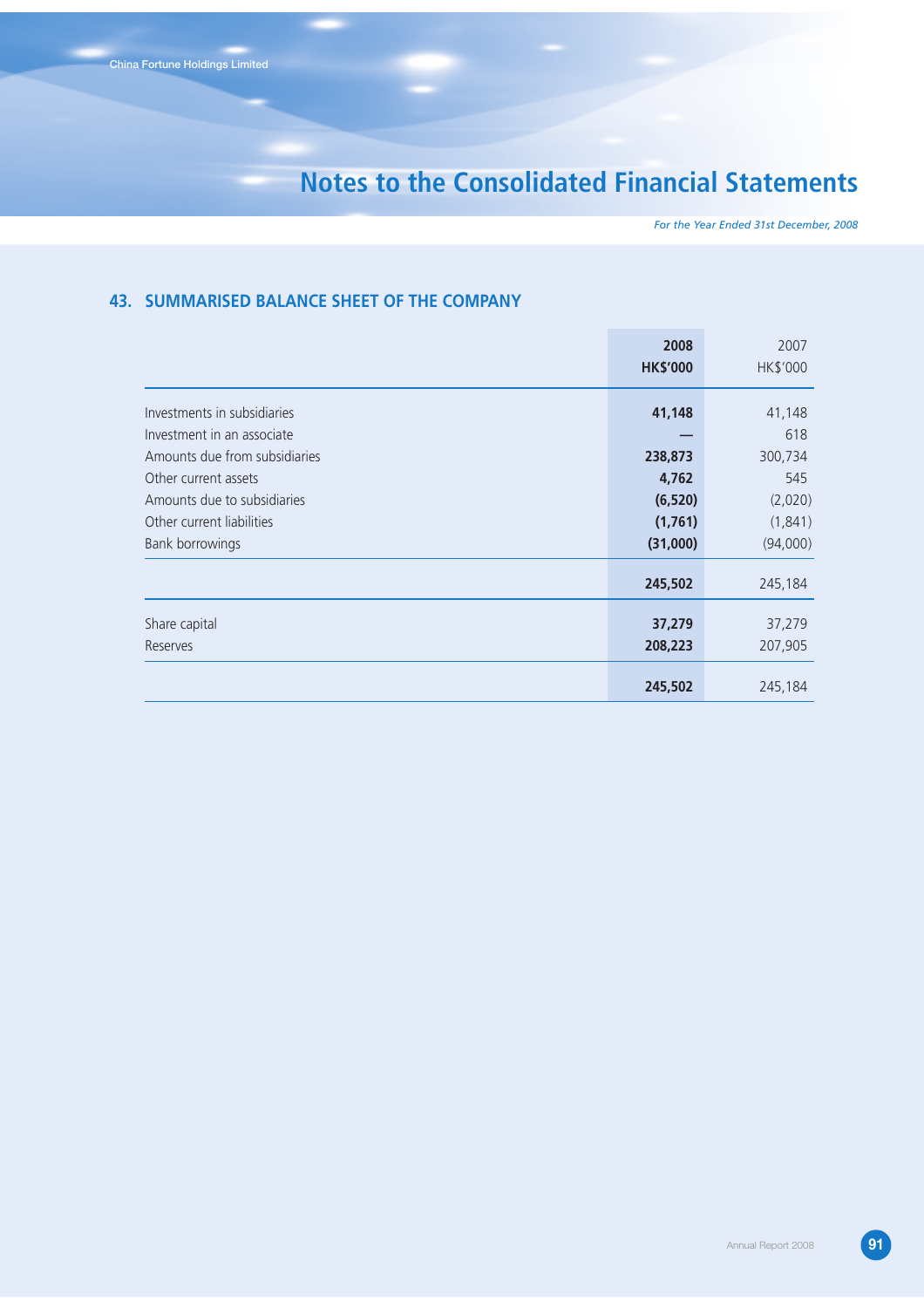*For the Year Ended 31st December, 2008*

#### **44. PARTICULARS OF PRINCIPAL SUBSIDIARIES**

Details of the Company's principal subsidiaries at 31st December, 2008 and 31st December, 2007 are as follows:

| Name of subsidiary                                  | Place of<br>incorporation/<br>establishment                     | <b>Issued and</b><br>fully paid<br>share capital/<br>registered capital        | <b>Proportion of</b><br>nominal value of<br>issued share capital/<br>registered capital<br>held by the Company | <b>Principal activity</b>           |
|-----------------------------------------------------|-----------------------------------------------------------------|--------------------------------------------------------------------------------|----------------------------------------------------------------------------------------------------------------|-------------------------------------|
| <b>Express Fortune</b><br><b>Holdings Limited</b>   | <b>British Virgin</b><br>Islands ("BVI")                        | Ordinary<br>US\$100                                                            | 100%                                                                                                           | Investment holding                  |
| <b>Express Fortune Limited</b>                      | Hong Kong                                                       | Ordinary<br><b>HK\$10</b><br>Non-voting<br>deferred<br>HK\$5,000,000<br>(note) | 100%                                                                                                           | Maintaining the<br>corporate office |
| Fortune Shanghai                                    | Wholly foreign<br>owned enterprise<br>established in<br>the PRC | US\$28,100,000                                                                 | 100%                                                                                                           | Trading in mobile<br>phones         |
| Fortune Telecom<br>International Company<br>Limited | Hong Kong                                                       | Ordinary<br>HK\$10,000                                                         | 100%                                                                                                           | Investment holding                  |
| Shanghai Telefortune                                | Wholly foreign<br>owned enterprise<br>established in<br>the PRC | US\$6,000,000                                                                  | 100%                                                                                                           | Trading in mobile<br>phones         |
| Shanghai Yuanjia                                    | Wholly foreign<br>owned enterprise<br>established in<br>the PRC | US\$6,000,000                                                                  | 100%                                                                                                           | Trading in mobile<br>phones         |
| Synergy Technologies                                | Hong Kong                                                       | Ordinary<br>HK\$5,000,000                                                      | 100%                                                                                                           | Trading in computer<br>products     |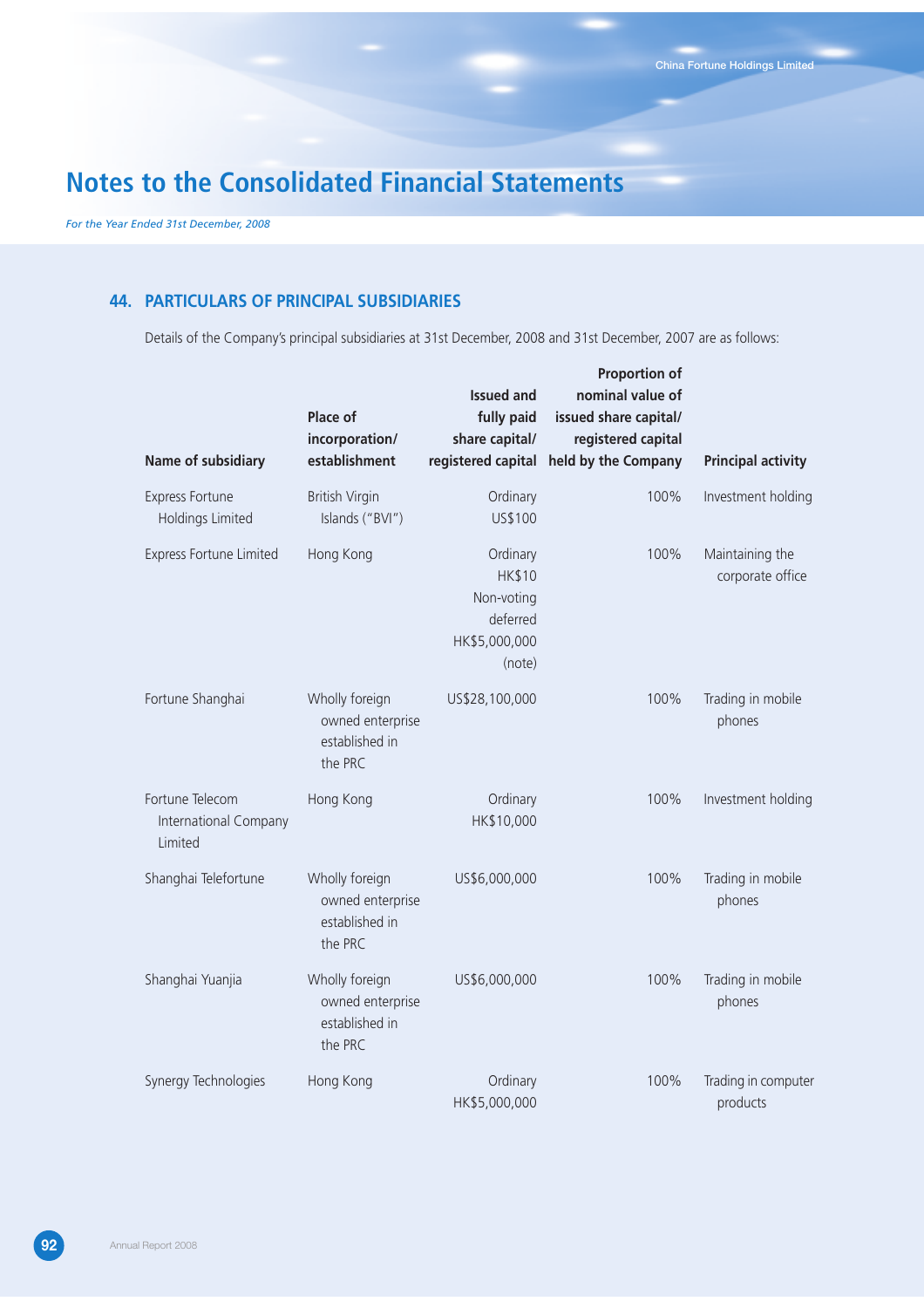*For the Year Ended 31st December, 2008*

#### **44. PARTICULARS OF PRINCIPAL SUBSIDIARIES** *(Continued)*

| Name of subsidiary                 | Place of<br>incorporation/<br>establishment                           | <b>Issued and</b><br>fully paid<br>share capital/<br>registered capital | <b>Proportion of</b><br>nominal value of<br>issued share capital/<br>registered capital<br>held by the Company | <b>Principal activity</b>                                                                           |
|------------------------------------|-----------------------------------------------------------------------|-------------------------------------------------------------------------|----------------------------------------------------------------------------------------------------------------|-----------------------------------------------------------------------------------------------------|
| Telefortune                        | Hong Kong                                                             | Ordinary<br>HK\$40,000,000                                              | 100%                                                                                                           | Investment holding<br>and provision of<br>consultancy<br>services in trading<br>of mobile<br>phones |
| Top Emperor Investments<br>Limited | Hong Kong                                                             | Ordinary<br>HK\$10,000                                                  | 100%                                                                                                           | Property holding                                                                                    |
| Zhuhai Reminda                     | Sino-foreign<br>equity joint<br>ventures<br>established<br>in the PRC | RMB10,000,000                                                           | 51%                                                                                                            | Trading in mobile<br>phones                                                                         |

The Company directly holds the interest in Express Fortune Holdings Limited, all other interests shown above are indirectly held by the Company.

The principal activities are carried out in the place of incorporation/establishment except for Express Fortune Holdings Limited and Telefortune which mainly carried out businesses in the PRC.

None of the subsidiaries had any debt securities subsisting at the end of the year or at any time during the year.

The above table lists the subsidiaries of the Company which, in the opinion of the directors, principally affected the results or net assets of the Group. To give details of other subsidiaries would, in the opinion of the directors, result in particulars of excessive length.

note: The deferred shares carry practically no rights to dividends or to receive notice of or to attend or vote at any general meeting of the respective company or to participate in any distribution on winding up.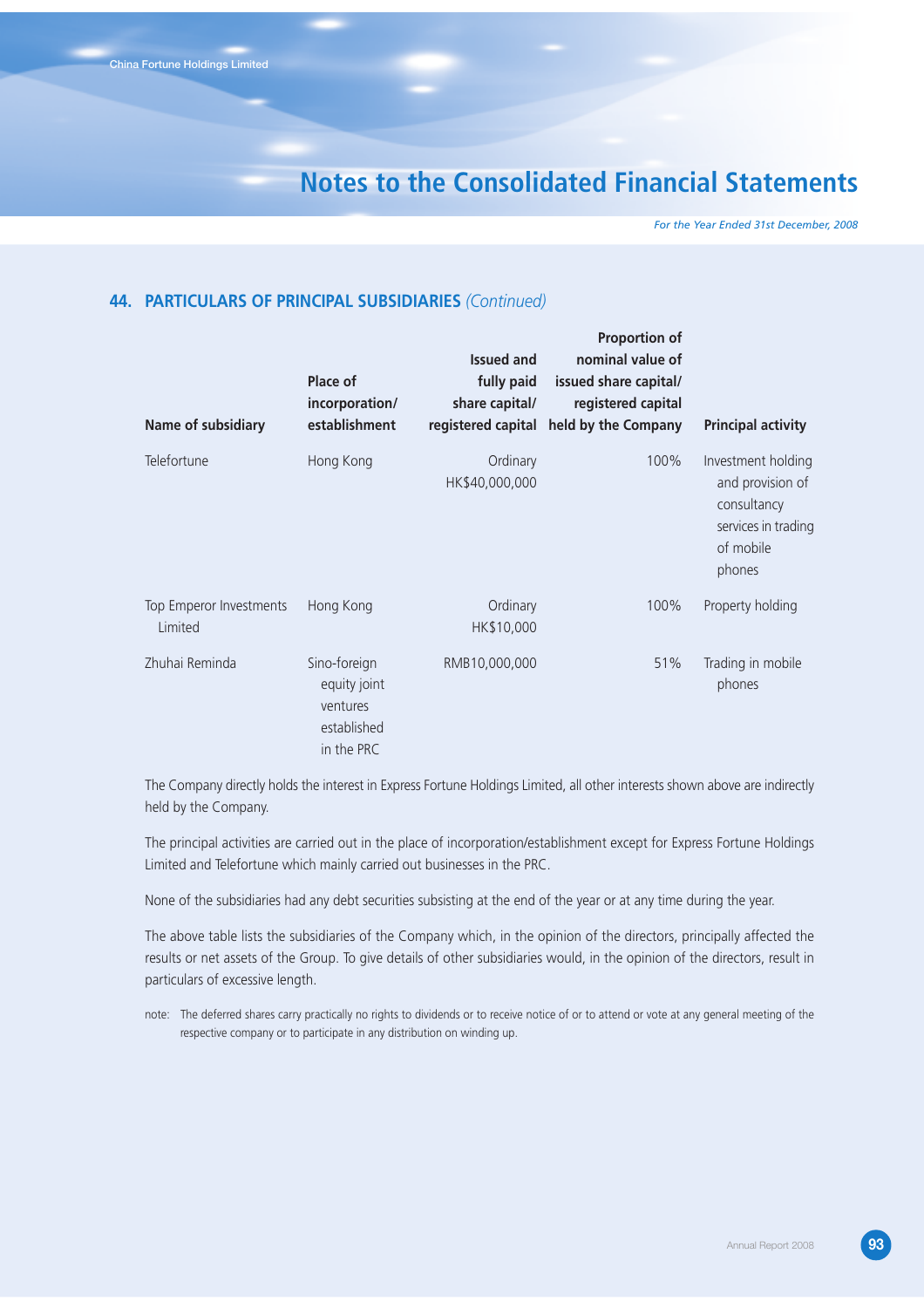*For the Year Ended 31st December, 2008*

### **45. PARTICULARS OF ASSOCIATES**

Details of the Company's associates at 31st December, 2008 and 31st December, 2007 are as follows:

| <b>Name</b>                    | Form<br>of business<br>structure | Place of<br>incorporation/<br>operation | <b>Nominal value</b><br>of issued capital/<br>registered capital<br>held indirectly<br>by the Company | <b>Principal activities</b>                         |
|--------------------------------|----------------------------------|-----------------------------------------|-------------------------------------------------------------------------------------------------------|-----------------------------------------------------|
| Artchief Industries<br>Limited | Incorporated                     | Hong Kong                               | 50%                                                                                                   | Trading in electronic<br>products                   |
| Intelligence Tech              | Incorporated                     | Hong Kong                               | 25%                                                                                                   | Development and<br>distribution of<br>mobile phones |
| DW Mobile (note)               | Incorporated                     | <b>BVI</b>                              | 50%                                                                                                   | Trading in mobile<br>phones                         |

note: DW Mobile was disposed of during the year ended 31st December, 2008.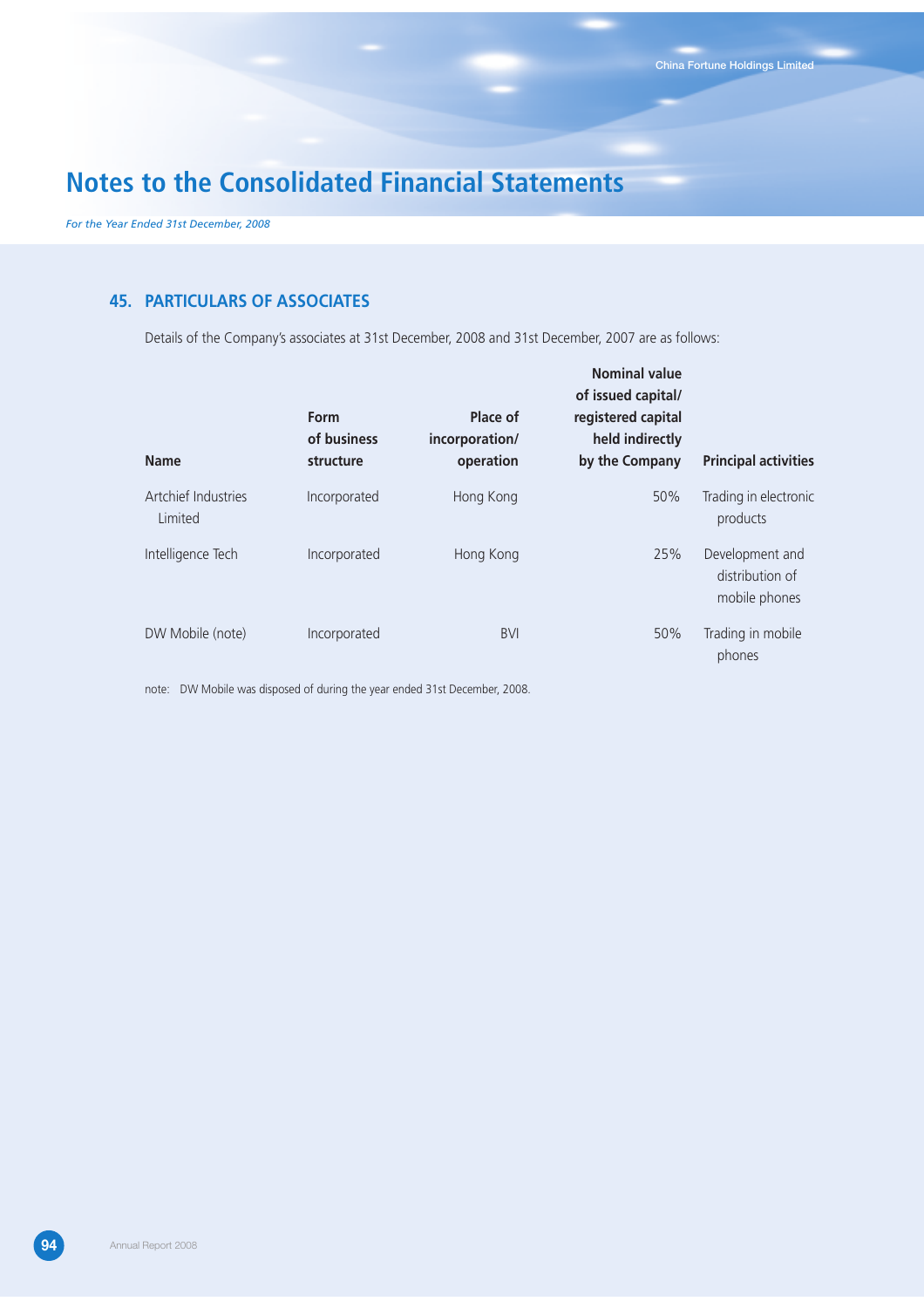# **Financial Summary**

### **RESULTS**

|                                           | Nine months<br>period ended<br>31st December, |                  | Year ended 31st December, |                  |                         |
|-------------------------------------------|-----------------------------------------------|------------------|---------------------------|------------------|-------------------------|
|                                           | 2004<br>HK\$'000                              | 2005<br>HK\$'000 | 2006<br>HK\$'000          | 2007<br>HK\$'000 | 2008<br><b>HK\$'000</b> |
| Revenue                                   | 2,086,140                                     | 2,664,254        | 3,046,805                 | 2,744,597        | 2,097,593               |
| Cost of sales                             | (1,993,615)                                   | (2,569,618)      | (2,933,472)               | (2,838,162)      | (2,063,001)             |
| Gross profit (loss)                       | 92,525                                        | 94,636           | 113,333                   | (93, 565)        | 34,592                  |
| Other income                              | 5,643                                         | 13,485           | 17,904                    | 17,791           | 11,262                  |
| Selling and distribution costs            | (15, 210)                                     | (31, 138)        | (36, 716)                 | (50, 623)        | (23,092)                |
| Administrative expenses                   |                                               |                  |                           |                  |                         |
| - share-based payment expenses            |                                               |                  |                           | (14, 816)        |                         |
| - other administrative expenses           | (19, 314)                                     | (27, 710)        | (24, 122)                 | (31, 490)        | (29,090)                |
| Allowance for trade and other receivables | (847)                                         | (7,029)          | (5,380)                   | (46, 379)        | (47, 364)               |
| Impairment loss recognised in respect of  |                                               |                  |                           |                  |                         |
| available-for-sale investment             |                                               |                  |                           |                  | (632)                   |
| Impairment loss recognised                |                                               |                  |                           |                  |                         |
| in respect of goodwill                    |                                               |                  |                           |                  | (5, 105)                |
| Impairment loss recognised                |                                               |                  |                           |                  |                         |
| in respect of interests in associates     |                                               |                  |                           | (18, 193)        | (5, 725)                |
| Fair value gain on an investment property |                                               | 200              | 60                        | 2,240            |                         |
| Fair value gain on an embedded            |                                               |                  |                           |                  |                         |
| non-option derivative                     |                                               |                  |                           |                  | 5,538                   |
| Surplus arising on revaluation of         |                                               |                  |                           |                  |                         |
| an investment property                    | 1,800                                         |                  |                           |                  |                         |
| Gain on disposal of an associate          |                                               |                  |                           |                  | 104                     |
| Share of results of associates            |                                               |                  |                           | (2, 125)         | (4,036)                 |
| Finance costs                             | (12, 788)                                     | (22, 100)        | (27, 535)                 | (26, 350)        | (11, 837)               |
| Profit (loss) before taxation             | 51,809                                        | 20,344           | 37,544                    | (263, 510)       | (75, 385)               |
|                                           | (9,089)                                       |                  | (6, 205)                  |                  |                         |
| Income tax expense                        |                                               | (4, 137)         |                           | (3, 337)         | (3, 459)                |
| Profit (loss) for the period/year         | 42,720                                        | 16,207           | 31,339                    | (266, 847)       | (78, 844)               |
| Attributable to:                          |                                               |                  |                           |                  |                         |
| Equity holders of the parent              | 42,916                                        | 11,380           | 31,339                    | (266, 679)       | (78, 719)               |
| Minority interests                        | (196)                                         | 4,827            |                           | (168)            | (125)                   |
|                                           | 42,720                                        | 16,207           | 31,339                    | (266, 847)       | (78, 844)               |